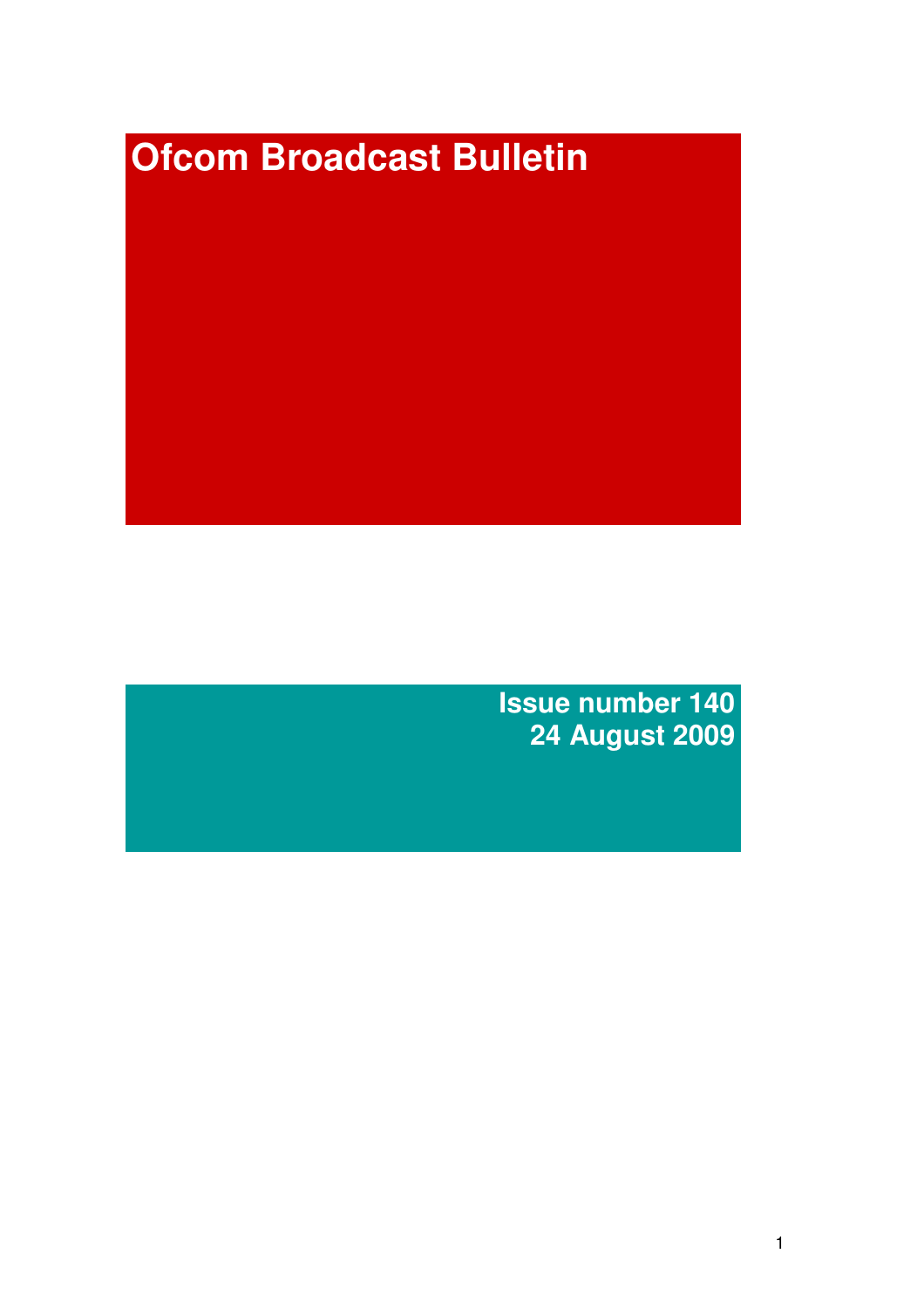# **Contents**

| <b>Introduction</b>                                                                                                              | 4  |
|----------------------------------------------------------------------------------------------------------------------------------|----|
| <b>Standards cases</b>                                                                                                           |    |
| <u>In Breach</u>                                                                                                                 |    |
| Appeals for funds for programmes<br>Glory TV, 1, 7 and 9 January 2009<br>(and repeated on other dates), various times            | 5  |
| <b>Specsavers Sticker Spotters</b><br>Radio Hartlepool, December 2008 to<br>23 March 2009, weekdays, 16:15                       | 12 |
| <b>Sunday Lie-in</b><br>Bath FM, 26 April 2009, 08:00                                                                            | 14 |
| <b>Trail for Win with Sky</b><br>Hallam FM (SouthYorkshire), 22 April 2009<br>to 1 May 2009, various timesi                      | 17 |
| <b>Trail for Win with Sky</b><br>Absolute Radio (National), 20 April 2009<br>to 1 May 2009, various times                        | 19 |
| The X Files<br>Virgin 1, 21 April 2009, 19:00                                                                                    | 22 |
| <b>Talkback</b><br>BBC Radio Ulster, 22 May 2009, 13:00                                                                          | 25 |
| <b>To The Manor Bowen</b><br>Virgin 1, 12 July 2009, 18:00                                                                       | 27 |
| <b>Lock Up</b><br>Zone Reality, 6 June 2009, 14:00                                                                               | 28 |
| <b>Fairness &amp; Privacy cases</b>                                                                                              |    |
| <b>Partly Upheld</b>                                                                                                             |    |
| <b>Complaint by Mrs Karan Johnstone</b><br>Cutting Edge: 13 Kids and Wanting More,<br>Channel 4, 22 May 2008                     | 29 |
| Complaint by Mr C on his own behalf and<br>on behalf of his wife, Mrs C, and son, E (a minor)<br>Car Wars, BBC1, 1 November 2007 | 54 |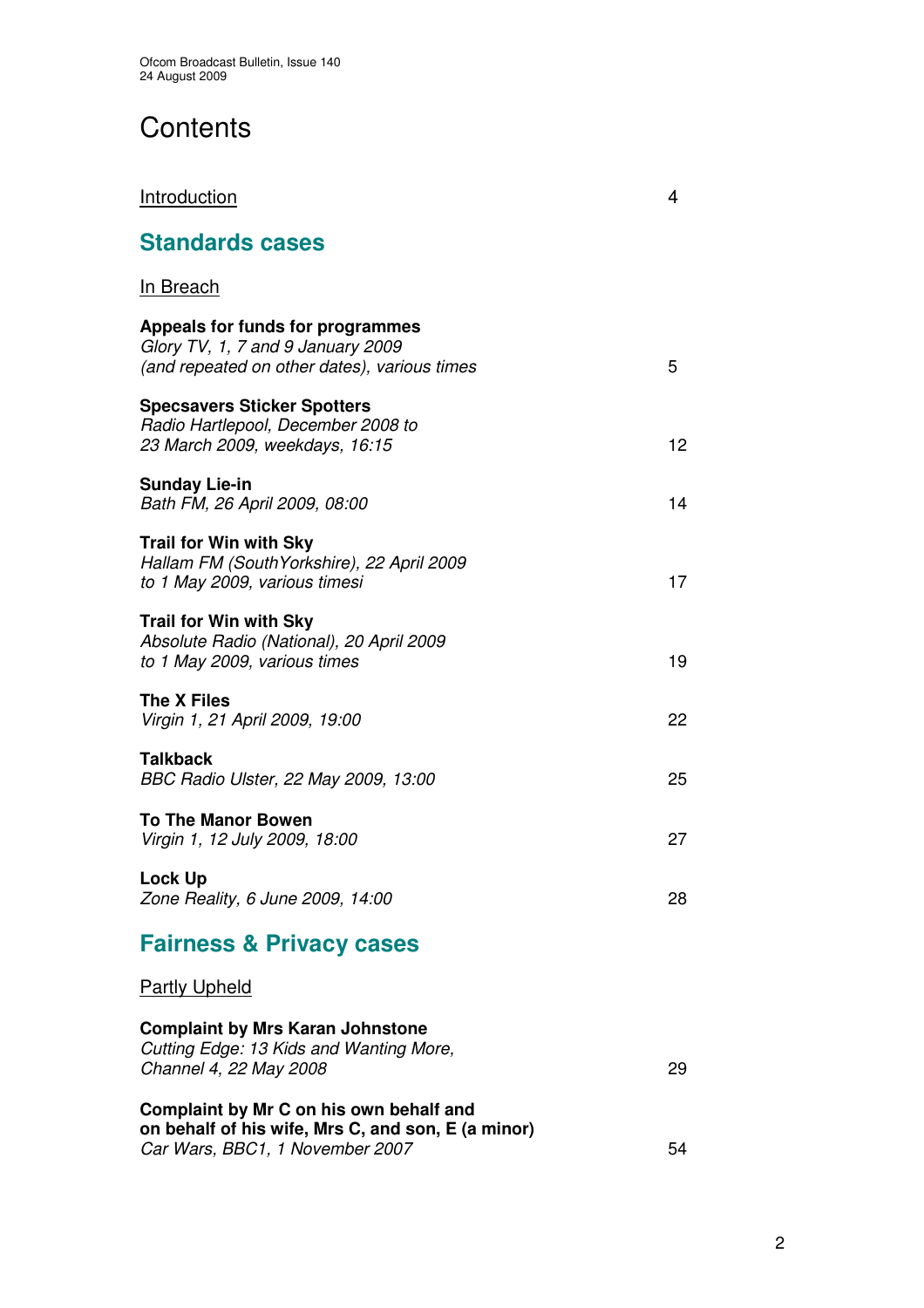## Not Upheld

| <b>Complaint by Mrs Diane Lievesley</b><br>on her own behalf and on behalf of<br>Miss Hazel Lievesley and Mr Richard Lievesley |    |
|--------------------------------------------------------------------------------------------------------------------------------|----|
| Ghost Writer, Paranormal Channel, 8 October 2008                                                                               | 65 |
| <b>Complaint by Mr Mark Wilson</b><br>Racing Live, At The Races, 1 July 2008                                                   | 75 |
| <b>Complaint by Mr Jamie Tough</b><br>Night Cops, Sky One, 2 March 2009                                                        | 82 |
| <b>Complaint by Miss P</b><br>Blue Peter at 50, BBC2, 11 October 2008<br>and BBC1, 19 October 2008i                            | 88 |
| <b>Complaint by Mr Anthony Gordon</b><br>Motorway Cops: A Traffic Cops Special,<br><b>BBC1, 26 January 2009</b>                | 93 |
| Other programmes not in breach/resolved                                                                                        | 97 |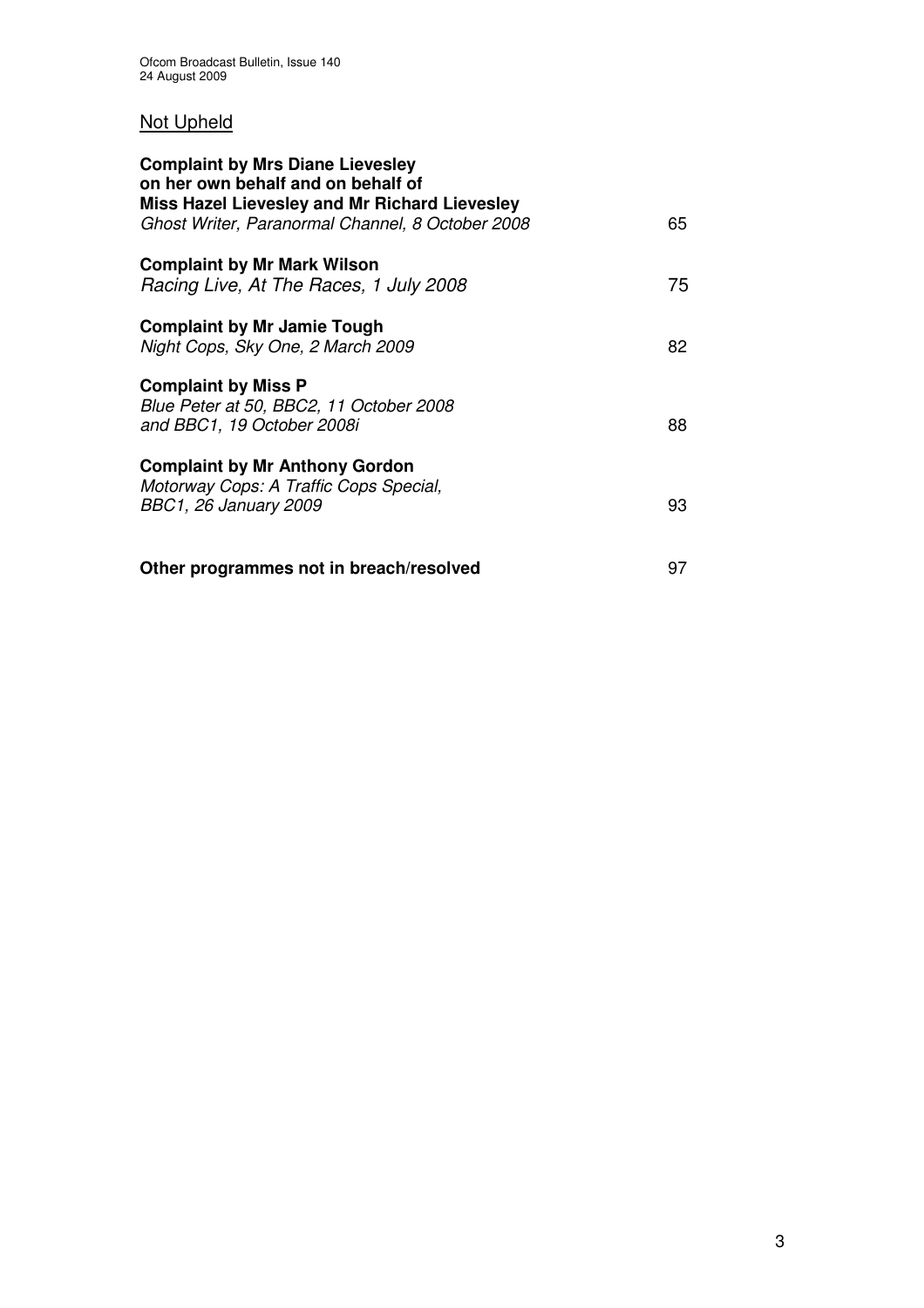## Introduction

The Broadcast Bulletin reports on the outcome of investigations into alleged breaches of those Ofcom codes which broadcasting licensees are required to comply. These include:

- a) Ofcom's Broadcasting Code ("the Code") which took effect on 25 July 2005 (with the exception of Rule 10.17 which came into effect on 1 July 2005). This Code is used to assess the compliance of all programmes broadcast on or after 25 July 2005. The Broadcasting Code can be found at http://www.ofcom.org.uk/tv/ifi/codes/bcode/
- b) the Code on the Scheduling of Television Advertising ("COSTA") which came into effect on 1 September 2008 and contains rules on how much advertising and teleshopping may be scheduled in programmes, how many breaks are allowed and when they may be taken. COSTA can be found at http://www.ofcom.org.uk/tv/ifi/codes/code\_adv/tacode.pdf.
- c) other codes and requirements that may also apply to broadcasters, depending on their circumstances. These include the Code on Television Access Services (which sets out how much subtitling, signing and audio description relevant licensees must provide), the Code on Electronic Programme Guides, the Code on Listed Events, and the Cross Promotion Code. Links to all these codes can be found at http://www.ofcom.org.uk/tv/ifi/codes/

From time to time adjudications relating to advertising content may appear in the Bulletin in relation to areas of advertising regulation which remain with Ofcom (including the application of statutory sanctions by Ofcom).

It is Ofcom policy to state the full language used on air by broadcasters who are the subject of a complaint where it is relevant to the case. Some of the language used in Ofcom Broadcast Bulletins may therefore cause offence.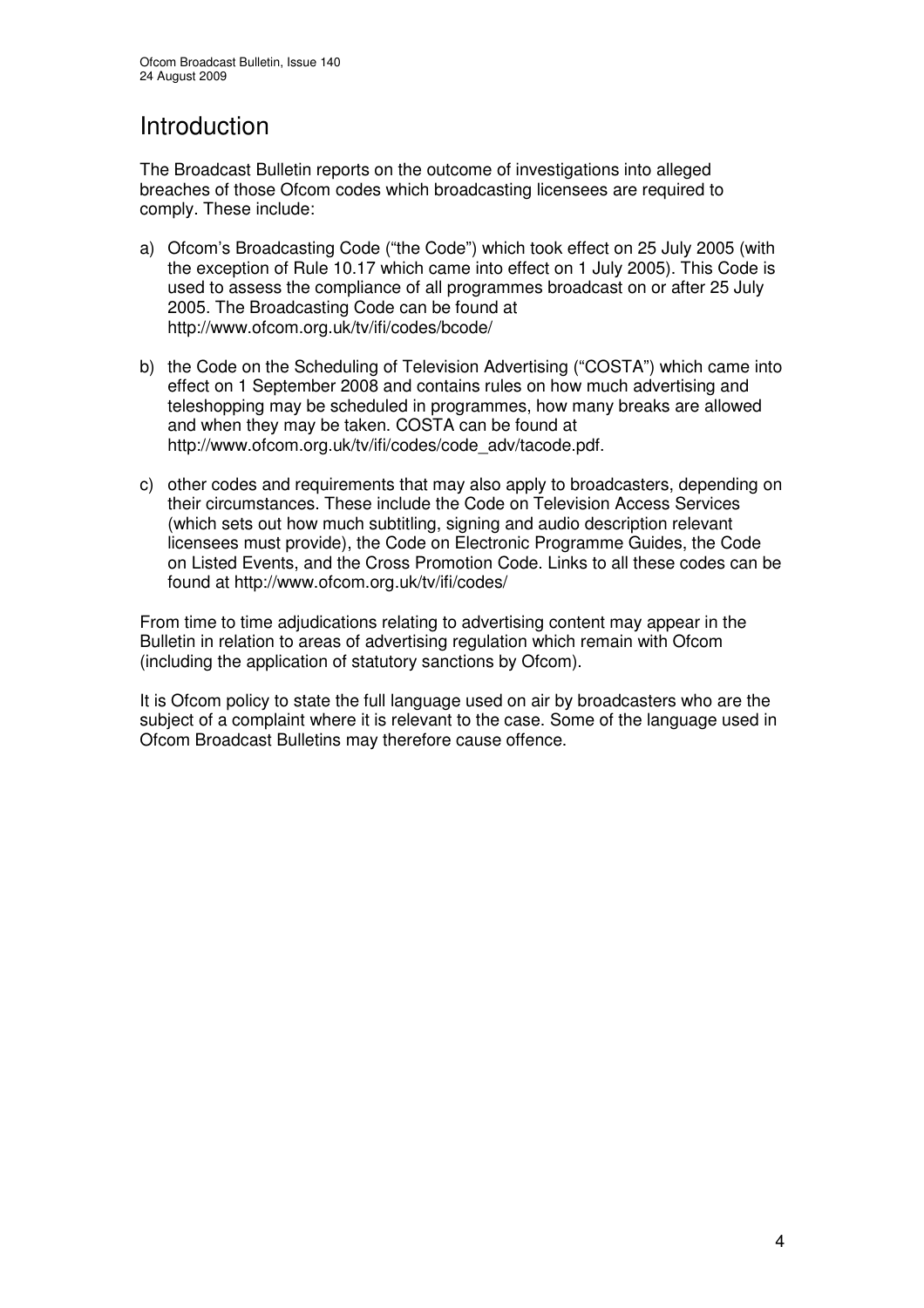## **Standards cases**

## **In Breach**

## **Appeals for funds for programmes**

*Glory TV, 1, 7 and 9 January 2009 (and repeated on other dates), various times*

## **Introduction**

Glory TV is a religious channel in the international section of the Sky Electronic Programme Guide (EPG). The channel is aimed at an Asian Christian audience. It broadcasts regular appeals for donations to fund its programming.

A viewer was concerned that the funds raised by Glory TV's appeals were not being used for the purpose described.

Rule 10.15 of the Code states that:

"Broadcasters may broadcast appeals for donations to make programmes or fund their service. The audience must be told of the purpose of the donation and how much has been raised as a result of the appeal. All donations must be separately accounted for and used for the purpose for which they were donated."

Ofcom therefore asked the broadcaster for documentary evidence to demonstrate how much money it had raised through donations from viewers and how this money had been spent.

Ofcom also noted that, during the appeals, the following text appeared continuously in a caption at the bottom of the screen *"For Donations Call Now"* which was accompanied by four mobile numbers and one landline number and the text *"Send Cheques to GLORY TV 91-93 Cleveland Street London W1T 6PL."*

Further, underneath this ran a scroll bar which stated:

*"Dear Viewers, Jai Masih Ki, Welcome to Glory TV 'GOD'S GLORY' \*\*\*\*\*\*\*\*\* PLEASE SUPPORT GLORY TV BY CALLING* [the following are displayed: four mobile numbers and one landline number and bank account details for Glory TV's UK, Euro and USA Dollar accounts] *\*\*\*\*\*\*\*\*\*\*\*\* PLEASE SEND YOUR CHEQUES TO GLORY TV, 91-93 CLEVELAND STREET, LONDON, W1T 6PL."*

In the programmes broadcast on 1 and 9 January 2009 this scroll bar ran throughout the majority of the appeals, however in the programme broadcast on 7 January 2009 which was 1 hour, 15 minutes long, the scroll bar only ran across the screen for 15 minutes.

During each appeal the presenters talked to callers who had pledged money. They also read psalms, sang hymns, told anecdotes and made further appeals to viewers to donate. The presenters also occasionally informed viewers about what their donations would be used for.

Ofcom further noted that during appeals for funds broadcast on Glory TV, some of the statements the presenters used to encourage viewers to donate suggested that if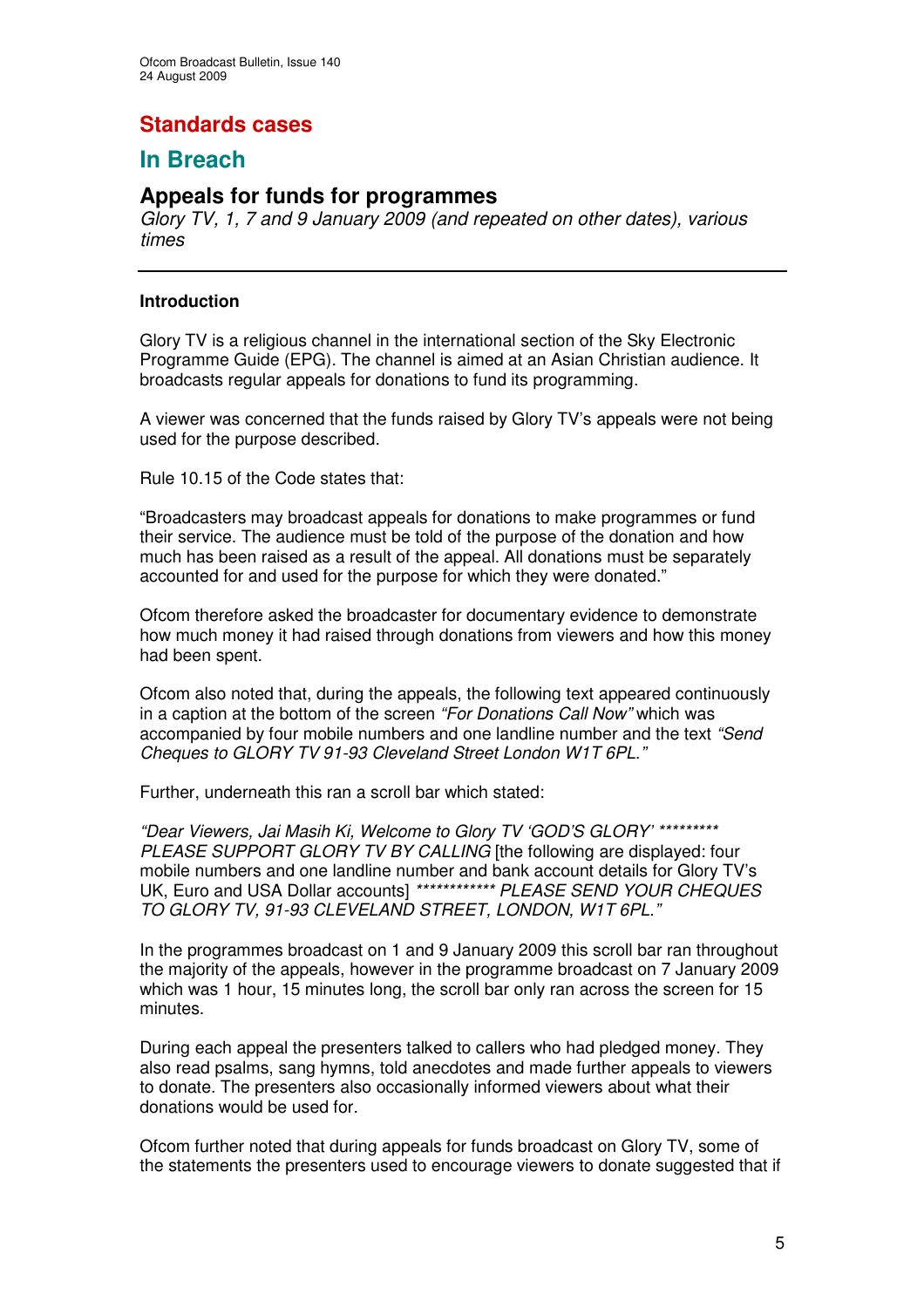viewers made generous donations to the channel, they would receive financial and other *"blessings"* as a result. For example:

*"There are many brothers and sisters who can give five hundred or one thousand pounds, even two, three, or four thousand pounds and let us tell you that you will definitely be blessed"*; and

"…*on the Day of Judgement we will be answerable to everything we did."*

Ofcom therefore asked Glory TV for its comments with regards to Rule 4.6 of the Code:

"Religious programmes must not improperly exploit the susceptibilities of the audience."

During an appeal for funds broadcast on 7 January 2009, the presenter offered ten CDs to viewers who pledged to donate £100 per month and a choice of one of the ten CDs to viewers who pledged to donate £50 per month. The presenter also talked about the contents of the CDs. During another appeal for funds broadcast on 9 January 2009, the presenter offered two of the studio guest's (Asfi Bhatti) CDs to viewers who donated £100 and one of his CDs to viewers who donated £50. During the appeal both the presenter and the guest referred to the CDs and also to Mr Bhatti's website:

- Guest: *"I would like to say that my website is launched as well which is www.bgmm.co.uk. You can listen from Psalm one to ninety on the website. My testimony and my vision are also told on the website. We will put audios and videos on that pretty soon. Website was launched on January 1 st ."*
- Presenter: *"BGMM stands for Bhatti Gospel Music Ministries. Do log onto www.bgmm.co.uk for audios and videos."*

Ofcom therefore also requested the broadcaster's comments in relation to the following Code Rules:

- Rule 10.3 Products and services must not be promoted in programmes. This rule does not apply to programme-related material.
- Rule 10.4 No undue prominence may be given in any programme to a product or service.

## **Response**

#### Rule 10.15

The licensee Glory TV Ltd ("Glory TV") said that its channel does not carry advertising or sponsorship and therefore it relies on donations from viewers. It added that the channel was launched in March 2008, but that it did not begin to appeal for funds on air until June 2008.

The broadcaster said that it had spent all the money it had raised through the appeals on broadcast services such as playout facilities and its slot on the Sky platform. It provided Ofcom with bank statements as evidence of the donations it had received since June 2008 as well as supplier invoices as evidence of its expenditure.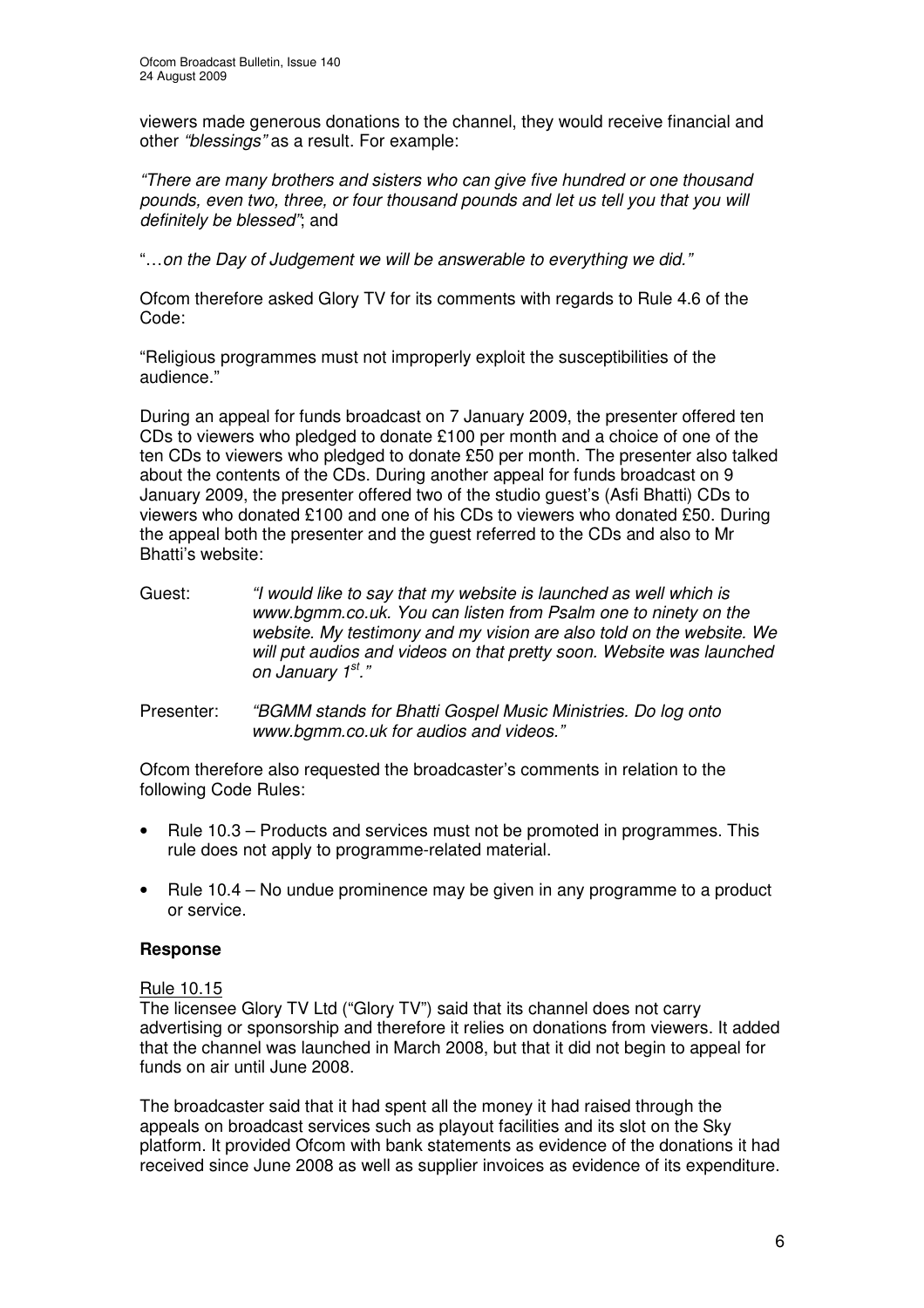Glory TV said that during its appeals it frequently informed viewers of the purpose of the donations and how much money it had raised. It added that it had also made a documentary to be broadcast on the channel to show its viewers the studio and playout facilities that it hires with the donations raised through broadcast appeals.

## Rule 4.6

Glory TV reiterated that monies raised are used to fund the channel. It said that "many of the phrases relating to financial offering[s] stem from biblical references. This is something [Glory TV's] viewers can relate to and [is] in context with the message that [Glory TV] is broadcasting". It added that the channel "does not take a 'hard sell' approach to appeals or make any wild claims or promises…". The broadcaster said that it does not believe that its programming "preys on viewers" or is "exploitative".

The broadcaster said that "the reference to the Day of Judgement is a reminder that the message from God is that we are all accountable for our actions and answerable, it is better to gift [sic] than to receive. This message is something which Christians accept and endeavour to live their life by. The programmes [contain] no harmful or offensive material". The broadcaster added that it "understand[s] that for some people religion in any form is harmful and offensive".

## Rules 10.3 and 10.4

Glory TV told Ofcom that "as a matter of course" it sends CDs and DVDs to viewers who donate money to the channel. It said that there was "no advertising and the CD was not being offered for sale", however, it admitted that the CDs were described in an unduly prominent manner although this was unintentional; the programmes were unscripted and the presenter and the guest had not realised that they had made such frequent references to the CDs. It added that there was "no advertising or commercial activity" in the programmes and that in programmes of this nature, Glory TV often has guests that "promote their book, CD or DVD". It argued that when looked at as a series of programmes, there is a balance and no one individual is unduly promoted. It added that the references to the guest's website were programme-related material.

## **Decision**

## Rule 10.15

Broadcasters are permitted to appeal for funds for the purpose of funding their services or programmes. However, licensees must be able to demonstrate to Ofcom that any funds raised can be accounted for and are used solely for the purpose for which they were raised. Further, audiences must be told the purpose of the donations, and how much has been raised as a result of the appeal.

Having assessed the documentary evidence requested from Glory TV, Ofcom noted that the amount which Glory TV had spent on running the channel – in this instance, its playout facilities and its slot on the Sky platform, was greater than the amount raised from donations. Ofcom therefore concluded that there was no evidence that the funds raised by the appeals were used for any purpose other than to fund the running of the channel. However, in Ofcom's view, the way the accounts were presented could have been clearer, and guidance has been given to the licensee in this respect.

In relation to the requirement of Rule 10.15 that the audience must be told how much has been raised as a result of the appeal, Ofcom noted that during its appeal for funds broadcast on 7 January 2009, viewers were informed about how much Glory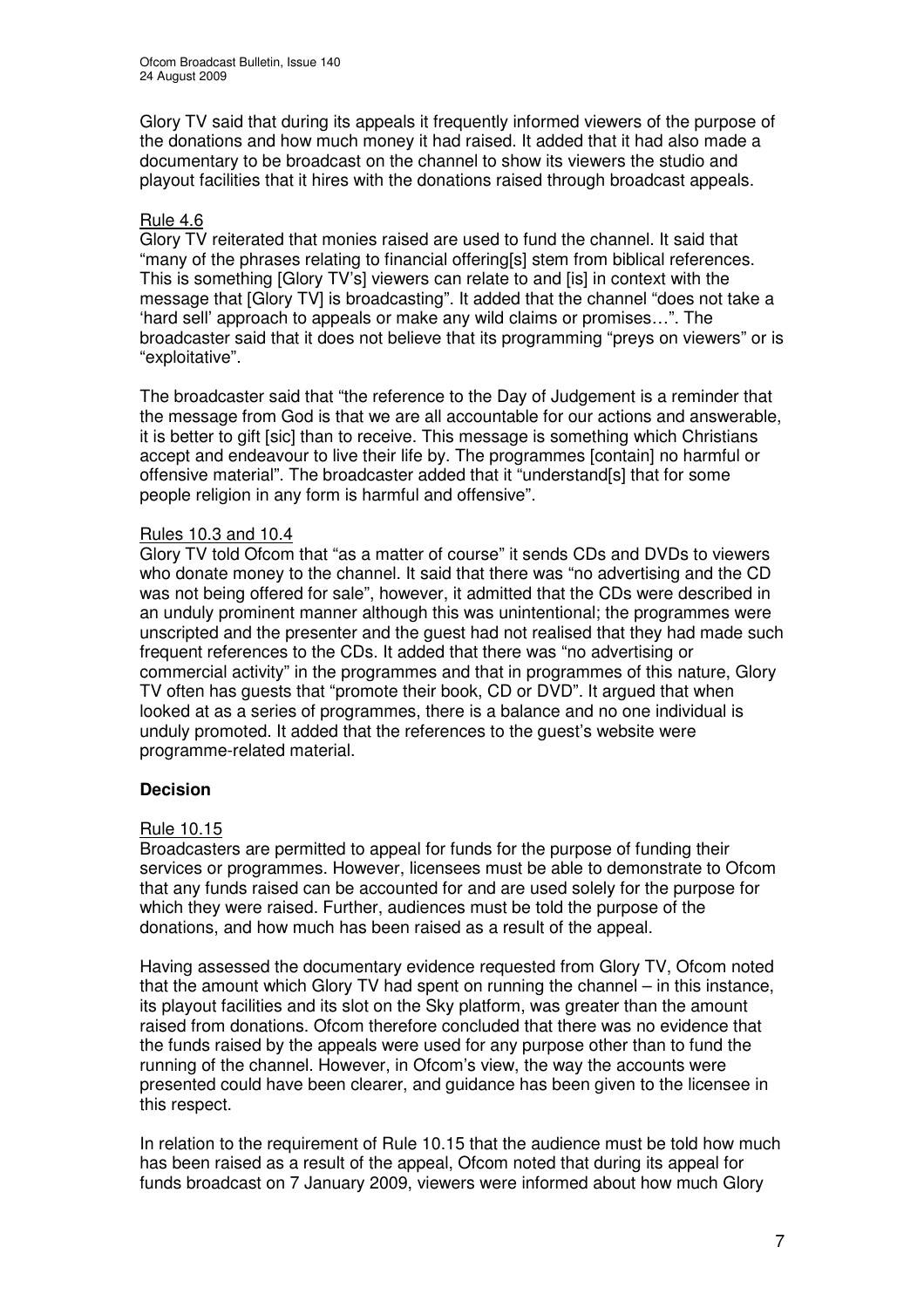TV had raised during its last appeal for funds in November 2008. The licensee was therefore not in breach of this aspect of Rule 10.15. However, Ofcom also noted that during this particular appeal, the presenter only mentioned the amount raised on one occasion during the programme, so viewers who did not watch the entire programme (1 hour and 15 minutes in duration) were unlikely to have been aware of the amount Glory TV had raised in November 2008. Ofcom has given the licensee further guidance on this issue.

As regards the requirement of Rule 10.15 that the audience must be told of the purpose of the donations, Ofcom noted that in the appeals broadcast on 1, 7 and 9 January 2009, the on-screen text informed viewers *"For Donations Call Now"* and provided details of the various ways of donating. The scroll bar, (which in the appeal broadcast on 7 January 2009 only ran across the screen for a short period of the appeal), stated: *"PLEASE SUPPORT GLORY TV BY CALLING* [details of various ways of donating]*"*.

During each appeal the presenters talked to callers who had pledged money. They also read psalms, sang hymns, told anecdotes and made further appeals to viewers to donate. The presenters also occasionally informed viewers about what their donations would be used for, for example:

#### 1 January 2009

*"We require £42,000 every month to meet our target."*

*"We are not raising this for ourselves, but to share the Word of God with you and to keep Glory TV live on satellite."*

#### 7 January 2009

*"If we get our budget for six months, I am telling you every single day you would get not three live shows but five live shows and maybe two or three brand new shows that were filmed in different countries can be gotten for you, because we do not have resources at all, because we do not have funds";* and

## 9 January 2009

*"To run Glory TV day and night your help is needed."*

Ofcom considered that, during these lengthy appeals (sometimes lasting for the duration of the programme in question), viewers were only informed occasionally about the purpose of the appeals and were given a minimum of information about what their donations were going to be spent on. While, on balance, Ofcom considered that these explanations had met the requirements of Rule 10.15, it nevertheless took the infrequency of these explanations about the purpose of the appeals into account when considering the appeals in relation to Rule 4.6 (see further below).

## Rule 4.6

When broadcasters of religious programmes are soliciting funds from their audience in the form of an appeal, they may wish to refer to Ofcom's published guidance on Rule 4.6<sup>1</sup> which states: "respondents to Ofcom research on religious programmes believe that all people are susceptible at one time or another. There are times when it will be clear to the broadcaster that they are soliciting an actual response from their audience. At these times broadcasters need to take care and recognise the possible risk to audience members particularly the vulnerable."

<sup>1</sup> http://www.ofcom.org.uk/tv/ifi/guidance/bguidance/guidance4.pdf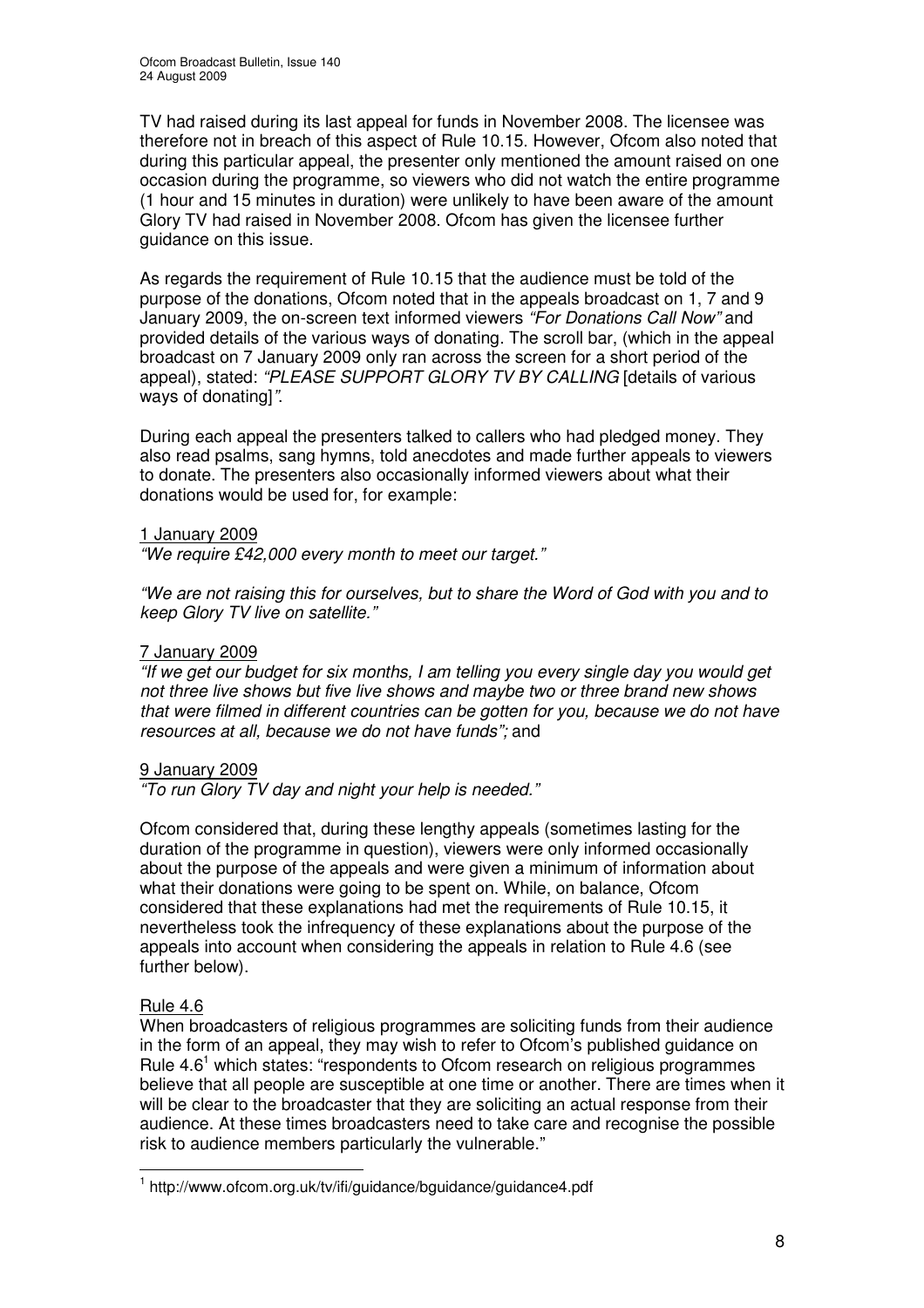In this case, Ofcom was concerned about statements made by the presenters and guests at various points throughout several broadcasts appealing for funds, for example:

#### 1 January 2009

- Presenter: *"Call the numbers given on screen and somebody's waiting for your call. Give your best offering. When you give generously to God, He returns in that way too." \*\*\*\*\*\*\*\**
- Presenter: *"There are many brothers and sisters who can give five hundred or one thousand pounds, even two, three, or four thousand pounds and let us tell you that you will definitely be blessed".*

# 7 January 2009<br>Presenter:

Presenter: *"I will share testimonies in connection with finances. One sister who has said that Pam, when I took this commitment to lay aside one hundred pounds as long as I live, I will give one hundred pounds. Sister we are going to send you this whole packet; she said Pam I did not realise that immediately I received a profit of one thousand pounds; the Lord blessed her. This is a good testimony but we do not say that if you give one hundred, you will profit one thousand; our God doesn't work like that. It's not a deal of loss for anyone. You know how they say that if you sow a good seed you will reap a good harvest. Please don't let the phones be quiet".*

#### 9 January 2009

Presenter: *"So kindly call on those numbers and if you want to send the cheques, note the details, which can be seen on the bottom of the screen scrolling, so you can write down the details. We are expecting calls from all over the world and when you will call in, you will say that dear Lord I love you and I want to take part in your work with faithfulness. It will be a new beginning for you, as well as for your family".*

- *\*\*\*\*\*\*\*\**
- Guest: *"I would say that the way we give to God, He gives us back like that. If we give one pound, we can't expect to get back a lot. So this is the way of giving and getting that back, I was here before and I told that the Israelites were told to take gold and silver from Egyptians. This is how God make it possible to take these things from people sometimes. This is God's work…"*

*\*\*\*\*\*\*\*\**

- Presenter: *"What financial blessing have you got since you have become a partner* [of Glory TV]*?"*
- Guest: *"Benefits – first of all I would say that I sleep well, which you can't buy with money and I don't fall sick, I feel great on the work. This is God's promise with me that if you are faithful with me, I will be faithful a hundred times more than that you are so. One day I was sitting somewhere and I was saying that I have no problem at all, that's the blessing of God upon me. Whatever I can afford I do spend on God's work, I would say roughly I do spend 25% of my income on God's work. I never feel sad, I feel a blessing".*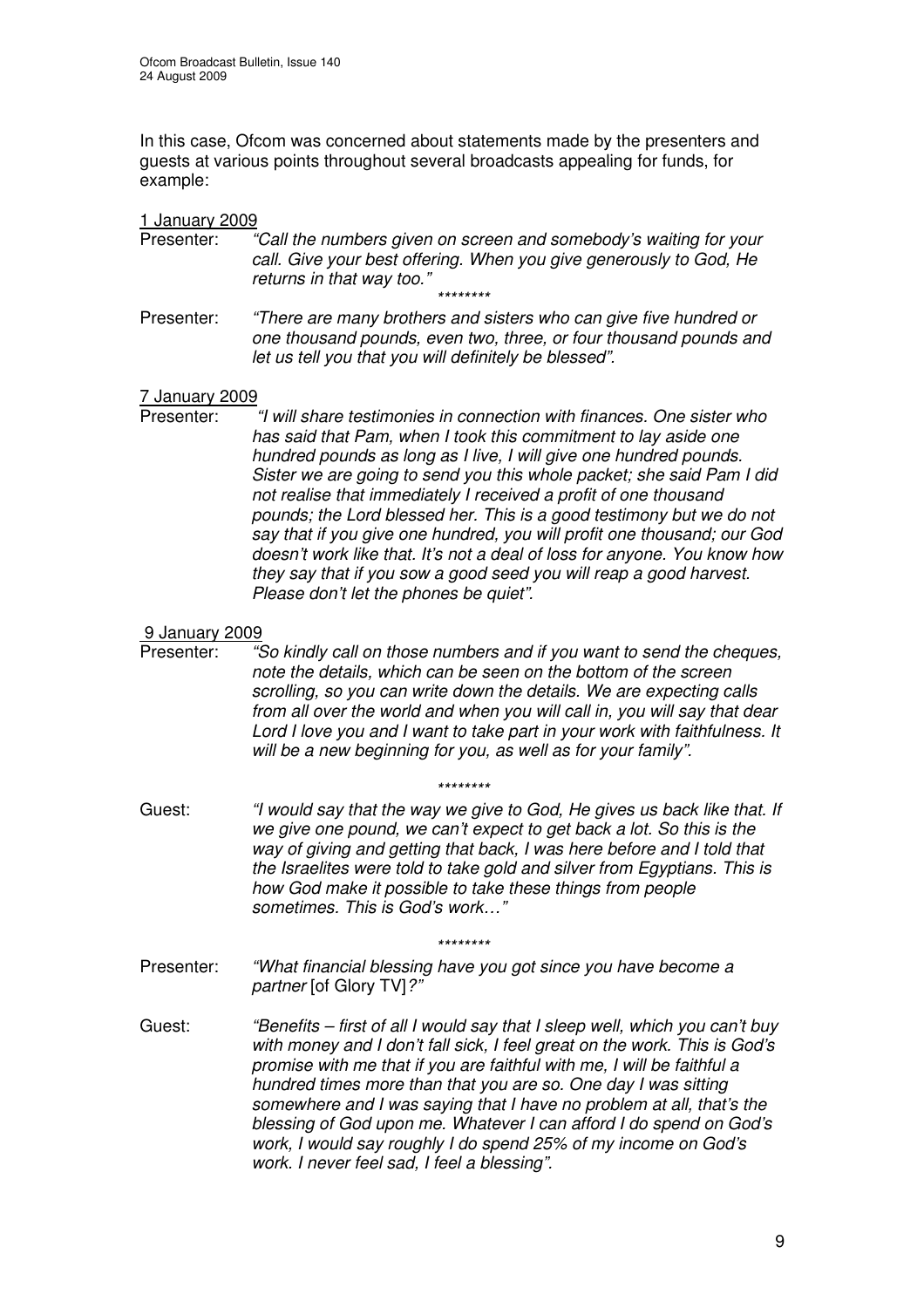Presenter: *"This is guaranteed. When you take care of God's work, He takes care*  $of$   $\mu$ s." *\*\*\*\*\*\*\*\**

Presenter: *"Give generously. God's never let us down. We shouldn't be left behind by not participating in God's work and all who are enjoying watching the show…. I will request brothers and sisters, even if you are a pensioner and give five pounds, God can return these five pounds in the form of five thousand pounds."*

*\*\*\*\*\*\*\*\**

Presenter: *"I told in my testimony that if we get whole richness of the world, but still lose our soul then what's the benefit out of that. So on the Day of Judgement we will be answerable to everything we did. We want to encourage you and standing by to take your calls* [for donations]*."*

While Glory TV told Ofcom that it does not believe that its programming is exploitative, Ofcom considers that vulnerable people, such as those experiencing financial or emotional difficulties, may be encouraged to give large donations. In particular, Ofcom considers that persuading viewers to donate money on the basis of inducements such as better health; that God will create further wealth to donors; and that God will take particular care of donors is unacceptable. In Ofcom's view, such inducements carry the risk that susceptible members of the audience may be exploited – and persuaded to give large donations as a result.

Ofcom also took into account, as stated above, that during these lengthy appeals, viewers were informed very infrequently about the purpose of the appeals and what the donations would be spent on. As a result, Ofcom considered that there was an even greater likelihood that susceptible members of the audience would believe that the purpose of their donation was to receive the inducements described. Ofcom therefore found the appeals in breach of Rule 4.6. This is a serious breach of the Code.

## Rules 10.3 and 10.4

One of the fundamental principles of European broadcasting regulation is that advertising and programming (that is, editorial content) must be kept separate. This is set out in Article 10 of the Television Without Frontiers Directive which is in turn reflected in the rules in Section Ten (Commercial References in Programmes) of the Code.

Ofcom noted references to CDs in the appeal programmes, including:

## 7 January 2009

*"Quickly I want to tell you about these CDs: the gospel of Luke and Mera Yesu Mahan, and the Jai Masih Ki CD is very significant because it has been sung with a very popular artist from Pakistan. Mehnaz was brother Sarfaz's very first CD that he recorded; and other than that Lakh Mae Purab Jawan Kakh Mae Pachim Jawan CD will also be available for you if you like. Life of the Messiah in different languages is available with us; Pak Ruh Aa; all these CDs we are showing you if you have just joined us that if you become a member of, a Glory TV partner, if you become part of this and if you pledge to give £100 per month, this beautiful pack of CDs from Glory TV will be presented to you and if you pledge and or give £50 a month we will give you the choice of your favourite CD."*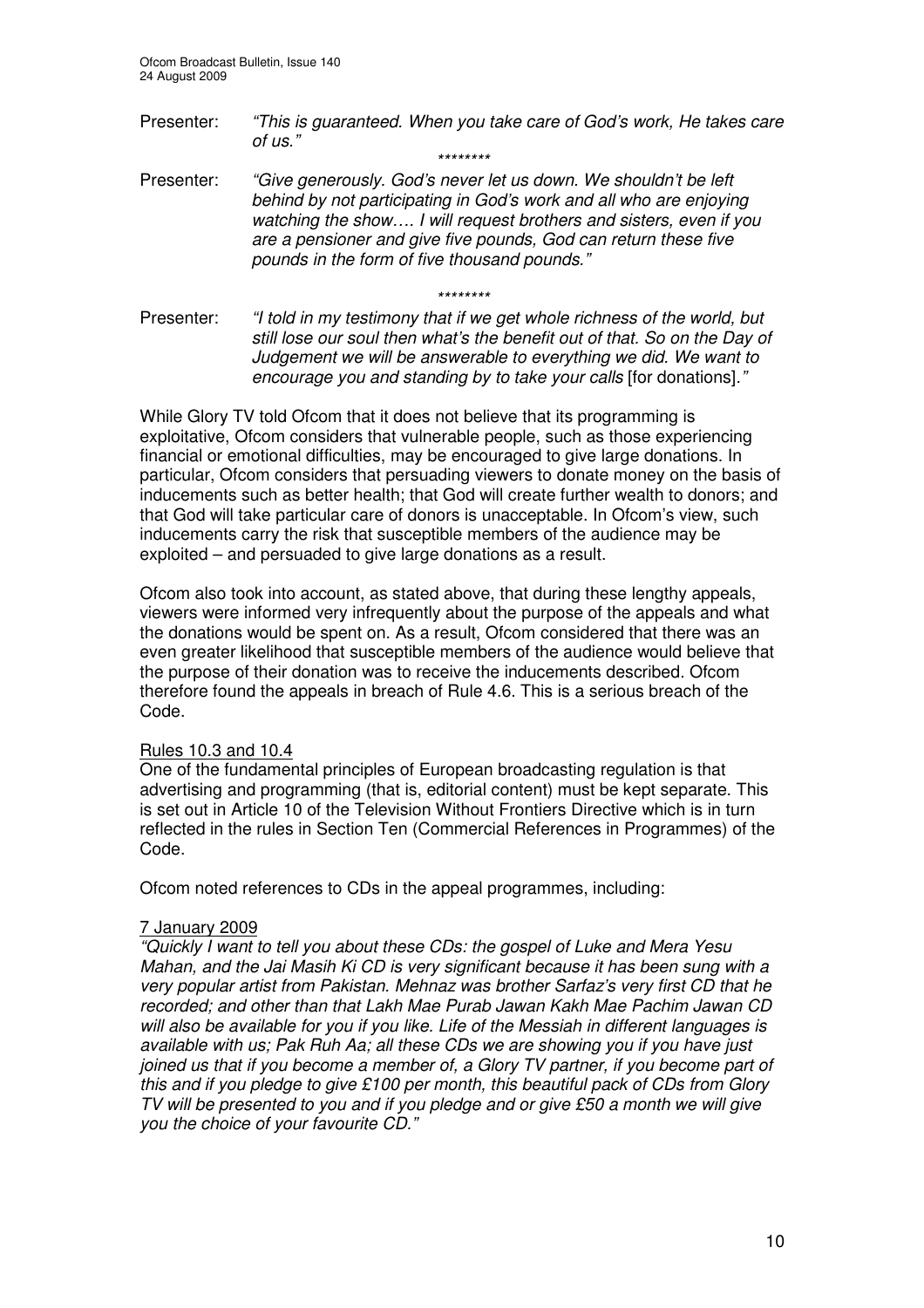## 9 January 2009

*"To date nine CDs are available, Psalm one to ninety are recorded and available on these CDs. I* [Asif Bhatti] *have recorded popular Psalms separately, so they are available too in four volumes. Series of the CDs is compiled from ten to twenty like this and I have compiled those Psalms which were less famous tune wise…"*

As well as references to the CDs, in the appeal for funds broadcast on 9 January 2009, both the presenter and the guest referred to the studio guest Asif Bhatti's website:

- Asif Bhatti: *"I would like to say that my website is launched as well which is www.bgmm.co.uk. You can listen from Psalm one to ninety on the website. My testimony and my vision are also told on the website. We will put audios and videos on that pretty soon. Website was launched on January 1 st ."*
- Presenter: *"BGMM stands for Bhatti Gospel Music Ministries. Do log onto www.bgmm.co.uk for audios and videos".*

Undue prominence may result from the presence of, or reference to, a product or service in a programme where there is no editorial justification. Ofcom considered that there was no editorial justification for the detail given about the content of the CDs in these programmes which were appeals for funds for the channel. Therefore the references to the CDs, and the reference to the guest's website, were unduly prominent, in breach of Rule 10.4.

Ofcom considered that the nature of these references served to promote both the CDs and the guest's website. The licensee submitted that the references to the website constituted programme-related material, as allowed by Rule 10.3. However, Ofcom considered that the website, referred to in the appeal for funds broadcast on 9 January 2009, was not directly derived from the programme, nor did it allow viewers to benefit fully from the programme and as such could not be considered to be programme-related material. Therefore the programmes were also in breach of Rule 10.3 of the Code.

**1 January 2009: Breach of Rules 4.6 7 and 9 January 2009: Breach of Rules 4.6, 10.3 and 10.4**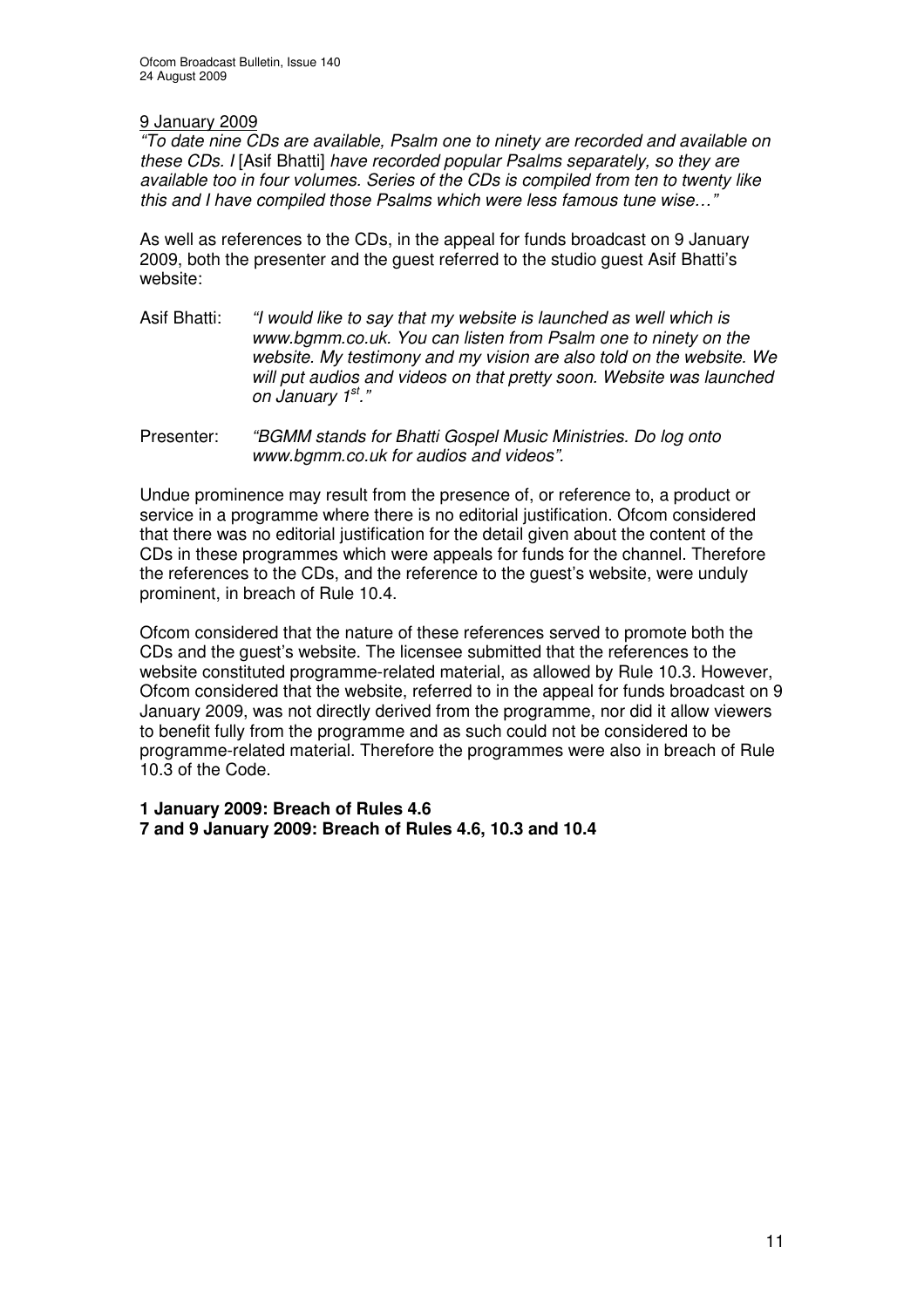## **Specsavers Sticker Spotters**

*Radio Hartlepool, December 2008 to 23 March 2009, weekdays, 16:15*

## **Introduction**

Radio Hartlepool is a Community Radio music station run by and for the people of Hartlepool, providing a locally produced popular music, news and information service.

*Specsavers Sticker Spotters* is a competition that has featured in Radio Hartlepool's weekday drivetime show since December 2008. Listeners to Radio Hartlepool have to collect a sticker from the radio station and display it in their car. A station 'sticker spotter' then selects, at random, a car displaying a Radio Hartlepool car sticker. The registration number of the car is announced on air. The owner of the car has the chance to claim the day's prize within 102 minutes of the announcement (102.4 MHz being the frequency of the station). The prize starts at £10 and is increased by £10 each day until it is claimed.

Three listeners believed that some car registration numbers announced on air were "false or incorrect".

Ofcom listened to sample recordings of three registration number announcements, two of which did not appear on a publicly available car registration database (www.mycarcheck.com). We therefore asked Radio Hartlepool for its comments with regard to Rule 2.11 of the Code, which states, among other things, that, "competitions should be conducted fairly…"

## **Response**

Radio Hartlepool originally thanked Ofcom for checking the registration numbers and said that to carry out such checks itself "would not be cost effective...". The broadcaster added that it had replaced the 'sticker spotter' responsible for selecting registration numbers.

After a request from Ofcom for clarification, the broadcaster provided a copy of the terms and conditions of the competition and admitted that a listener had called Radio Hartlepool on 23 March 2009, having noticed that the car registration number announced on air was not genuine. The broadcaster explained that the 'sticker spotter' had relayed "false or untrue registration numbers" to the drivetime presenter who had then broadcast them. It added that the 'sticker spotter' was "no longer with Radio Hartlepool."

Radio Hartlepool added that, since 24 March 2009, it had ensured that only genuine and eligible car registration numbers were 'spotted' for broadcast. The broadcaster said that members of the Management team now drove around Hartlepool themselves obtaining genuine vehicle registration numbers, so no further "confusion" could occur.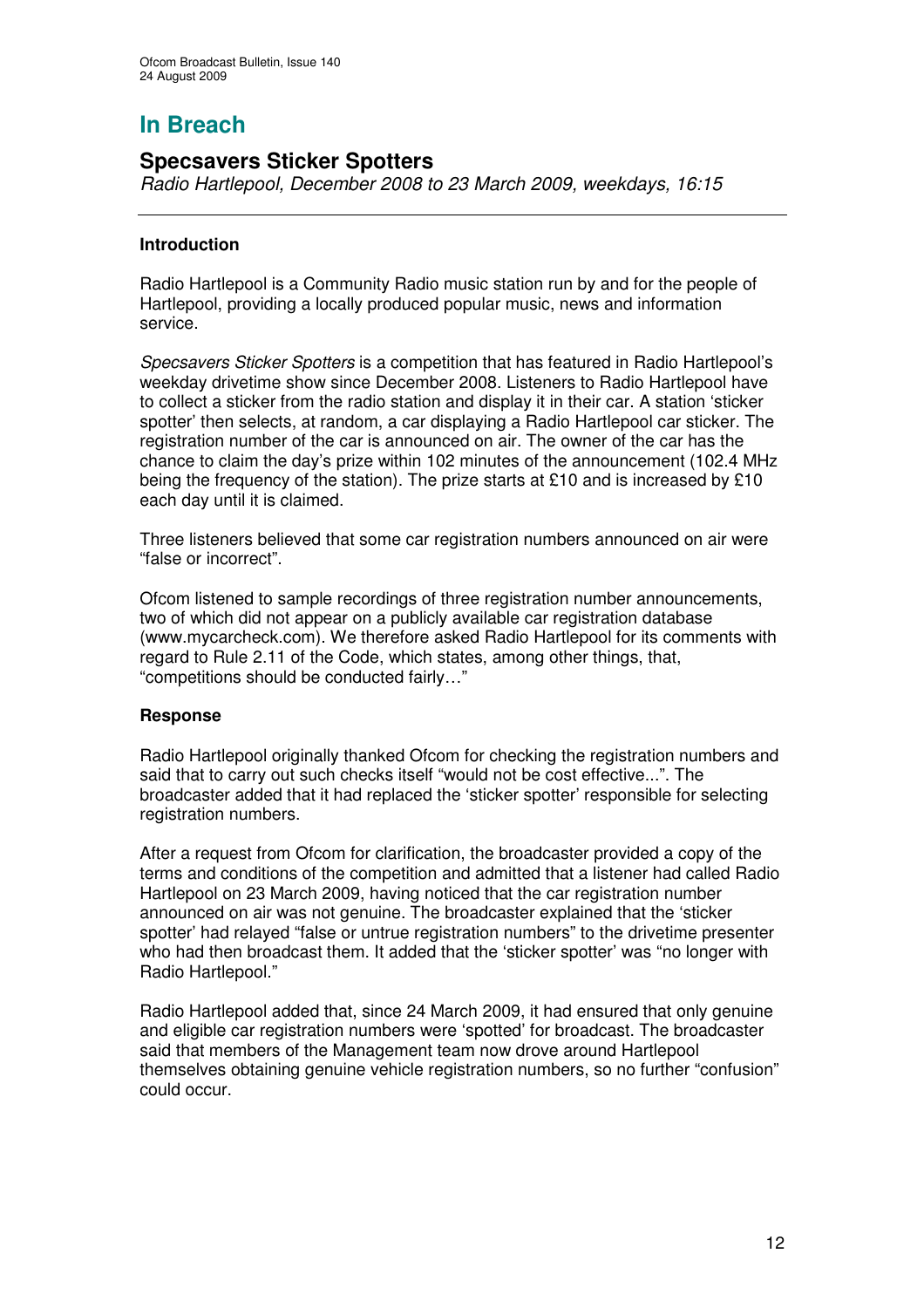## **Decision**

Ofcom recognises that *Specsavers Sticker Spotters* is effectively a weekday free prize draw. Listeners to the competition were not therefore financially disadvantaged by the announcement on air of an incorrect registration number on any specific day. Ofcom noted that, when such an announcement was made, it resulted in the prize not only remaining but also being increased by ten pounds.

Nevertheless, Ofcom believes that listeners' trust in the broadcaster is paramount. Where such competitions are found to breach that trust, Ofcom considers they have been run unfairly.

Ofcom does not agree with Radio Hartlepool's initial assertion that to check the validity of car registration numbers before broadcast "would not be cost effective…", as such a policy would appear to involve little effort and therefore negligible expense. Further, it would be expected that the radio station would transmit genuine registration numbers.

On every day the competition was run, any listener with a Radio Hartlepool sticker in their car would have legitimately expected that, in accordance with the terms and conditions of the competition, they had a chance to win the prize. However, by the licensee's own admission, on an unconfirmed number of occasions, incorrect registration numbers were announced on air.

Ofcom noted that the competition:

- was conducted in contravention of its rules:
- involved the broadcast of incorrect information; and
- could not have been won on any day an incorrect car registration number was announced on air.

The competition was therefore conducted unfairly, in breach of Rule 2.11 of the Code.

Ofcom was concerned that the broadcaster did not provide full details of what had occurred in this instance, when its formal comments on the matter were first requested. Radio Hartlepool had, in fact, been aware of the issue since 23 March 2009, when it had been contacted on the matter by a listener.

We therefore reminded the broadcaster of its obligation under General Condition 9(1) of its licence to broadcast, which states that: "The licensee shall maintain records and furnish to Ofcom in such a manner and at such times as Ofcom may reasonably require such … information…" in carrying out its statutory duties. Any future similar delay by the licensee in the provision of information relevant to an investigation by Ofcom will result in a breach of the broadcaster's licence.

## **Breach of Rule 2.11**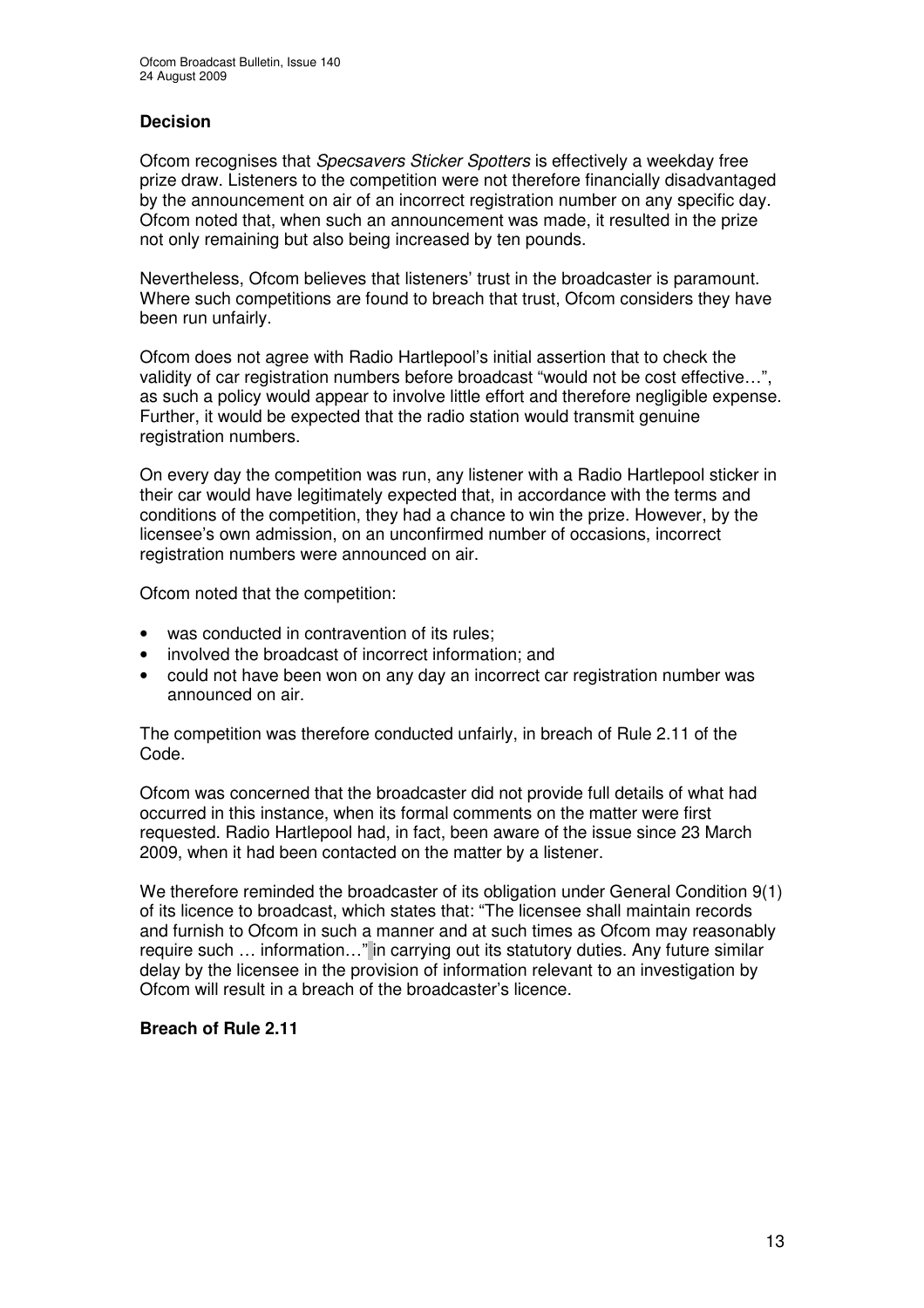**Sunday Lie-in** *Bath FM, 26 April 2009, 08:00*

## **Introduction**

Throughout the first half of this four-hour late breakfast show the presenters regularly trailed live links that would take place later in the programme, when *"Kate, Paul and the team"* would be *"live from Champneys* [spa] *from 10am until midday"*, as it was having a *"big open day*.*"*

These trails included a number of references promoting various Champneys' services and/or offers, including:

- eyebrow shaping;
- massage;
- spray tanning;
- complementary bucks fizz and nibbles;
- makeovers; and
- free goody bags.

During commercial breaks the broadcaster also ran advertisements for Champneys' promoting its open day, highlighting among other things, a prize draw and various beauty treatments, including an exclusive offer for Bath FM listeners (a facial for £10).

During the live links themselves, which featured throughout the second half of the programme, the presenters at Champneys (*"Kate, Paul and the team"*) spoke extensively about the products and services available at its open day, including those listed above, and interviewed Champneys' spa manager about available beauty treatments.

Bath FM confirmed that, in addition to the advertising campaign, Champneys had also paid for the programming coverage. Ofcom noted that no sponsorship credits were aired around this programming.

We sought Bath FM's comments, with regard to the following Code rules $^{\text{1}}$ :

- Rule 9.4 A sponsor must not influence the content and/or scheduling of a ... programme in such a way as to impair the responsibility and editorial independence of the broadcaster.
- Rule 9.5 There must be no promotional reference to the sponsor.
- Rule 9.6 Sponsorship ... credits must be broadcast at the beginning and/or end of the programme.
- Rule 9.7 –The relationship between the sponsor and the sponsored ... programme must be transparent.

<sup>&</sup>lt;sup>1</sup> With particular reference to radio, the 'How to Use the Code' section of the Code states: "In this Code, the word 'programmes' is taken to mean … radio programmes/programming."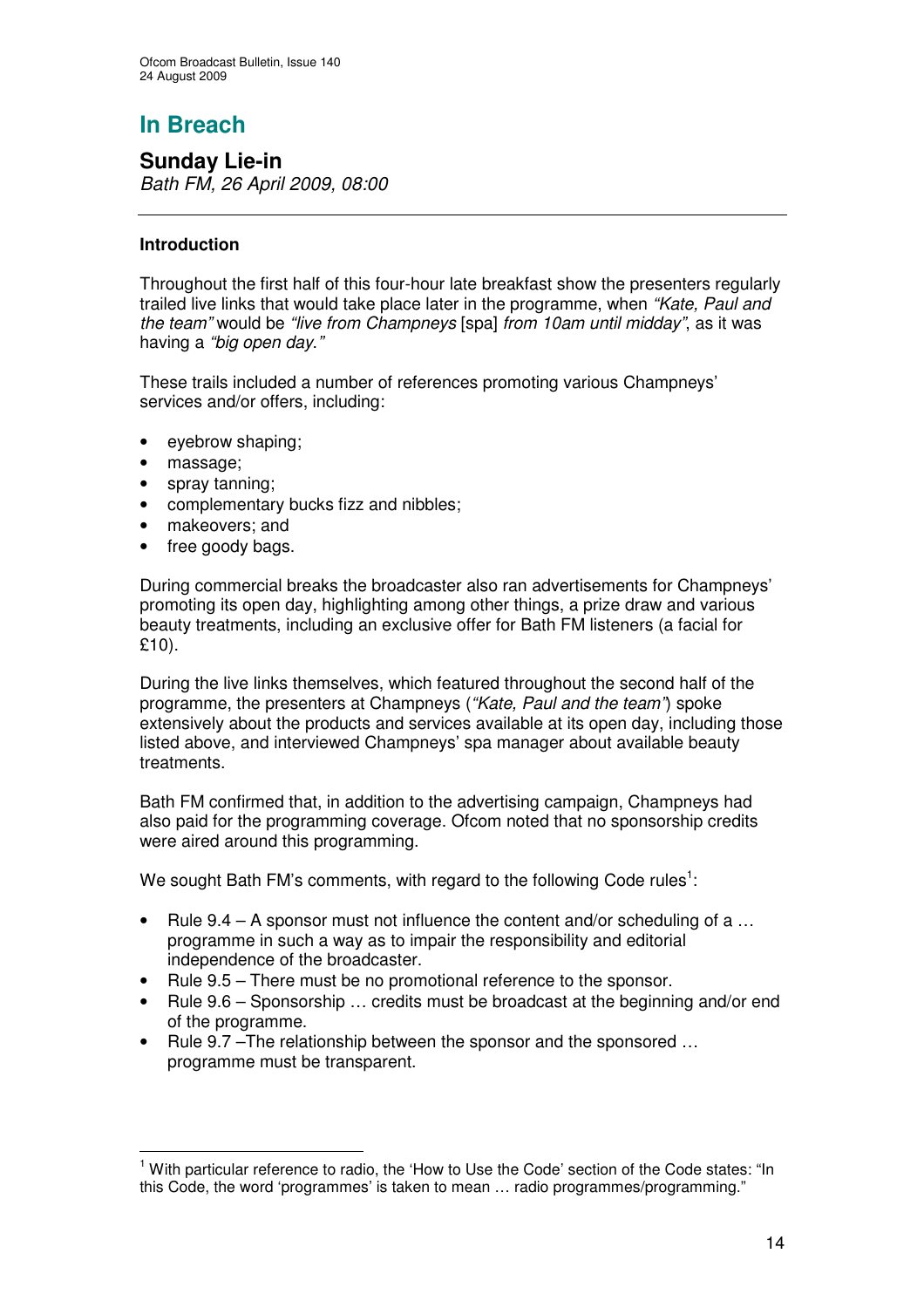## **Response**

Bath FM said that the Sales Manager at the time of broadcast "did not have a full understanding" of the rules concerning sponsorship, adding that it believed the programming coverage concerning Champneys' open day was "an error in his judgement and should not have taken place in the format that it did." The broadcaster said that it could not justify the Sales Manager's actions and added that he no longer worked for Bath FM.

To ensure future compliance, Bath FM said it had subsequently suspended "any commercial activity that [was] not within advertising breaks", while it sought clarification concerning Ofcom's sponsorship rules. It added that it had also issued new guidelines concerning "paid for activity", which included all sponsorship arrangements being approved by either the Director of Bath FM or the new Sales Director.

## **Decision**

The coverage in programming of Champneys open day had been paid for by the spa. The trails for, and live links from, Champneys' open day that occurred throughout the editorial content of *Sunday Lie-in* were therefore sponsored programming.

Ofcom was particularly concerned that throughout *Sunday Lie-in* most of the trails for, and broadcast links from, Champneys appeared to extend the spa's marketing campaign by promoting its open day, which was also advertised in the programme's commercial breaks. With no clear editorial justification for the promotion and coverage of Champneys' open day within the trails and live links, Ofcom concluded that the sponsor had been allowed to influence programming content and impair the editorial independence of Bath FM, in breach of Rule 9.4 of the Code.

Champneys' Spa Manager and the presenters – in both the studio and *"live from Champneys"* – promoted in programming the services available at Champneys (e.g. massage and makeovers) and specific offers available at the spa during its open day (e.g. free eyebrow shaping). The programming was therefore in breach of Rule 9.5 of the Code, which prohibits, among other things, promotional references to the sponsor and its services in programming.

Programming was broadcast from the sponsor's venue and also featured a credited representative of the sponsor (Champneys' Spa Manager). Even if the aired references to the sponsor had not been promotional, non-promotional references to the sponsor were aired. These were also in breach of Rule 9.5, which requires that such references are incidental.

One of the principles of Section Nine (sponsorship) of the Code is that sponsorship arrangements are made transparent to the audience. This is ensured by the broadcast of sponsorship credits around sponsored programming. However, in this case, no sponsor credits appeared around the trails or live links (i.e. the sponsored programming), in breach of Rule 9.6 of the Code, which requires that such credits appear at the beginning and/or end of sponsored programming.

Rule 9.7 of the Code states that the relationship between the sponsor and the sponsored programming must be transparent. In addition to the absence of sponsor credits in this case, Ofcom noted that the programming in question:

• was highly promotional for Champneys (the sponsor); and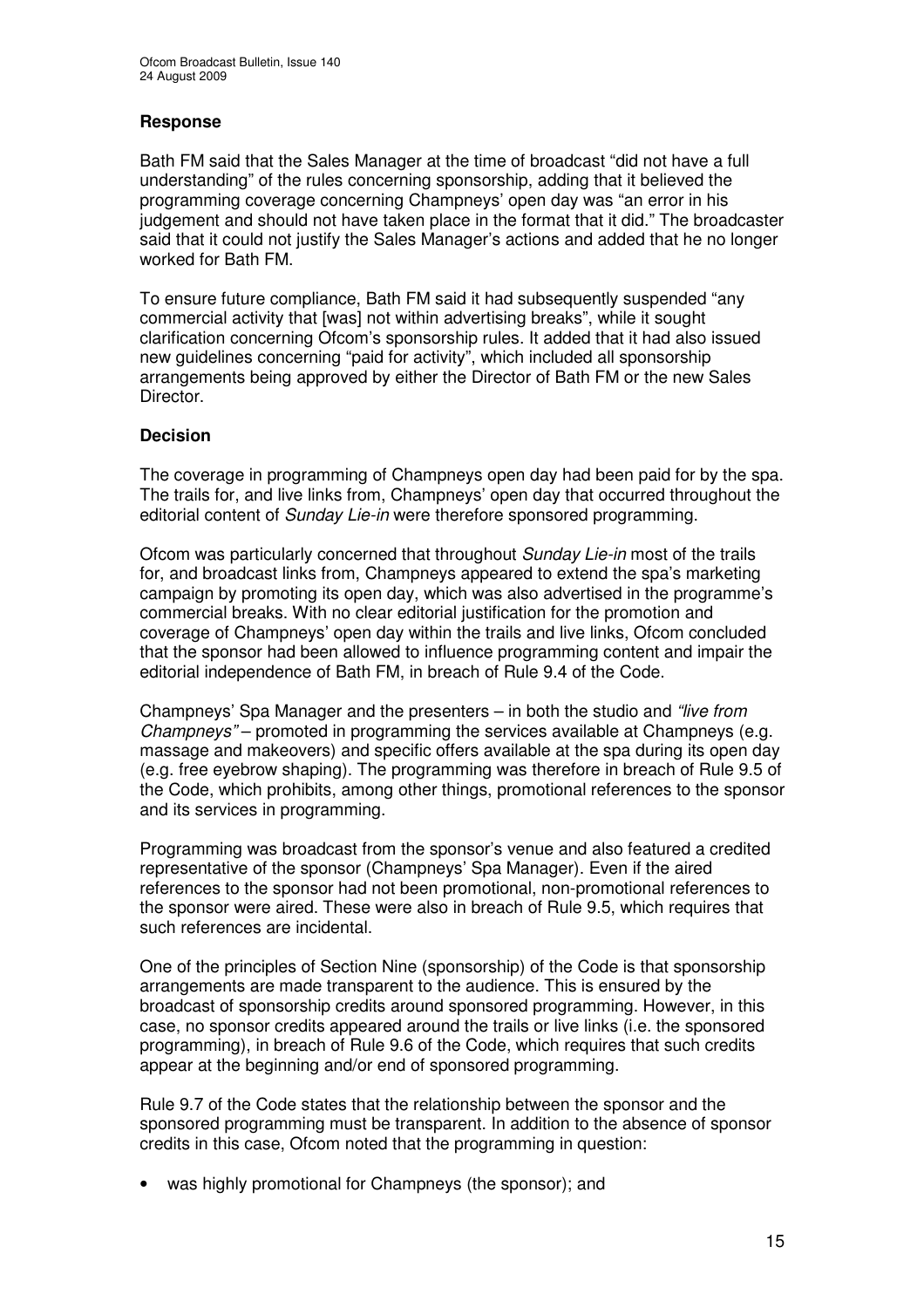• contained no other substantive editorial content.

The relationship between the sponsor and what little legitimate programming it had sponsored was therefore unclear and in breach of Rule 9.7 of the Code.

Ofcom is due to meet the broadcaster to provide the clarification it sought concerning Section Nine (Sponsorship) of the Code.

**Breach of Rules 9.4, 9.5, 9.6 and 9.7**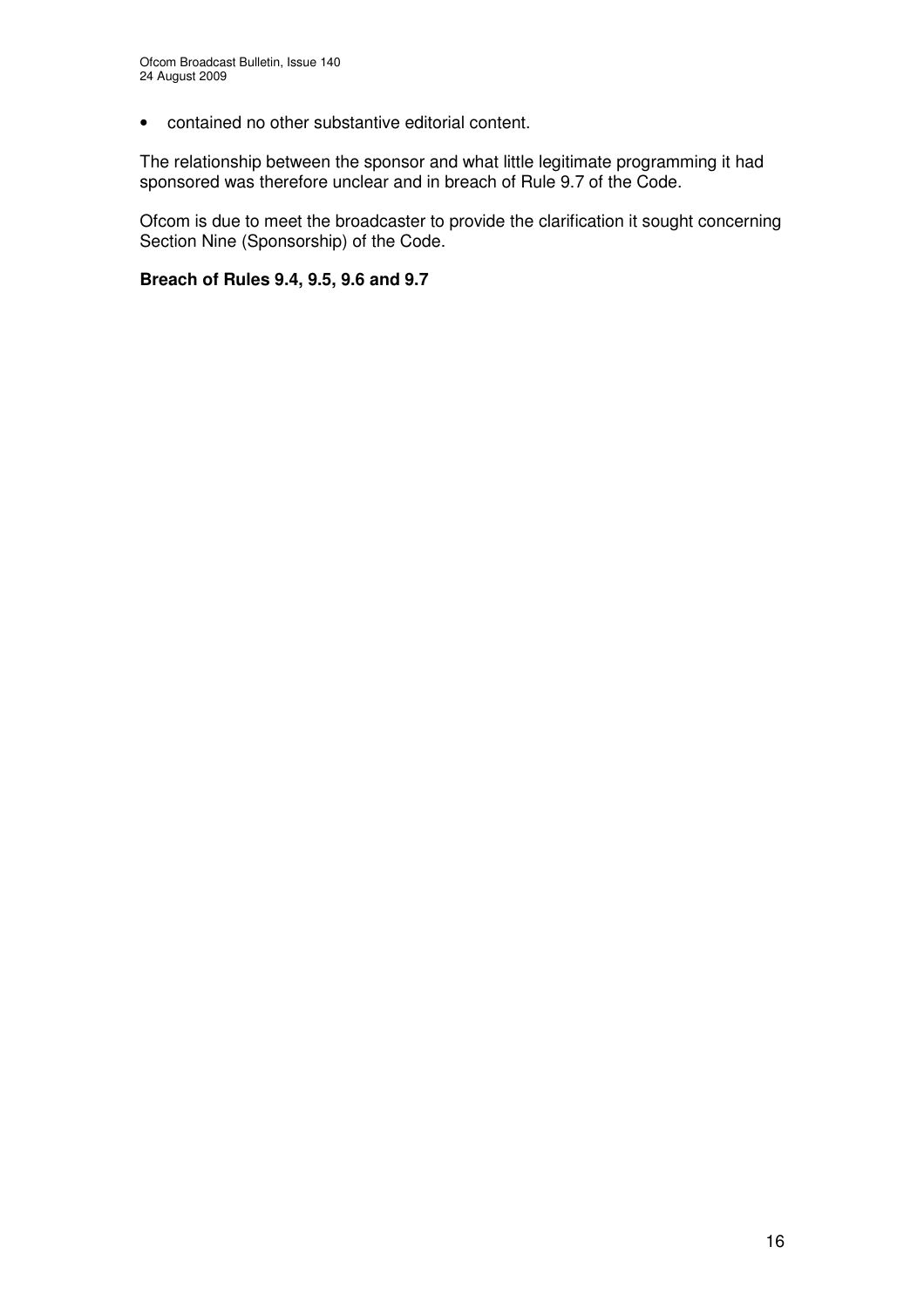## **Trail for Win with Sky**

*Hallam FM (SouthYorkshire), 22 April 2009 to 1 May 2009, various times*

## **Introduction**

*Win with Sky* was a sponsored listener competition feature, broadcast daily in Hallam FM's breakfast show from 27 April 2009 to 1 May 2009. It was promoted regularly in a programming trail from 22 April 2009.

The trail lasted thirty seconds. It informed listeners that the broadcaster was conducting a competition during this or the following week, described the prize of *"Sky free for a year"* and ended with the following sponsorship credit:

*"Win with Sky – more of the TV you want, without paying for the stuff you don't – with Big John at Breakfast on Hallam FM."*

A listener disagreed with the claim, *"…more of the TV you want, without paying for the stuff that you don't"*, adding that if someone wanted to watch only Sky Sports or Sky Movies, they would "still have to pay for at least 1 of … 6 entertainment packs."

Rule 9.10 of the Code requires that radio sponsorship credits are "cleared for broadcast in the same way as advertisements."

Section 1 Rule 4.6 of the BCAP Radio Advertising Standards Code ("the BCAP Code") requires that "'special categories' of advertisements or sponsorship", which include forms of UK-wide media (for example, Sky – the sponsor in this case), are approved in advance for broadcast by the Radio Advertising Clearance Centre (RACC).

Ofcom sought Hallam FM's confirmation that the sponsor credit was appropriately cleared for broadcast. We also pointed out to the broadcaster that, if the credit had not been approved by the RACC, it must ensure that no sponsorship credits featuring the contested claim were broadcast again until central (i.e. RACC) copy clearance had been obtained.

## **Response**

Bauer Radio, which owns Hallam FM, confirmed that RACC approval had not been obtained prior to the broadcast of the sponsor credit and apologised for its oversight concerning UK-wide media as a 'special category' of sponsor. Bauer said that it had taken steps to avoid recurrence, adding that it strived to comply with the Code and it intended to address the matter in its Sales and Promotions teams' compliance training programme.

## **Decision**

We welcomed Bauer's apology, action and assurance. However, failure to ensure that sponsorship crediting any UK-wide media (in this case, Sky) is appropriately cleared for broadcast is a clear breach of Section 1 Rule 4.6 of the BCAP Code. The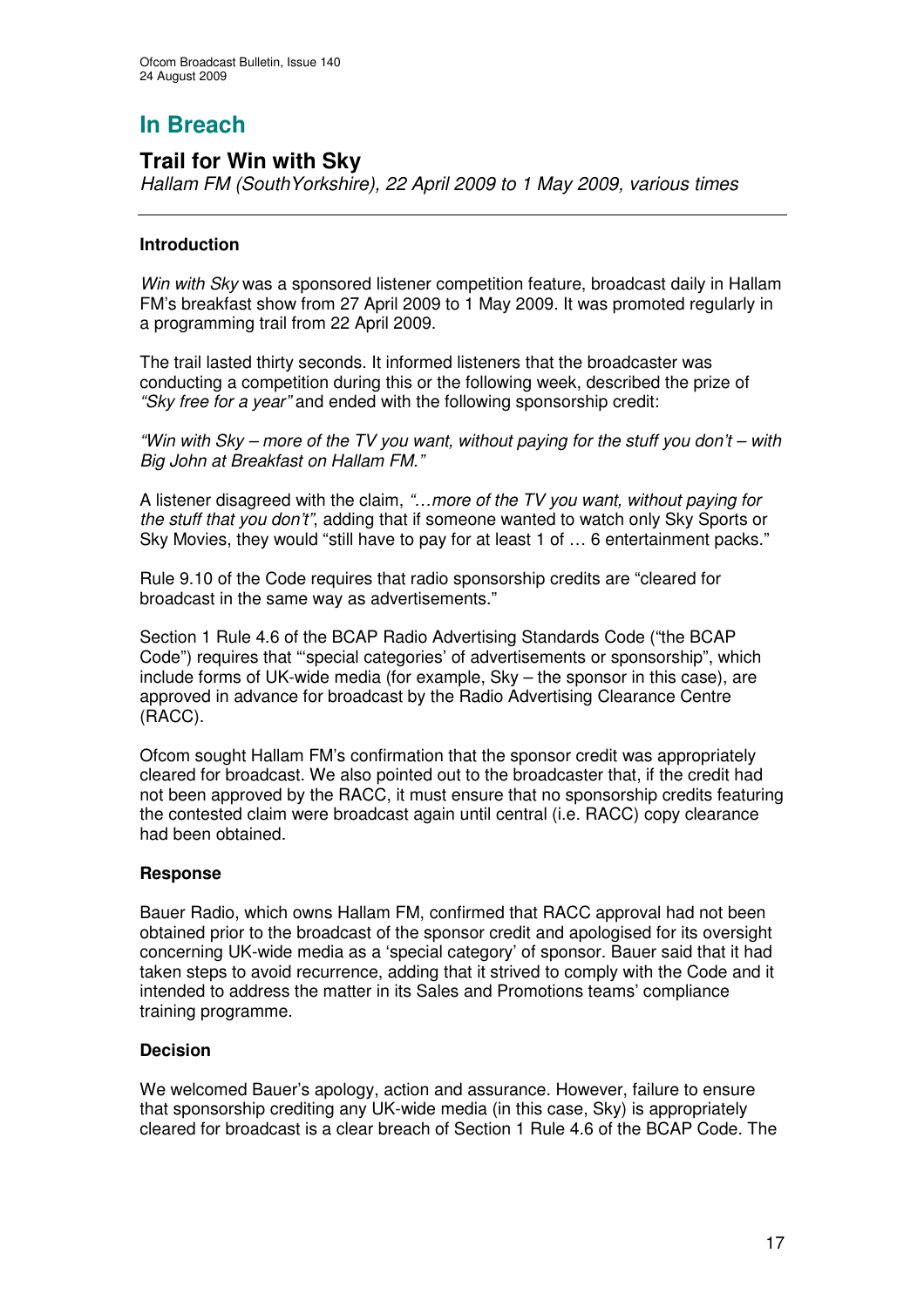sponsor credit had not been approved by the RACC in advance of broadcast, and therefore should not have been aired and was in breach of the BCAP Code.

## **Breach of Rule 9.10 of the Code**

**Breach of Section 1 (Advertisements), Rule 4.6 (Central Copy Clearance) of the BCAP Code**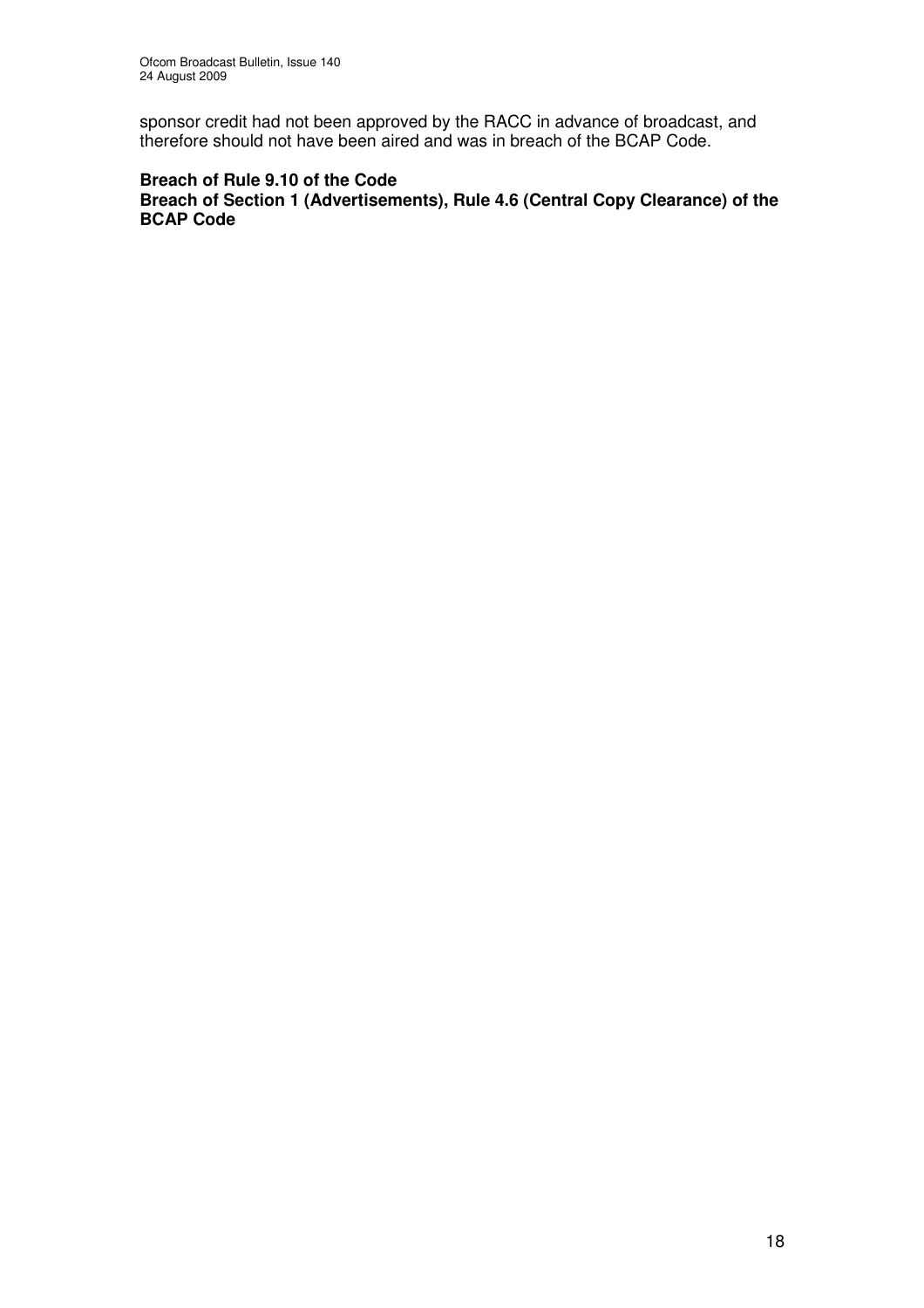## **Trail for Win with Sky**

*Absolute Radio (National), 20 April 2009 to 1 May 2009, various times*

## **Introduction**

*Win with Sky* was a sponsored listener competition feature, broadcast daily in Absolute Radio's breakfast show from 27 April 2009 to 1 May 2009. It was promoted on air regularly from 20 April 2009. The promotion lasted forty-five seconds and stated:

*"Are you a* [sound effect ("sfx"): scream] *murder solver,* [sfx: owl hooting] *nature lover* [sfx: heavy guitar chord] *or a head banger? Everyone's different and, whatever you're into, with Sky, you can choose the type of TV you want without paying for the stuff you don't. Listen to Christian O'Connell when you wake up all next week, to win a holiday designed around the stuff you love. Go on safari, see your favourite band, win the ultimate murder mystery weekend – it's up to you – and you'll also win Sky, free for a year, and the choice of the entertainment pack that suits you. With Sky – choose the TV you want, without paying for the things you don't. Get more at absoluteradio.co.uk. Absolute Radio."*

A listener believed the claim, *"choose the TV you want, without paying for the things you don't"*, was misleading. The complainant claimed that, if someone wanted to watch only Sky Sports or Sky Movies, they would also "have to purchase at least 1 [of] their 6 Entertainment Packs…", as "Sports or Movie Packs are … regarded as an 'Add-On'..."

On hearing the promotion, it was unclear to Ofcom whether it was an advertisement for Sky, which also promoted the listener competition feature on Absolute Radio, or whether it was intended primarily as a programming trail for the competition. Absolute Radio confirmed that the output in question was a programming trail for the listener competition feature, which was sponsored by Sky. We therefore sought the broadcaster's comments with regard to the following Code Rules:

- Rule 9.6 Sponsorship must be clearly identified as such by reference to the name … of the sponsor. For programmes, credits must be broadcast at the beginning and/or end of the programme.
- Rule 9.7 The relationship between the sponsor and the sponsored ... programme must be transparent.
- Rule 9.9 [Sponsorship] credits must be short branding statements...; and
- Rule 9.10 [Sponsorship] credits must be cleared for broadcast in the same way as advertisements.

With regard to Rule 9.10 of the Code, Section 1 Rule 4.6 of the BCAP Radio Advertising Standards Code ("the BCAP Code") requires that "'special categories' of advertisements or sponsorship", which include forms of UK-wide media (for example, Sky – the sponsor in this case), are approved in advance for broadcast by the Radio Advertising Clearance Centre (RACC). We therefore pointed out to the broadcaster that, if the credit had not been approved by the RACC, it must ensure that no sponsorship credits featuring the contested claim were broadcast again until central (i.e. RACC) copy clearance had been obtained.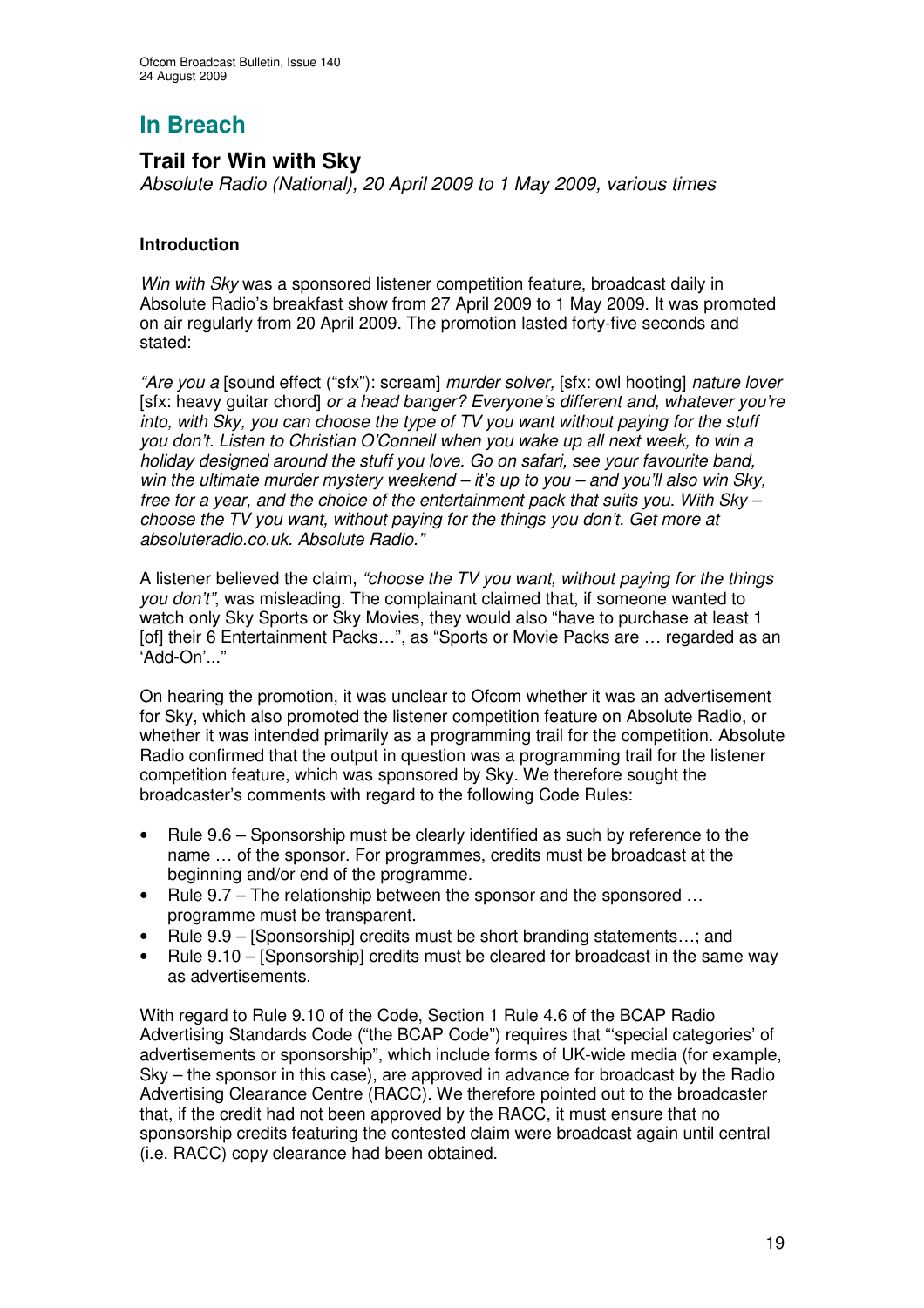## **Response**

Absolute Radio believed it had clearly identified Sky as the sponsor of the competition.

The broadcaster said it believed that "the promotional trail had clear sponsorship credits at both the beginning and the end, and there was no promotional reference to the sponsor within the body of the actual trail itself." It stated that the opening sponsor credit was, "*Everyone's different and, whatever you're into, with Sky, you can choose the type of TV you want without paying for the stuff you don't"*, which it believed was a sufficiently short branding statement.

However, Absolute Radio acknowledged that RACC approval had not been obtained prior to the broadcast of the sponsor credits and that it had therefore breached Rule 9.10 of the Code. The broadcaster added that it had "subsequently reviewed internal operations and put new procedures in place to ensure that sponsorship credits [were] correctly cleared with the RACC in future."

## **Decision**

As stated in the Code, broadcast trails for sponsored programming on radio are treated as sponsored programming, and the same sponsorship rules apply.

Rule 9.6 of the Code requires that "sponsorship must be clearly identified as such by reference to the name … of the sponsor" and "credits must be broadcast at the beginning and/or end" of the relevant programming. Rule 9.7 of the Code requires that "the relationship between the sponsor and the sponsored … programme must be transparent."

Ofcom noted that, while the trail did not name the title of the programming being promoted (*Win with Sky*), listeners were clearly made aware of an impending competition. The trail included the following brief reference to when the competition would run and a description of the prize being offered:

*"Listen to Christian O'Connell when you wake up all next week, to win a holiday designed around the stuff you love. Go on safari, see your favourite band, win the ultimate murder mystery weekend – it's up to you – and you'll also win Sky, free for a year, and the choice of the entertainment pack that suits you."*

The trail was then followed by:

"*With Sky – choose the TV you want, without paying for the things you don't. Get more at absoluteradio.co.uk – Absolute Radio."*

This did not name the title of the programming that had just been promoted. However, given it was announced directly after the trail, Ofcom considers, on balance, that it amounted to a sponsor credit. Listeners were likely not only to assume that Sky had donated the prize for the competition that had just been trailed (which included, *"Sky, free for a year, and the choice of the entertainment pack that suits you"*) but also to conclude that the competition was sponsored by Sky.

The programming was not therefore in breach of Rules 9.6 or 9.7 of the Code.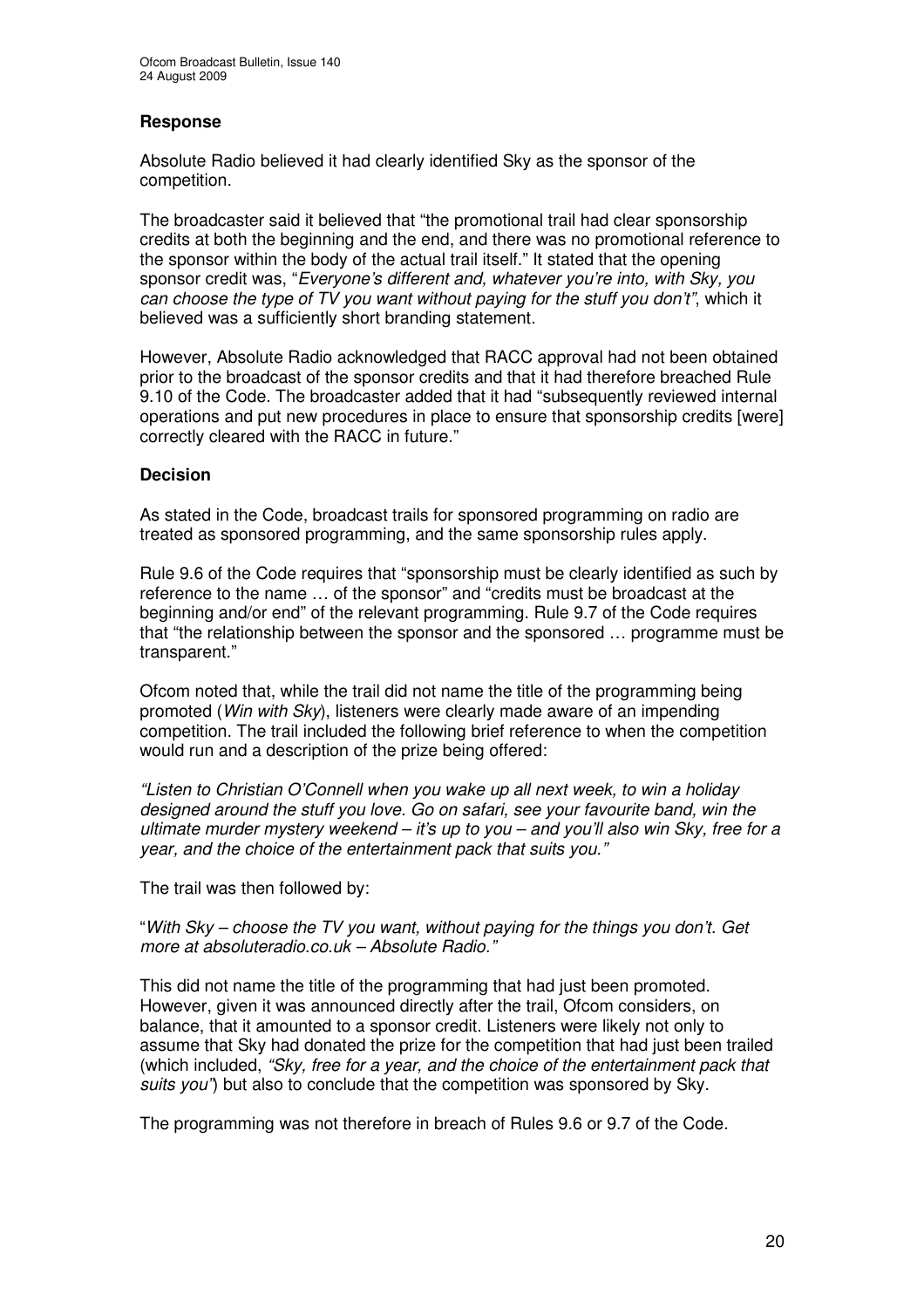Absolute Radio claimed that the programming under investigation "had clear sponsorship credits at both the beginning and the end." However, Ofcom did not agree with the broadcaster's view that the trail was preceded by a sponsor credit.

The trail was preceded by consideration of listeners' different possible interests (i.e. *"Are you a murder solver, nature lover or a head banger? Everyone's different…"*) before the announcement that *"…whatever you're into, with Sky, you can choose the type of TV you want without paying for the stuff you don't."* Ofcom considers that the preamble appeared within the opening sponsor credit and merely highlighted the advertising claim it contained rather than identified any specific programming that was sponsored by Sky. It therefore sounded more like an advertisement for the satellite broadcaster than a sponsor credit for programming on Absolute Radio.

Rule 9.9 requires that "credits must be short branding statements..." Our published guidance to this Rule reminds broadcasters that the primary purpose of a sponsor credit is to inform listeners of the sponsorship arrangement. It advises broadcasters that "a full sponsor credit comprises the sponsor's name and identifies clearly the sponsored output...", adding that, while credits may contain limited legitimate advertising messages, they "should not sound like advertisements." In this case, the content was not a valid sponsor credit. Its primary purpose appeared to be to promote Sky, it did not identify the sponsored output and it sounded like an advertisement. This sponsor credit was therefore in breach of Rule 9.9 of the Code.

We welcomed the action taken by Absolute Radio to ensure future compliance with Rule 9.10 of the Code, concerning appropriate clearance of sponsor credits. However, failure to ensure that sponsorship crediting any UK-wide media (in this case, Sky) is appropriately cleared for broadcast is a clear breach of Section 1 Rule 4.6 of the BCAP Code. The intended sponsor credits had not been approved by the RACC in advance of broadcast, should not have been aired and were in breach of the BCAP Code.

**Breach of Rules 9.9 and 9.10 of the Code Breach of Section 1 (Advertisements), Rule 4.6 (Central Copy Clearance) of the BCAP Code**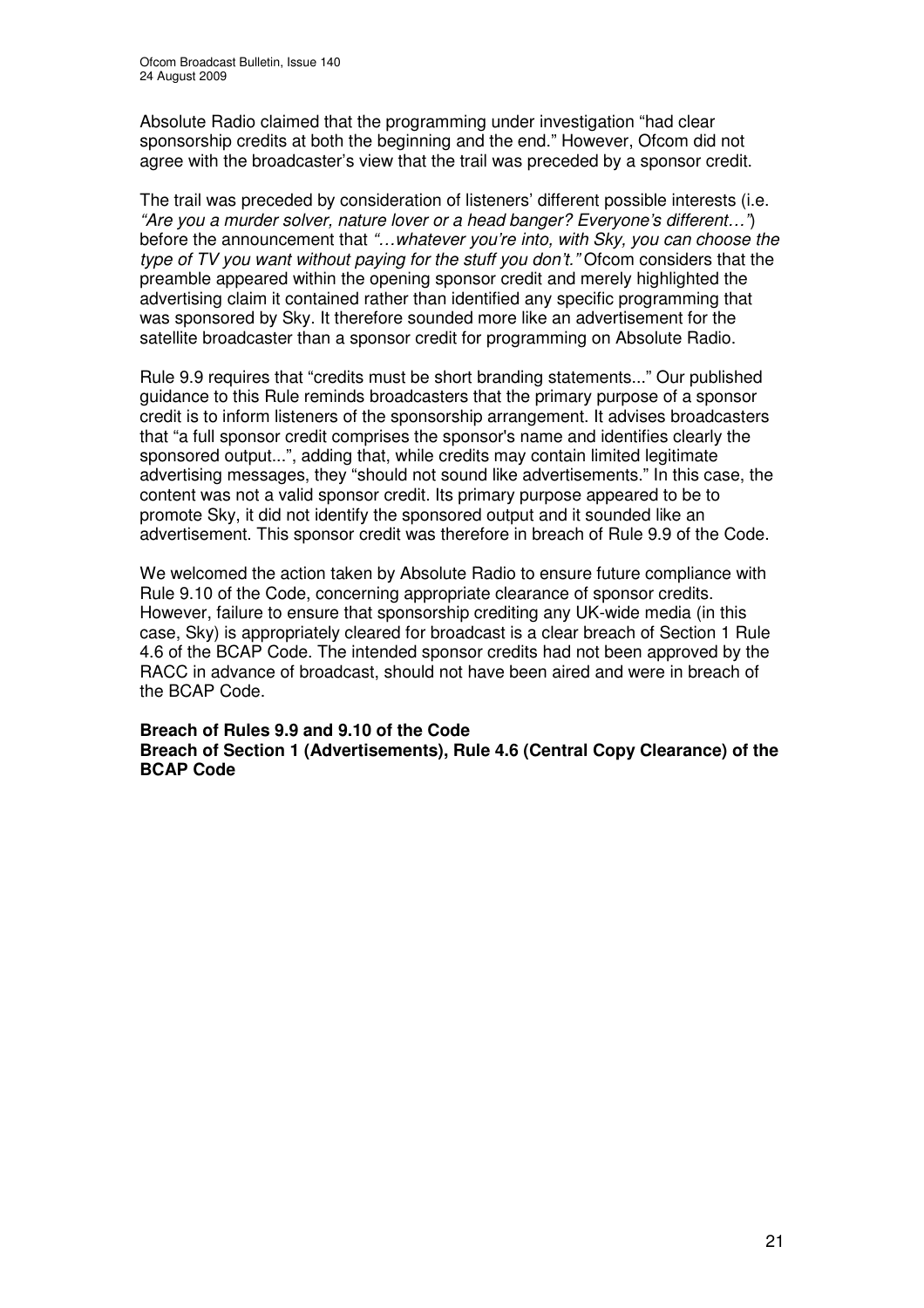**The X Files** *Virgin 1, 21 April 2009, 19:00*

## **Introduction**

Virgin 1 is a general entertainment channel, which is available without access restrictions on all digital platforms. *The X Files* is a drama series devoted to two FBI agents and their attempts to solve cases that appear to have some unexplained, paranormal element.

In this episode, a family ("the Holvey family") is apparently infiltrated by the spirit of their dead son. This particular episode of *The X Files*, entitled *The Calusari ("*the *Calusari* Episode") had received a BBFC '18' rating in April 1997 for video release.

During the course of the programme the spirit periodically possessed the Holvey family's living son, Charlie, and brings about the death of three members of the Holvey family. The family members were killed by: being pushed into the path of an on-coming fairground train; being attacked by birds; and, strangulation.

The culmination of the episode shows Charlie, in a hospital bed, being exorcised of the spirit by several Romanian ritualists (the eponymous Calusari). Intercut with this scene is one in which the programme's hero, agent Scully, is trapped in the family home and on the point of being attacked with a knife by the spirit. Whilst the exorcism was being performed, Charlie was shown as being possessed by the purported spirit and attempting to resist the effects of the ritual. At one point during the exorcism scene Charlie struggled to such an extent with the ritualists (who were holding him down) that his neck bones sounded as if they had cracked.

Ofcom received a complaint that this episode of the series contained frightening content and was unsuitable for broadcast before the watershed.

Ofcom asked Virgin Media (which complies Virgin 1) for its comments under Rule 1.21 (BBFC 18-rated films or their equivalent must not be broadcast before the watershed).

## **Response**

Virgin Media said that: "we take compliance responsibilities very seriously and we would never intentionally broadcast any programming that we feel would offend or cause harm or distress to our viewers". Further, the broadcaster considered the content within the *Calusari* Episode to be typical of *The X Files*, although the broadcaster admitted that the programme was "more at the stronger end of the scale".

However, Virgin Media noted the age of this particular episode, and said that "by comparing the material to other programming offered in today's viewing climate, the content would be less likely to cause offence or outcry, as a modern day viewing audience is more savvy and has a greater awareness about what to expect – particularly in a show that has been running for over a decade".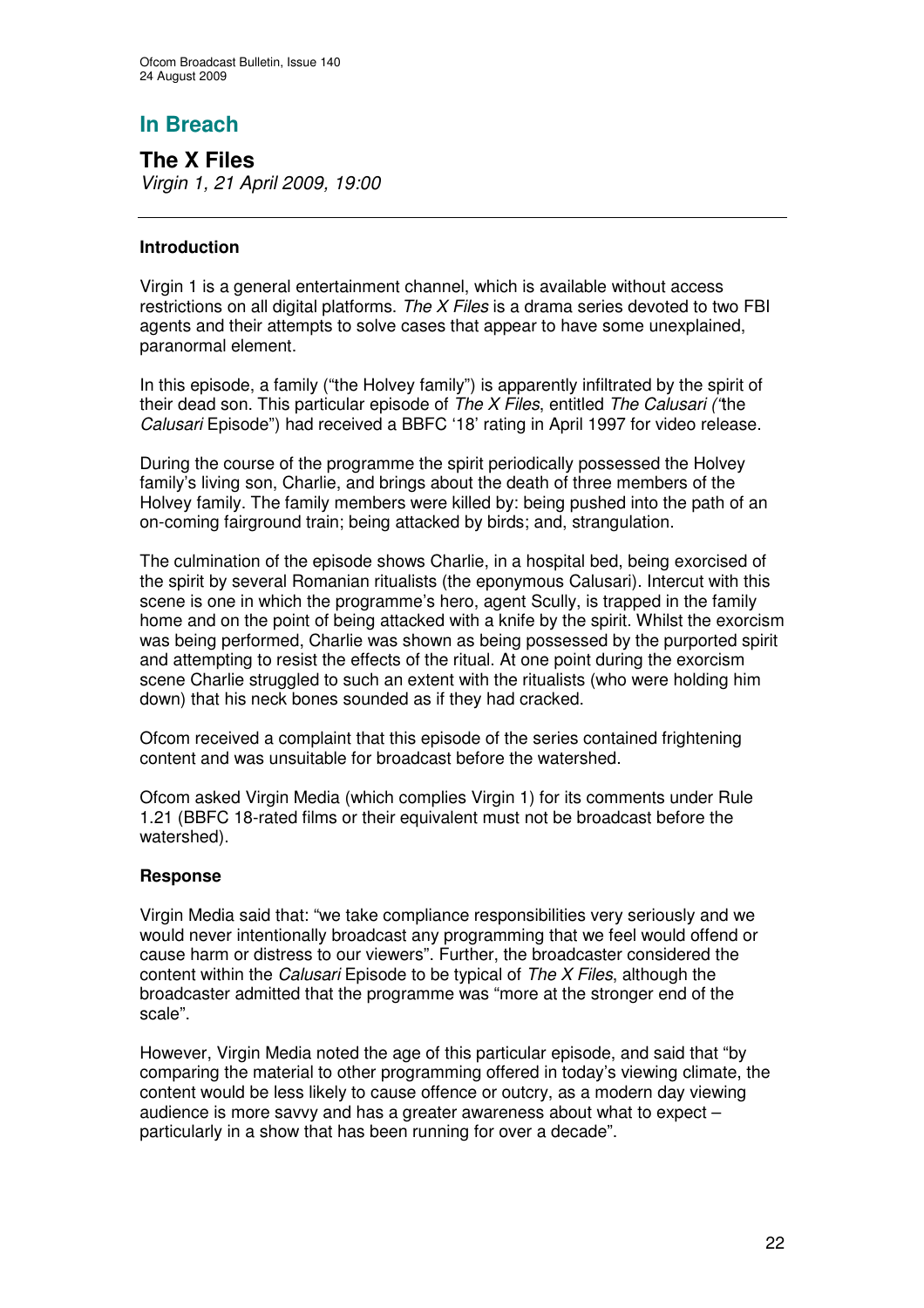With regard to Rule 1.21, Virgin Media noted that the programme had received a BBFC '18' rating, but this had been in 1997. In addition, the broadcaster said its decision to broadcast this episode was informed by two events. First, the fact that Ofcom had previously not upheld a complaint against the broadcaster under Rule 1.3 of the Code, with regard to an episode of *The X Files* that had been transmitted at 16:00. The broadcaster confirmed that this episode, entitled *Quagmire* ("the *Quagmire* Episode")*,* had received a BBFC '12' rating in 1998. Second, following the not uphold decision concerning the *Quagmire* Episode, the broadcaster had carried out an extensive review ("the Review") of a number of series, to see how the broadcaster could exploit its programme catalogue "in today's more challenging economic climate*"*. The broadcaster said that Ofcom's not upheld decision in relation to the *Quagmire* Episode had led Virgin Media, as part of its Review, to re-examine various episodes of *The X Files* "to see if we could update their broadcast classifications as part of the catalogue review".

In summary, the broadcaster said that the Review had taken account of "the certification and the content in question" in the *Calusari* Episode. However, the broadcaster had concluded that though the content in this episode was "edgy and pertaining to a supernatural theme, its certification was likely to be deemed out dated when compared to the more recent certifications for such thematic content which in fact contains stronger material".

In reaching this conclusion, Virgin Media considered that as Ofcom had considered it acceptable for BBFC '12' rated content (the *Quagmire* Episode) to be broadcast at 16:00 "we felt that this BBFC certified 18 [i.e. the *Calusari* ] episode, which was certified 12 years ago, would be acceptable to be broadcast at 7pm". The broadcaster also cited two examples of programmes<sup>1</sup> that had received BBFC '15' ratings in recent years, which the broadcaster considered contained much stronger content than the *Calusari* Episode, and which Virgin Media said it had used as comparators for justifying its broadcast of the *Calusari* Episode. For example, the broadcaster considered that *The Exorcism of Emily Rose,* which had received a BBFC '15' rating in 2005, and had been classed as "a strong supernatural horror with moderate violence" by the BBFC, contained, in Virgin Media's opinion "profound and imposing horrific scenes…which are considerably stronger than" the *Calusari* Episode. Virgin Media noted that, in comparison, the BBFC had summarised the *Calusari* Episode as containing "occasional strong horror".

The result of the Review was that the *Calusari* Episode was one of the "slightly stronger episodes" of *The X Files,* to be given a "'No School Holidays' certification" (which prevented the broadcast of such programmes "over any weekend and when children are likely to be on holiday").

## **Decision**

*The X Files* is a popular drama series, well known for its dramatic treatment of a range of unexplained phenomena, and the efforts of the series' two heroes, agents Mulder and Scully to unravel the mysteries behind these phenomena. Ofcom considered that, whilst the *Calusari* Episode was in that tradition, it was, as Virgin Media had noted, "stronger" than other episodes from *The X Files* strand. Ofcom noted that the overarching dark and menacing paranormal theme of the programme resulted in the *Calusari* Episode receiving a BBFC '18' rating.

<sup>1</sup> *The Exorcist – the Beginning* (rated '15' in 2004) and *The Exorcism of Emily Rose* (rated '15' in 2005)..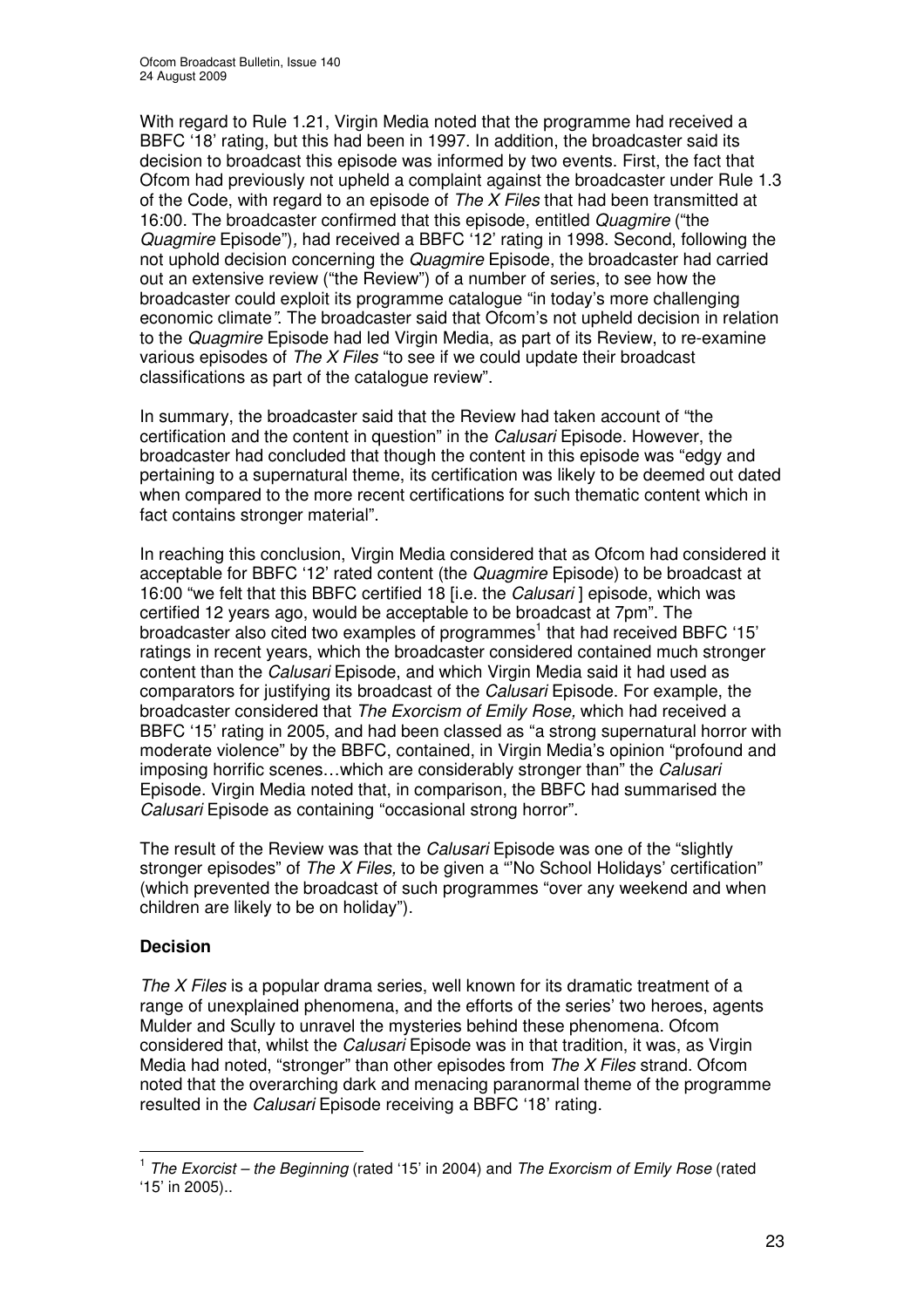Ofcom considered Virgin Media's contention that due to Ofcom not previously upholding a complaint, under Rule 1.3 of the Code, involving the *Quagmire* Episode, which had received a BBFC '12' rating and had been shown at 16:00, the broadcaster considered it acceptable to show the *Calusari* Episode (BBFC rated '18') at 19:00, given that the latter had received its BBFC rating in 1997.

However, Ofcom noted that in the case of the *Quagmire* Episode, although Ofcom decided not to uphold the complaint in that case, Virgin Media subsequently edited the programme for all future pre-watershed transmissions. This was despite the *Quagmire* Episode receiving a BBFC '12' certificate in 1998. This contrasted with the present case, involving the *Calusari* Episode, in which a BBFC '18' rated episode was broadcast unedited at 19:00 despite there being an absolute prohibition under the Code against '18' rated material, or its equivalent, being broadcast before the 21:00 watershed on all channels which are not pay per view. Ofcom acknowledged that the '18' rating had been given to the episode some 12 years prior to the broadcast, but noted that this episode has not been re-classified by the BBFC since. To Ofcom's knowledge the *Calusari* Episode is the only episode of *The X Files* currently in receipt of a BBFC '18' certificate.

Ofcom also noted Virgin Media's comparison of the *Calusari* Episode to two films which had received BBFC '15' ratings in 2004 and 2005. Ofcom did not accept this argument because the rule clearly states that BBFC '18' rated material must not be broadcast before the watershed on any service. This Rule applies, regardless of the time that has lapsed since the material was originally rated and the broadcaster's own judgement on the strength of the material in comparison to more recent films.

Ofcom considered that the BBFC's summary of the *Calusari* Episode as containing "occasional strong horror" was an accurate reflection of this programme. This description, taken together with its BBFC '18' rating should have alerted the broadcaster to the potential harm and/or offence of various scenes within the programme (in particular the exorcism scene, to any children that might have been watching).

Given the above, the programme was therefore in breach of Rule 1.21.

Ofcom is conscious that some channels, such as Virgin 1, will be targeting their output principally towards an adult audience even before the watershed. However, such broadcasters, when they broadcast without access restrictions, must be aware of the need of ensuring that all content is appropriately scheduled so as to provide appropriate protection for any children who might be in the audience. Ofcom reminds all broadcasters of the special care that needs to be taken when considering broadcasting BBFC '18' rated content, irrespective of the time that has elapsed since the original rating.

## **Breach of Rule 1.21**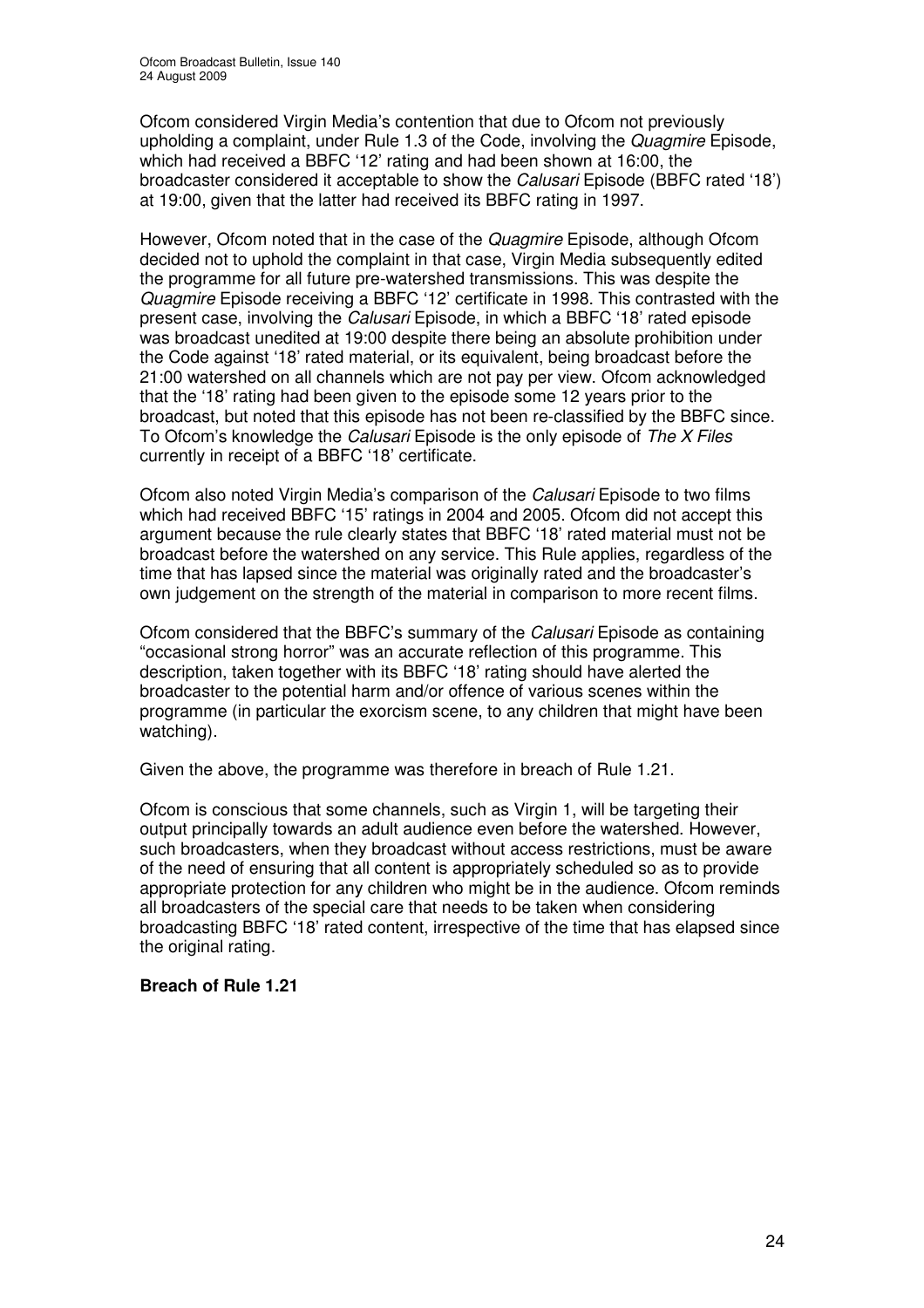## **Talkback** *BBC Radio Ulster, 22 May 2009, 13:00*

## **Introduction**

*Talkback* is a political and current-affairs phone-in programme broadcast daily after the midday news. This edition of *Talkback* featured a live interview with veteran Hollywood actor, Tony Curtis.

During the course of the interview Mr Curtis used the words "*bastard*s", "*bullshit*" and "*fuck*". After each, the presenter apologised to the audience, as follows:

| <b>Tony Curtis</b>                                                   | [speaking of journalists]: "some bastards go ahead and make them headlines."                                 |  |
|----------------------------------------------------------------------|--------------------------------------------------------------------------------------------------------------|--|
| Presenter:                                                           | "I guess I have to apologise for that Hollywood realism<br>moment there."                                    |  |
| And later:                                                           |                                                                                                              |  |
| <b>Tony Curtis</b><br>[speaking of being<br>nominated for an Oscar]: | "Yeah but that was bullshit I'm sorry."                                                                      |  |
| Presenter:                                                           | "More Hollywood realism breaking through on Radio<br>Ulster."                                                |  |
| Finally, towards the end of the interview:                           |                                                                                                              |  |
| Tony Curtis:                                                         | "So I just got up and said 'fuck off'."                                                                      |  |
| Presenter:                                                           | "Oh no, now come on. We really, really can't use that<br>kind of language."                                  |  |
| Tony Curtis:                                                         | "You can't use that kind of language?"                                                                       |  |
| Presenter:                                                           | "We can't use that language, no, I apologise to our<br>listeners."                                           |  |
| Tony Curtis:                                                         | "Now listen, my dear friend, you can take that, erOh, it<br>is live."                                        |  |
| Presenter:                                                           | "Yeah, we're live, we're live on the radio."                                                                 |  |
| Curtis:                                                              | "I apologise to everyoneI don't want to offend anyone.<br>Everyone has the right to enjoy what life giveth." |  |

Ofcom received two complaints from listeners who felt this language was offensive and unsuitable for the time of transmission. Ofcom considered these complaints under Rule 2.3 (material that may cause offence must be justified by the context).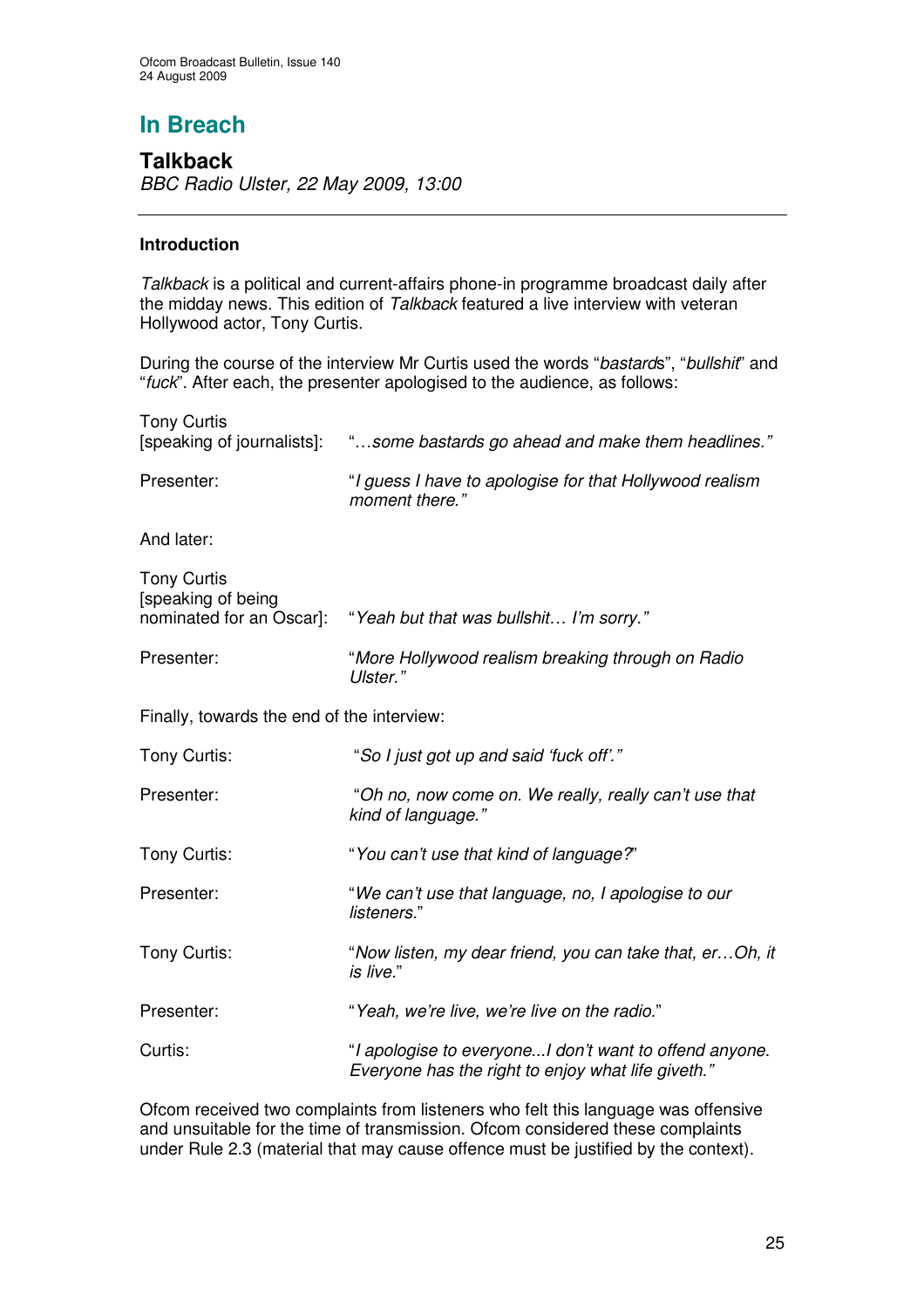## **Response**

The BBC informed Ofcom that it regrets any offence that was caused by comments made by Tony Curtis. Mr Curtis and his press team were informed in advance that the interview was live. Therefore it wasn't expected that Mr Curtis, who is well experienced in giving media interviews, would use unacceptable language. The presenter made immediate apologies after each instance of bad language and the BBC has since issued a public apology which was reported in the media.

The BBC added that it was clear from Mr Curtis's reaction that he was genuinely unaware that the interview was live and was under the mistaken impression that his comments could be edited out before transmission. Once he realised his error, he too apologised immediately, and again at the end of the interview, both men apologised to listeners.

## **Decision**

Ofcom research on offensive language<sup>1</sup> identified that "fuck" and its derivatives were considered by audiences to be among the most offensive language, while "bastard" is considered by some to be very strong language, and "shit" was regarded as mildly offensive if used around children and young people.

Ofcom noted that Talkback is a political and current affairs programme and therefore that children were not particularly likely to have been listening to this broadcast.

Notwithstanding this, Ofcom went on to consider whether the language used in the broadcast exceeded generally accepted standards and was justified by the context. Ofcom took into account the nature of the programme, the fact that it was a live broadcast, and also the apologies offered to listeners by both the presenter and Mr Curtis.

Ofcom considers that during live interviews it is important for the broadcaster to properly brief interviewees of the need to avoid offensive language (where appropriate) and also to be particularly vigilant during the broadcast itself for any potential breaches of the Code and where necessary take action to prevent them.

While Ofcom acknowledged that the apologies to listeners went some way in mitigating the potential offence of the language used, Ofcom considered that the language, in particular the use of the word *"fuck"* was likely to have gone beyond the expectations of the audience for a programme of this type and at this time.

## **In breach Rule 2.3**

<sup>&</sup>lt;sup>1</sup> "Language and Sexual Imagery in Broadcasting: A Contextual Investigation", September 2005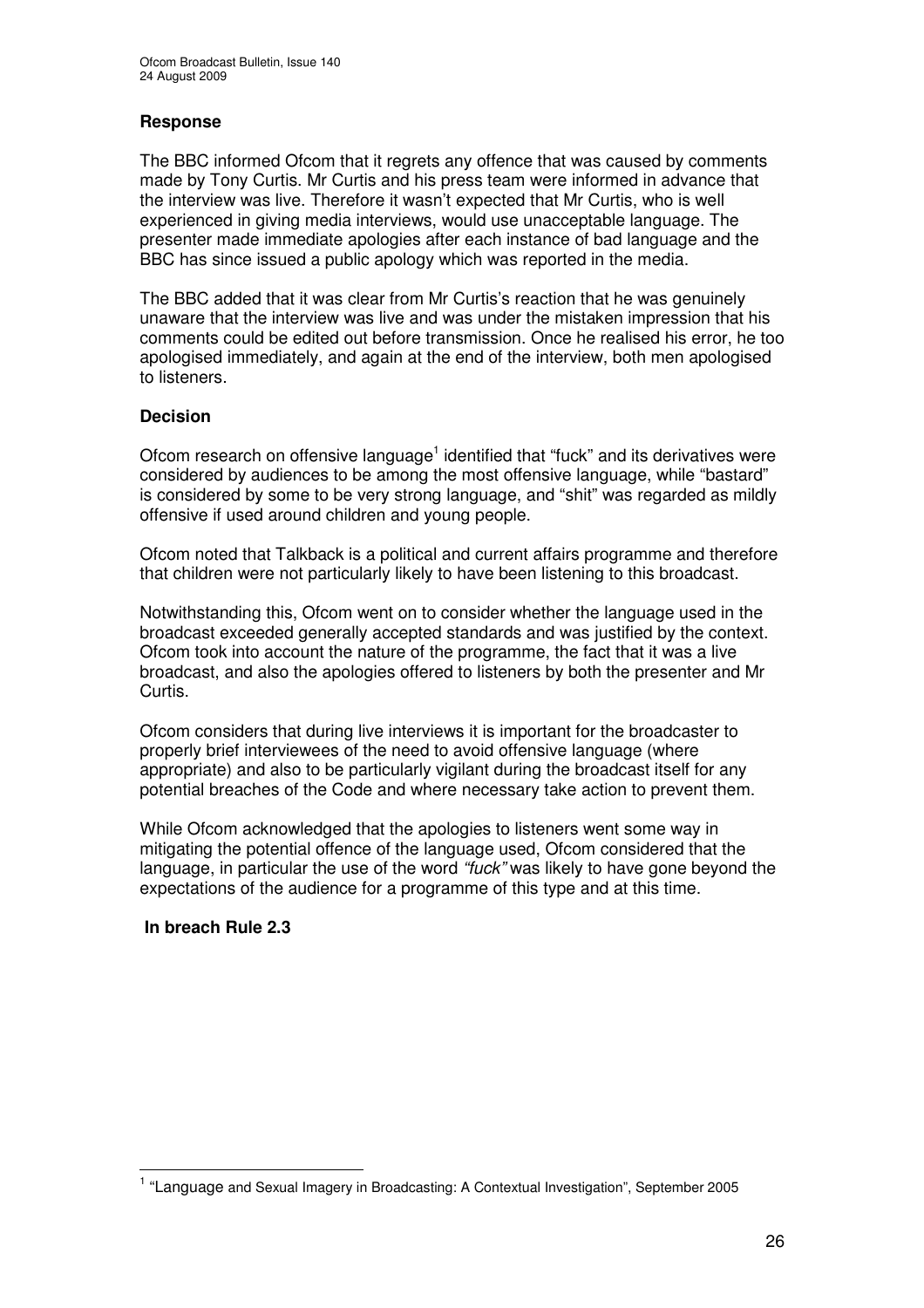## **To The Manor Bowen**

*Virgin 1, 12 July 2009, 18:00*

## **Introduction**

*To The Manor Bowen* is a reality-style TV series. This programme followed television presenter and designer Laurence Llewellyn-Bowen and his family as they relocate from their house in the city to a seventeenth century country home that is in need of repair. In this episode, a builder on the site used the word *"fucking"*. This was not edited out. Ofcom noted that this particular scene was also used in a mid-programme teaser but that on that occasion the word *"fucking"* had been masked.

Ofcom received one complaint from a viewer who objected to the broadcast of such strong language at this time of day and was concerned that young children may have been watching. Ofcom wrote to Virgin 1 for comment with regard to Rule 1.14 (the most offensive language must not be broadcast before the watershed).

## **Response**

Virgin 1 apologised for the broadcast of this language before the watershed. It explained that in accordance with its compliance procedure two versions of the programme had been produced: one suitable for a pre-watershed slot (in which any language or content deemed inappropriate for daytime viewing was removed); and one post-watershed version. However, Virgin 1 offered no further explanation as to how the offensive language occurred in the earlier timeslot.

The broadcaster said that as a result of this incident the pre-watershed version of the episode was edited to 'bleep' out the offensive language. Also the compliance team had double checked the rest of the series to ensure all pre-watershed versions were suitably edited.

## **Decision**

Rule 1.14 prohibits the broadcast of the most offensive language before the watershed. Ofcom research on offensive language<sup>1</sup> identified that "fuck" and its derivatives were considered by viewers to be very offensive. This broadcast of the most offensive language at this time therefore clearly breached the Code.

Ofcom acknowledged Virgin 1's apology and recognised that the episode was reedited to avoid future offence. Ofcom was however concerned that Virgin 1's compliance check of the programme did not identify the offending word, especially given that the same language had been identified and edited from the programme's teaser.

## **Breach of Rule 1.14**

<sup>&</sup>lt;sup>1</sup> "Language and Sexual Imagery in Broadcasting: A Contextual Investigation", September 2005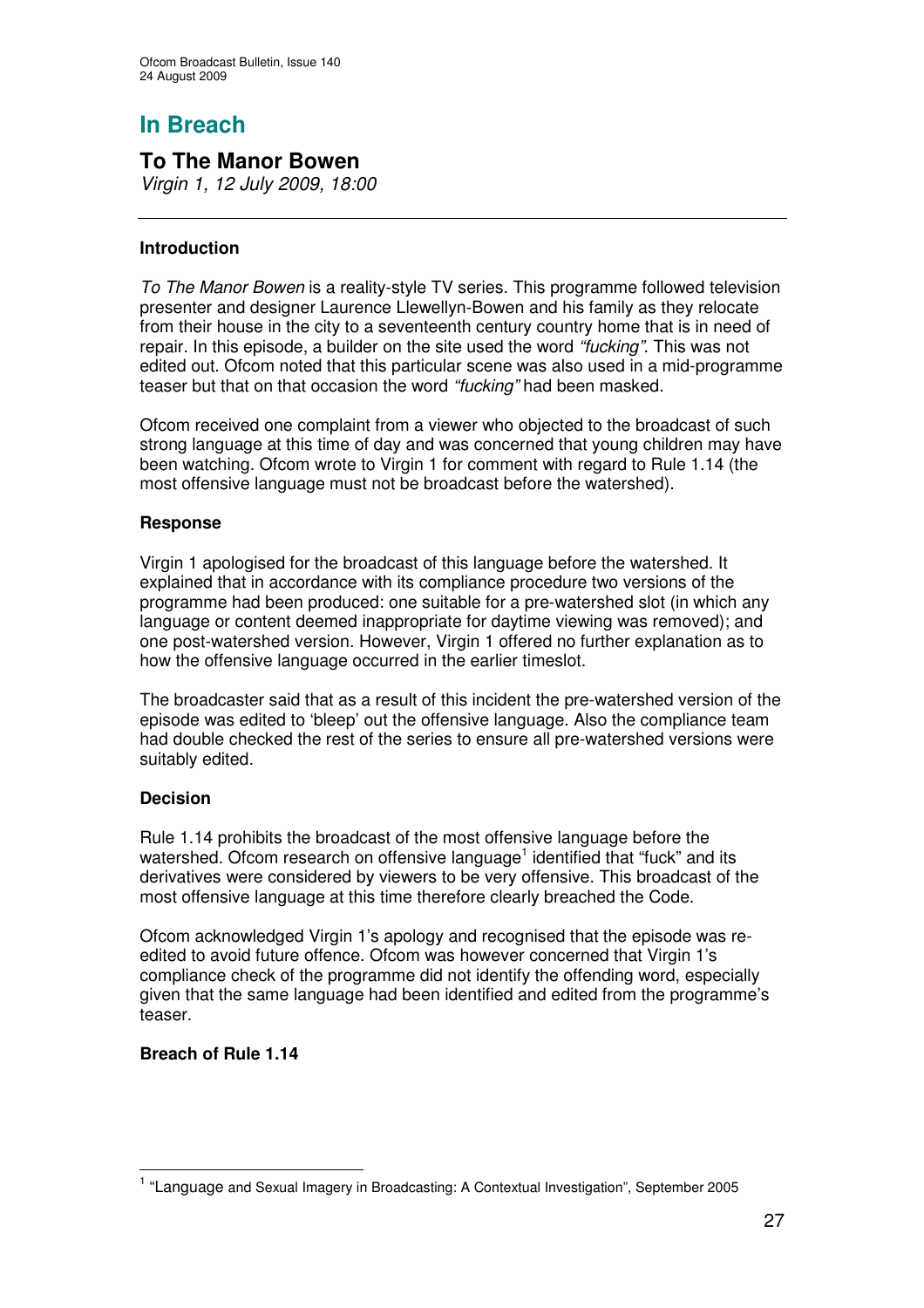**Lock Up** *Zone Reality, 6 June 2009, 14:00*

## **Introduction**

*Lock Up* is a "fly-on-the-wall" documentary series about the American penal system. This particular edition focused on life inside Corcoran State Prison in California.

One viewer complained that the word *"motherfucker"* was used twice by an inmate during a performance of a rap-style song. The complainant said that despite the word being partially masked, it was nonetheless clearly discernable on both occasions.

Ofcom asked the broadcaster for its comments under Rule 1.14 of the Code (the most offensive language must not be broadcast before the watershed).

## **Response**

The broadcaster, Zone Reality, explained that this particular edition of *Lock Up* had been the responsibility of a freelance compliance officer (who at the time believed the masking to be sufficient). The broadcaster acknowledged that the masking was not sufficient as it would have been possible for viewers to recognise the entire word, particularly when taking into account the context in which it was used.

Zone Reality recognised this was an error of judgement and has since re-edited the episode so that the offensive word is fully masked and visually obscured for future pre-watershed broadcasts. In addition, it has said that all its compliance procedures are now carried out in-house and that its own rating given to the entire series of *Lock Up* has been reviewed.

## **Decision**

Ofcom noted the broadcaster's acknowledgement that its masking of the word *"motherfucker"* was not adequate and welcomed the swift remedial action taken by Reality Zone to improve compliance,

However, Rule 1.14 prohibits the broadcast of the most offensive language before the watershed. Ofcom research on offensive language<sup>2</sup> identified that "fuck" and its derivatives were considered by viewers to be very offensive. Ofcom therefore considered the programme to be in breach.

## **Breach of Rule 1.14**

<sup>&</sup>lt;sup>2</sup> "Language and Sexual Imagery in Broadcasting: A Contextual Investigation", September 2005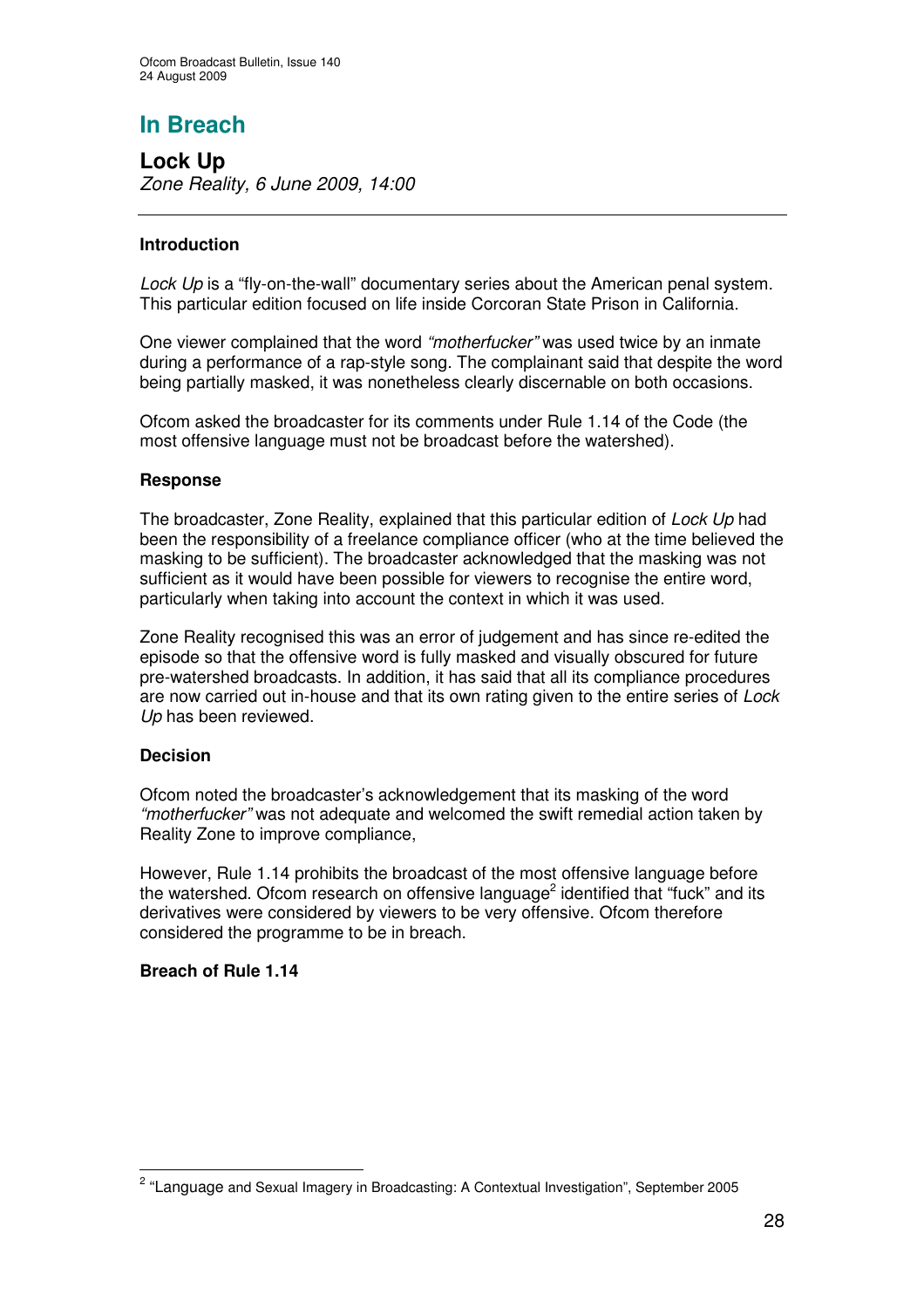## **Fairness and Privacy Cases**

# **Partly Upheld**

## **Complaint by Mrs Karan Johnstone**

*Cutting Edge: 13 Kids and Wanting More, Channel 4, 22 May 2008*

**Summary:** Ofcom has upheld parts of this complaint of unfair treatment and unwarranted infringement of privacy made by Mrs Karan Johnstone.

Channel 4 broadcast an edition of its documentary series, *Cutting Edge*, entitled *13 Kids and Wanting More*. This was an observational documentary that followed the everyday lives of three large families. One of the families included in the programme was the Johnstone family, who had their 12<sup>th</sup> child while the programme was being filmed.

Mrs Johnstone complained to Ofcom that she was treated unfairly in the programme and that her privacy was unwarrantably infringed in the making and the broadcast of the programme. Her complaint was considered by Ofcom's Fairness Committee, its most senior decision making body in matters of Fairness and Privacy.

In summary the Committee found the following:

- Whilst the Committee had concerns about the programme makers' dealing with Mrs Johnstone, it was satisfied that she had given informed consent for her participation in the programme.
- Mrs Johnstone was not unfairly portrayed as being "addicted to babies" but as a loving mother to all of her children, with a happy household. The Committee did not consider that the programme suggested that the death of Mrs Johnstone's father when she was 12 years old was the reason for her wanting a large family.
- Footage concerning whether Mrs Johnstone wanted more children was not unfairly edited, as at times Mrs Johnstone's responses to such questions were ambiguous.
- Whilst Mrs Johnstone appeared to have consented to the filming of her private family life in the context of a "light-hearted" programme about life in large families, she clearly did not consent to being filmed on certain occasions such as the hours immediately following the birth of her 12<sup>th</sup> child. This amounted to an unwarranted infringement of her privacy in the making of the programme.
- Given the lack of consent to the filming surrounding the birth, the use of such of that footage that was included in the programme as broadcast amounted to an unwarranted infringement of Mrs Johnstone's privacy in the programme as broadcast.

## **Introduction**

On 22 May 2008, Channel 4 broadcast an edition of its documentary series, *Cutting Edge*. This edition, entitled *13 Kids and Wanting More*, was an observational documentary that followed the everyday lives of three large families in order to explore the reasons why people had large families and continued to have more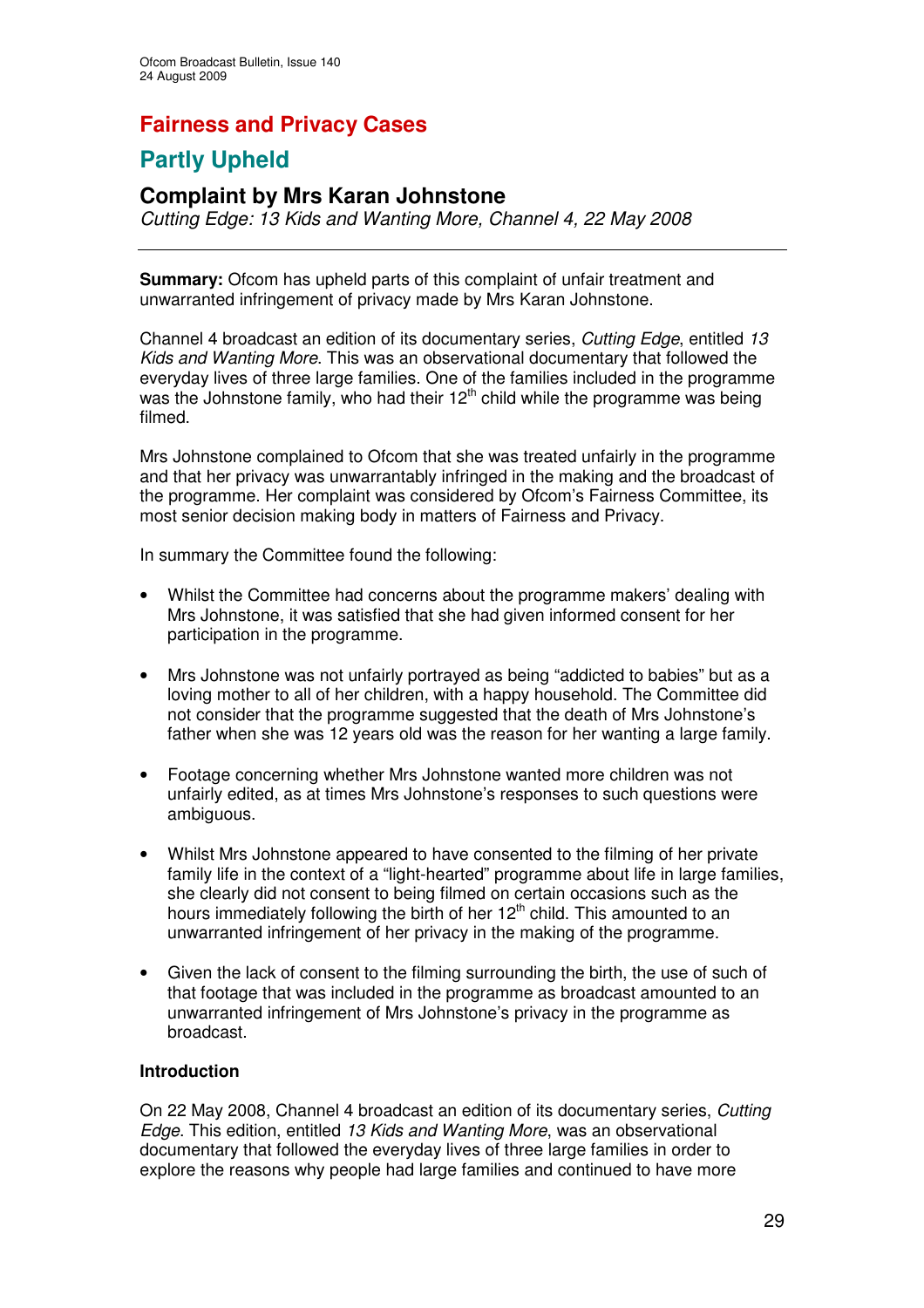children. One of the families was the Johnstone family, who had their 12<sup>th</sup> child while the programme was being filmed. The programme contained footage of Mrs Karan Johnstone, her husband, Ellis, and their children. It included interviews with Mr and Mrs Johnstone and some of their children.

Mrs Johnstone complained to Ofcom that she was treated unfairly in the programme and that her privacy was unwarrantably infringed in the making and the broadcast of the programme.

Ofcom's Fairness Committee ("the Committee"), its most senior decision making body with regard to fairness and privacy complaints, considered, and provisionally adjudicated on, this complaint. It found that there was no unfair treatment in the broadcast of the programme and that there was an unwarranted infringement of Mrs Johnstone's privacy in the making and the broadcast of the programme.

Mrs Johnstone and Channel 4 both requested a reconsideration of the provisional finding on the ground that it was flawed.

The Committee reconvened to consider afresh Mrs Johnstone's complaint of unfair treatment and unwarranted infringement of privacy.

## **The Complaint**

## **Mrs Johnstone's case**

In summary, Mrs Johnstone complained that she was treated unfairly because:

- a) She did not give informed consent to take part in the programme in that:
	- She was informed incorrectly that the programme would be a "light-hearted", fun and happy programme looking at life in large families and gave consent for this. The programme makers failed to inform her that it would be a programme about the emotional, religious and psychological reasons behind someone wanting to continue to have more children. She would not have got involved in a programme of this nature.
	- She signed up to a programme called "Supersized Families". Mrs Johnstone said that although she was aware that the title might change, the actual title used in no way reflected the nature of the programme the family signed up for. The title implied, wrongly, that she had 13 children and wanted more.
	- She tried to withdraw her consent, but was informed by the production company's lawyers that she could not do so.

By way of background, Mrs Johnstone said that extensive footage of family occasions was filmed, but that hardly any of the footage filmed of her children was used. She said she believed that it was never intended to be used, because the programme was not about children (as she was informed it would be) but about the parents' reasons for having large families. Mrs Johnstone said the family's participation in the programme had resulted in incredible stress.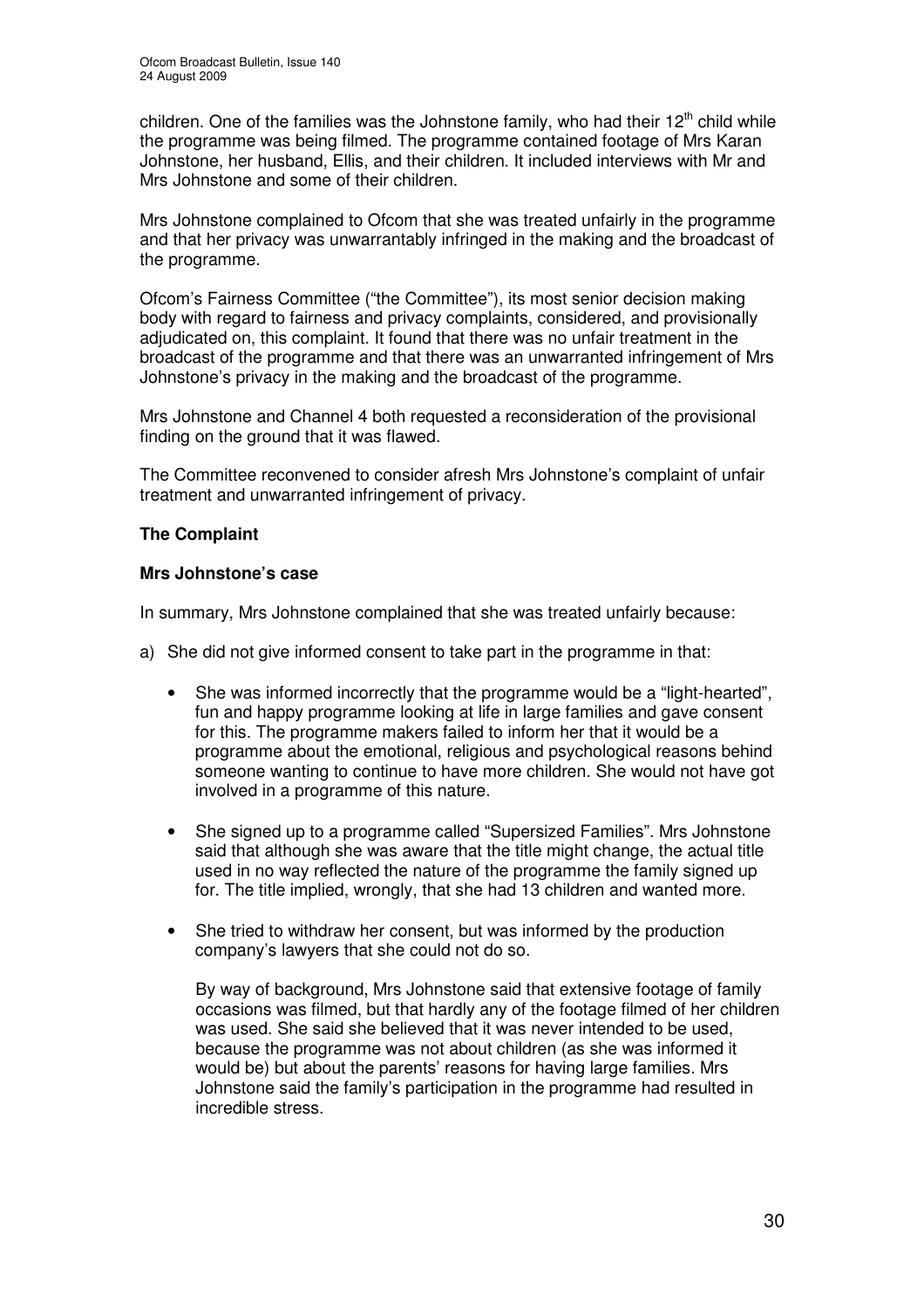- b) She was unfairly portrayed in that:
	- She was portrayed as a person who was addicted to having babies and who did not like them once they were a few weeks old.
	- Footage of what was actually a business trip she made to London was unfairly used to imply that she was getting everything ready for the new baby, adding to the impression that she was addicted to having babies.
	- Although throughout the filming Mrs Johnstone told the director that the death of her father when she was 12 years old had nothing to do with her reasons for wanting a large family, the programme implied, incorrectly, that her father's death explained Mrs Johnstone's psychological reasons for wanting a large family.
- c) The programme was unfairly edited. Mrs Johnstone said that she told the director throughout filming that her 12<sup>th</sup> baby would be her last, despite the director pushing her to say she would have more children. Footage of an interview given when she had just given birth was unfairly edited so as to suggest that she wanted more children.

Mrs Johnstone complained that her privacy was unwarrantably infringed during the making of the programme in that:

d) Although Mrs Johnstone had agreed to filming generally, the director put a great deal of pressure on her on occasions to allow filming to go ahead when she did not wish to be filmed.

For example, when Mrs Johnstone was seven months pregnant, feeling unwell and wanting to go to hospital, the director put her under pressure to take part in filming before going to hospital, where she was given painkillers and antibiotics as she was unwell.

On another occasion, Mrs Johnstone had agreed to the director filming her entering the hospital to give birth and holding her baby after giving birth. However the director arrived at the family home to film the day before the birth and continued filming and trying to film as the time for the birth approached. Mrs Johnstone said that, although having a baby was tiring, the director had asked her to walk up and down corridors again and again when she was in the early stages of labour so she could get the right shot. When she was closer to giving birth and was confined to bed, the director would not stop opening the door to her room and popping her head in to ask Mr Johnstone for an update. Mrs Johnstone alleged that the director was eventually removed from the delivery suite. Mrs Johnstone said that this invasion of her privacy made the birth very anxious for her.

Mrs Johnstone said that she was exhausted after the birth but that the director had "harassed" her and would not leave her alone until she agreed to let her film. The director also insisted on filming as Mrs Johnstone left the hospital, exhausted and in pain, to go home. Mrs Johnstone said that her husband had to take the director to her hotel to "make her go away". The director had also filmed for a lengthy period at the family home the following day, even though Mrs Johnstone had expected this to involve just a couple of shots of the children with the new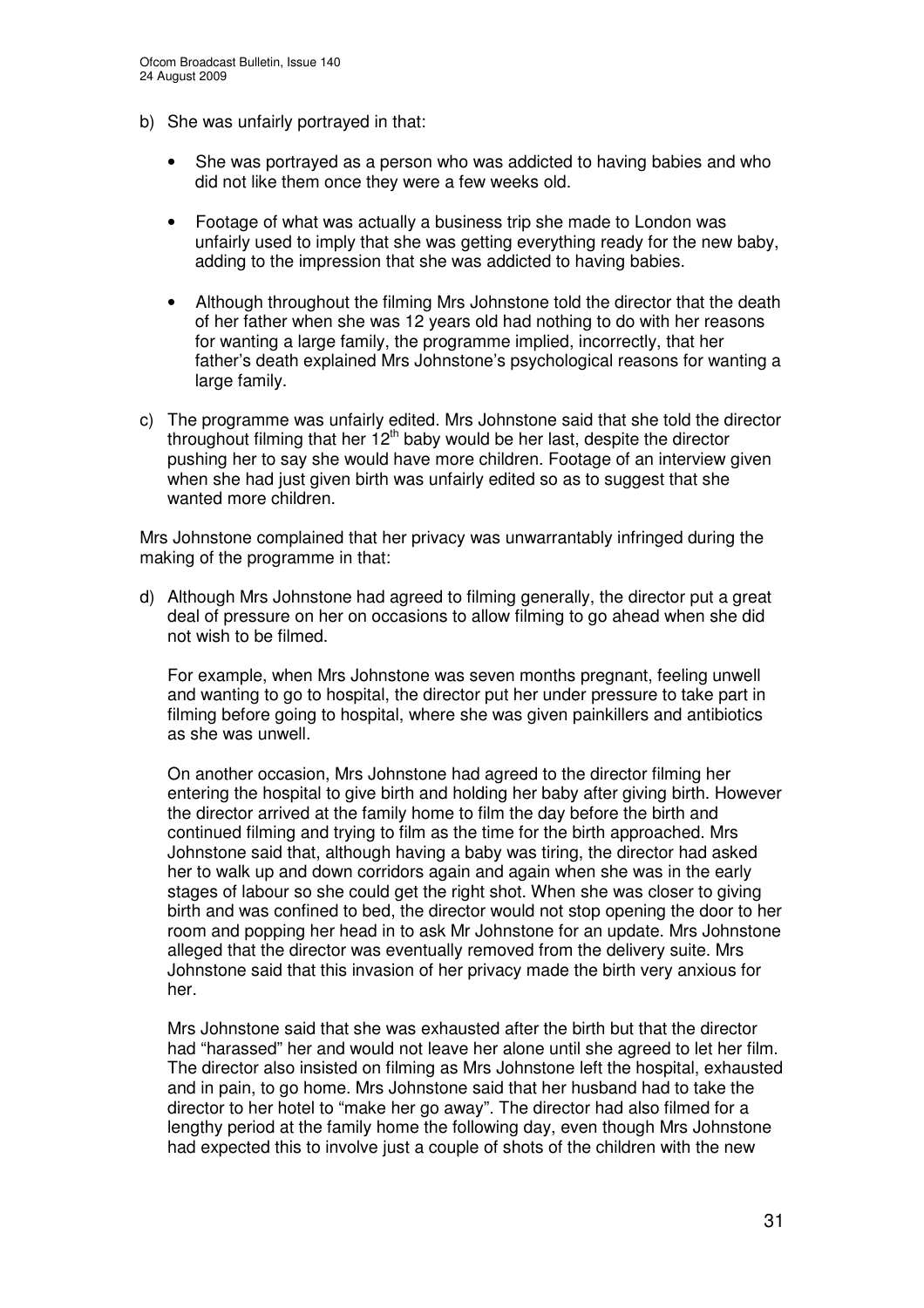baby. Mrs Johnstone said she had only agreed to this because the director had become upset because she was concerned she needed more footage.

Mrs Johnstone complained that her privacy was unwarrantably infringed in the programme as broadcast in that:

e) She and her family had their emotional, psychological and religious beliefs examined by every viewer who watched the programme. She had not agreed to take part in a programme of this nature.

#### **Channel 4's case**

In summary, Channel 4 responded to Mrs Johnstone's complaint of unfair treatment as follows:

- a) Channel 4 first responded to the complaint that Mrs Johnstone did not give informed consent to take part in the programme.
	- Channel 4 dealt with Mrs Johnstone's complaint that she was informed that the programme was to be "light-hearted", fun and happy programme, and that she was not informed that the programme would look at the emotional, religious and psychological reasons for having large families.

Channel 4 said that there was no written record documenting the way the programme was described to Mrs Johnstone prior to her agreeing to take part, as communication between the Johnstone family and staff at the production company was made by telephone and in person. At a Hearing held by Ofcom to consider the complaint, Channel 4 acknowledged that there was no contemporaneous documentation (such as letters, emails, or notes of discussions with Mrs Johnstone) that would indicate what she had been told about the nature of the programme, or that provided any record of the broadcaster's communication with the family. Nor, unusually, was there a description of the programme on the release forms signed by Mrs Johnstone and her husband. Channel 4 said that this was "a shame" and that practices had now changed at the production company concerned. However Channel 4 also said that the programme makers gave Mrs Johnstone a fair and accurate description of the nature and purpose of the programme and of her and her family's contribution within it.

At the Hearing the development producer for the programme said that she had contacted the Johnstone family towards the end of November 2007 to talk to them about potentially appearing in a programme for Channel 4. She said she was at all times open and honest about the nature and purpose of the filming and any subsequent programme, telling the Johnstone family that the aim was to look at the lives of very large families and examine the motivation of people with so many children. Mr and Mrs Johnstone agreed to be filmed and the development producer travelled to their home to film a "taster tape". Channel 4 said that this recording revealed the sorts of questions being asked and the topics being covered by the interviewer at an early stage. It therefore gave an indication of what Mrs Johnstone's expectations were likely to have been.

Channel 4 said that neither the development producer nor the director told Mrs Johnstone that the programme would simply be a "light-hearted, fun and happy programme". At the Hearing the director said that she did recall using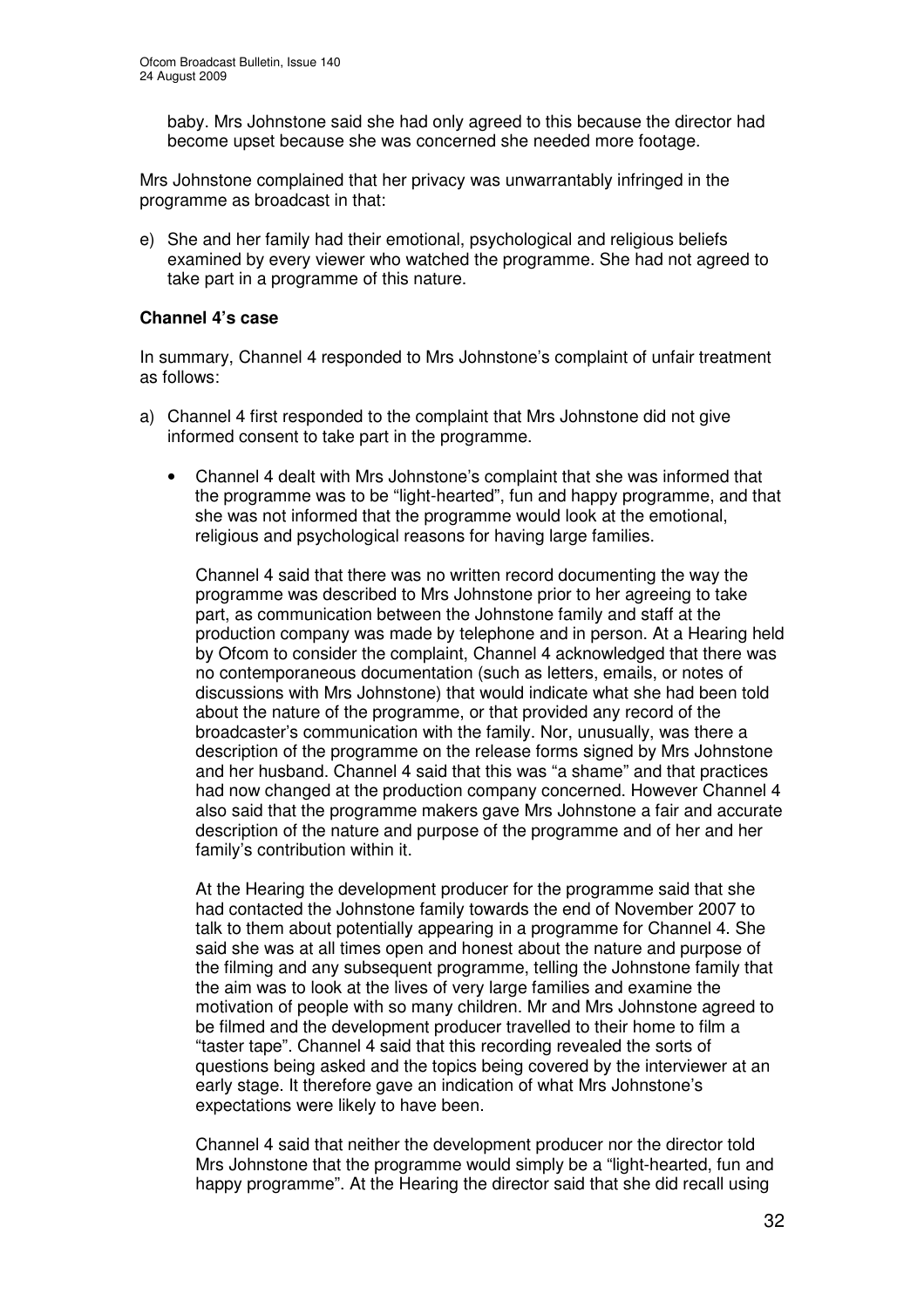the expression "light-hearted" at her first meeting with the family, but that this was not meant to characterise the whole programme. Channel 4 said that nothing was concealed from Mrs Johnstone. She was explicitly told that the programme makers were interested in the motivation behind having such a large family and that this would have been clear from the nature of the questions and the topics covered from the start of filming.

As regards Mrs Johnstone's complaint that she was not informed that the programme would be about the "…emotional, religious and psychological reasons behind having more children…", Channel 4 said that this description came from a press release written after filming was completed, when the footage had been edited into a programme. This description of the programme was based on all the material contained within the programme, not simply that relating to the Johnstone family.

Channel 4 said that the programme makers never hid their intentions from Mrs Johnstone or misled her as to the nature and purpose of the programme. The questions she was asked and the topics covered during filming were asked "up front". She had the opportunity to object to, or not to answer, questions. At no point did she do so. Channel 4 said that had Mrs Johnstone really been misled or not properly informed about the nature of the programme, this would have become apparent to her during filming when certain questions were being asked and topics were being raised by the director. Furthermore, Channel 4 said that the reference to "emotional, religious and psychological reasons" for having more children did not cause unfairness to Mrs Johnstone, since her religion was not explored or even touched upon within the programme, and given that the words "emotional" and "psychological" were simply broad terms that described the contributors' motivations for wanting large families, an area which it was clear from the start was going to be an element of the programme.

• Channel 4 next responded to Mrs Johnstone's complaint that the programme she signed up to was called "Supersized Families".

Channel 4 noted that Mrs Johnstone had acknowledged that she was aware that "Supersized Families" might change and that the release form she signed referred to "Supersized Families" as being the "current working title". Channel 4 said that - as was often the case - at the conclusion of filming there was a discussion about what the title of the broadcast programme should be. "Addicted to Breeding" was one title that was mooted. The director telephoned Mrs Johnstone to see how she felt about this and told her that other contributors did not object to the title. In fact another contributor had expressed reservations about it. However Channel 4 said that the director was not seeking to deliberately mislead Mrs Johnstone, but that she had just spoken to one of the other contributors, who was "fine" with the title. The director accepted she should have made this clear to Mrs Johnstone at the time of the conversation. Channel 4 said that Mrs Johnstone emailed the director expressing her strong opposition to the title. Following further discussion, the programme makers decided that "Addicted to Breeding" was inappropriate, and the director emailed Mrs Johnstone to tell her this.

With regard to Mrs Johnstone's complaint that the actual title, "*13 Kids and Wanting More*", did not reflect the programme she signed up for, Channel 4 said that the use of this title was not a material change in the nature or purpose of the programme and so did not cause any unfairness to Mrs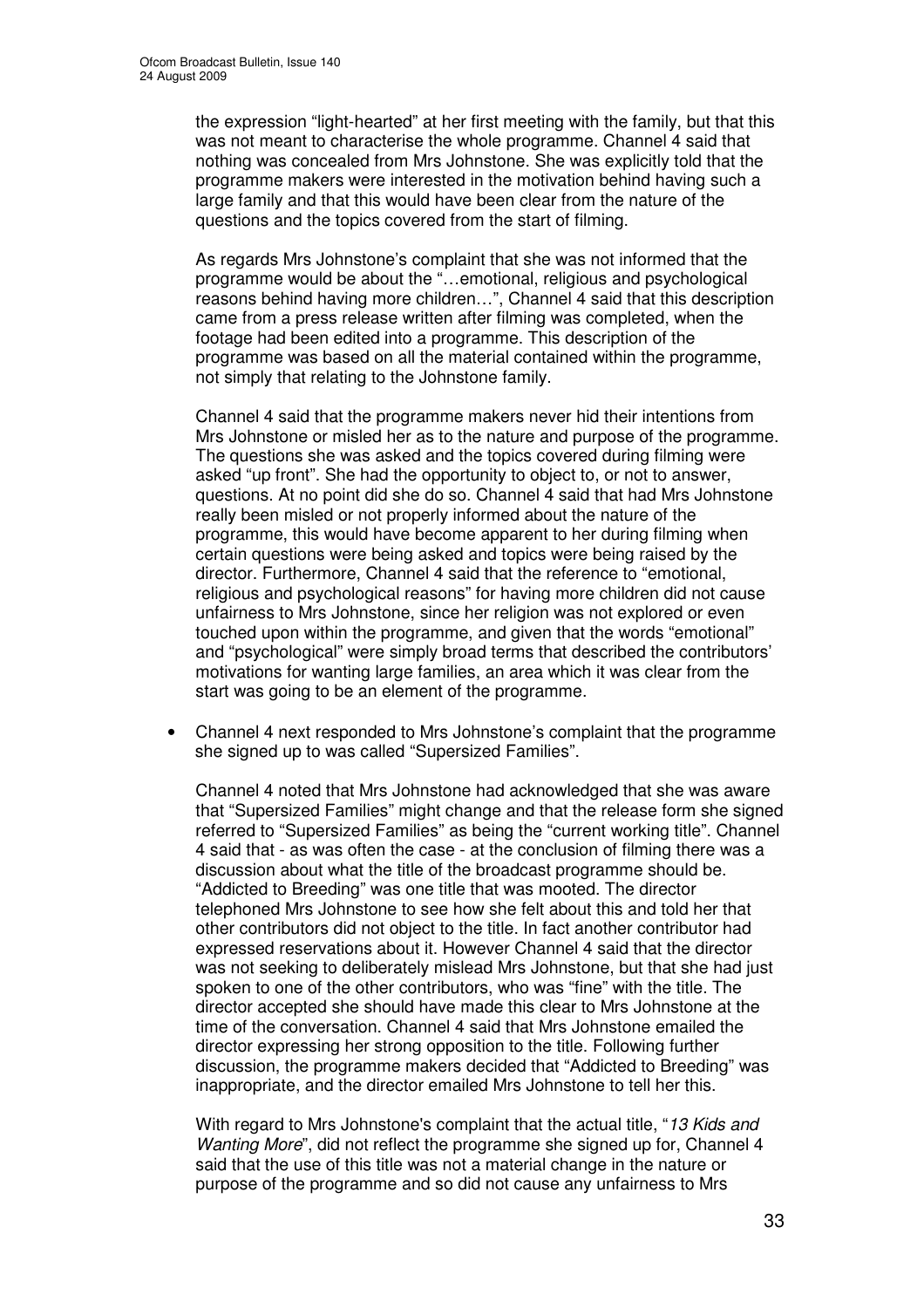Johnstone. Channel 4 said that if the title were taken entirely literally, and in isolation, suggesting that each family featured in the programme had 13 children and the parents wanted more children then - in relation to the Johnstone family - that would be inaccurate and potentially unfair, since they had 12 children and had not stated definitively that they wanted more. However, Channel 4 said that such an approach to the title would not be reasonable nor would it be one that the vast majority of viewers would have taken.

Channel 4 said that the programme stated clearly how many children there were in each of the families featured. It was clear that Mr and Mrs Johnstone had 11 children, with their 12th being born during the production, although they admitted a factual error in the programme as broadcast, when on one occasion the family were described as having twelve children while Mrs Johnstone was actually still expecting her twelfth. The only family featured with 13 children and who clearly stated they wanted more were the Simpsons. In these circumstances viewers would have immediately understood that the programme title was not meant to be taken literally in relation to each and every family featured.

Channel 4 said that Mrs Johnstone directly addressed the question of whether she wanted more children on camera. Her equivocal response was included at the end of the programme. This would have signalled to viewers that the title was meant to be understood figuratively, in the context of a programme about families with large numbers of children.

Furthermore, Channel 4 said that Mrs Johnstone was informed of the title prior to broadcast and was happy to take part in press publicity for the programme under this title. Channel 4 said that when she viewed the programme (which included the name in the title sequence) she did not object to it. Both she and her husband confirmed to the director that they were happy with the programme prior to broadcast, knowing the intended broadcast title.

• Channel 4 next responded to Mrs Johnstone's complaint that she tried to withdraw her consent to participate in the programme but was told by the production company's lawyers that she could not do so.

Channel 4 said it had no record of Mrs Johnstone ever speaking to or corresponding directly with the programme makers' lawyers. Channel 4 said that, when the director and Channel 4's publicity department were in contact with Mrs Johnstone to arrange for her to do publicity for the programme, her only reference to the title of the programme was "…that's not me", or words to that effect. The director explained that the title was meant to refer literally to the Simpson family and not to all contributors. Mrs Johnstone seemed happy with this answer and did not raise it again, nor did she seek to withdraw her consent for her contribution. In these circumstances, both the programme makers and Channel 4 assumed that Mrs Johnstone was happy with the final programme title.

Furthermore, Channel 4 said that the programme makers had agreed early on that the Johnstones could view a "fine cut" of the programme prior to broadcast. Arrangements were being made for a viewing to take place when Mr and Mrs Johnstone got hold of a press copy of the programme. After they had seen that version of the film, Mr Johnstone left two messages on the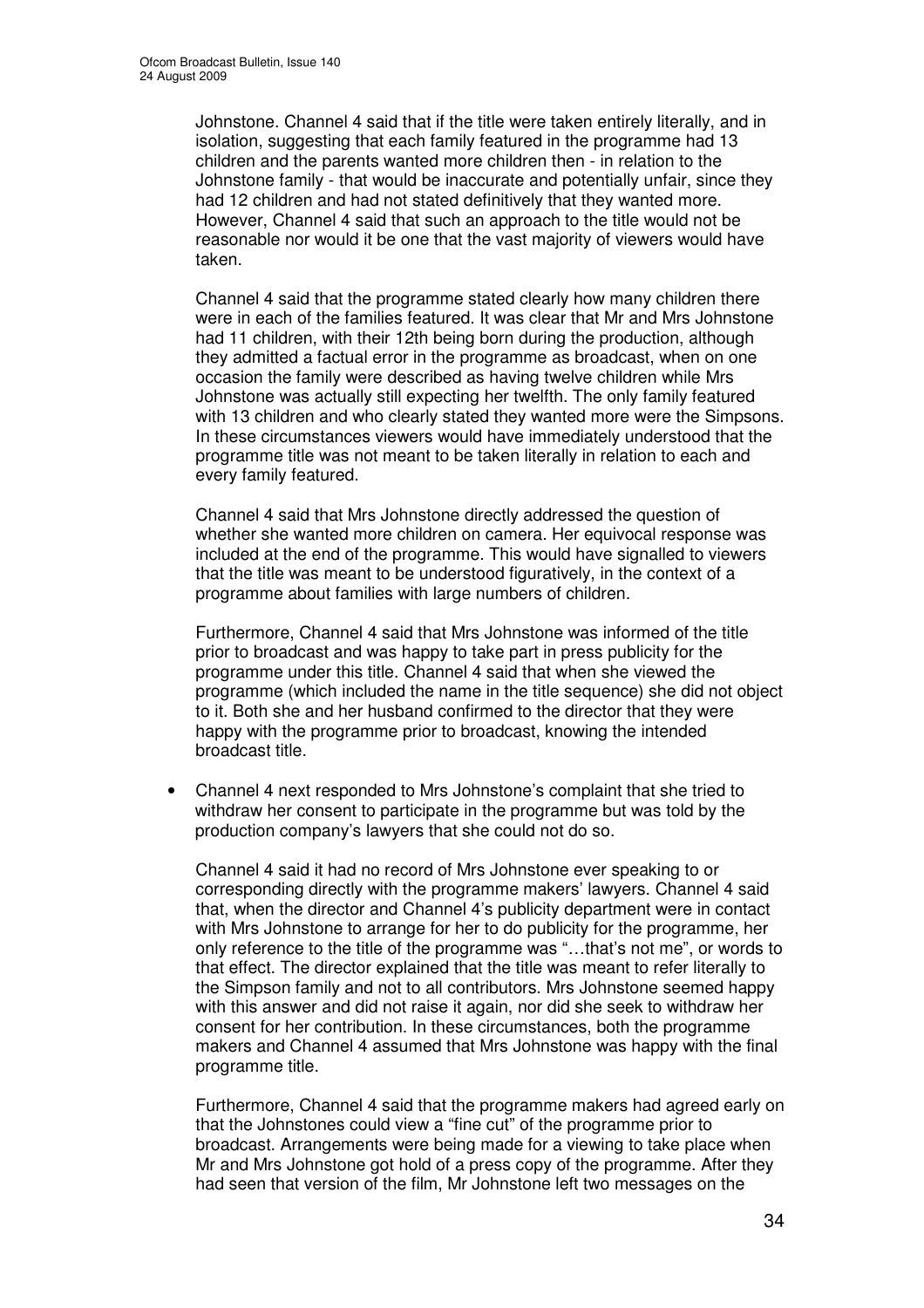director's phone. In one of which he thanked the director for making them look "normal". The director spoke to both Mr and Mrs Johnstone in the following days and they both reiterated that they were happy with the film.

- b) Channel 4 next responded to the complaint that Mrs Johnstone was portrayed unfairly in the programme.
	- Channel 4 first responded to Mrs Johnstone's complaint that she was portrayed as being "addicted" to babies.

Channel 4 said it appreciated that Mrs Johnstone would object to being described as someone "addicted" to having babies or as someone who "…did not like [babies] once they were a few weeks old", but that she was not portrayed in this way. The programme did not use the word "addicted" or anything like it at any point.

Channel 4 said that the programme included a number of comments by Mrs Johnstone about babies. Viewers would have taken these comments at face value and understood them to mean nothing more than Mrs Johnstone loved newborn babies and that her favourite part of pregnancy and early childhood was the time just after the child has been born. Channel 4 said there was nothing surprising or unusual about this, and nothing that cast Mrs Johnstone in an unfavourable light. The words included in the programme were said to camera by Mrs Johnstone and were edited fairly and accurately. They were not taken out of context. Channel 4 said that it was possible that viewers may have formed the impression that Mrs Johnstone's love for newborn babies was part of the reason why she had given birth to so many, but that the programme left that up to viewers to decide.

Channel 4 said that the programme also included a significant amount of footage that showed what a caring, loving, and committed mother Mrs Johnstone was to all 12 of her children, regardless of their ages. The vast majority of viewers would have seen Mrs Johnstone for what she clearly was: an extremely adept, devoted and loving mother of her large family.

• Channel 4 next responded to the complaint that footage of Mrs Johnston at a baby show was used to imply that she was "addicted" to babies.

Channel 4 said that Mrs Johnstone was interested in setting up a baby clothes business, so the director had arranged for her and her husband to visit a baby show and for Mrs Johnstone to meet a business adviser to talk on camera about her business plans. In the event, the programme makers decided not to include the footage of the meeting in the programme. However, Channel 4 said that it was entirely valid for the programme makers to include in the programme some pictures of Mr and Mrs Johnstone looking around the baby show. Most viewers would not even have realised where the pictures were taken, as they were general shots of the couple doing the sorts of things many couples expecting a baby would do.

Channel 4 said that if viewers gained the impression from this footage that Mrs Johnstone she was getting things ready for the baby, this was accurate. It was not unfair, nor did it imply that she was "addicted" to having babies.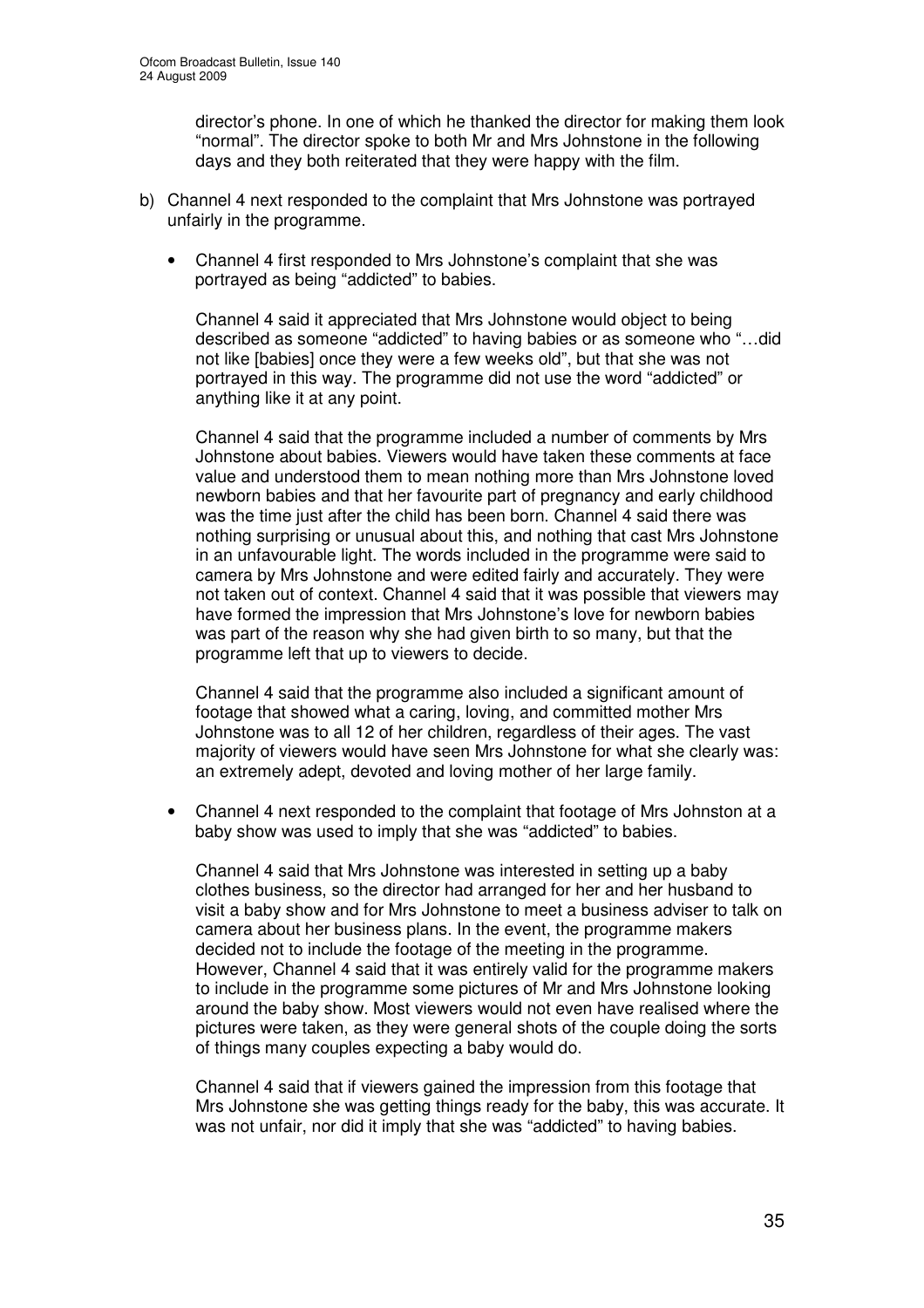• Channel 4 next responded to Mrs Johnstone's complaint that the programme implied that the death of her father explained the psychological reasons for her wanting a large family.

Channel 4 said that the sequence in the programme about Mrs Johnstone's childhood and her father's death was included in order to develop further her character, and to give viewers a chance to reflect on what had happened in her life, so to understand and better empathise with her. There was no suggestion in the programme that Mrs Johnstone's childhood and her father's death were the cause, or even part of the cause, of her wanting a large family. The inclusion of footage of Mrs Johnstone and her children visiting her grandparents' grave was a natural progression from an earlier scene, as they were on holiday in Scotland, where Mrs Johnstone's father was born.

Channel 4 said that at no point during filming did Mrs Johnstone object to talking about her childhood, her parents, or her father's death. Nor, having spoken about these subjects on camera, did she ever raise concerns with the director about it. Mrs Johnstone viewed a copy of the programme prior to transmission and expressed no concerns about this footage.

c) Channel 4 responded to Mrs Johnstone's complaint that footage of her was edited unfairly so as to suggest that she wanted more children.

Channel 4 said that in footage from the taster tape Mrs Johnstone stated that if she and her husband really didn't want more children they would ensure that did not happen, clearly indicating that she was not against having more children. Channel 4 said that while the programme was being made, the director did ask Mrs Johnstone whether her  $12<sup>th</sup>$  child would be her last, but had not pushed her to say she would have more children. Mrs Johnstone had suggested to the director on a number of occasions that her 12<sup>th</sup> baby would be her last, but she had always given an ambiguous answer. Furthermore, both Mrs Johnstone's husband and her mother told the director on camera that they were unsure if she meant it when said she would not have any more children. Channel 4 said that footage included in the programme fairly summarised Mrs Johnstone's position that she and her husband had not ruled out having more children.

Channel 4 also said that, in relation to the complaint of unfair editing, Mrs Johnstone viewed a copy of the programme prior to transmission and expressed no concerns.

In summary, Channel 4 responded to Mrs Johnstone's complaint of unwarranted infringement of privacy in the making of the programme as follows:

d) Channel 4 said that the director did not put a great deal of pressure on Mrs Johnstone during filming or do anything, or ask her to do anything, which exceeded the bounds of what she had consented to.

Channel 4 acknowledged that filming for a programme of this nature could be demanding and tiring, especially given that Mrs Johnstone was pregnant and managing a large family, but said that the director was always courteous, listened to, and always showed respect towards, Mrs Johnstone. Channel 4 said that at no point during filming did Mr or Mrs Johnstone express concerns about the behaviour of the director or the way she was conducting filming. Channel 4 said that the untransmitted footage showed that Mrs Johnstone appeared to be generally comfortable and happy with the filming. Even after all filming had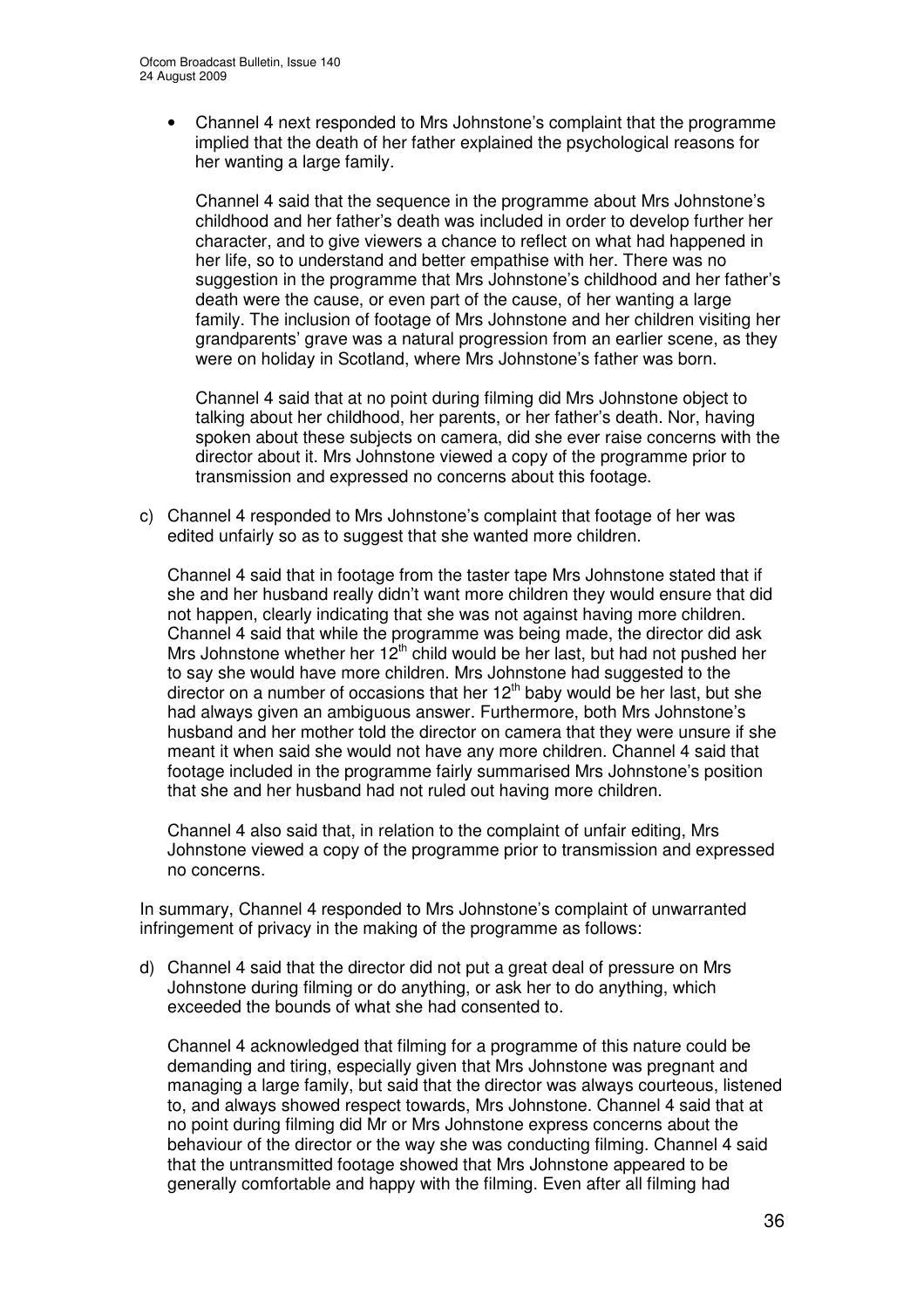finished and Mr and Mrs Johnstone had viewed the programme, they confirmed to the director they were happy with it.

Channel 4 said that Mrs Johnstone had had numerous opportunities to tell the director that she was unhappy, that she felt harassed or that she felt filming was exceeding the limits of what she had agreed to, but did not do so. If Mrs Johnstone had done so, the director would have respected her wishes and complied with any requests she had with regard to filming. At the Hearing, the director said that everything she filmed was filmed with Mrs Johnstone's agreement, and that when Mrs Johnstone had said no to filming, she had not filmed. The director also said that she never felt that she was asking Mrs Johnstone to do anything she felt uncomfortable with, or that she was crossing any boundaries when filming.

Channel 4 said that untransmitted footage recorded on the first two days of filming in January 2008 showed that Mr and Mrs Johnstone appeared to be happy with filming, that Mrs Johnstone did not appear to be in any discomfort, and that she and her husband did not make any objection to the filming.

In response to the complaint that during filming in January 2008 the director persuaded Mrs Johnstone to undertake filming when she was ill and needed to go to hospital, Channel 4 said that the director said that she always took the lead from Mrs Johnstone as to whether she thought she was capable of filming. The director had no recollection of ever persuading Mrs Johnstone to film when she did not want to, or of Mrs Johnstone telling her she needed to go to hospital rather than film. Had she done so or even hinted at it, the director would have insisted she get medical treatment immediately. The cameraman present during this filming had also confirmed that he was unaware of Mrs Johnstone feeling unwell or needing to go to hospital.

With regard to Mrs Johnstone's complaint that the director made her late for an appointment at hospital the day before the baby was born, Channel 4 said that untransmitted footage filmed just before Mrs Johnstone went into hospital to have the baby revealed that it was not the director's filming that caused Mrs Johnstone to be late but, if anything, the slightly late arrival of Mrs Johnstone's mother who was coming to babysit the other children. Furthermore Channel 4 said that the footage filmed showed Mrs Johnstone being perfectly relaxed with filming and not being in any rush to get to the hospital.

As regards Mrs Johnstone's complaint about filming at the hospital, Channel 4 said that the director rang her to go through what could be filmed in relation to the birth. As Mrs Johnstone had an appointment to go to hospital for the baby to be induced, the director asked if she could go to hospital with Mr and Mrs Johnstone from the house. Mrs Johnstone agreed to this; to being filmed going into hospital; after the actual birth whilst in hospital; and also leaving the hospital.

Channel 4 said that Mr and Mrs Johnstone and the director waited together in the hospital waiting room. The director had not filmed the couple arriving at the hospital or Mrs Johnstone being checked in and put on the ward. At this point, she said to them both: "If you ever want me to stop filming, tell me to stop".

Channel 4 said that when Mrs Johnstone was on the ward, the director filmed an interview with her in bed for approximately 30 minutes, with her agreement. When the midwife advised Mrs Johnstone to walk around the hospital to help induce labour, the director asked if she could film and then filmed Mr and Mrs Johnstone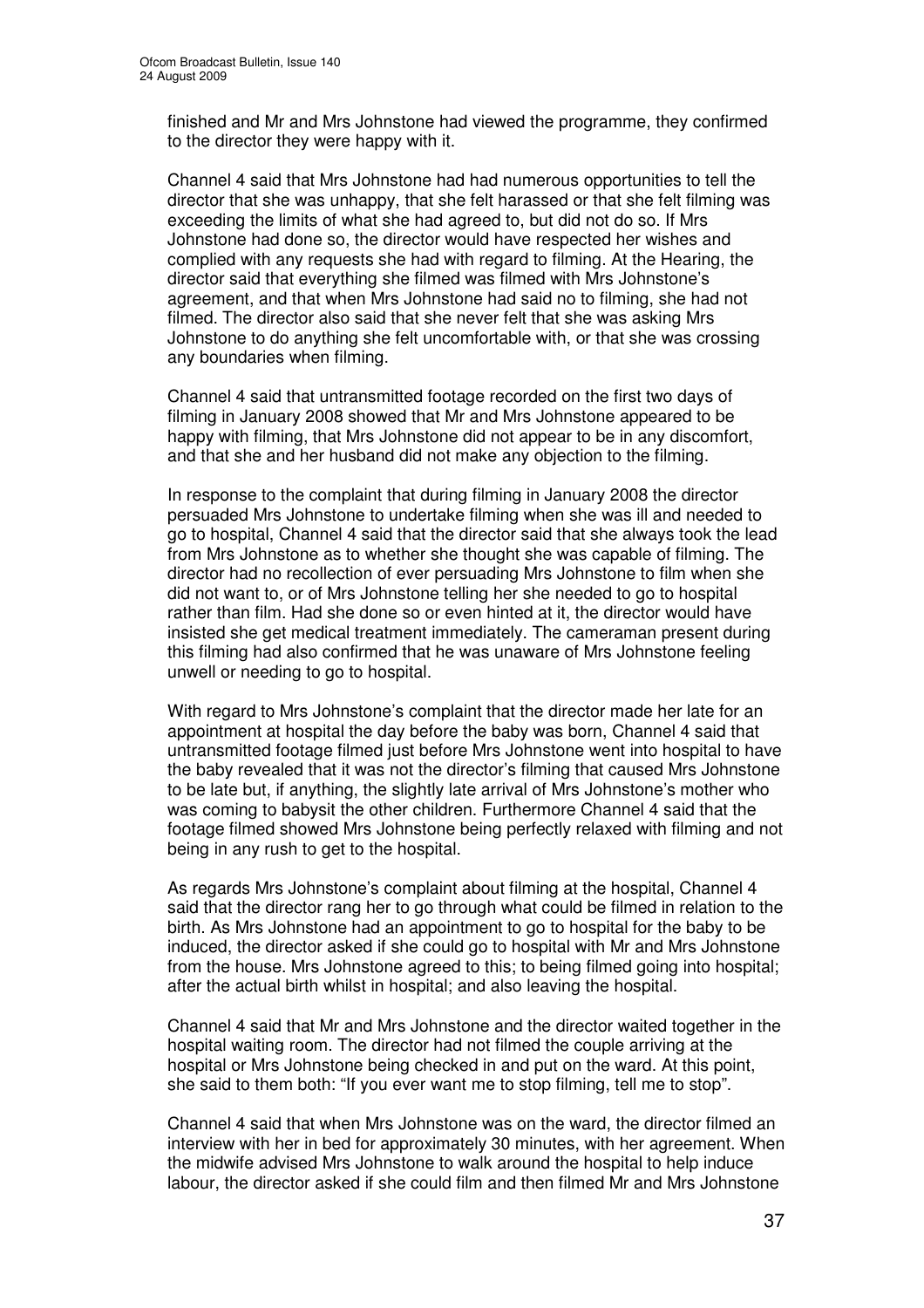walking down a corridor. Channel 4 acknowledged that the director asked them if she could film them once more walking down the same corridor, as two other people had walked into the back of shot, but said that they seemed happy to do this as they had been instructed to walk around anyway.

Channel 4 said that at approximately 10pm, the director left Mr and Mrs Johnstone alone and checked on Mrs Johnstone's progress via the staff on duty. When the director later left the hospital and checked into a hotel, she texted Mr Johnstone to let him know that she had left and asked him to let her know if anything happened so that she could come back. The following morning the director texted again to let Mr and Mrs Johnstone know she was back at the hospital. She texted again to say that she wanted to film so that she could "get as close to the emotion as possible", but acknowledged that Mrs Johnstone's health was the most important thing. When the director arrived back at the hospital, Mrs Johnstone was in labour. Whilst the director didn't want to film Mrs Johnstone giving birth, she was keen to film with her soon after the birth. She did not feel this was inappropriate, as it had been agreed with Mrs Johnstone in advance.

Channel 4 said that the director was under the impression that Mrs Johnstone was going to let her know when she was happy for filming to resume, so once the baby was born the director waited near to Mrs Johnstone's room. Channel 4 said that she had popped her head around the door a couple of times. On one occasion she had asked Mr Johnstone for an update but he declined to discuss the matter, so the director went back into the staff room. Channel 4 said that at no point was the director "removed from the delivery suite", as alleged by Mrs Johnstone, and that she had not actually spoken to Mrs Johnstone at all until she popped into the room to say congratulations some time later.

Channel 4 said that when Mrs Johnstone was moved to the ward the director, with Mrs Johnstone's agreement, filmed her in a wheelchair going to the ward with the new baby and her husband. Once on the ward the director filmed Mrs Johnstone in bed, the baby in his cot and Mr Johnstone leaving to collect the children from school. After Mr Johnstone had left, the director sat with Mrs Johnstone for a while and at no point did Mrs Johnstone ask her to leave.

Channel 4 said that the director never felt that she was having any sort of "battle" with Mrs Johnstone regarding filming and that she did not "harass" her. Once she was on the ward, there were only two occasions when the director asked Mrs Johnstone if she could film and Mrs Johnstone refused. On both occasions the director respected her wishes and did not film.

Channel 4 said that the director acknowledged that on the evening of the birth she was tired and a little anxious, as she was keen to ensure that she "captured the moment", which was to form an important part of the programme. At one point, when the midwife would not allow further filming, the director had felt frustrated and a little upset and she had cried. However, this was for less than ten minutes and she was alone when it happened.

Channel 4 said that when Mr and Mrs Johnstone left the hospital the director started to film them leaving. Mrs Johnstone said she was very tired and did not want to do an interview, so the director "just asked her a couple of quick questions and did not film further". Once outside the Johnstones' home, the director asked Mr and Mrs Johnstone if she could film them at home talking about the birth and with the baby, but they declined. Channel 4 said that the director understood that Mrs Johnstone was too tired and respected her wishes. Although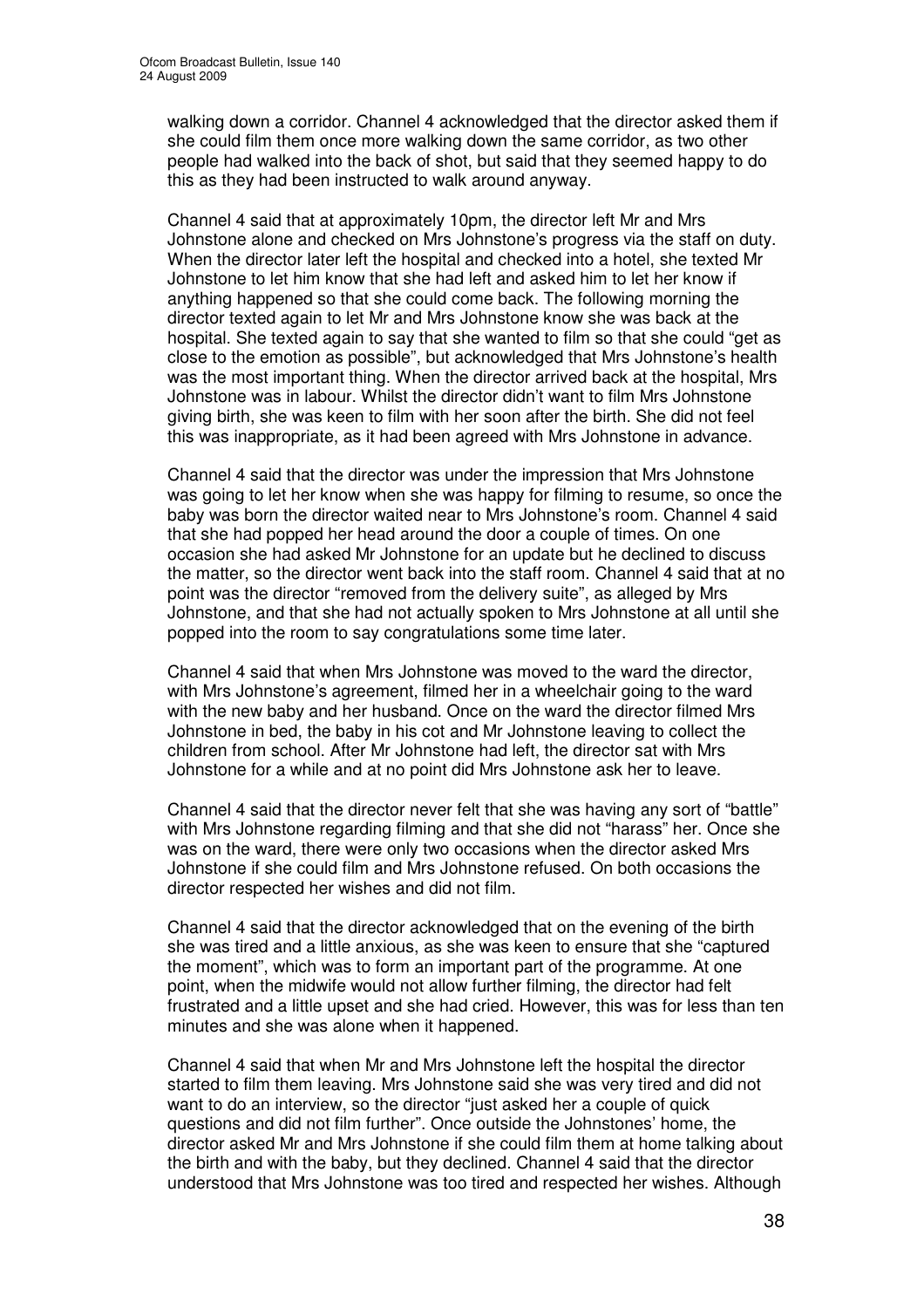Mr Johnstone did drive the director back to her hotel, she felt this was in keeping with the nature of their relationship.

Channel 4 said that the director agreed with Mr and Mrs Johnstone that she would come to their house the following day so she could finish filming. Both Mr and Mrs Johnstone said to the director that they wanted to finish the film. At no point did she feel that their consent to film was given under duress. She arrived at the house after 11:30am, spent time with the family, and started filming at 3pm, when Mrs Johnstone agreed to talk about the birth, cook dinner and put the baby to bed. Channel 4 said that Mr and Mrs Johnstone never gave the director the impression that she was asking for too much or that they were unhappy. She remembered having a good time with them because this was the end of filming and there was a sense of them celebrating together the end of filming.

At the Hearing, the director said that she felt that Mrs Johnstone and her family were happy to have her around filming and that Mrs Johnstone did not express concerns about being filmed.

In summary, Channel 4 responded to Mrs Johnstone's complaint of unwarranted infringement of privacy in the programme as broadcast as follows:

e) Channel 4 responded to the complaint that Mrs Johnstone had her emotional, psychological and religious beliefs examined in the programme and said that, as set out in its response to head a) of the complaint above, Mrs Johnstone was given sufficient information about the nature and purpose of the programme on which to give informed consent. Channel 4 said that the programme as edited and broadcast was essentially the programme that had been described to Mrs Johnstone when she agreed to take part. Channel 4 said that the expression "emotional, psychological and religious beliefs…", as used in the press release for the programme, was merely a general description of the programme as a whole and based on all the material that was included within the programme, not simply that relating to Mrs Johnstone and her family. Channel 4 said that Mrs Johnstone's religious beliefs were not explored in the programme, nor were any "emotional and psychological" reasons as to why Mrs Johnstone wanted a large family examined, other than the programme showing that she loved being a mother and loved babies.

Channel 4 said that Mrs Johnstone and her family answered the questions put by the director during filming and at no point objected to any areas of questioning or said that they delved into areas of their privacy which went beyond what they had consented to. Given that the material in the broadcast programme was taken from this footage, Channel 4 said its use could not be an unwarranted infringement of Mrs Johnstone's privacy.

Furthermore, Channel 4 said that the Johnstone family watched a copy of the final programme prior to broadcast and confirmed to the director that they were happy with it and did not express any concerns.

#### **Mrs Johnstone's request for reconsideration**

In summary, Mrs Johnstone said that:

b) The Provisional Decision failed to address adequately her complaint that the programme implied that she wanted a large family because of her father's death when she was 12 years old. Mrs Johnstone said that her involvement in the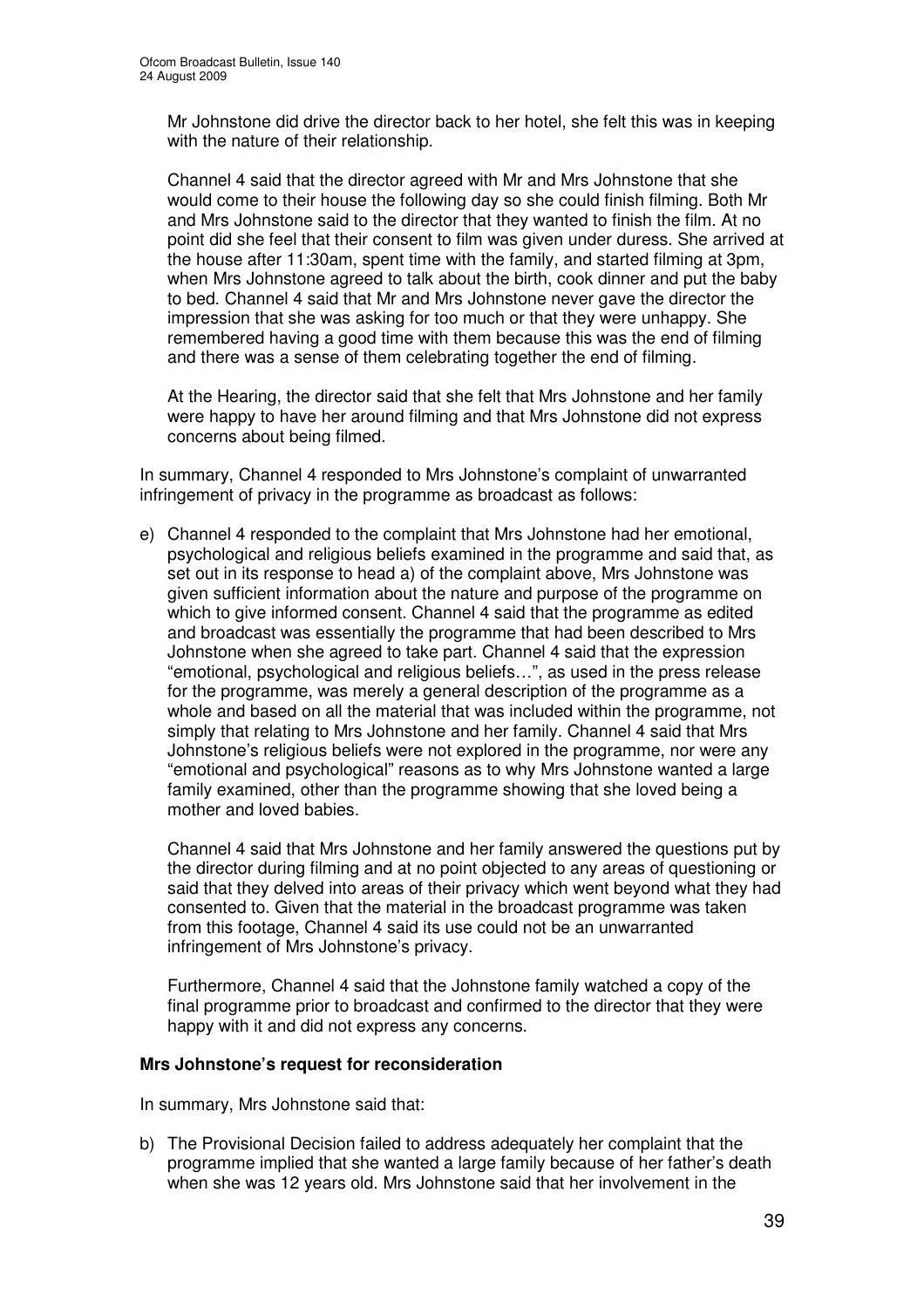programme was advertised on the programme makers' website and in the media as follows:

"The Johnstones, whose mother desperately wants to keep having children in order to make up for the loss of her own father at a young age".

In summary, Channel 4 said in response to this point:

b) The description given by Mrs Johnstone was used on the website of the parent company of the production company that made the programme. That company acted as the global distribution arm of the business and had no editorial involvement in the making of the programme. The description did not represent the views of those involved in the making of the programme nor was it an accurate description of the programme's content. Channel 4 maintained that the programme did not suggest that the death of Mrs Johnstone's father was the reason for her wanting a large family.

# **Channel 4's request for reconsideration**

In summary, Channel 4 said that:

- a) The Provisional Decision was flawed in that the Committee had not approached the question of whether Mrs Johnstone gave informed consent for her participation in the programme in an even-handed manner. Channel 4 said that the Committee had relied too heavily on the lack of written communications about the nature and purpose of the programme and given insufficient weight to oral evidence from the programme makers and other evidence such as recordings of untransmitted footage of Mrs Johnstone's conversations with the programme makers. Furthermore, the Committee did not give sufficient weight to the fact that Mrs Johnstone saw a "near final cut" of the programme and made no objections to what she saw. As regards withdrawal of consent, Channel 4 said that Mrs Johnstone's threat to withdraw was in relation to the proposed title "Addicted to Breeding", but that the title was not used and she did not actually withdraw her consent to participate in the programme.
- d) As regards the Provisional Decision that Mrs Johnstone's privacy was unwarrantably infringed in the making of the programme, Channel 4 accepted that Mrs Johnstone had a reasonable expectation of privacy in respect of most if not all of the footage filmed. However Channel 4 said that, when deciding that on two specified occasions Mrs Johnstone had not consented to filming, the Committee had failed to give due weight to the fact that Mr and Mrs Johnstone had expressly consented to the director being present and filming Mrs Johnstone and the baby in hospital after the birth. As Mrs Johnstone had given consent for the director to be present and to film and had not revoked that consent, there was no unwarranted infringement of privacy in this respect.
- e) As regards the Provisional Decision that Mrs Johnstone's privacy was unwarrantably infringed in the programme as broadcast, Channel 4 said that Mrs Johnstone gave informed consent for her participation in the programme and viewed a near final cut of the programme, to which she made no objections. As regards the footage filmed in the hospital and referred to under d) above, Channel 4 said that none of the footage filmed in relation to which the Committee found an unwarranted infringement of privacy was used in the programme as broadcast.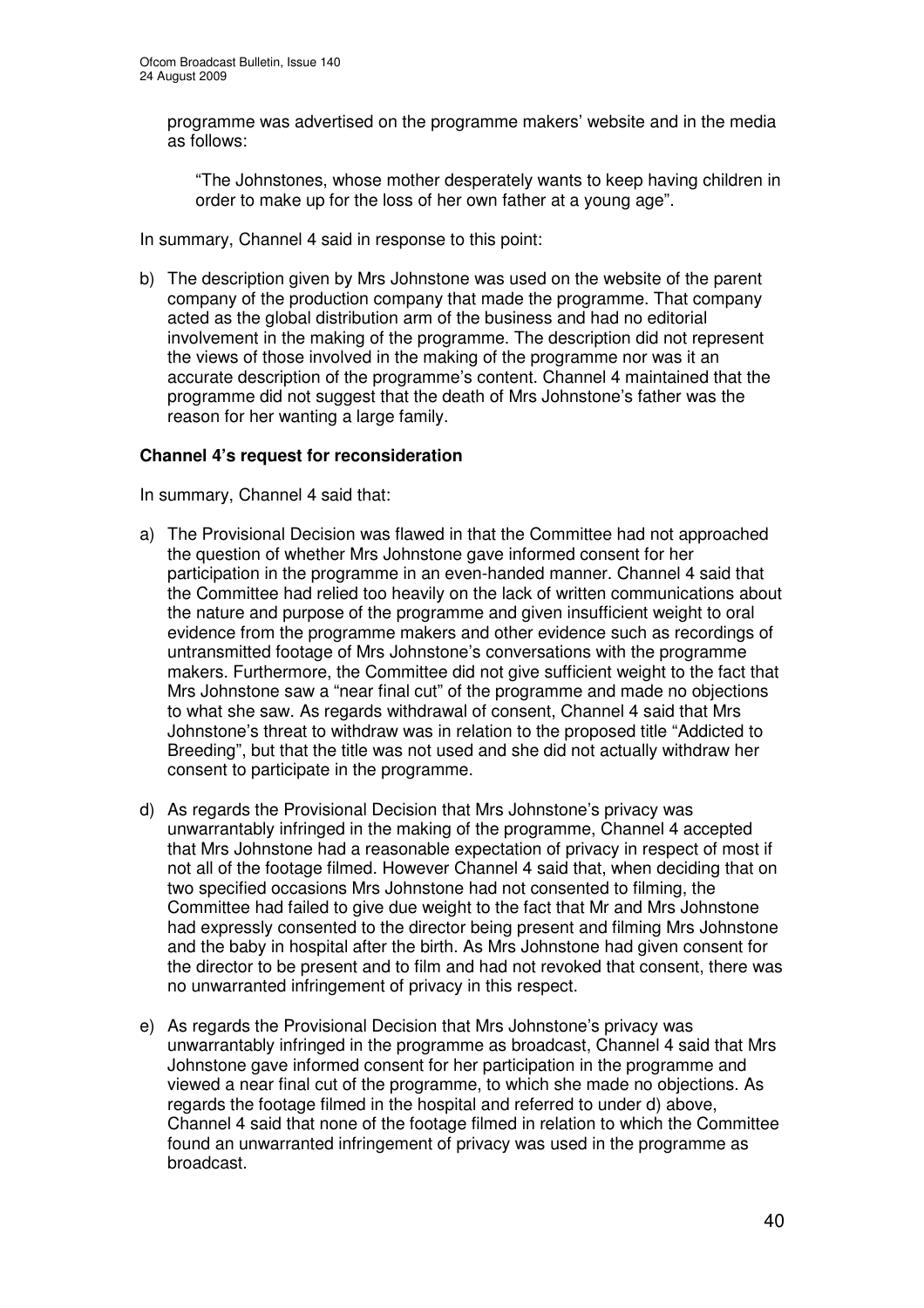In summary, Mrs Johnstone said in response:

a) As regards informed consent, Mrs Johnstone said that Channel 4 had ignored the evidence and that she was misled about the nature and purpose of the proposed programme. She said that she was told by the director that the recording she saw prior to broadcast was "a very early edit".

# **Decision**

Ofcom's statutory duties include the application, in the case of all television and radio services, of standards which provide adequate protection to members of the public and all other persons from unfair treatment and unwarranted infringement of privacy in, or in the making of, programmes included in such services.

In carrying out its duties, Ofcom has regard to the need to secure that the application of these standards is in the manner that best guarantees an appropriate level of freedom of expression. Ofcom is also obliged to have regard, in all cases, to the principles under which regulatory activities should be transparent, accountable, proportionate and consistent and targeted only at cases in which action is needed.

Mrs Johnstone's complaint was considered by Ofcom's Fairness Committee ("the Committee"), its most senior decision making body in matters of Fairness and Privacy. In order to assist it in reaching its decision, the Committee invited the parties to attend a Hearing. Channel 4 was represented at the Hearing. However, Mrs Johnstone declined to attend but, exceptionally, was permitted to provide a written statement. After the Hearing a verbatim transcript was provided for Mrs Johnstone, along with questions from the Committee and Channel 4. Mrs Johnstone's response, and both her final statement and that of the broadcaster, further informed the Committee. The Committee reconvened to consider reconsideration requests from both parties.

The Committee also carefully considered all the relevant material provided by both parties. This included a recording of the programme as broadcast and a transcript of it; written submissions from Mrs Johnstone and Channel 4; and recordings and partial transcripts of untransmitted footage recorded for the programme.

#### *Fairness*

- a) The Committee first considered the complaint that Mrs Johnstone did not give informed consent for her participation in the programme, in that:
	- She was not properly informed about the nature and purpose of the programme.
	- The title of the programme did not reflect the nature of the programme she had signed up for.
	- She tried to withdraw from the programme but was told she could not do so.

In the context of this head of complaint, and heads (b) and (c) below, the Committee noted that Rule 7.1 of Ofcom's Broadcasting Code ("the Code") provides that broadcasters must avoid unjust or unfair treatment of individuals or organisations in programmes. A lack of informed consent may lead to a finding of unfair treatment in the programme as broadcast and a breach of Rule 7.1. The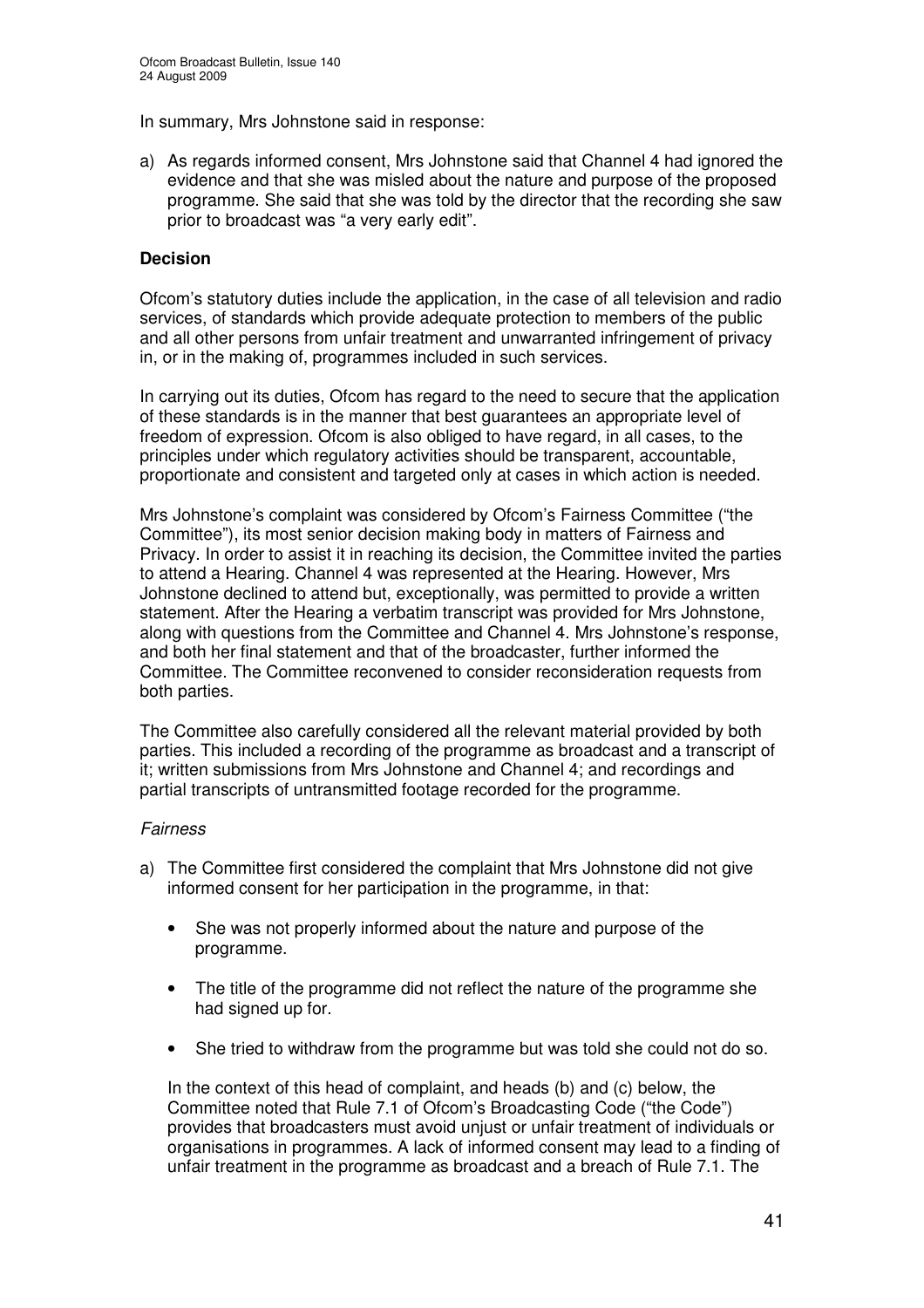Committee considered the allegations made by Mrs Johnstone in the context of that Rule and also the "Practices to be followed" set out at paragraphs 7.2 to 7.14 of the Code.

# Nature and Purpose of the Programme

The Committee assessed whether or not it could be satisfied that the programme makers had obtained Mrs Johnstone's informed consent to participate in the programme. Specifically, in accordance with Practice 7.3 of the Code, it considered whether, on the basis of the evidence before it, it appeared that Channel 4 had taken sufficient measures to be entitled to assert that any consent given by Mrs Johnstone was *informed* consent for the purposes of the Code.

In so doing, the Committee noted that Practice 7.3 of the Code provides (amongst other things) that where a person is invited to make a contribution to a programme, they should normally, at an appropriate stage, be told about the nature and purpose of the programme; what the programme is about; and be given a clear explanation of why they have been asked to contribute.

The Committee also considered whether the programme makers had followed any of the other measures set out in Practice 7.3. In particular it noted that the measures require that where a person is invited to make a contribution, they should normally (again, amongst other things), at an appropriate stage, also:

- be informed about the areas of questioning and, wherever possible, the nature of other likely contributions;
- be made aware of any significant changes to the programme as it develops which might reasonably affect their original consent to participate, and which might cause material unfairness; and
- be told the nature of their contractual rights and obligations and those of the programme maker and broadcaster in relation to their contribution.

In considering these matters, the Committee noted that the recollections of Mrs Johnstone and the programme makers as to what Mrs Johnstone was told about the programme were very different. Mrs Johnstone was clear that she had agreed to take part in a light-hearted and fun documentary about life in a large family. The programme makers were adamant, on the other hand, that, while they had used the word "light-hearted" in describing the programme to Mrs Johnstone, they had also informed her that the programme would look at what motivated some people to have large families.

In considering whether Mrs Johnstone had given informed consent, including determining whether the programme makers were able to demonstrate that they had obtained Mrs Johnstone's informed consent, the Committee had regard to the measures set out at Practice 7.3 of the Code.

The Committee had a number of concerns about the programme makers' dealings with Mrs Johnstone, as follows:

• Release forms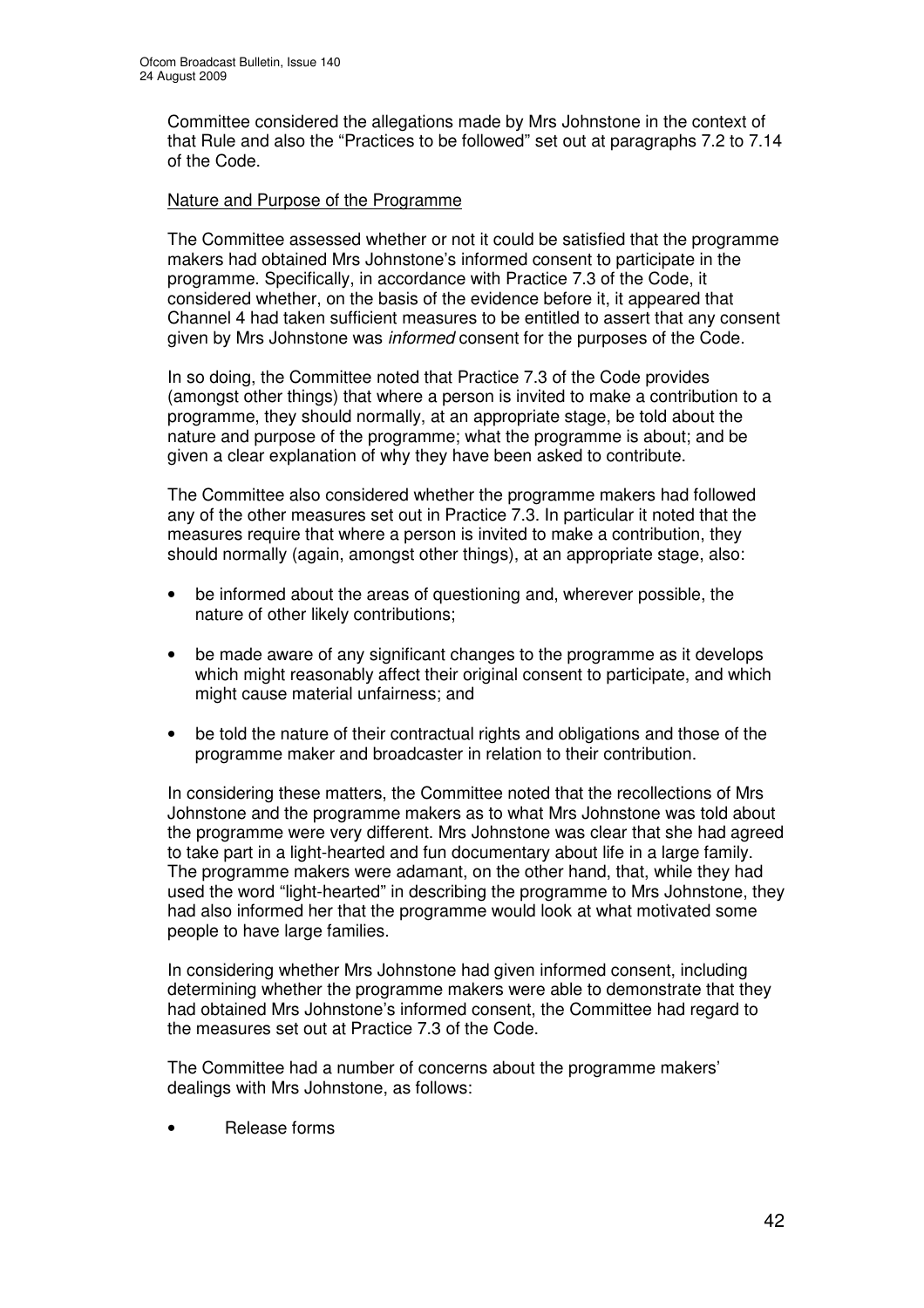The Committee noted that included in Channel 4's written submissions prior to the Hearing, were "release forms" that they had produced to support their claim that Mrs Johnstone had given informed consent for her participation in the programme. Having carefully considered the contents of the forms, the Committee was concerned to note, firstly the fact that the release form signed by Mrs Johnstone was evidently not signed by her until after the filming had been completed. Secondly, the form did not include any description of the programme. In response to a query from the Committee at the Hearing, the programme makers confirmed that the form was not signed until after the end of the filming and that it contained no description of the programme. Channel 4 acknowledged that this was unusual since normally such a form would include a description of the programme to which the consent related. They also later confirmed - during subsequent written submissions - that Mrs Johnstone had not been given a copy of the release form that she had signed.

• Written communications

The Committee also noted, with concern, that Channel 4 had not been able to produce any other documentation to confirm what they had told Mrs Johnstone about the nature and purpose of the programme. For example, there were no letters or emails sent to Mrs Johnstone outlining the nature and purpose of the programme. The programme makers confirmed that communication with Mrs Johnstone was primarily through personal contact or telephone conversations. However, there were no written notes made of these conversations that could be produced in support. The Committee also noted that the programme makers acknowledged at the Hearing that the lack of documentation was unfortunate, saying "….everyone accepts that it's a shame that there wasn't more in writing, specifically in relation to what the programme was about" and that they would ensure that this would be remedied if the production company were to make a similar programme again.

The Committee felt the lack of any contemporaneous written, verbal or recorded confirmation was particularly worrying, not least in view of the particular sensitivities in relation to the family and personal circumstances. Mrs Johnstone was in an advanced stage of her twelfth pregnancy; and had all the demands and responsibilities of her large family.

• Pre-broadcast viewing of the programme

The Committee further noted that the director had made arrangements to view the programme with Mrs Johnstone before the broadcast but that Mrs Johnstone had been provided with a version of the programme by another contributor before the viewing took place. The source of this version was not clear, nor how similar it was to the broadcast programme, as neither party could provide it for the Committee, and the parties' views differed on this point. Mrs Johnstone thought it was an "early edit" and that it was "very similar" to the broadcast version, while Channel 4 said that it was a near final, if not the final, version. The Committee also noted that, as Mrs Johnstone had seen a version of the programme, the director decided not to go and view the programme with the family. The Committee considered it unfortunate that the director did not adhere to the original arrangement, as had she done so, this would have provided compelling contemporaneous evidence of Mrs Johnstone's consent. However, given the uncertainty over which version she actually saw, the Committee felt unable to give weight, in relation to its consideration of the issue of informed consent, to the fact that Mrs Johnstone had seen 'a' pre-broadcast version of the programme.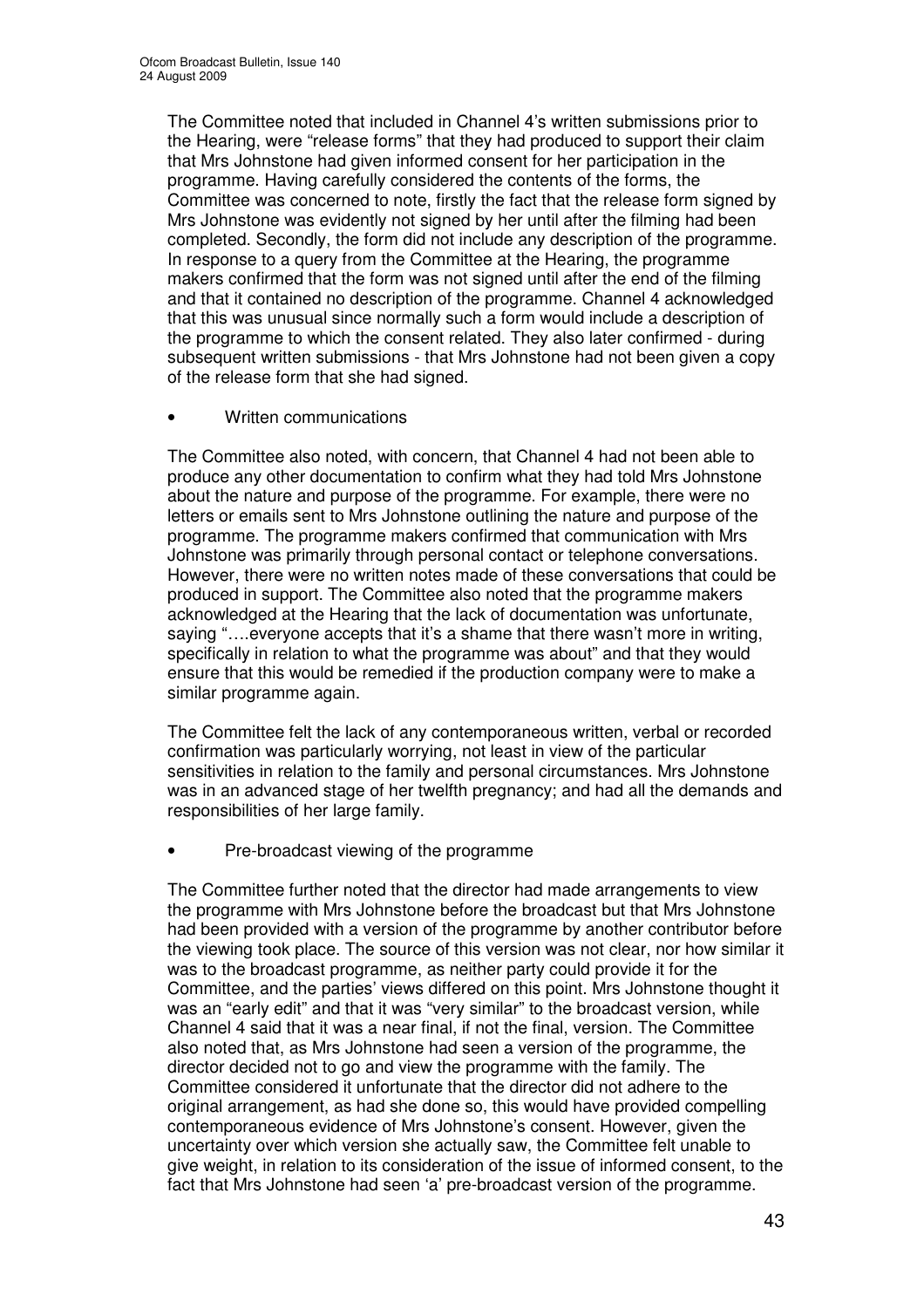The Committee went on to consider what other evidence *was* available to it. The Committee considered the evidence given by the programme makers at the Hearing that the nature and purpose of the programme were made clear to Mrs Johnstone. The Committee noted, however, that this evidence was given after the complaint was made in circumstances where there was no primary evidence to back up those assertions. The Committee also noted Channel 4's representations at the hearing, that the taster tape - recorded before the making of the programme began - showed that Mrs Johnstone spoke about having always wanted a large family, like *The Waltons;* and that she discussed the fact that she loved babies and had always enjoyed looking after children. However, the tape did not include any explanation by the programme makers regarding the nature and purpose of the proposed programme. The Committee also noted that Mrs Johnstone had allowed filming of her private, family life over an extended period of time without, for the most part, raising any concerns or objections. It was apparent from the untransmitted footage produced to the Committee that the majority of filming that took place was consistent with Mrs Johnstone's statement that she had believed that the filming was to be used for a light-hearted programme that looked at life in large families. The majority of this footage showed that Mrs Johnstone was clearly comfortable to be on camera discussing her family life including, on occasion, answering questions put to her about why she had such a large family and what she loved about newborn babies. The Committee therefore felt that it would have been apparent to any reasonable person in Mrs Johnstone's position that the programme was likely to consider her motivations for having a large family and, therefore, it ought to have been clear to her that this aspect of the programme makers' discussions with her was likely to be a part of the programme.

In the Committee's view, the broadcast programme was not simply a light-hearted look at life in large families, but did probe more deeply into the reasons for some people choosing to have large families. This was indicated early on by the voiceover, which said that *"Some people have an urge to have baby after baby"* and asked the question *"Why are some parents compelled to keep having kids?"* However the Committee considered that while there was nothing in the untransmitted footage to suggest that the programme would take this approach, on balance, Mrs Johnstone was given sufficient indication, during the recording of the taster tape and the interviews, that the programme would look at her reasons for having a large family.

# The Title of the Programme

In support of her claim that she had not given informed consent, Mrs Johnstone also complained that the title used for the programme did not reflect the nature of the programme that she had signed up for. In considering this aspect, the Committee noted that the title "*13 Kids and Wanting More*", was not the first title that had been proposed for the programme. The first title that had been suggested to Mrs Johnstone was "Supersized Families". Whilst that title was not specifically indicative of a programme that would examine the motivations for having large families (and could therefore be consistent with Mrs Johnstone's claim that she was not told the true nature or purpose of the programme), it was clear she had been aware that that title was only a working title (as this had been reflected on the release form she had signed) and might change before the programme was broadcast. Whilst the Committee noted she had (successfully) objected to the first replacement title that had been put to her ("Addicted to Breeding") and that her objections to that were clearly consistent with her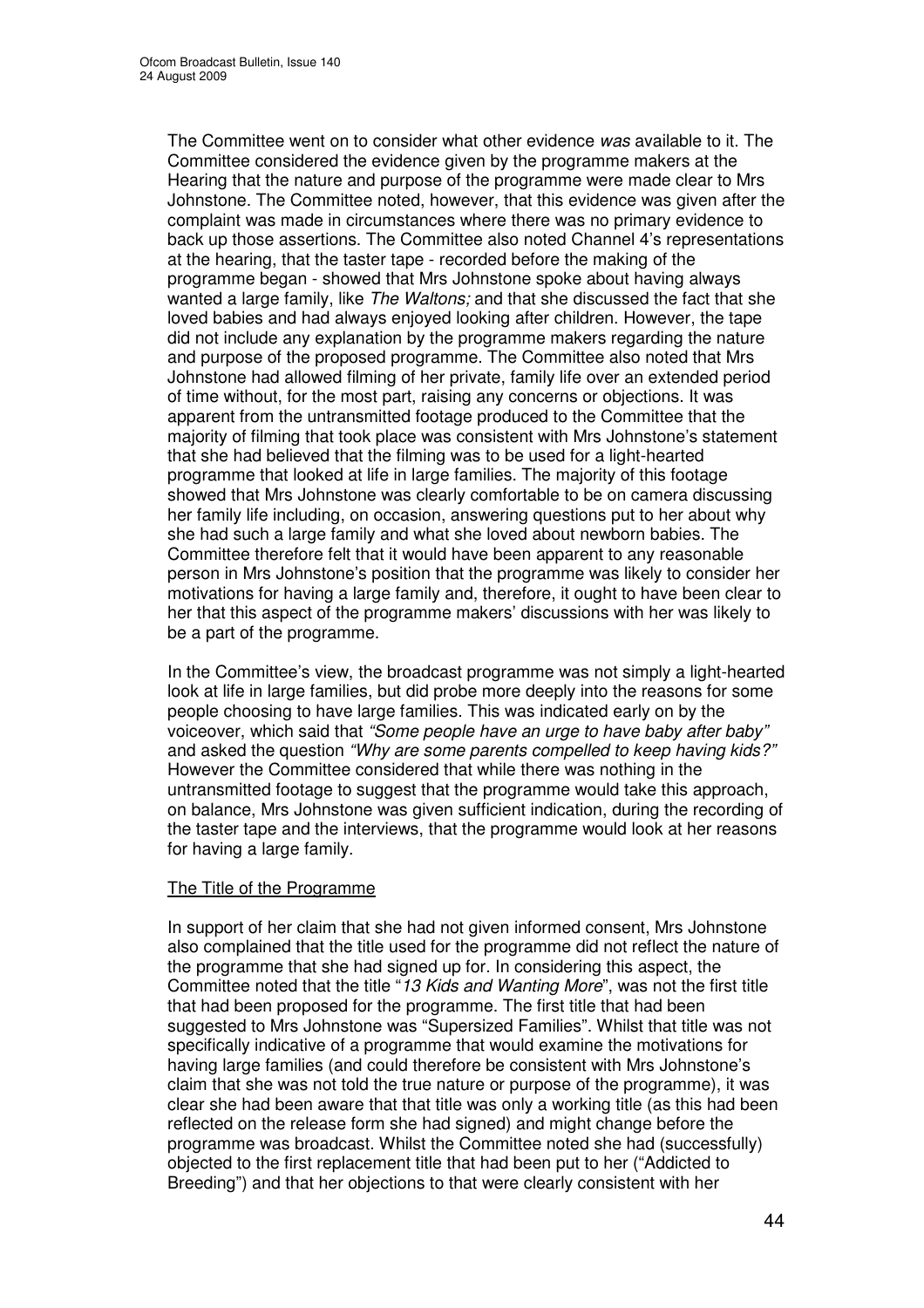argument that she had not consented to a programme that would focus on her motivations for having a large family, she had not objected at the time to the final title "*13 Kids and Wanting More*" despite being aware of it in advance of the broadcast.

Whilst noting that Mrs Johnstone said her reasons for not objecting at that time were that she had understood the only choice she had was between the earlier title "Addicted to Breeding" (to which she had already objected) and "13 Kids and Wanting More", the Committee did not consider that the use of the title itself was of assistance in reaching a view as to whether Mrs Johnstone's informed consent had been obtained for her contribution to the programme.

As to Mrs Johnstone's additional complaint that the title implied, wrongly, that she had 13 children and wanted more, the Committee noted that the title was not an accurate representation of her own personal circumstances. Nor did it relate to the third family that was featured. However (other than on the occasion referred to by Channel 4 at page 5 above) the programme had gone on to make clear in the narrative that Mrs Johnstone had 11 children and was expecting her 12<sup>th.</sup> For example the voiceover said at one point:

*"Karan and Ellis are expecting their twelfth child. So far they've had seven girls and four boys"*.

and on another said:

*"It's Karan's last chance to take her eleven children away before she gives birth to her twelfth"*.

In view of this, the Committee did not consider that the title had specifically caused unfairness to her in this respect.

# Withdrawal of consent

The Committee noted that Mrs Johnstone emailed the director and said that, if the programme were to be called "Addicted to Breeding", she and her husband would have to withdraw their consent to participate in the programme. As set out above, this title was not, in the event, used for the programme. Although Mrs Johnstone told the programme makers that the title "*13 Kids and Wanting More*" did not apply to her, the Committee noted that she did not object to that title and did not follow up her suggestion that she might withdraw from the programme. She also continued to cooperate with the programme makers, signing the release forms almost a week later.

Taking all the information and circumstances into account and subject to the concerns set out above about the programme makers' dealings with Mrs Johnstone, the Committee was satisfied, on the basis of the footage recorded during the programme making process, that the programme makers had obtained Mrs Johnstone's informed consent for her participation in the programme. The Committee looked again at the issue of consent when dealing with Mrs Johnstone's complaints about unwarranted infringement of privacy.

b) The Committee considered whether Mrs Johnstone was unfairly portrayed in the programme in that: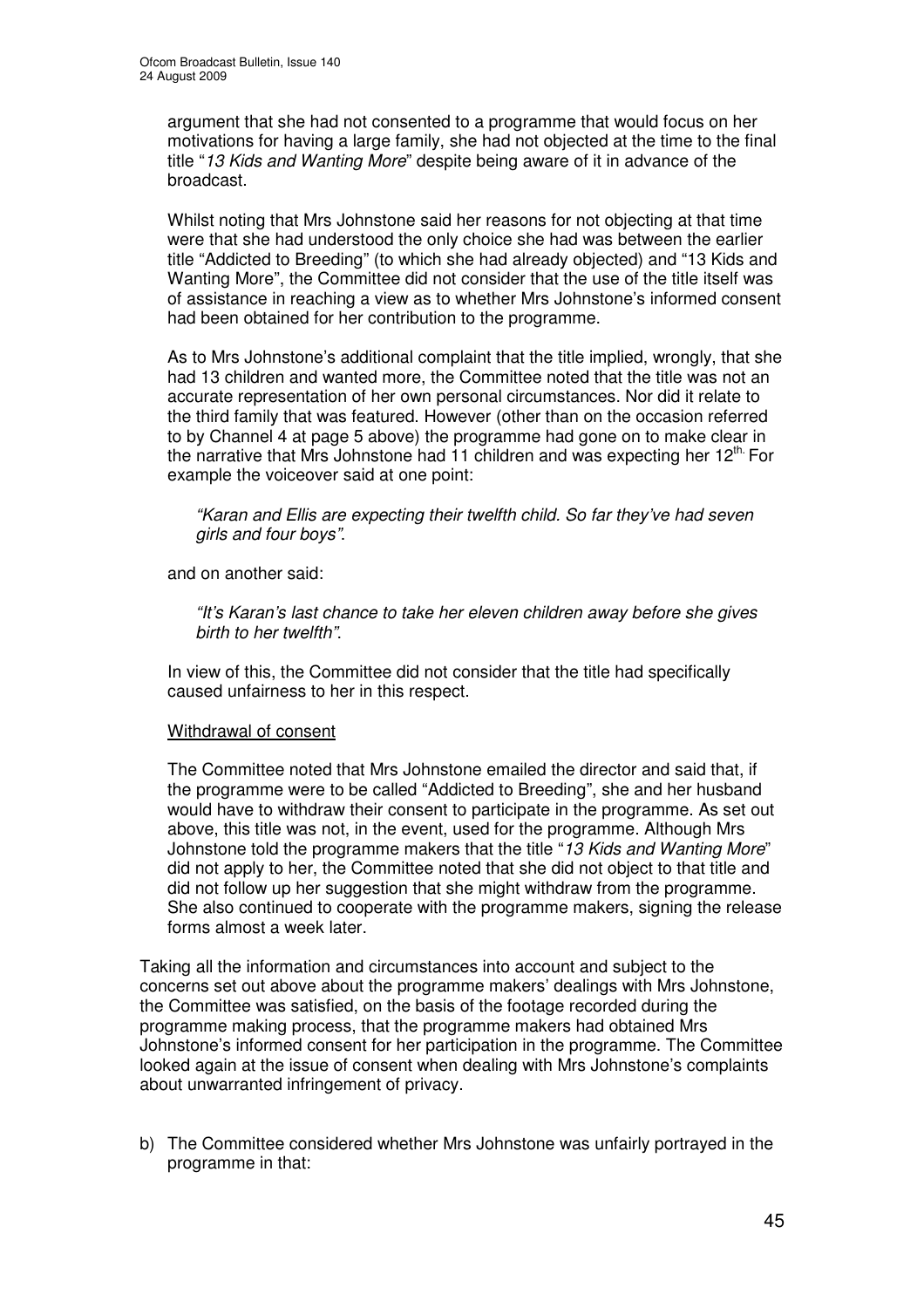- She was portrayed as being a person who was addicted to having babies and not liking them once they were a few weeks old.
- Footage of what was actually a business trip to a baby show was unfairly used to add to the impression that she was addicted to having babies.
- It was implied, incorrectly, that the death of her father when she was 12 years old explained the psychological reasons for her wanting a large family.

In considering this part of the complaint, the Committee took account of, in particular, Practice 7.9 of the Code, which states that broadcasters must take reasonable care to satisfy themselves that material facts have not been presented, disregarded or omitted in a way that is unfair to an individual or organisation.

#### The programme's portrayal of Mrs Johnstone

The Committee first considered whether or not a reasonable viewer would have taken from the programme an impression of Mrs Johnstone as being "addicted" to having babies, given the pejorative meaning associated with the word. They noted that a putative (but rejected) title for the programme had been "Addicted to Breeding". As broadcast however this edition of *Cutting Edge* had been titled differently. If an impression of "addiction" had been conveyed it would have been in the programme as a whole.

The Committee noted that throughout the programme the extracts from Mrs Johnstone's interviews with the programme makers that were included showed her as a loving and enthusiastic mother who particularly enjoyed the newborn stage, but not to the exclusion of her older children. Indeed footage – both transmitted and untransmitted – of her with her toddler and the older children showed her engaged and affectionate with them all, up to and including the adolescents. At no point was any impression given that she ceased to love her children once they were a few weeks old.

The introduction to the programme included footage filmed the day after her  $12<sup>th</sup>$ baby had been born, in which Mrs Johnstone said:

*"This is my favourite bit when they are new born like this and the first few weeks. There's nothing like having a new born baby, there's no other feeling like that for me"*.

The Committee considered that this emotional reaction following birth was one with which many mothers viewing would identify, just as they would understand her statement before she went into hospital to have the baby when she said:

*"It's just, it's still just as exciting having your twelfth as it is having your first. I mean I can't wait to get my hands on him. I can't wait"*.

The Committee noted that the word "addicted" was not used in the programme. Furthermore, in the Committee's view, these extracts from Mrs Johnstone's interviews showed, in her own words, that she loved having babies. However, it was also clear from other footage in the programme that she was a loving and devoted mother to all of her children and that their household was a happy one.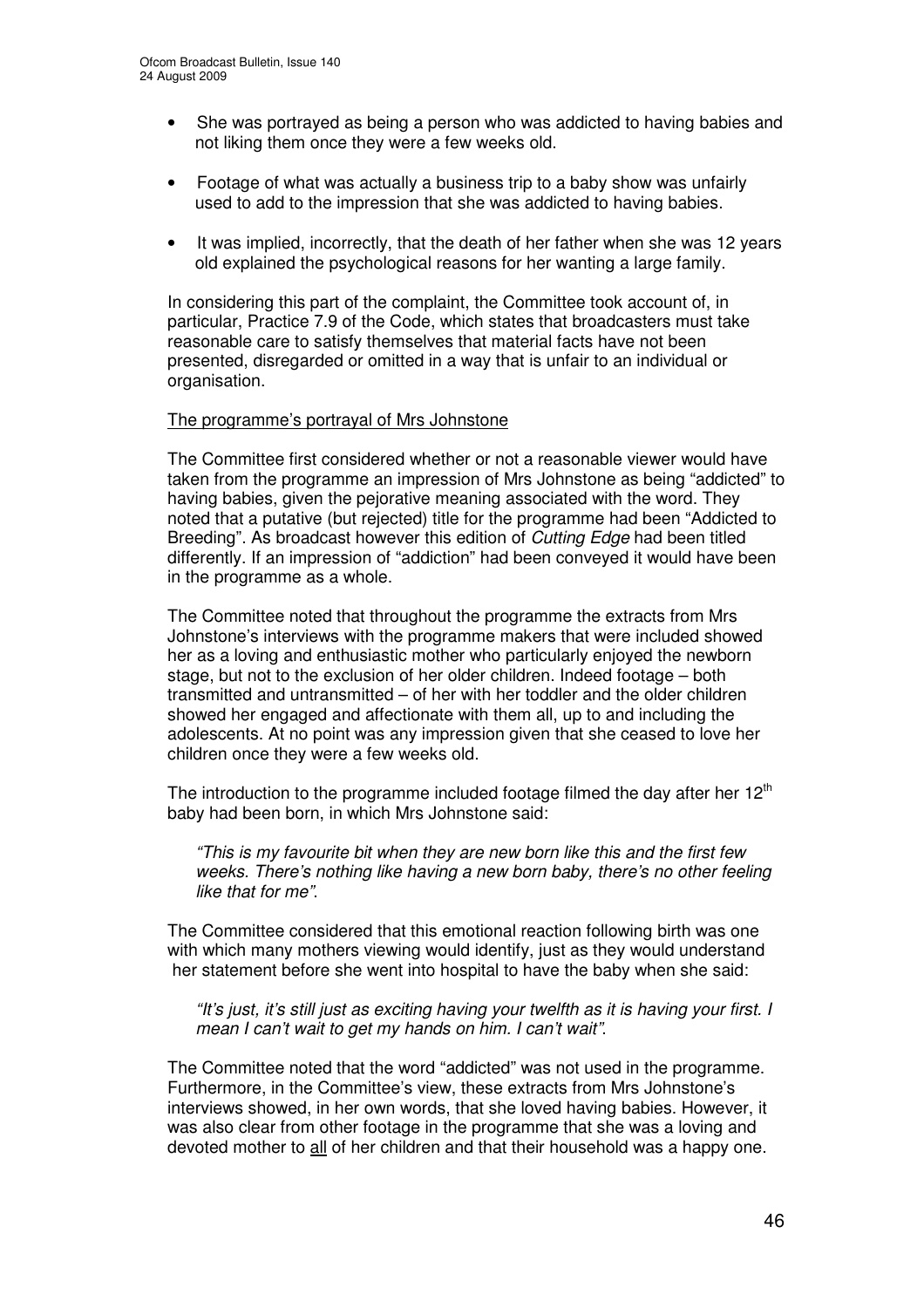In one interview included in the programme, Mrs Johnstone said:

*"I'm good at being a mum, so I'm probably the best mum I know. You just need to just be a relaxed mum, if you're just stressed by I've got to have X amount of money in the bank you know and the kids have to go to this place and that place, all that kind of stuff, it just stresses you out so you then end up with stressed out kids. I've never felt that my God, I can't have another one you know 'cos I couldn't cope. You know I've never felt that way so that's because they are all really good, so it must be something that I'm doing right you know"*.

Footage was also included of the family on holiday and of Mr and Mrs Johnstone having the following conversation:

- Karan: *"We can't do this all the time so when we do do something like this it's a good break, you know. You know as long as they've (the children) had a good time, then it's a success.* Ellis: *It's been worth it I think yeah. Kids just having a ball, they're all loving it.*
- Karan: *Lovely yeah*.*"*

In the Committee's view, the footage included in the programme showed Mrs Johnstone as being a devoted mother to all of her children. While it was clear that she loved having babies, she did not appear "addicted" to having them. She certainly did not seem in any way uncaring of her older children or less attentive to them.

#### The baby show

The Committee next considered the use of footage of Mrs Johnstone filmed at the baby show, which she felt reinforced the impression that she was "addicted" to having babies. As set out above, the Committee did not consider that the programme gave this impression. In relation to the baby show footage, the Committee noted that the voiceover did not refer to the baby show that Mrs Johnstone had attended as part of the research for her new baby clothes business. In those circumstances, the Committee considered that viewers were unlikely to have attached any significance to the fact that filming was taking place at a baby show, if indeed they were able to identify that that was where the Johnstones were. In the Committee's opinion, the footage simply showed Mrs Johnstone preparing for the birth of her baby and did not unfairly give or add to any impression that she was "addicted" to babies.

#### Mrs Johnstone's father

As regards Mrs Johnstone's complaint that the programme implied that the death of her father explained the psychological reasons for her wanting a large family, the Committee noted that the only reference in the programme to Mrs Johnstone's father was in the following conversation:

Karan: *"This is, this is my nana and granddad's grave. They were old people. We are in Rosneath graveyard. This is where my grandparents are buried and it's the village where my dad was born, born and brought up.*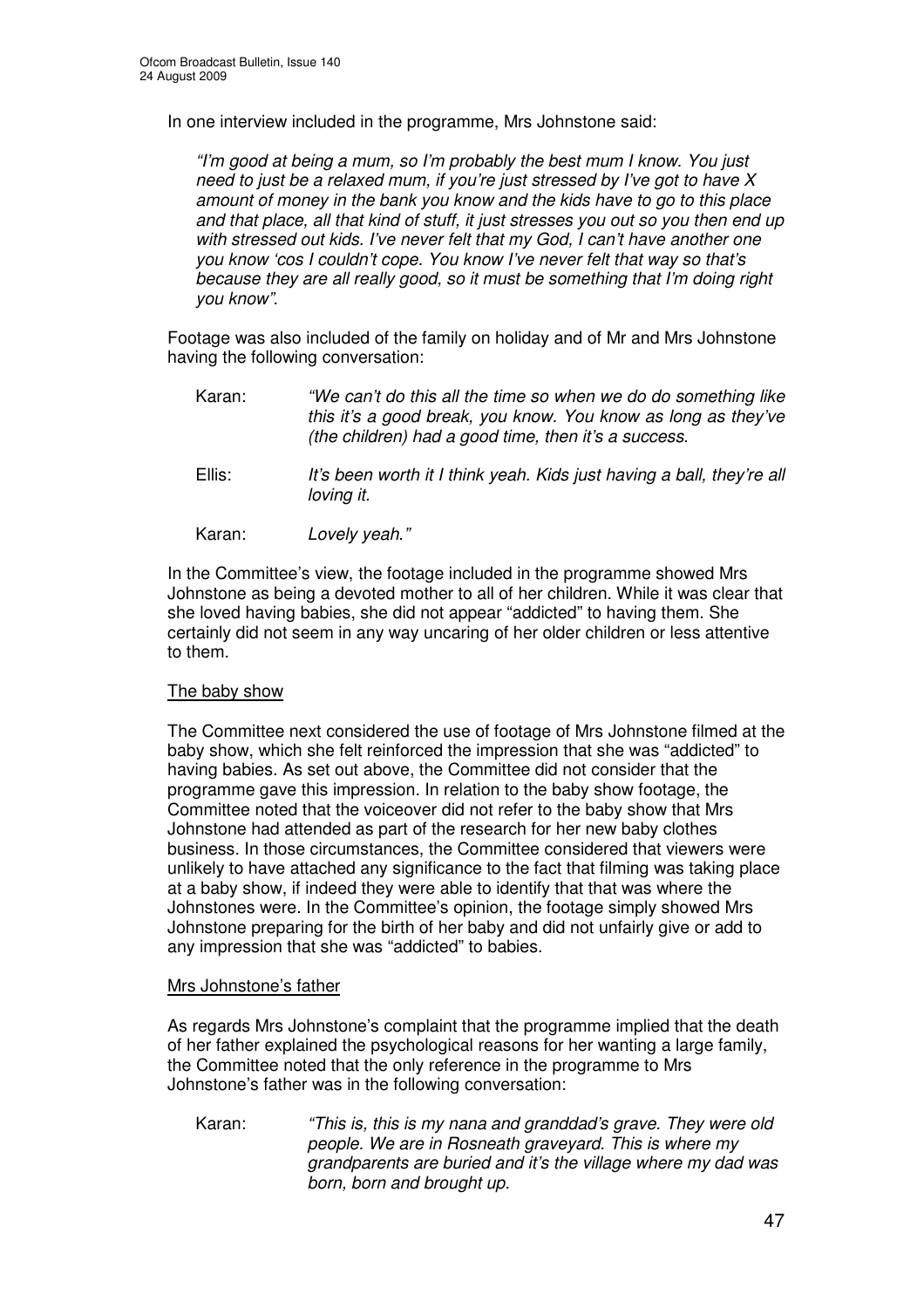Voiceover: *Karan unexpectedly lost her dad to cancer when she was only 12.*

Karan: *You can't imagine what it's like being 12 and someone dies. It's just, it was just, I didn't, I didn't know about it or anything you know. I wasn't expecting it. As I say I came home from school and that was it, you know. He was dead two hours later. I know that there is a difference between good and bad in childhood. You know, it was good up until that point and then, then it changed. It didn't go bad or anything. It's just that it wasn't the same again you know."*

The Committee noted that this conversation took place when the family visited a graveyard during a holiday to Scotland, when the director asked Mrs Johnstone about her father's death. The Committee also noted that Channel 4's publicity for the programme and subsequent material on the website of the production company's parent company had referred to her father's death. The Press Release said:

"And having lost her dad when she was just 12 years old, Karan harbours a deeper need to make sure her own family do not miss out on the childhood she felt she did after her dad passed away".

Mrs Johnstone did not say this in the recording. However, Ofcom has no remit in relation to how a programme is marketed. It can only consider whether the programme as broadcast was unfair. The Committee did not consider that there was any implication in this one sequence in the programme itself that Mrs Johnstone's father's death explained why she wanted a large family, rather it showed her explaining how she felt at the time of her father's death.

The Committee accordingly found no unfairness to Mrs Johnstone in the programme as broadcast in the context of her allegation that she was portrayed as a person "addicted" to having babies. Nor, in the Committee's view, did the programme imply that the death of Mrs Johnstone's father explained her reasons for having a large family.

c) The Committee considered Mrs Johnstone's complaint that the programme was unfairly edited so as to suggest that she wanted more children, as a result of the director pushing her on this question and then unfairly editing footage of an interview that took place just after she had given birth.

In considering this part of the complaint the Committee took account of Practices 7.6 and 7.9 of the Code. Practice 7.6 states that when a programme is edited, contributions should be represented fairly (see paragraph (b) above for the text of Practice 7.9).

The Committee considered Mrs Johnstone's complaint that footage filmed just after she had given birth was unfairly edited so as to suggest she wanted more children. The Committee noted that the footage referred to by Mrs Johnstone in her complaint was filmed at the Johnstone family home the day after the baby was born. In the Committee's view, the director probed Mrs Johnstone in this interview as to whether she wanted to have more children. The Committee noted that the footage from this conversation that was included in the programme was as follows: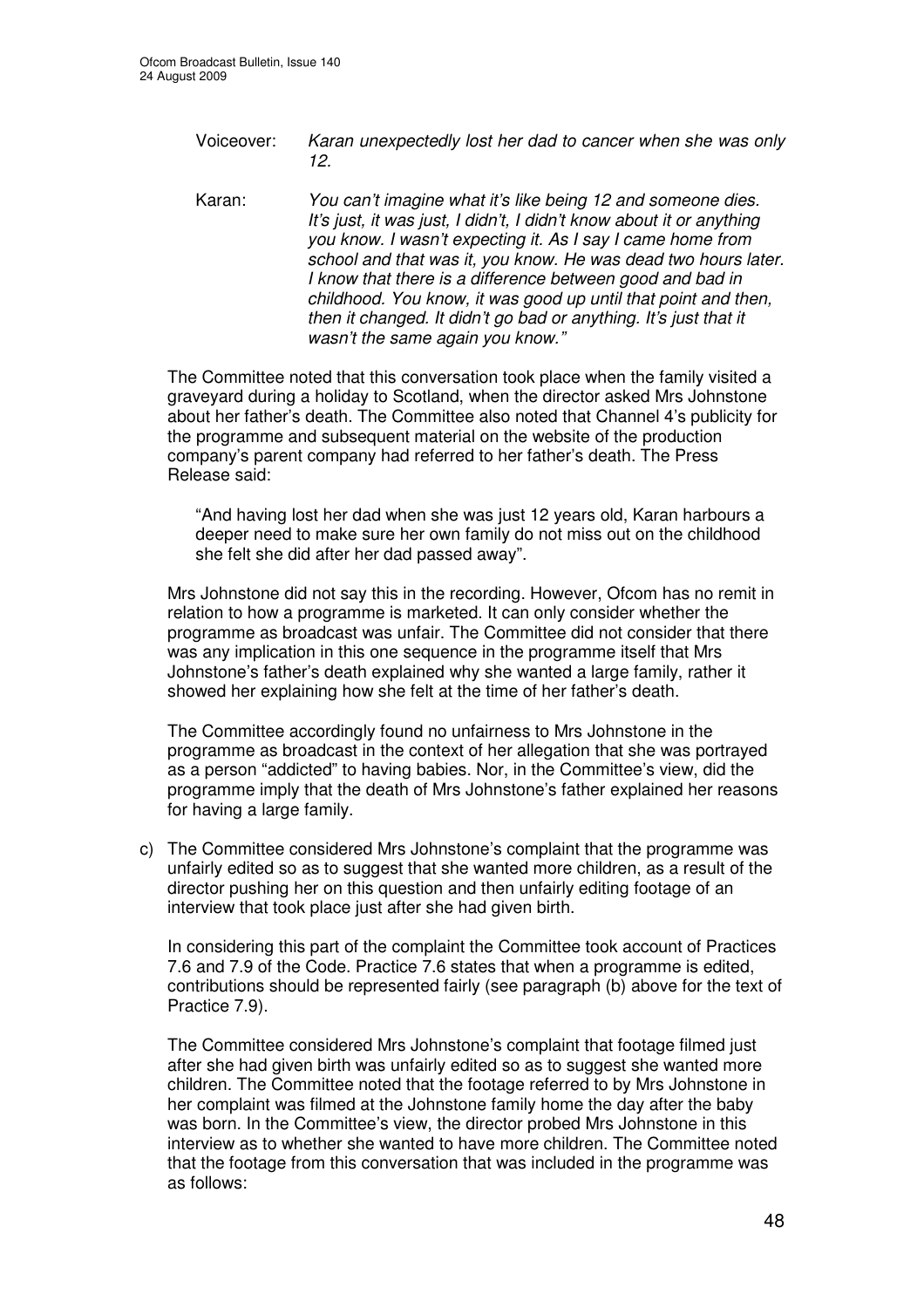*"Every bit has stages that I like you know when they start smiling and that, taking notice and goo-ing away and stuff. I mean it's all good but like my most special bit is, is just like this new born stage. It's just all like - and I can't imagine not having that really. But I can't imagine thinking that I would want to be pregnant again. But I can't imagine not having one of them either, so I'm a bit stuck aren't I? Something's got to give"*.

In the Committee's view, the response Mrs Johnstone gave was ambiguous. The Committee also noted that on other occasions when the question of having more children was raised in untransmitted footage, Mrs Johnstone's responses overall remained ambiguous. In one interview Mrs Johnstone said, in response to a query from the director as to whether she would "ever stop":

*"I'll think I'll have to. Yeah I think this is it now. I just can't do it anymore, I can't run round like I used to do, you know, whenever I've had babies you wouldn't hardly tell I was pregnant right up until I had them. Now I'm just yuugh it's just terrible – I just haven't got energy like I used to have, so yeah, I'll have to stop. Anyway, I wouldn't go on to have thirteen I wouldn't like that number, so …"*

The director asked if that was because it was unlucky and Mrs Johnstone said:

*"Yeah I would say so - and I'm not really superstitious, you know, I walk under ladders and stuff, but … there's just something that says 'thirteen no', you know, so…but then I said when we had six we said we weren't having anymore but, so I don't know. Depends how fast this baby grows 'cos once they start getting about 4 weeks old, I'm like 'its too big'. I love that new baby bit, but no, I'm only kidding"*.

Furthermore, the Committee noted that in untransmitted footage Mr Johnstone and Mrs Johnstone's mother both suggested that they could not be sure that this would be the last baby. Mr Johnstone said:

*"We said it was the last one but we said the last one about five ago"*.

Mrs Johnstone's mother also told the director:

*"…people say to me now do you think this will be the last … your guess is as good as mine… Never say never, as she says"*.

The Committee noted Mrs Johnstone's comment in her response to questions put to her following the Hearing that her ambiguous responses had been jokes. However, having considered all the evidence, and in light of all the above information, the Committee considered that it was not unreasonable for the programme to have reflected the ambiguity in the answers Mrs Johnstone and her family had given when asked about having more children.

The Committee accordingly found no unfairness to Mrs Johnstone in the programme as broadcast in respect of this head of complaint.

# *Privacy*

d) The Committee then considered Mrs Johnstone's complaint that her privacy was unwarrantably infringed in the making of the programme, in that a great deal of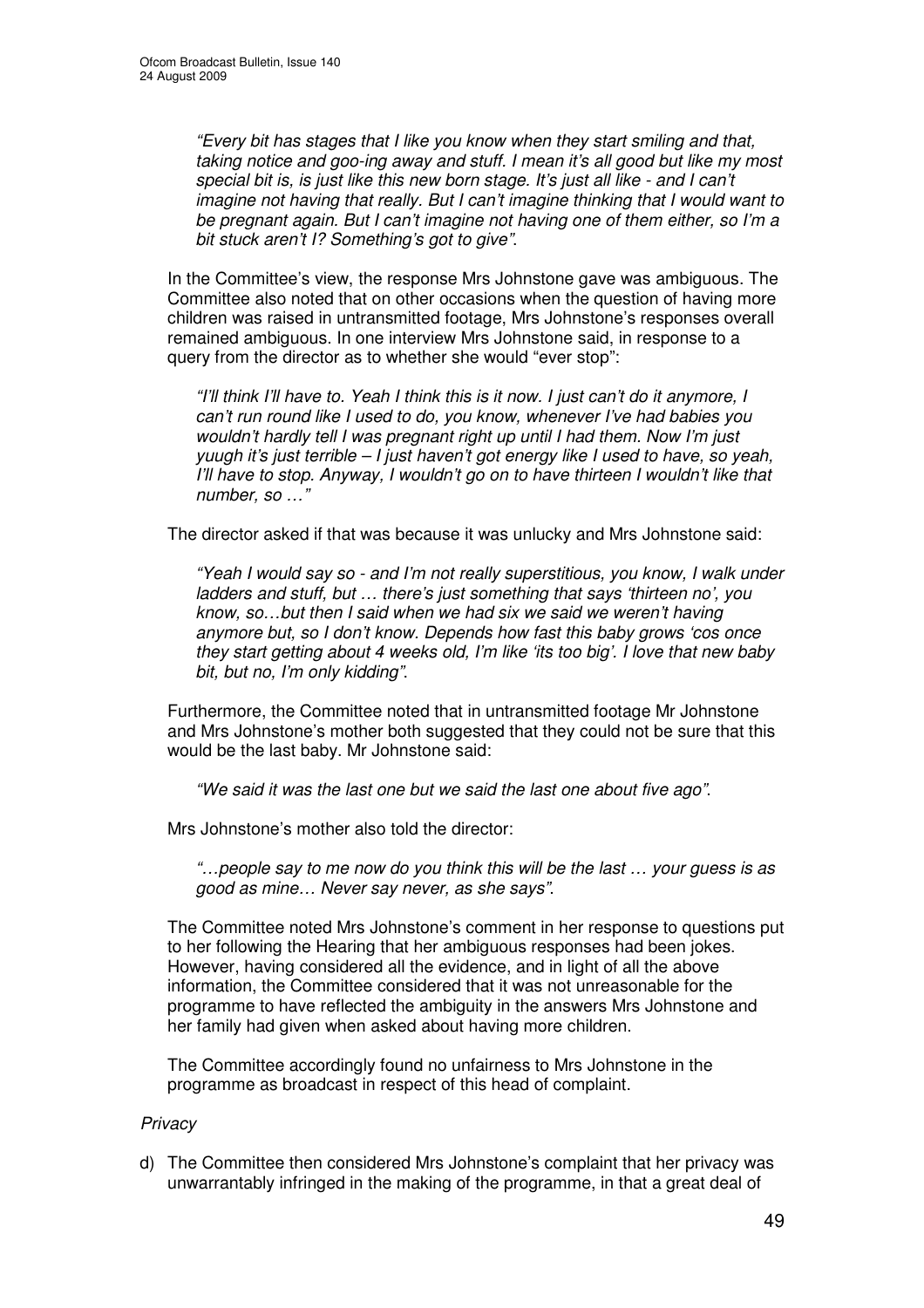pressure was put on her to allow filming to go ahead when she did not wish to be filmed.

In Ofcom's view, the line to be drawn between the public's right to information and the citizen's right to privacy can sometimes be a fine one. Rule 8.1 the Code states that any infringement of privacy in programmes or in connection with obtaining material included in programmes, must be warranted. In considering complaints about the unwarranted infringement of privacy both in relation to the making and the broadcast of the programme, Ofcom must consider three distinct questions: First, did the complainant have a legitimate expectation of privacy in the particular circumstances? Second, has there been an infringement of the complainant's privacy? Thirdly, did the complainant provide informed consent or was the infringement otherwise warranted?

In considering this part of the complaint the Committee took account of Practices 8.5, 8.7 and 8.9 of the Code. Practice 8.5 states that any infringement of privacy in the making of a programme should be with the person's consent or be otherwise warranted. Practice 8.7 states that if an individual or organisation's privacy is being infringed, and they ask that filming, recording or live broadcast be stopped, the broadcaster should do so, unless it is warranted to continue. Practice 8.9 states that the means of obtaining material must be proportionate in all the circumstances and in particular to the subject matter of the programme.

In considering whether Mrs Johnstone's privacy was infringed in the making of the programme, the Committee considered first whether she had a legitimate expectation of privacy in the circumstances in which she was filmed.

The Committee considered that the majority of the filming that took place related to very private matters concerning Mrs Johnstone's family life and, in particular, surrounding the birth of her  $12<sup>th</sup>$  baby. In these circumstances, a legitimate expectation of privacy would clearly have arisen unless Mrs Johnstone had provided her consent to the information being filmed. Accordingly, filming would have amounted to an infringement of Mrs Johnstone's privacy if the programme makers had not obtained informed consent in advance for all of the filming that took place or the filming was not otherwise warranted.

As set out under decision head a) above, despite some concerns about the programme makers' dealings with Mrs Johnstone, the Committee was satisfied that Channel 4 had demonstrated that Mrs Johnstone had given her informed consent to participate in the programme as broadcast. The Committee took the view that Mrs Johnstone had consented to this filming of her family life despite her understanding that it would be a light-hearted programme about life in large families. In principle, therefore, the filming did not amount to an infringement of her privacy.

However, it was evident from the rushes that there were clearly occasions where the programme makers continued to film Mrs Johnstone when she had expressly asked not to be filmed or was plainly not comfortable to be filmed. The Committee noted that Mrs Johnstone said that she had agreed that the director could film her "entering hospital to give birth" and "after I had given birth holding my son". Channel 4 had not challenged this and the Committee noted that Channel 4 acknowledged in its closing statement following the Hearing that the director accepted that there were occasions (in particular when Mrs Johnstone was leaving hospital after the birth of her baby) when it "would have been better not to" have put questions to Mrs Johnstone given that she had expressly stated that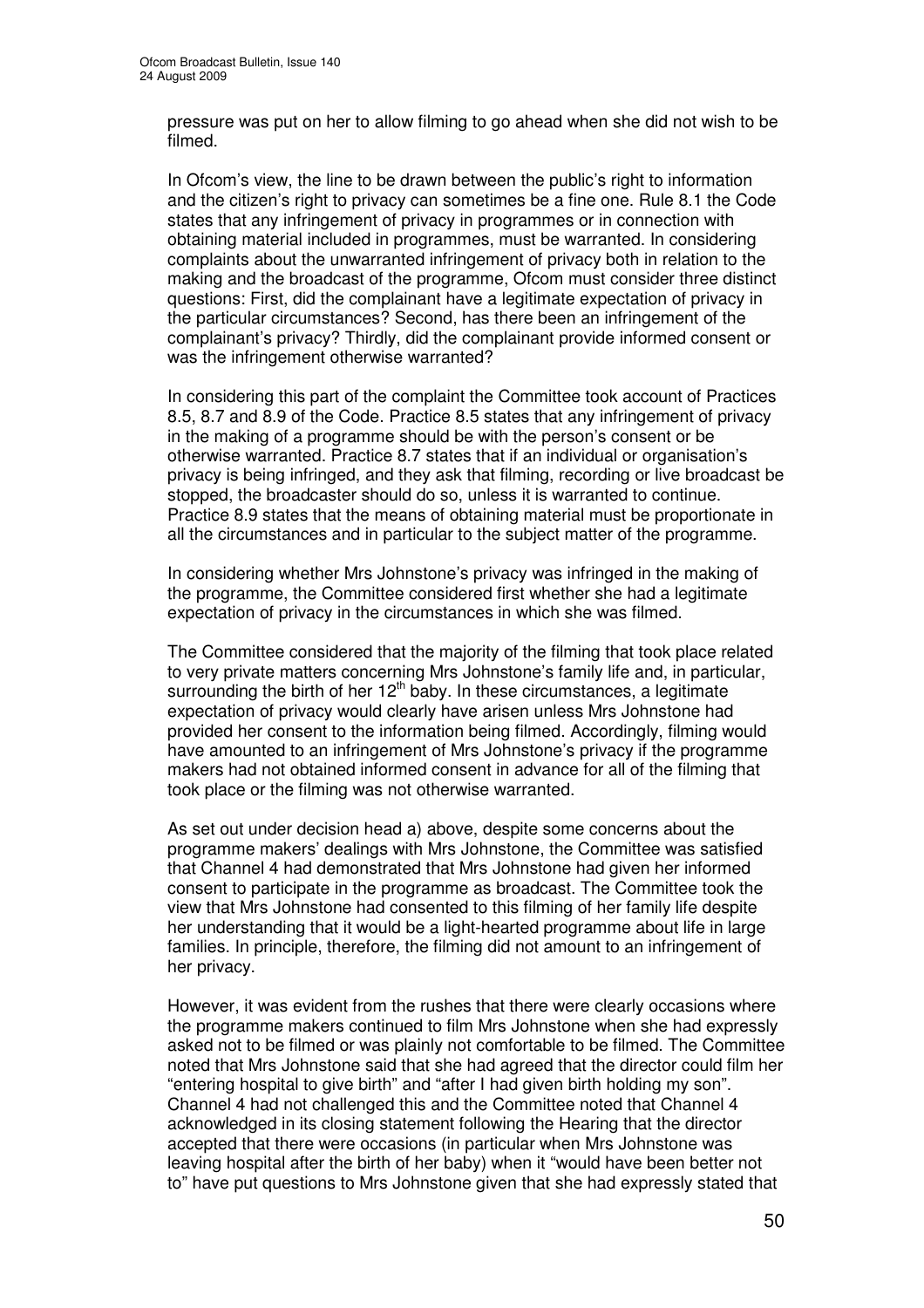she did not want to give an interview at that time. In the Committee's view, the director went significantly beyond what had been agreed on a number of occasions, as follows:

- Before the baby was born but after Mrs Johnstone had been filmed "entering the hospital to give birth", the director filmed Mrs Johnstone walking around, as requested by a midwife in order to induce labour. This was clearly in breach of what had been agreed in advance between Mrs Johnstone and the programme makers.
- The director also asked to film Mrs Johnstone on the ward after the baby was born. The untransmitted footage showed that Mrs Johnstone was in bed in the ward (i.e. not holding her son) and that she was clearly not happy to be filmed (see below). However, the director continued in spite of Mrs Johnstone's evident unhappiness and despite of the fact that she had only agreed to be filmed "after [she] had given birth and holding [her] son". In the Committee's view, Mrs Johnstone had clearly not given consent for filming on these occasions and nothing in her actions suggested she had changed her mind. For example, in relation to the footage of her in bed very soon after the baby was born, the director said:

"If you close your eyes I will film you asleep".

Mrs Johnstone responded: "Oh God".

Later, when Mr and Mrs Johnstone were leaving the hospital, the director asked Mrs Johnstone how she was and Mrs Johnstone replied:

"…I don't want to do an interview…"

Despite these responses, the director continued to film Mrs Johnstone and ask her questions. In the Committee's view it was clearly inappropriate for filming to have continued at this time given that Mrs Johnstone had just given birth and clearly did not wish to engage with the director. This footage was obtained in the hours following the baby being born, at a time when Mrs Johnstone would have been exhausted and in a heightened emotional state, as was clear from the footage. As noted above, the producer asked Mrs Johnstone to go to sleep so that she could film her sleeping. In these circumstances, Mrs Johnstone had a legitimate expectation of privacy, and in the absence of any consent in relation to this filming, that privacy was infringed.

• The director's activities at the hospital, such as "popping her head round" the door and texting Mr Johnstone when Mrs Johnstone had had the baby, also went significantly beyond what had been agreed.

The Committee noted that Channel 4 had not submitted any other reasons why it considered that this infringement of Mrs Johnstone's privacy was warranted under Practices 8.5 and 8.7 of the Code. In the Committee's view, there were no public interest or other grounds that would have rendered such an infringement warranted.

The Committee therefore found that, as set out above, Mrs Johnstone's privacy was unwarrantably infringed in the making of the programme contrary to Rule 8.1 of the Code.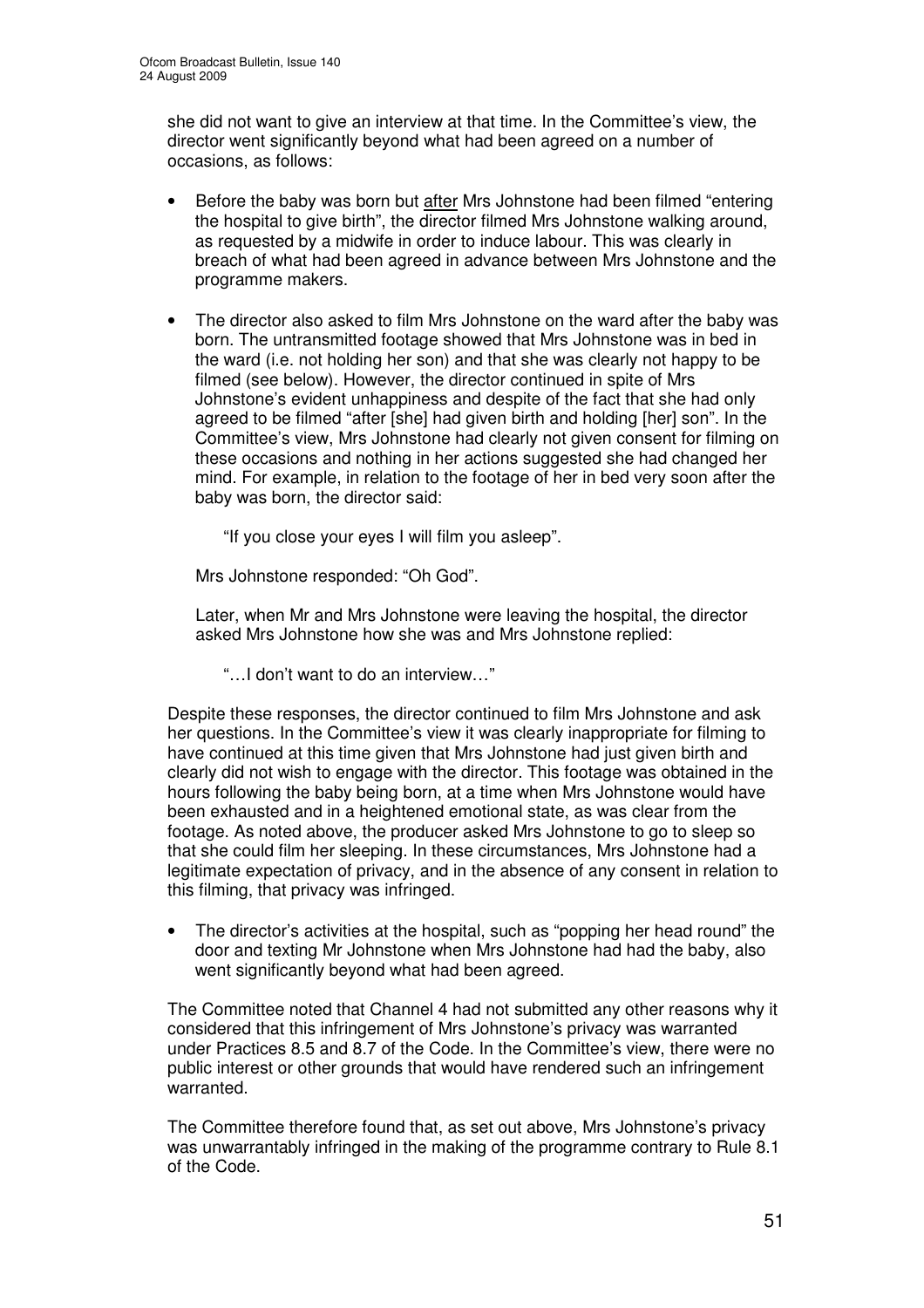e) The Committee finally considered Mrs Johnstone's complaint that her privacy was unwarrantably infringed in the broadcast of the programme, in that she and her family had their emotional, religious and psychological beliefs examined by every viewer who watched the programme.

In considering this part of the complaint the Committee took account of Practice 8.6 of the Code, which states that if the broadcast of a programme would infringe the privacy of a person or organisation, consent should be obtained before the relevant material is broadcast, unless the infringement of privacy is warranted.

In considering whether the broadcast of the programme infringed Mrs Johnstone's privacy, Ofcom considered whether she had a legitimate expectation of privacy in relation to the footage that was broadcast.

The programme included footage of private family moments and conversations, including clips of the family at home and on holiday, preparations for the birth, footage of Mrs Johnstone in hospital having just given birth, and coming home with the new baby. The information broadcast was therefore of a personal nature and capable of giving rise to a legitimate expectation of privacy.

In considering the question of infringement, whilst the Committee noted that although the programme did not examine Mrs Johnstone's religious beliefs as alleged, it did examine her motivations for having a large family.

As set out under decision head a) above, the Committee was satisfied that Mrs Johnstone had given her informed consent and, with the exception of the specific examples of footage referred to in head d) that she had consented to the filming that took place. For the most part, therefore, the Committee found that Mrs Johnstone's privacy had not been infringed in the programme as broadcast.

However, she had not consented to the filming of the footage in the hospital referred to under decision head d). With regard to this footage, the Committee carefully examined the programme as broadcast to see how much of it had been included. Having carefully viewed the untransmitted footage filmed in the hospital, the Committee noted that the broadcast programme included two shots<sup>3</sup> from this footage, showing Mrs Johnstone in her hospital bed after her baby was born. The Committee considered that there was clearly a legitimate expectation of privacy in relation to this material due to its highly personal and private nature. Moreover, it was clear that Mrs Johnstone had not consented to the filming of this material, as explained above, which gave rise to an unwarranted infringement of her privacy in the making.

As set out under decision head a) above, the Committee could not be satisfied as to the content of the version of the programme Mrs Johnstone saw before the broadcast and could not therefore conclude that, having viewed this, Mrs Johnstone had consented to the inclusion of this footage in the programme. Therefore, the use of this footage in the broadcast programme also amounted to a further infringement of her privacy in the broadcast.

The Committee then considered whether such infringement was warranted. It noted that Channel 4 had not submitted any reasons why it considered that these infringements of Mrs Johnstone's privacy were warranted. The Committee found

 $^3$  Between programme timecodes 10:50:24 and 10:50:58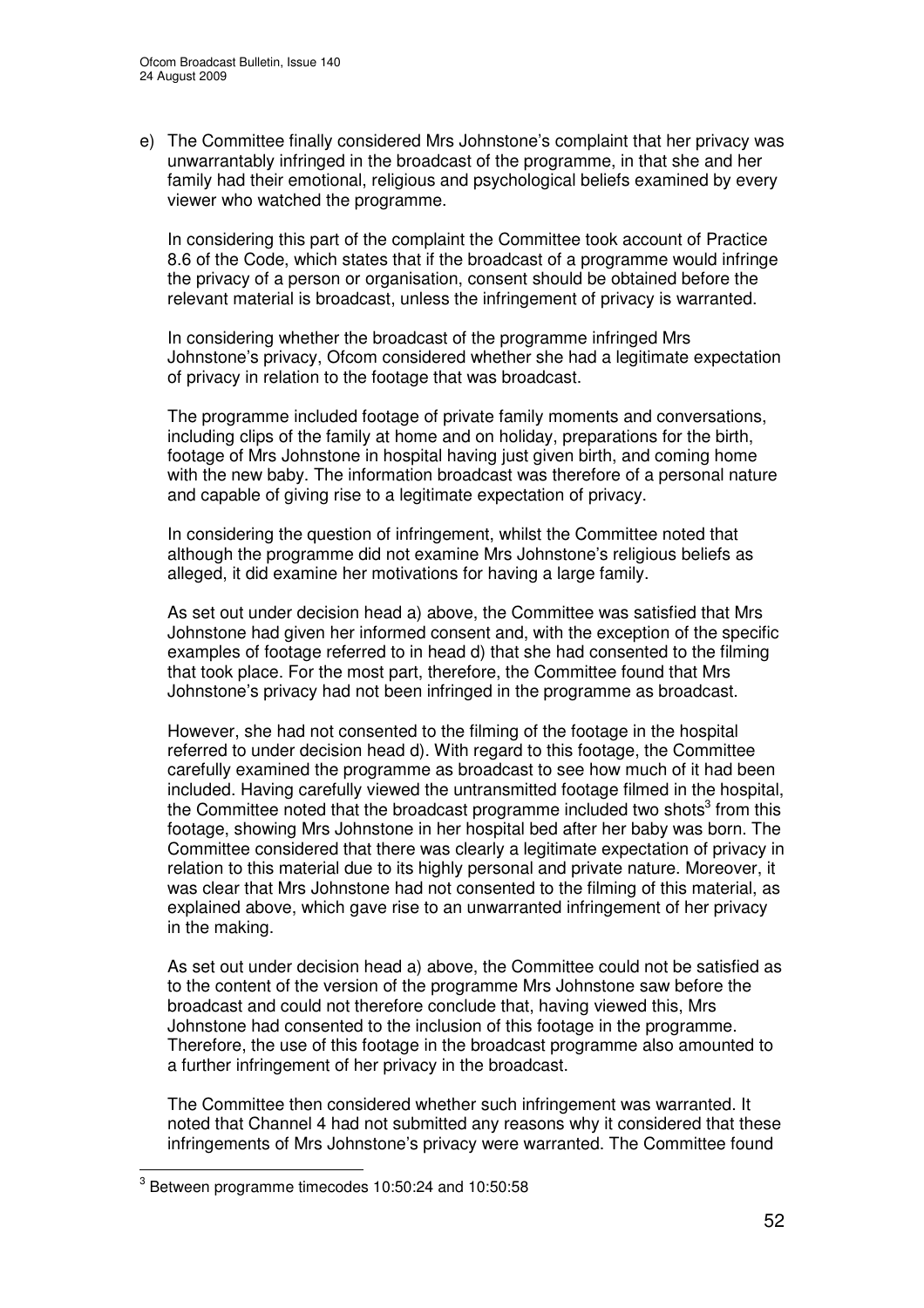that there was no public interest in the broadcast of this material without Mrs Johnstone's consent and that its broadcast was not otherwise warranted in the circumstances of this particular case. For these reasons, the Committee found that Mrs Johnstone's privacy was unwarrantably infringed in the broadcast.

The Committee therefore found that Mrs Johnstone's privacy was unwarrantably infringed in the broadcast of the programme.

**Accordingly Ofcom has not upheld Mrs Johnstone's complaint of unfair treatment. It has upheld parts of her complaint of unwarranted infringement of her privacy in the making of the programme and in its broadcast.**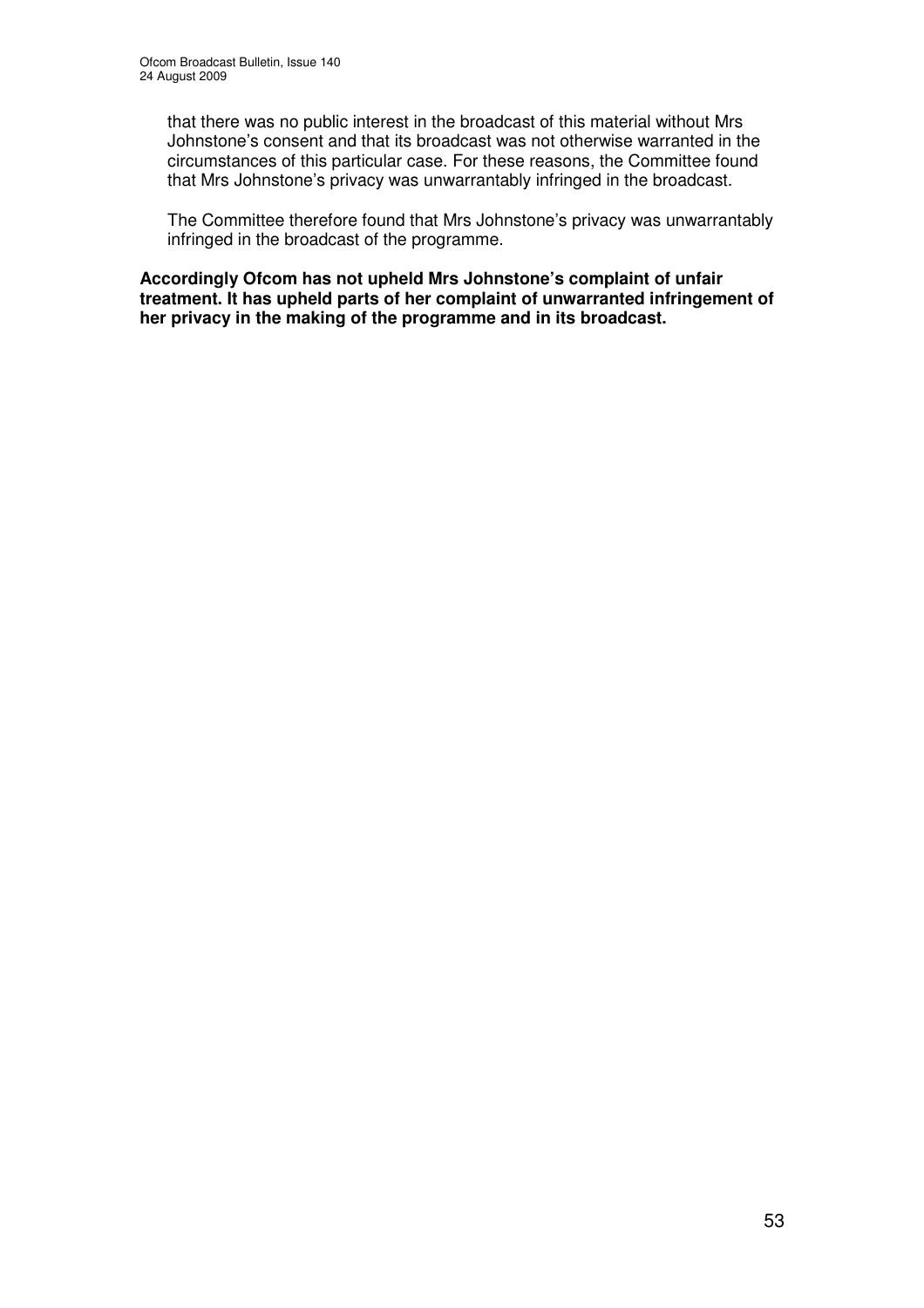# **Partly Upheld**

# **Complaint by Mr C on his own behalf and on behalf of his wife, Mrs C, and son, E (a minor)**

*Car Wars, BBC1, 1 November 2007*

**Summary:** Ofcom has upheld the complaint made by Mr C on his own behalf and on behalf of Mrs C of unwarranted infringement of privacy in the broadcast of the programme, but it has not upheld their complaint of unwarranted infringement of privacy in the making of the programme. Ofcom has not upheld the complaint of unwarranted infringement of privacy made by Mr C on behalf of his son (a minor).

In summary Ofcom found the following:

- Given that footage which included private information about Mr and Mrs C in sensitive circumstances was recorded without the programme makers having secured consent to film, Ofcom found that Mr and Mrs C had a legitimate expectation of privacy and that their privacy had been infringed in the making of the programme. However, in light of the public interest in recording this footage of the police undertaking their work – footage which could not have been secured had the camera operator stopped to gain consent to film – Ofcom considered that the infringement of the privacy of Mr and Mrs C in these circumstances was warranted. Ofcom therefore found that their privacy was not unwarrantably infringed in the making of the programme.
- Given that footage which revealed private information about Mr and Mrs C in sensitive circumstances was included in the programme, Mr and Mrs C had a legitimate expectation of privacy. Ofcom considered that in the particular circumstances of this case, the BBC and/or the programme makers had failed to take sufficient measures to be entitled to consider that any consent given by Mr and Mrs C was informed consent to broadcast the footage in question and that, accordingly, their privacy had been infringed by the broadcast. Ofcom considered that the nature of the subject matter, a broad look at the police's work in relation to car crime, was not a sufficiently compelling justification to warrant infringing the privacy of Mr and Mrs C in these circumstances. Ofcom therefore found that their privacy was unwarrantably infringed in the broadcast of the programme.
- In light of the fact that Mr and Mrs C's son (a minor) was neither shown nor referred to in the programme and that the programme did not indicate that Mr and Mrs C had a child, Ofcom found that Mr and Mrs C's son did not have a legitimate expectation of privacy in relation to the programme as broadcast and that his privacy was not therefore infringed. In light of this it was not necessary for Ofcom to further consider whether any infringement of his privacy was warranted.

# **Introduction**

On 1 November 2007, BBC1 broadcast an edition of *Car Wars,* a series following the police as they track and chase car thieves.

This edition of the programme followed the Greater Manchester Police as they chased people who were allegedly stealing cars in Cheshire and then driving them back into the city.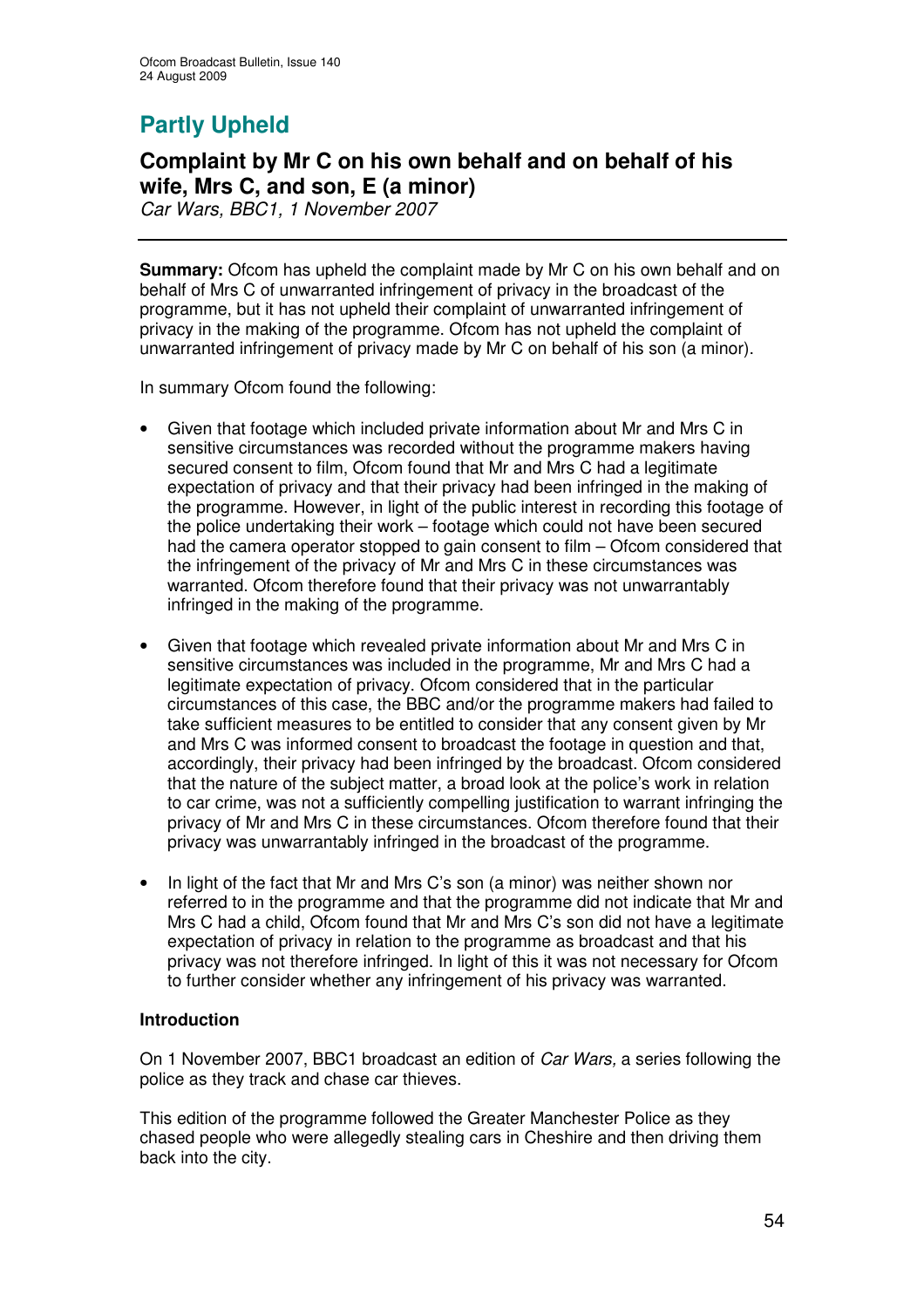The programme featured an incident in which some youths had allegedly tried to steal the complainant's car from his driveway. The programme showed the complainant and his wife standing outside their house at night a short while after the incident. It included footage of the front of the house, their driveway and their car. The licence plate of the car was not discernible. However the programme did refer to the colour and make of the car and the area in which the house was located. In addition, the number of another house and the name of the road it was on were audible in the programme.

Ofcom received a complaint from Mr C on his own behalf and on behalf of his wife, Mrs C, and his son, E (a minor).

Mr C complained that his privacy and that of his wife and child was unwarrantably infringed in the making and/or the broadcast of the programme.

# **The Complaint**

#### **Mr C's case**

In summary, Mr C complained that his privacy and that of his wife was unwarrantably infringed in the making of the programme in that:

a) He and his wife were filmed without their consent because although they had been aware of a camera they had assumed it was being used for police training purposes. Mr C added that they became aware of the extent of the events filmed and the fact that people had been arrested for them only when the programme was broadcast 15 months later.

In summary, Mr C complained that his privacy and that of his wife and child was unwarrantably infringed in the broadcast of the programme in that:

b) He and his wife were included in the programme in a way which made them clearly identifiable without their consent. (Mr C noted that the programme showed him in full, showed his wife standing by the front door in her dressing gown, and included their car and house). Mr C added that the way in which he and his wife were included in the programme made their child identifiable and therefore that the broadcast of the programme also unwarrantably infringed his privacy.

By way of background, Mr C noted that as a result of the broadcast he and his wife received numerous phone calls which had brought the events back to them. Mr C indicated that because he had been identifiable in the programme he was concerned that his wife (who is a bank manager) and his child were at risk of being attacked and that therefore they were considering moving house. Mr C also said that his wife and son no longer stayed in the family home when he was absent on regular business trips.

# **The BBC's case**

In summary and by way of background, the BBC said that police had been called to Mr C's house after he reported an attempt to steal his Mercedes car which was parked on his drive, and that the police team had been accompanied by a camera operator filming for an episode of *Car Wars.*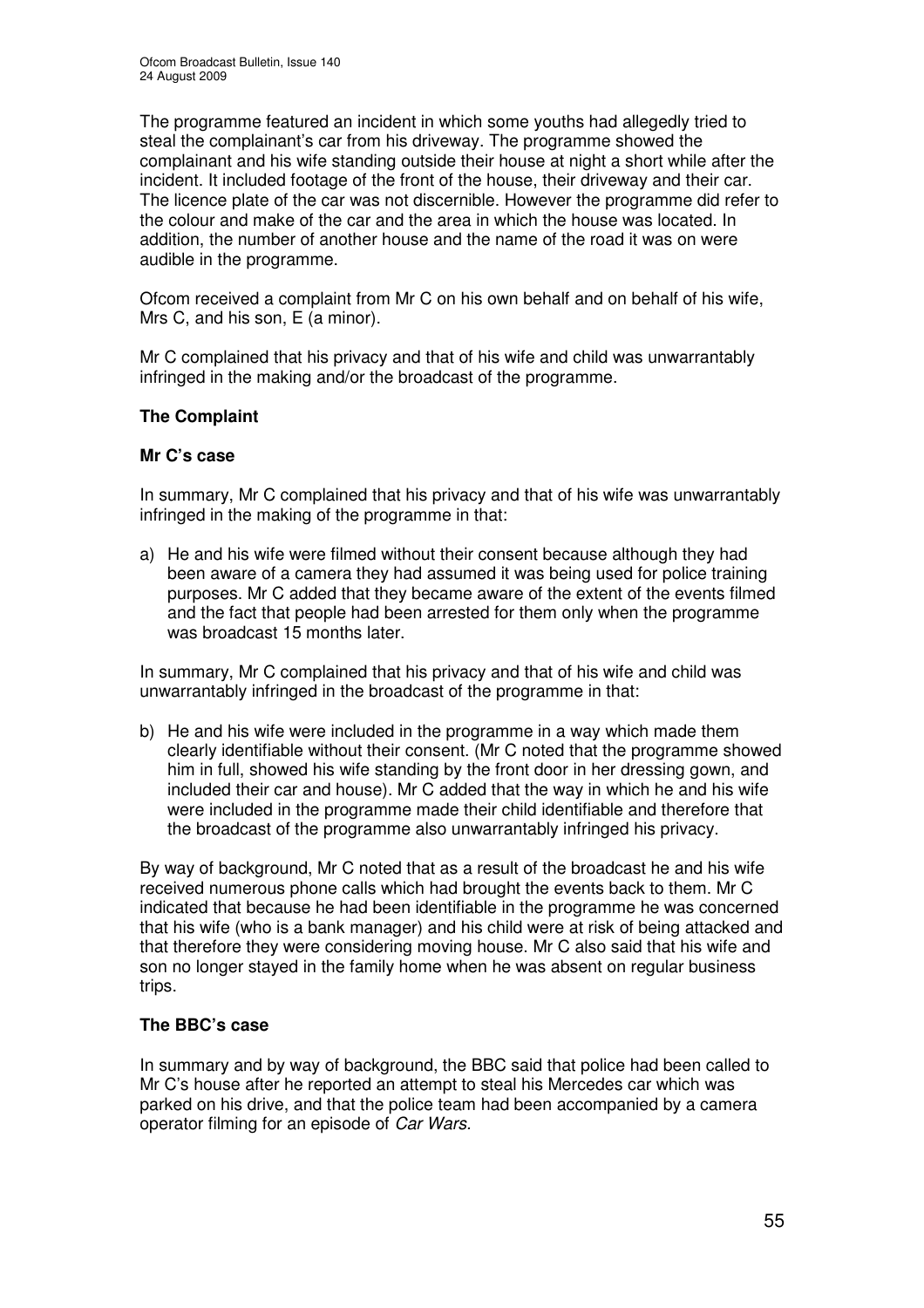a) In response to the complaint that Mr and Mrs C's privacy was unwarrantably infringed in the making of the programme, the BBC said that they did not accept that Mr or Mrs C's privacy was unwarrantably infringed.

The BBC said that its camera operator worked alone and that in order to maintain continuity of filming, his normal practice was to start filming as soon as he arrived at a location and obtain consent afterwards or stop filming if he was asked to do so.

On this occasion, the officers had left quickly to find the suspects who had allegedly tried to steal Mr C's car and, because the camera operator went with them, he personally could not obtain consent for filming from Mr C. However, the BBC said that two of the police officers involved in the incident had spoken to Mr C and obtained his clear and informed consent to the filming, and this was later conveyed to the camera operator. In support of its position, the BBC provided accounts of the events by both of the police officers, Sergeant A and PC B. In his account Sgt A said that he and his colleague, PC B, had responded to a call about youths who had allegedly been spotted tampering with a black Mercedes car on the driveway of a house in Woodford, Cheshire. Sgt A said that he and PC B had found Mr C in the driveway and, when Mr C asked why the camera was there, he had explained to Mr C that the BBC was filming a documentary called *Car Wars.* Sgt A added that he specifically remembered Mr C telling him that he had seen the last series of *Car Wars* and had recognised him from it. Sgt A said that Mr C had no objection to being filmed or shown and appeared comfortable to be within the range of the camera during the filming. Sgt A also added that, when he and PC B were called off to search for clues as to the whereabouts of the alleged offenders, he had told the camera operator of his conversation with Mr C.

b) In response to the complaint that the privacy of Mr C, his wife and his child, was unwarrantably infringed in the broadcast of the programme, the BBC said that as Mr C's consent had been obtained on behalf of the programme makers in terms which made it quite clear that the filming was for inclusion in a television programme with which Mr C was familiar, the broadcasting of the filmed material did not breach Mr C's privacy, or that of his wife, who was seen very fleetingly in one of the opening shots of this sequence. In addition, the BBC said that if Mr C had consented to the filming, then the privacy of his son cannot have been breached by anything shown in the broadcast.

The BBC said that, in any event, no information was provided in the programme which would have aided identification beyond the image of Mr C himself. The house was seen only partly and in the dark. His wife was only seen in the distance and could not be recognised. Their family name was not disclosed, nor any of their first names. The BBC said that neither the house name or number nor the name of the road where they lived was shown and that the vehicle registration mark could not be seen. It argued that therefore only people who already knew Mr C were likely to have identified him.

The BBC said that it did not believe that the context in which an address on the Chester Road was included in the programme made it clear that this address was close to the complainant's home. It argued that because the address was on the main road which ran through Woodford its inclusion gave no greater an indication of the location of Mr C's property than the mention in the programme of the fact that Mr C's house is in Woodford.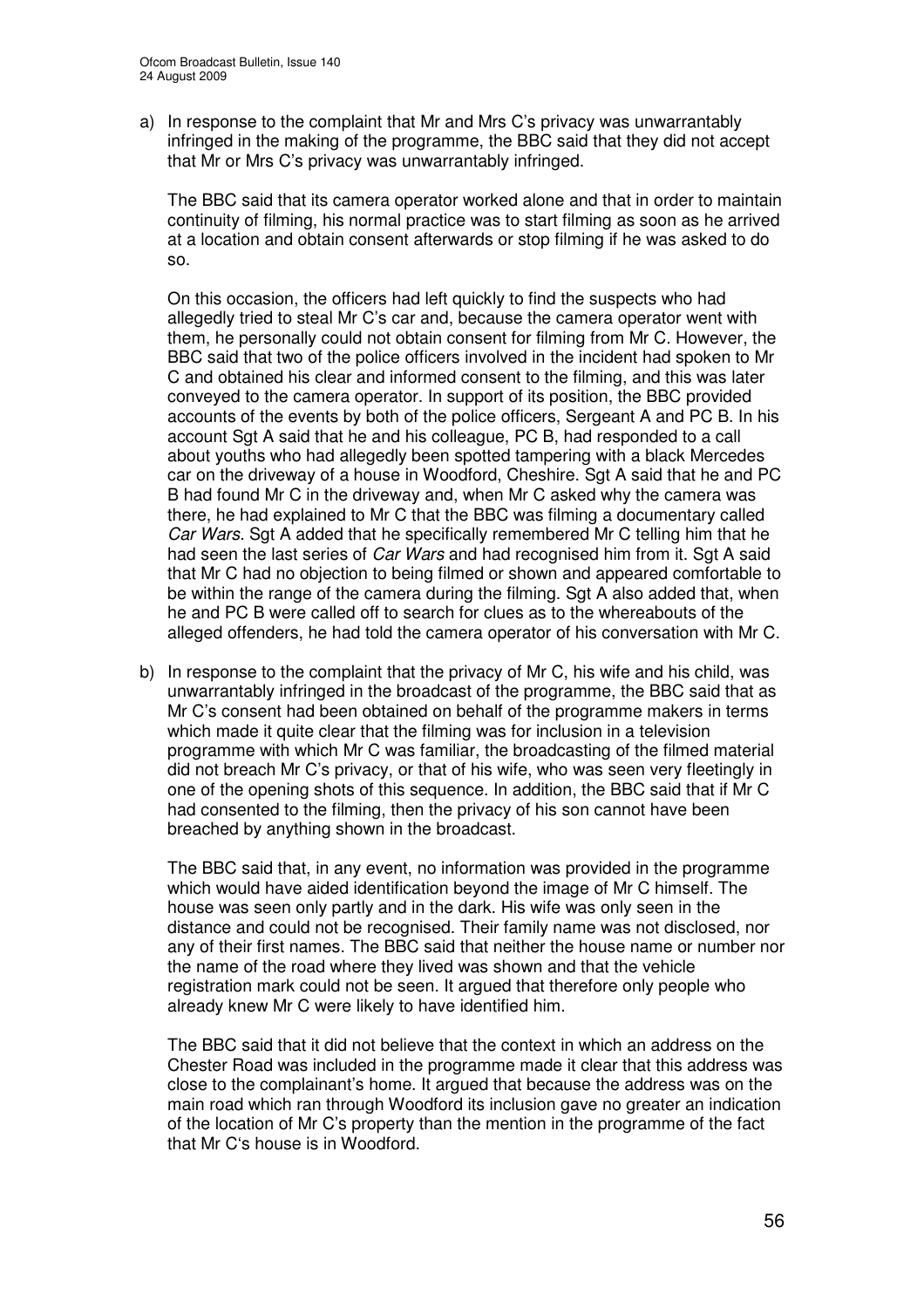The BBC added that there was no reference in the programme to the fact that Mr and Mrs C had a child and argued that this fact could not have been inferred from anything in the film. It also said that nothing in the way that Mr and Mrs C were filmed made their son identifiable.

In conclusion, the BBC said that Mr C had given clear and informed consent to the police officers present, who conveyed that consent to the production team. Given this, the BBC did not accept that it had breached Mr C's privacy, or that of any of his family members.

# **Mr C's comments in response to the BBC's statement**

In summary, Mr C responded to the BBC's statement about both heads of his privacy complaint in the following way.

Mr C said that he recalled having conversations with more than one police officer on the night in question. He said that after the cameraman had begun filming (without his knowledge) a police officer had said to him "you don't mind the camera being on do you?" but that at no time before, during or after the events of that night was he told that the filming was for the BBC programme *Car Wars*. The complainant also said that he may have stated that he recognised one of the police officers but he did not have a lengthy discussion about television. Mr C reiterated that he had assumed that the filming was for police training purposes only and that at no time had he consented to the footage filmed being shown on television.

In addition, Mr C said that during a telephone conversation between him and the BBC on 14 November 2007, the BBC had admitted that it had made an error in showing the footage of him, and had apologised to him.

# **The BBC's second statement in response to the complaint**

In summary, the BBC responded to Mr C's comments in the following way.

The broadcaster said that it could not account for the discrepancy between the police officers' and Mr C's recollection of events but remained content with Sgt A's and PC B's statements that Mr C was clearly informed as to the nature of the filming, and had freely consented to being filmed.

With regard to the apology given to Mr C by the BBC on 14 November 2007, the BBC said that it had been premature and made on the basis of incomplete information. It added that in the circumstances it formally withdrew that apology.

In addition, the BBC responded to Mr C's concern about the consequences of the broadcast on his family (which was considered by Ofcom solely by way of background to the complaint). The broadcaster said that as Mr C was not named and his wife was unrecognisable in the programme the only possible threat to Mrs C or their son would have been from people who both already knew them and wished Mrs C harm. The BBC concluded that therefore it was highly unlikely that any real or potential threat could have resulted from Mr C's appearance in the programme.

# **Decision**

Ofcom's statutory duties include the application, in the case of all television and radio services, of standards which provide adequate protection to members of the public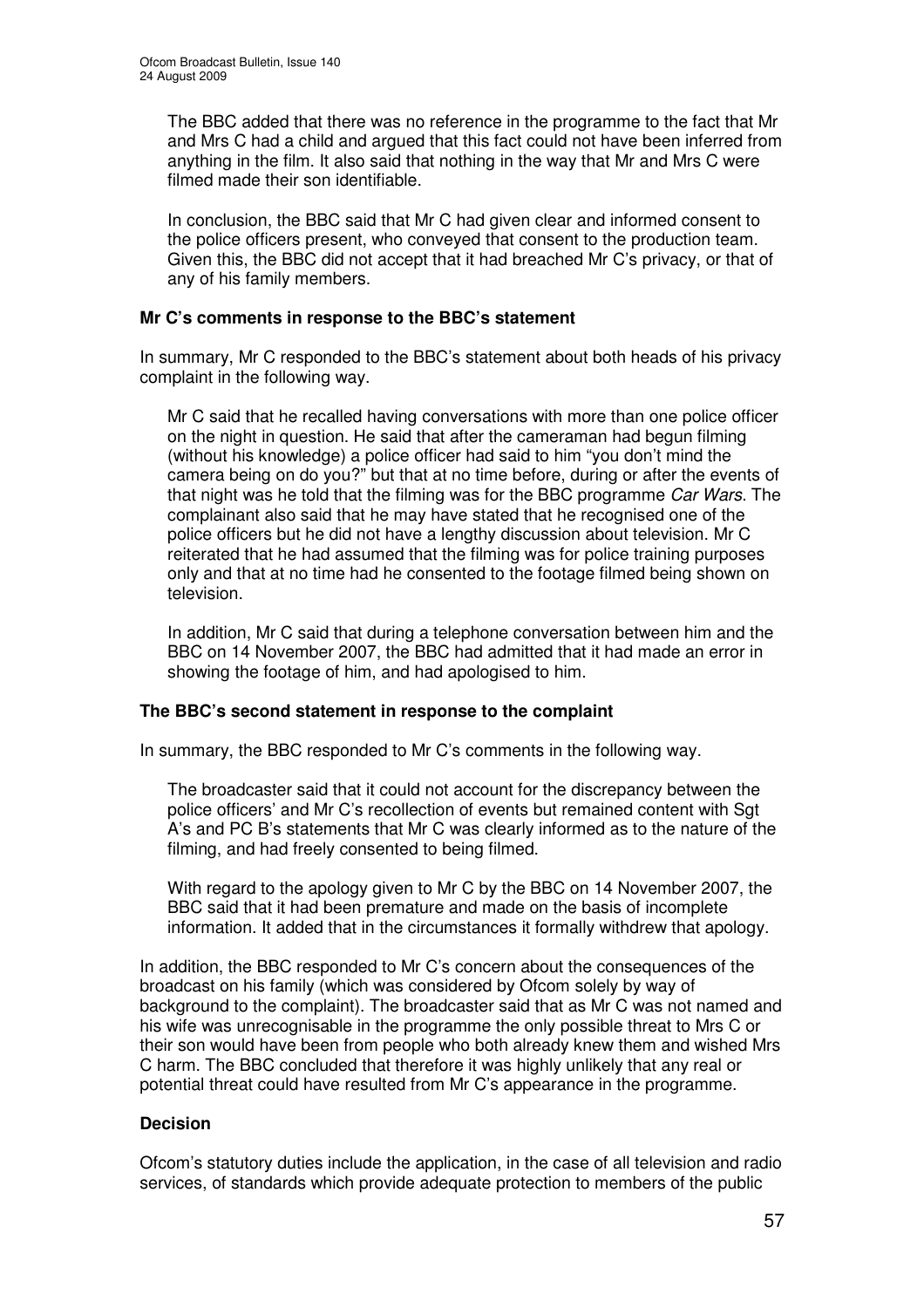and all other persons from unfair treatment and unwarranted infringement of privacy in, or in the making of, programmes included in such services.

In carrying out its duties, Ofcom has regard to the need to secure that the application of these standards is in the manner that best guarantees an appropriate level of freedom of expression. Ofcom is also obliged to have regard, in all cases, to the principles under which regulatory activities should be transparent, accountable, proportionate and consistent and targeted only at cases in which action is needed.

Mr C's complaint was considered first by Ofcom's Executive Fairness Group. The BBC requested a review of part of the Provisional Decision in which the Executive Fairness Group upheld the complaint that Mr and Mrs C's privacy had been unwarrantably infringed in the programme *as broadcast*. Having assessed the request for review in accordance with the criteria set out in Ofcom's published procedures, a review was granted on the basis that the BBC had put forward an arguable case that this part of the Provisional Decision was procedurally flawed. The Fairness Committee, Ofcom's most senior decision-making body for the consideration of fairness and privacy complaints, therefore reviewed that part of the complaint. This Adjudication sets out the final decision in full including Ofcom's review of that part of the provisional finding concerning unwarranted infringement of privacy in the broadcast.

In reaching its decision, Ofcom carefully considered all the relevant material provided by both parties, including a recording of the programme as broadcast; a transcript of the programme; and both parties' written submissions; together with all the relevant review documentation.

In Ofcom's view, the line to be drawn between the public's right to information and the citizen's right to privacy can sometimes be a fine one. In considering complaints about unwarranted infringement of privacy both in relation to the making and the broadcast of a programme, Ofcom must consider two distinct questions: First, has there been an infringement of privacy? Secondly, if so, was it warranted? This is in accordance with Rule 8.1 of Ofcom's Broadcasting Code ("the Code") which states that any infringement of privacy in programmes, or in connection with obtaining material included in programmes, must be warranted.

a) Ofcom considered the complaint that Mr and Mrs C's privacy was unwarrantably infringed in the making of the programme because they were filmed without their consent.

In considering this head of the complaint Ofcom took account of Practice 8.5 of the Code which states that any infringement of privacy in the making of a programme should be with the person's consent or be otherwise warranted. The Code indicates that the word "warranted" in the context of justifying an infringement of privacy has a particular meaning. It means that a broadcaster must be able to demonstrate why the infringement was justified and, if the justification put forward is in the public interest, why in the particular circumstances of the case, the public interest outweighed the complainant's right to privacy.

Ofcom noted that filming arose while the camera operator was following the police in their enquiries into the report of the attempted theft of Mr C's car.

Having examined the footage in question, Ofcom observed that Mr C was filmed in the driveway and Mrs C was filmed standing outside the front door of their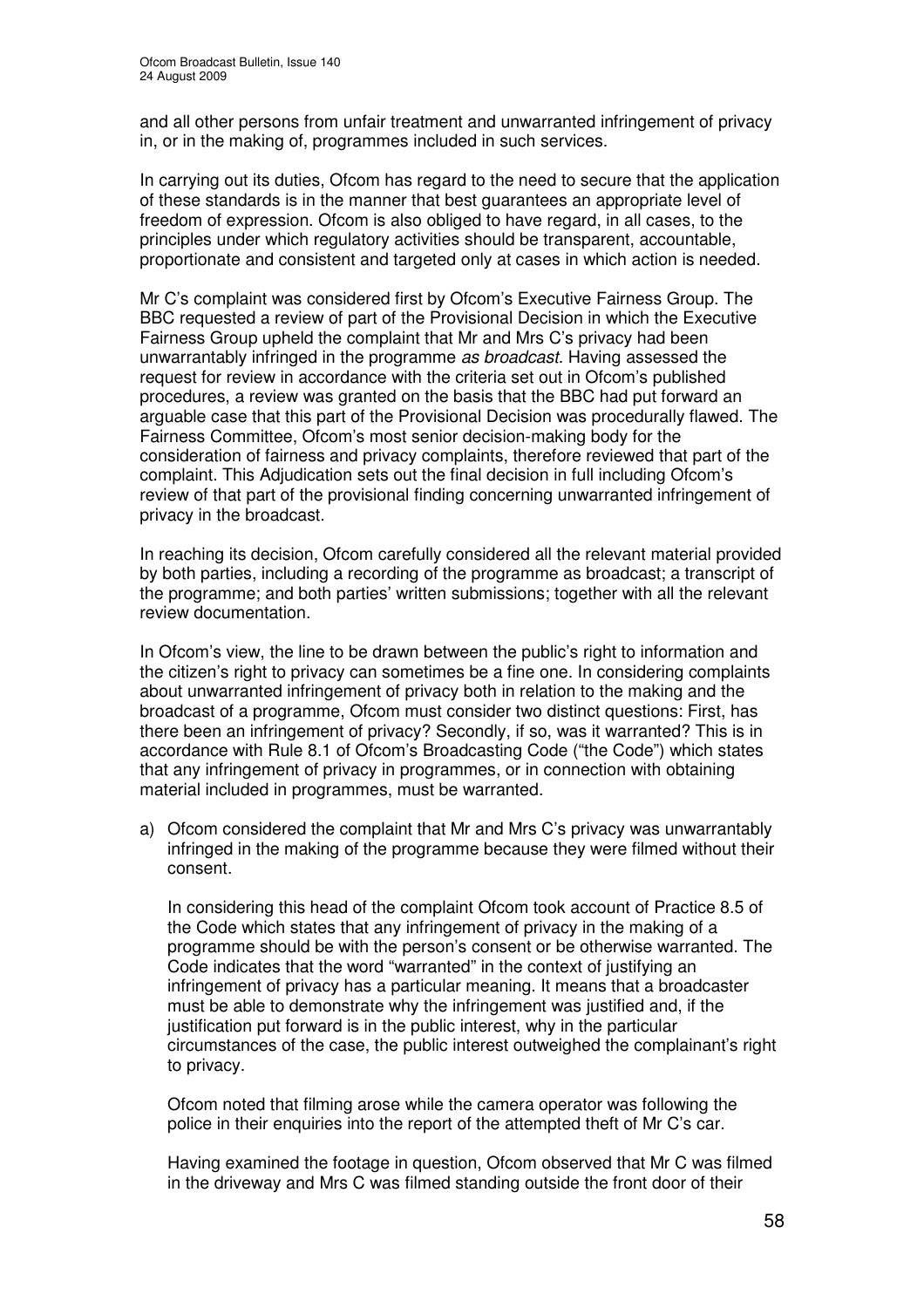home. Ofcom also observed that at the time of filming both complainants were potential victims of a crime and that Mrs C was filmed while she was in her dressing gown and turning away from the camera. Ofcom therefore considered that the complainants were filmed while in a sensitive situation and that the footage recorded included material of a private nature, i.e. images of Mr and Mrs C in a vulnerable state during the period immediately after the attempted theft of their car from their home and while the police were on the scene. As a result Ofcom concluded that the filming of the complainants in these circumstances was intrusive into the conduct of their personal and family life and that Mr and Mrs C had a legitimate expectation of privacy in these circumstances.

Given this conclusion Ofcom then assessed whether or not the programme maker had secured consent for this footage to be filmed.

Ofcom observed that within its submission in response to the complaint, the BBC indicated that its camera operator (who had worked alone) had, following his normal procedure, begun filming as soon as he arrived on the scene rather than asking permission to film prior to doing so. It also observed that the BBC said that, in contrast to his normal procedure, the camera operator had not gained consent after the filming took place but had accompanied the police officers who were searching for the people suspected of attempting to steal the complainant's car. Ofcom also noted that the BBC said that two of the police officers involved in the incident had spoken to Mr C and obtained his clear and informed consent to the filming, which was later conveyed to the camera operator.

Ofcom recognised that Mr C did not accept the BBC's account of the period during and immediately after he and his wife were filmed. It also recognised that Mr C said that he and his wife were neither asked for nor gave consent to being filmed for inclusion in the *Car Wars* television programme.

Ofcom observed that there may be circumstances where it is not only reasonable but also preferable for the police to approach someone whose privacy may be infringed by the filming of a programme in order to secure consent (for example at the scene of an accident where this approach would cause the least distress to the person in question). However, it also observed that whatever the particular circumstances of a case the responsibility for gaining consent for filming (and any subsequent broadcast) rests solely with the programme makers and/or the broadcaster.

Having assessed the submissions in relation to this complaint Ofcom concluded that while it appeared that at least one police officer had spoken to Mr C about the filming it was not clear at what point (i.e. during or after filming) this conversation took place. In addition, Ofcom concluded that it was not clear what information the police officer(s) gave to Mr C about the purpose of the filming, about the *Car Wars* programme, or about the use which would be made of any footage of Mr and Mrs C. However, Ofcom also observed that both parties appeared to agree that the camera operator started to film Mr and Mrs C without obtaining consent to do so; left with the police officers who were trying to find the suspects; and did not personally ask for consent to film Mr and Mrs C prior to, during or immediately after the event. Taking all these factors into account, Ofcom considered that the programme maker had not secured informed consent from Mr and Mrs C to their being filmed for inclusion in the *Car Wars* programme.

Since Mr and Mrs C had a legitimate expectation of privacy in relation to the circumstances in which they were filmed, and that filming took place without the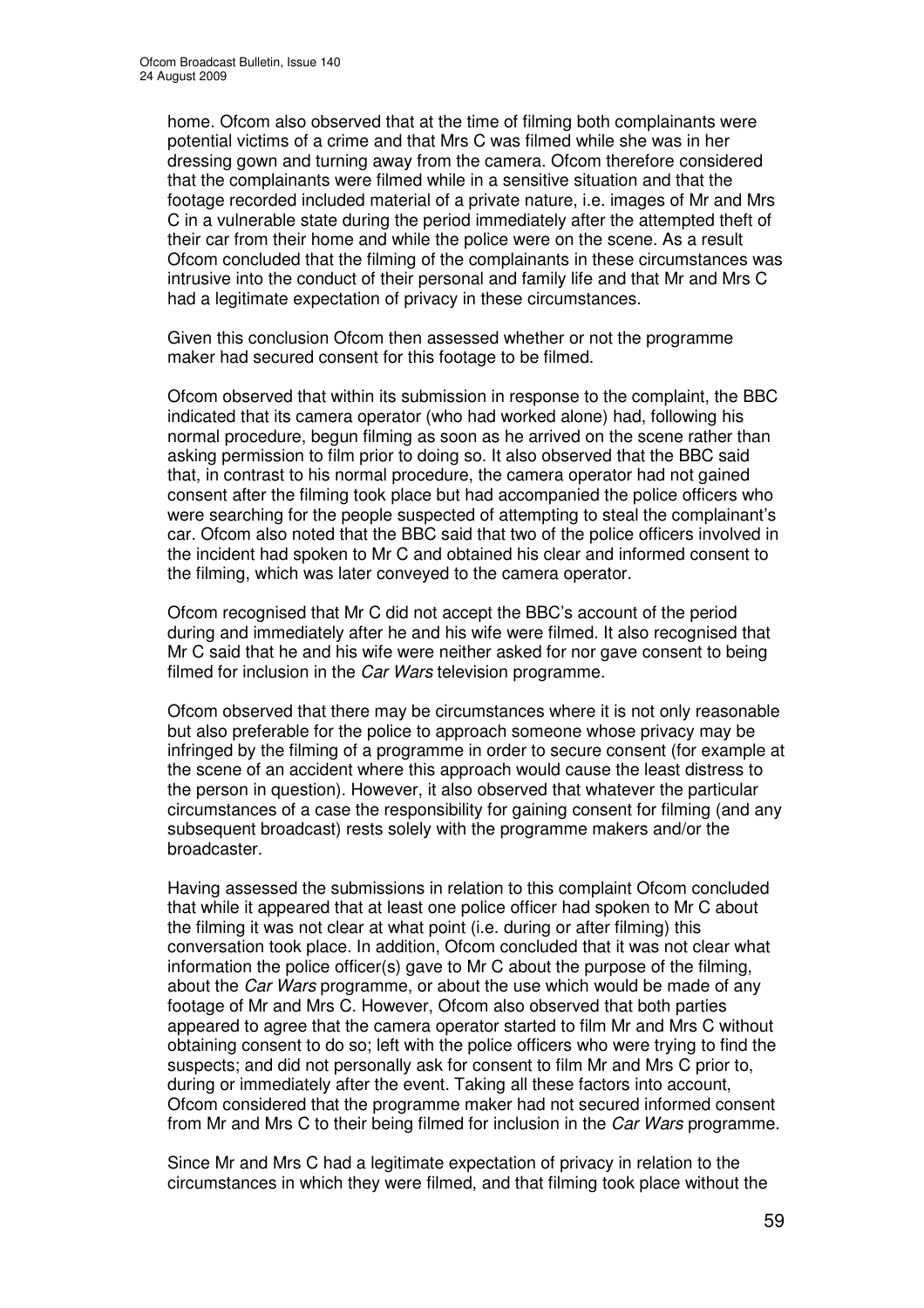programme maker having secured informed consent to film them, Ofcom considered that their privacy had been infringed in this respect.

Ofcom then went on to consider whether the infringement of Mr and Mrs C's privacy in the making of the programme was warranted. Ofcom considered that the subject matter of the programme (which followed the police in their duties) was in the public interest. Furthermore, Ofcom considered that the need to film while the events were unfolding made it impossible for the programme maker to gain consent while recording the material. Ofcom does not believe that it would be desirable for programme makers to be unduly constrained in circumstances such as these where they would be unable to obtain material because consent could not be gained from those involved prior to filming taking place.

Taking account of the factors noted above, Ofcom found that the decision to record the material in this case was warranted by the public interest in the subject matter. Therefore the infringement of Mr and Mrs C's privacy in the recording of the material had been warranted.

In addition, Ofcom recognised that there may be pressures on programme makers in certain situations which make it difficult to judge at the time whether filming or recording is likely to unwarrantably infringe the subject's privacy. In these circumstances what is important is that the broadcaster takes steps to ensure that the subsequent broadcast of material recorded in such circumstances does not result in an unwarranted infringement of privacy. This issue is dealt with in the decision at head b) below.

In conclusion, as detailed above, Mr and Mrs C's complaint of unwarranted infringement of privacy in the making of the programme was not upheld.

b) Ofcom considered the complaint that Mr and Mrs C's privacy and that of their son (a minor) was unwarrantably infringed in the broadcast of the programme because footage of Mr and Mrs C was included in the programme without their consent in a manner which made them, and thereby their son, identifiable.

In considering this part of the complaint Ofcom took account of Practice 8.6 of the Code. This states that if the broadcast of a programme would infringe the privacy of a person, consent should be obtained before the relevant material is broadcast, unless the infringement of privacy is warranted. The Foreword to Section 8 (Privacy) of the Code sets out that where consent is referred to in Section 8, it refers to informed consent. So in considering this part of the complaint, Ofcom also took into account each of the measures set out in Practice 7.3 of the Code, which provides that where people are invited to make a contribution to a programme they should normally, at an appropriate stage:

- be told the nature and purpose of the programme, what the programme is about, and be given a clear explanation of why they were asked to contribute and when (if known) and where it is likely to be first broadcast;
- be told what kind of contribution they are expected to make;
- be informed about the areas of questioning and, wherever possible, the nature of other likely contributions;
- be made aware of any significant changes to the programme as it develops which might reasonably affect their original consent to participate, and which might cause material unfairness;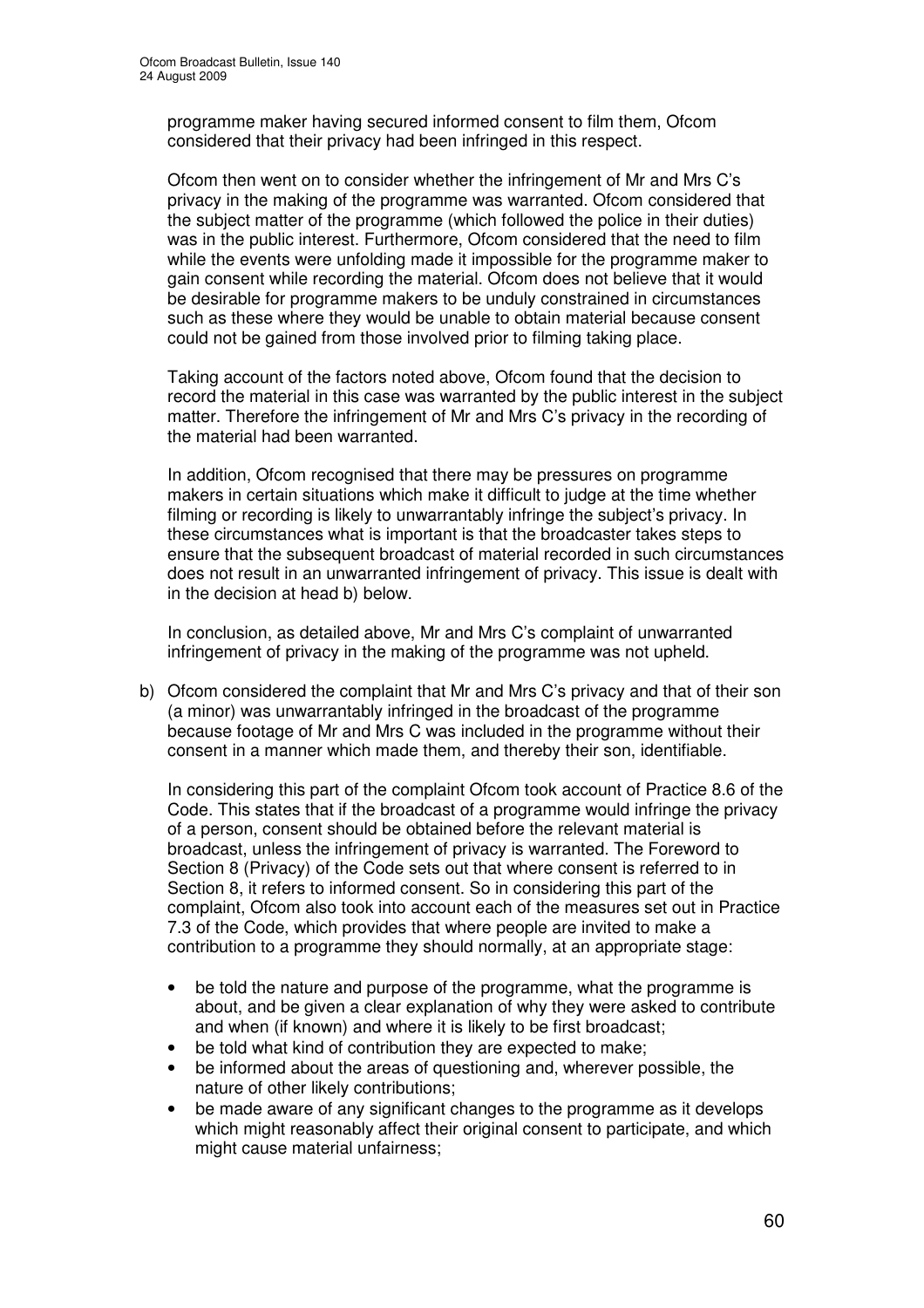- be told the nature of their contractual rights and obligations and those of the programme maker and broadcaster in relation to their contribution; and
- be given clear information, if offered an opportunity to preview the programme, about whether they will be able to effect any changes to it.

Practice 7.3 of the Code goes on to set out that taking the measures listed above is likely to result in the consent that is given being 'informed consent', and that it may be fair to withhold all or some of this information where it is justified in the public interest or under other provisions of Section 7 (Fairness) of the Code.

Ofcom first considered whether Mr and/or Mrs C had a legitimate expectation of privacy in relation to the broadcast of the programme.

Ofcom noted that Mr C was shown in the programme in his driveway, outside his home, after having reported the attempted theft of his car. Although he was not named in the programme, he was identifiable, in that his face was shown clearly. It also observed that Mrs C was shown briefly in her dressing gown, turning away and while standing outside the front door of their home. Ofcom considered that, although her face was not clearly visible, by virtue of the circumstances in which she was shown – notably that Mr C's face was shown clearly in the same footage and that she was seen standing outside the front door of their home at night – she was likely to have been identifiable (albeit only to people who knew Mr C and knew that he was married).

Ofcom also noted that both Mr and Mrs C were included in the programme in circumstances where they were potential victims of a crime, during the period immediately after the attempted theft of their car from their home in the early hours of the morning and while the police were at the scene. Ofcom therefore considered that the footage of the complainants showed them in a vulnerable state and in a sensitive situation. As a result, Ofcom concluded that the broadcast of footage of Mr and Mrs C in these circumstances revealed private information about them and that they had a legitimate expectation of privacy in relation to this information.

Given this, Ofcom assessed whether or not Mr and Mrs C's consent had been obtained before the material was broadcast (in accordance with Practice 8.6 of the Code) and, specifically, whether sufficient measures had been taken so as to entitle the broadcaster to consider that it had *informed* consent from Mr and Mrs C for this footage to be broadcast (in accordance with Practice 7.3 of the Code).

The primary responsibility of ensuring compliance with the Code rests with the broadcaster, in this case, the BBC. Ofcom therefore considered that it was for the BBC to demonstrate that it had been reasonably entitled to consider that sufficient steps were taken prior to broadcast of the programme to be confident that any consent given by Mr and Mrs C was 'informed consent', within the meaning of the Code.

Ofcom noted that there was a direct conflict of evidence between the parties as to whether, as a matter of fact, Mr C had consented to the broadcast of the material and, specifically, whether any of the measures listed in Practice 7.3 had been followed. The BBC relied upon the very similar and largely mutually corroborative statements of two of the police officers, who had attended Mr C's home on the night. They stated that Mr C did not object to being filmed, that he was familiar with the programme, *Car Wars*, and content for the footage of him and his wife to be broadcast. Mr C's evidence was that no-one asked for, and that he did not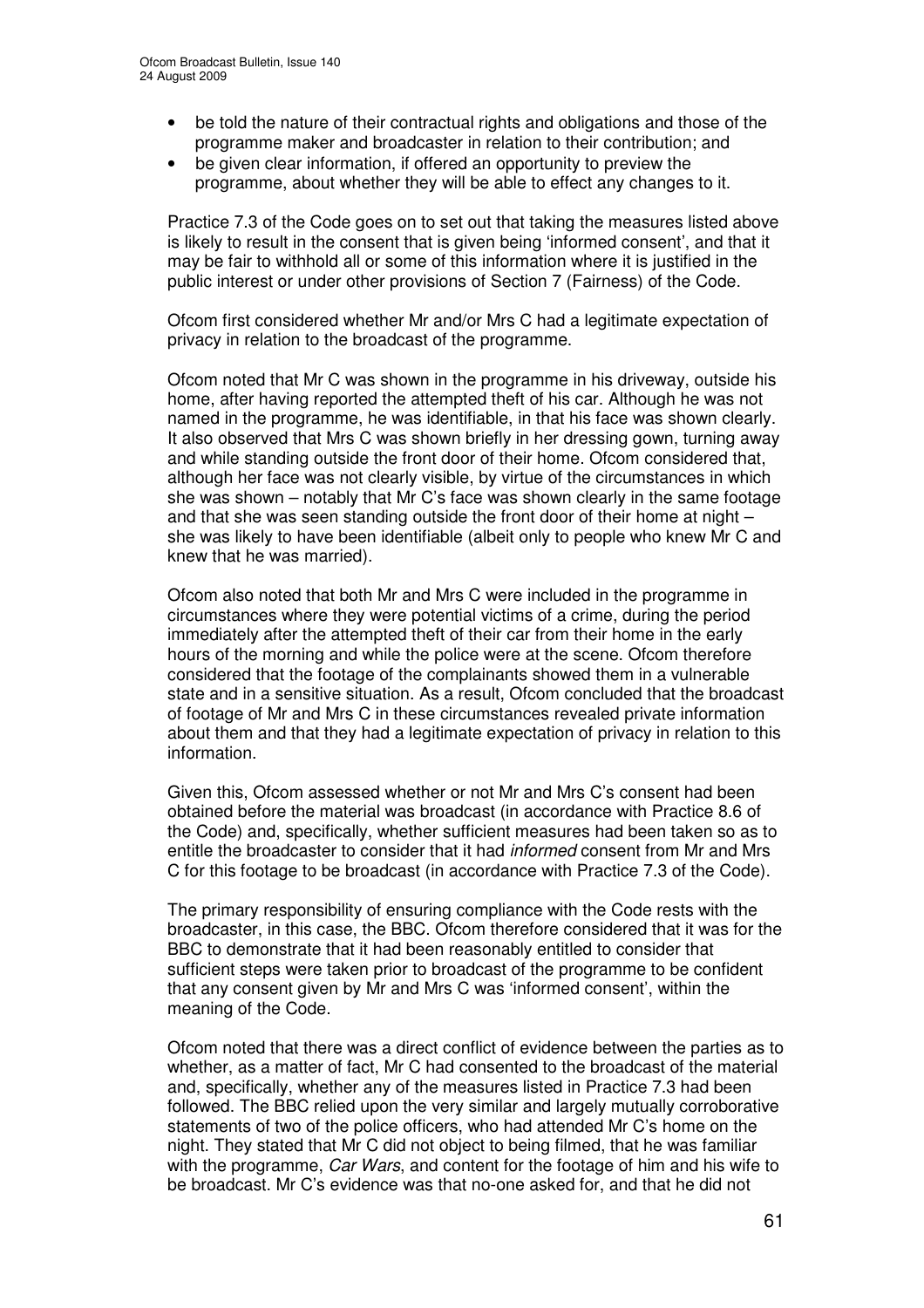give, consent for him and his wife to be filmed for a television programme and then for the programme to be broadcast. Both parties agreed that the cameraman/ director had not himself sought Mr or Mrs C's consent, or captured Mr and Mrs C's consent on film.

Ofcom also noted that a significant amount of time had elapsed before each party's evidence was produced. This was at least 15 months after filming in the case of the BBC, and between 12 and 15 months after filming in the case of Mr and Mrs C, which might account for different, though apparently genuinely held, recollections of the events of that night.

In all the circumstances of this case, Ofcom did not consider that it was possible to resolve the conflict of evidence between the parties. The Committee did not believe that it was necessary to do so in order to reach a finding as to whether or not sufficient measures had been taken to entitle the BBC to consider that it had 'informed consent' to broadcast the footage in question.

From the information available to it, Ofcom noted that at the time of broadcast the programme makers had had no contact, beyond filming them, with Mr and Mrs C either at the time of filming, in the immediate aftermath, or at any subsequent point before the broadcast more than a year later. Moreover, it was not in dispute between the parties that there was no evidence on film of Mr or Mrs C giving consent to the material being broadcast. This appeared to be a departure from the programme makers' normal practice. Ofcom noted that the Executive Producer of the programme had stated in an email to the BBC: "Normally we would get on camera consent." Later, in a further email, he stated: "I think the circs of that night mean the cameraman was called away fast and then neglected to get [consent] on tape as evidence."

Ofcom also noted that at the time of broadcast the programme makers did not have written confirmation from the police that Mr C had given informed consent for the broadcast of the footage in question. Instead the cameraman/director appeared to have relied upon the verbal assurance of one of the police officers (who had spoken to Mr C either during or immediately after the filming) that the complainant understood the nature of the programme and had consented to the footage of him and his wife being included in it. In this regard, Ofcom noted that the cameraman/ director stated that "Ordinarily we continue shooting the scene and if we need to ask for permissions we do so after we have shot the sequence…". However, as noted above, the cameraman/director did not obtain such permission from Mr and Mrs C.

Ofcom also took into account that a substantial period of time had elapsed between the date when Mr and Mrs C were filmed and the date when the programme was broadcast. Whilst Ofcom recognised that there are circumstances where it might be appropriate to delay securing consent to broadcast until sometime after filming has taken place (for example during the filming of an emergency where delaying the securing of consent is the only way to capture images), it did not consider that any such circumstances applied in this case. In Ofcom's view, there was ample opportunity for the programme makers to have contacted Mr and Mrs C directly to ensure that they had given informed consent to the broadcast of the material. However, it was clear that there had been no attempt to do so by the programme makers.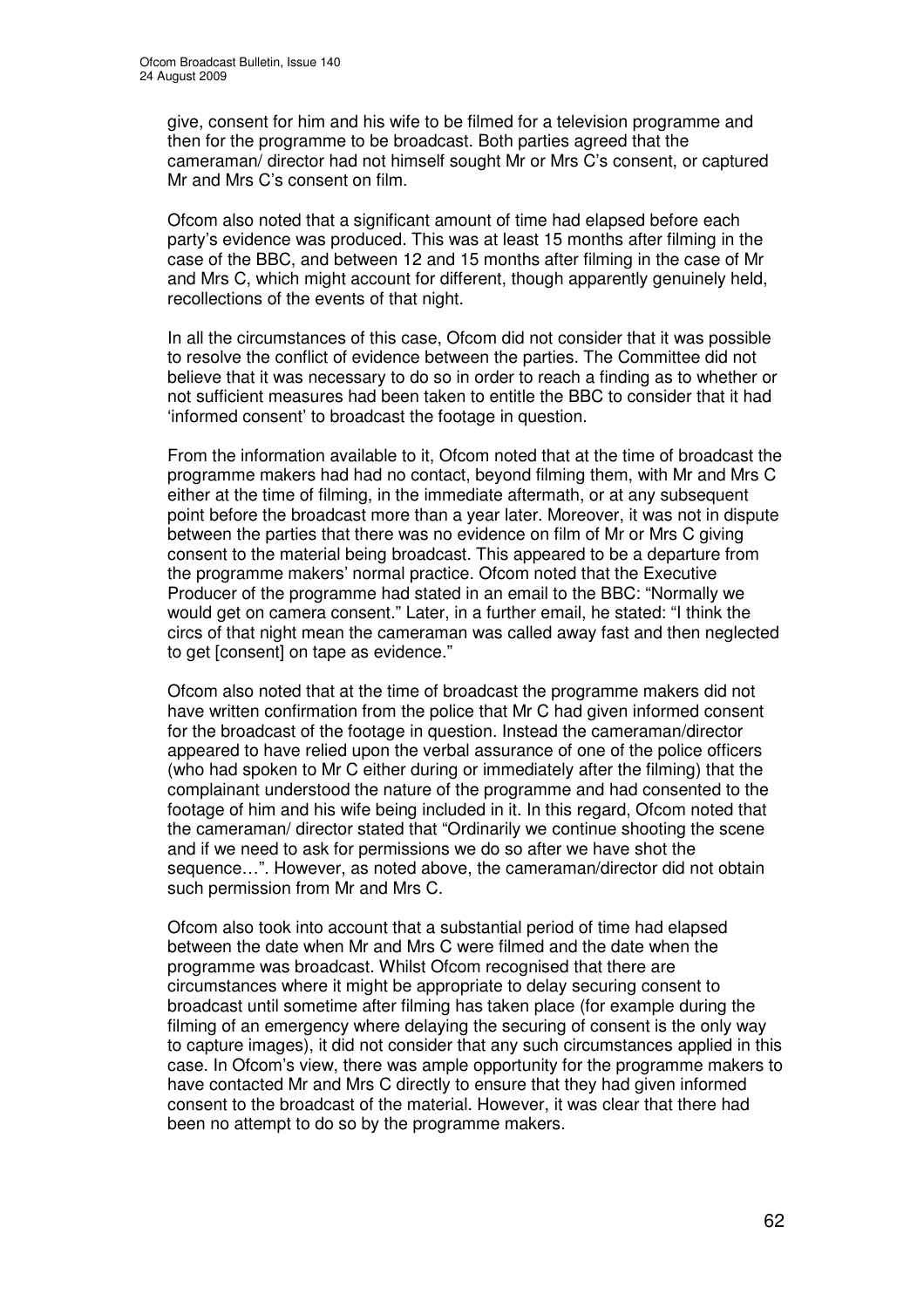Moreover, Ofcom observed that the police officers (who, according to the BBC, had secured Mr C's consent<sup>1</sup>) were themselves contributors to and the subjects of the *Car Wars* series. They were not agents or employees of the BBC, or of the independent production company which produced *Car Wars*. There was no evidence that they were aware of the requirements of the Code or, specifically, of the criteria set out in practice 7.3 of the Code. Ofcom noted again the inconsistency between the account of one of the police officers and that of the cameraman/ director.

In all the circumstances of this case, Ofcom did not consider it was appropriate for the BBC to have relied upon third parties, such as the police officers, to seek to obtain the consent of Mr C to broadcast the footage. Only in exceptional circumstances is it appropriate for an individual or organisation other than the broadcaster or its directly contracted agents to seek informed consent. In such exceptional circumstances, it might be appropriate (or the only possible way forward) for third parties or fellow contributors to a programme to seek a person's consent to an infringement of their privacy in the making or broadcast of a programme. Normally, however, broadcasters and their directly contracted agents, such as independent production companies, are best placed to seek to ensure compliance with the Code. In this case, Ofcom did not consider that there were any exceptional circumstances to justify a different approach.

Ofcom observed that there was no suggestion that Mr and Mrs C were told what kind of contribution they were expected to make, or the nature of their contractual rights and obligations and those of the programme maker and broadcaster in relation to their contribution. At the most, on the basis of the police officers' statements, Mr C was informed of the nature and purpose of the programme (although this was disputed by Mr C).

Ofcom concluded on the basis of the evidence before it, that neither the measures in Practice 7.3 nor any alternative measures had been followed by the BBC and/or the programme makers so as to entitle them to consider that informed consent had been given. Ofcom reached this conclusion irrespective of the fact that it was not possible to reconcile the differing accounts of events on that night. Ofcom did not consider that it was reasonable for the BBC/ programme makers to have treated any consent that may have been provided by Mr and Mrs C to the police officers as informed consent. Furthermore, Ofcom did not consider that there were any reasons why it was fair for the BBC and/ or the programme makers to have withheld all or some of the information listed in Practice 7.3 on the basis of a public interest or under other provisions of that section of the Code.

Mr and Mrs C had a legitimate expectation of privacy in relation to the information about them that was broadcast. The BBC and/ or the programme makers had failed to take sufficient steps to ensure – or to be entitled to be satisfied – that they had obtained informed consent to broadcast the footage of Mr and Mrs C. Ofcom therefore considered that their privacy had been infringed in this respect.

Ofcom then considered whether the infringement of Mr and Mrs C's privacy in these circumstances was warranted.

<sup>&</sup>lt;sup>1</sup> For the avoidance of doubt, Ofcom does not consider the time at which this conversation took place to be relevant to its consideration of whether informed consent to broadcast the material in question was obtained.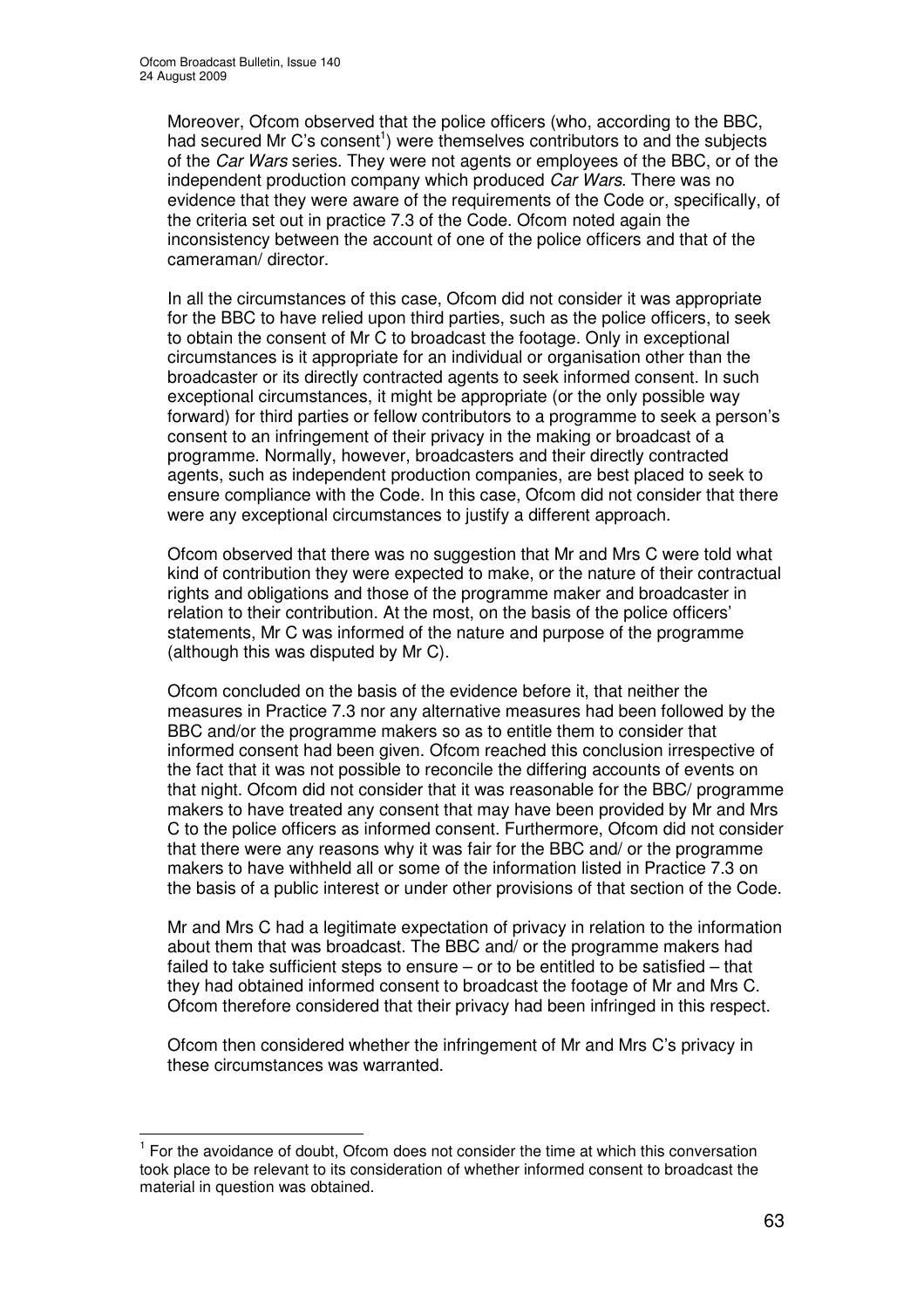As discussed above, Ofcom considered that the subject matter of the programme, in following the police in their duties, was in the public interest. Ofcom therefore balanced considerations concerning Mr and Mrs C's expectation of privacy with those concerning the public interest in the broadcast material as part of a broad look at police work. Ofcom considered that the programme makers had not taken all reasonable steps to obtain the consent of Mr and Mrs C before the broadcast of the programme. In light of the particular circumstances of this case, namely that the footage of Mr and Mrs C showed them in a sensitive situation, Ofcom considered that the subject matter of the programme was not in itself a sufficiently compelling justification to warrant the infringement of Mr and Mrs C's privacy. Ofcom therefore found that their privacy was unwarrantably infringed in the broadcast of the programme.

Ofcom went on to consider whether Mr and Mrs C's son had a legitimate expectation of privacy in relation to the circumstances in which Mr and Mrs C were included in the programme.

Having examined the sections of the programme relating to Mr and Mrs C, Ofcom observed that their son was neither shown nor referred to in the programme and that the programme did not indicate that they had a child. In light of this, Ofcom considered that the fact that Mr and Mrs C had a child would have been known only to people who already knew the family. Ofcom therefore concluded that in these circumstances Mr and Mrs C's son did not have a legitimate expectation of privacy in relation to the programme as broadcast.

Therefore, Ofcom found that Mr and Mrs C's son's privacy had not been infringed in the programme as broadcast and it was not necessary for Ofcom to further consider whether any infringement of his privacy was warranted.

**Accordingly, Ofcom has upheld Mr and Mrs C's complaint of unwarranted infringement of privacy in the broadcast of the programme. Ofcom has not upheld their complaint of unwarranted infringement of privacy in the making of the programme or the complaint of unwarranted infringement of privacy in the broadcast of the programme made on behalf of their son (a minor).**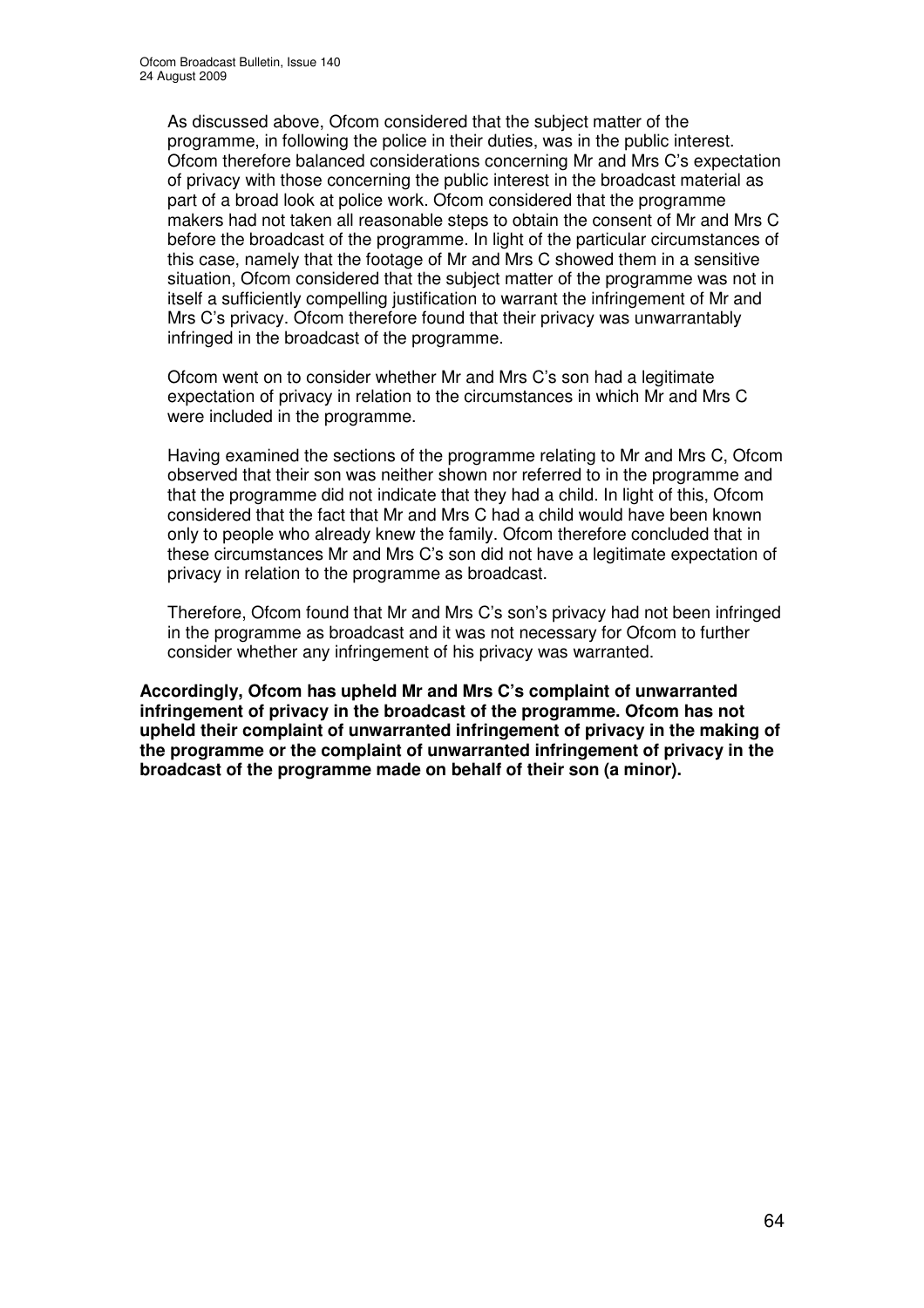# **Not Upheld**

# **Complaint by Mrs Diane Lievesley on her own behalf and on behalf of Miss Hazel Lievesley and Mr Richard Lievesley**

*Ghost Writer, Paranormal Channel, 8 October 2008*

**Summary:** Ofcom has not upheld this complaint of unfair treatment and unwarranted infringement of privacy made by Mrs Diane Lievesley.

On the 8 October 2008, the Paranormal Channel broadcast an edition of its regular series *Ghost Writer* in which paranormal activity in "The Farmhouse" was investigated. The programme included contributions from some of those living in the house and the two programme presenters, Ms Yvette Fielding and Dr Ciaran O'Keeffe. Mrs Diane Lievesley and two members of her family, Miss Hazel Lievesley and Mr Richard Lievesley ("her family") were featured in the programme having reported paranormal activity in the house.

Mrs Lievesley's complaint was considered by Ofcom's Executive Fairness Group. In summary Ofcom found the following:

- Mrs Lievesley and her family provided informed consent to take part in the programme and were fairly portrayed. Their contributions and the presenters' comments reflecting their differing viewpoints were both included.
- The programme was fairly edited.
- The complainants' privacy was not infringed in the making or broadcast of the programme. Informed consent was given and Ofcom found no evidence of the programme maker failing to adhere to a guarantee relating to the identification of the contributors.

# **Introduction**

On 8 October 2008, the Paranormal Channel broadcast an edition of its investigative programme, *Ghost Writer.* The programme was a retrospective report of events that had taken place in a house in October 2005 and was entitled *The Farmhouse.* The presenters were Ms Yvette Fielding, who said she had been conducting paranormal research for nearly ten years and wanted to write a book about it, and Dr Ciaran O'Keeffe, a parapsychologist, whose contribution in the programme was to provide the scientific and sceptical point of view.

Mrs Diane Lievesley and her children, Hazel and Richard Lievesley, whose home featured in this episode, talked about paranormal activity there. Footage of and comments made by them were included in the programme, along with background shots of the interior of some parts of their home. The programme also included footage and commentary by the presenters as they sought evidence of the paranormal activity reported by Mrs Lievesley and her children in their house. Mr O'Keeffe's conclusions were generally of a sceptical nature and several natural explanations of any activity in the Lievesleys' home were given, while Ms Fielding's comments suggested she believed there was paranormal activity in the house.

Mrs Lievesley complained on her own behalf and on behalf of her children, Miss Hazel Lievesley and Mr Richard Lievesley, that they were treated unfairly and that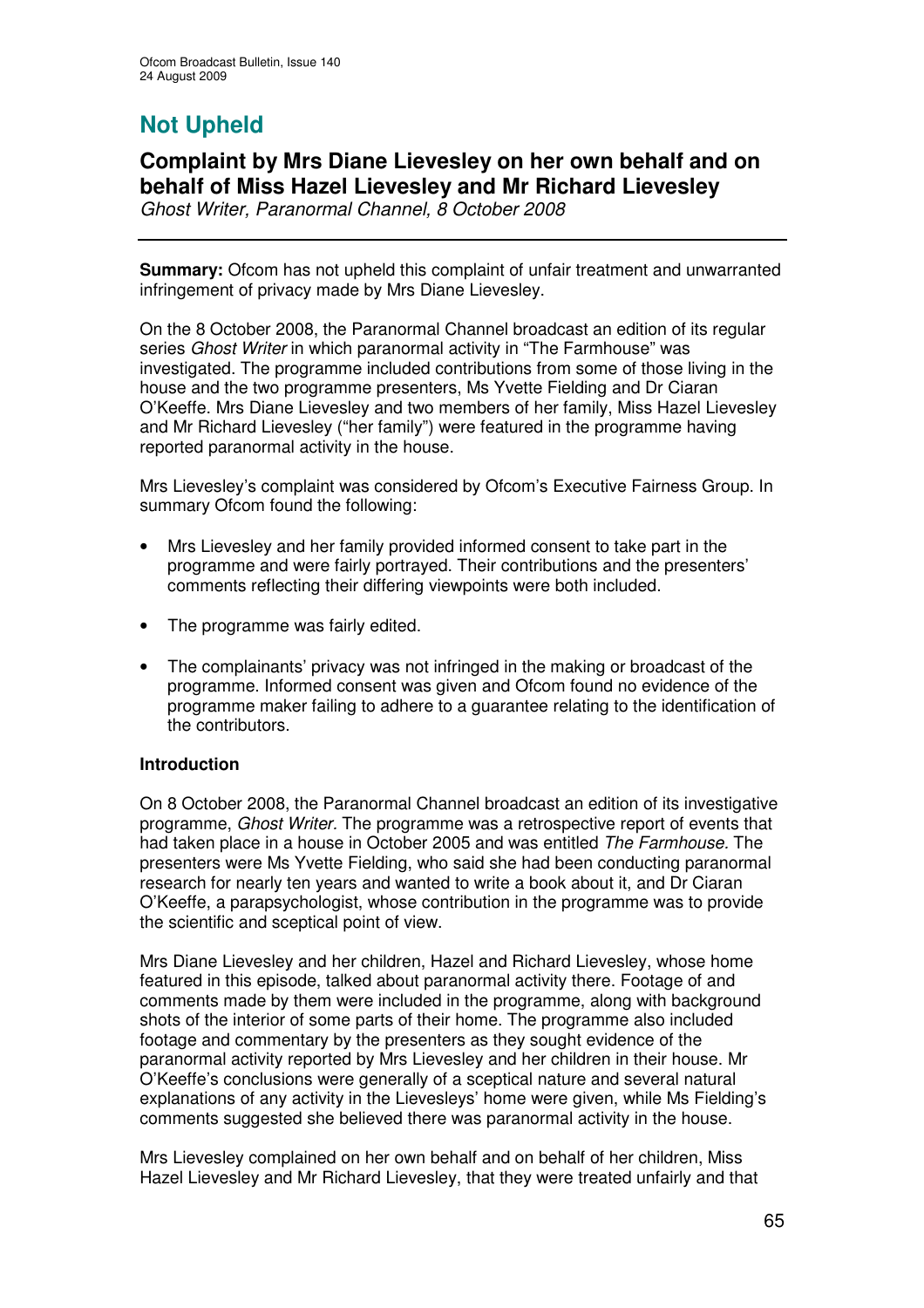their privacy was unwarrantably infringed in the making and broadcast of the programme.

# **The Complaint**

#### **Mrs Lievesley's case**

In summary, Mrs Lievesley complained that she, Miss Hazel Lievesley and Mr Richard Lievesley were treated unfairly in the programme as broadcast in that:

a) They did not give informed consent for the programme to be broadcast. They were misled as to the reasons they were being filmed as they understood it was for a DVD and research for a book.

By way of background, Mrs Lievesley said that the programme makers had been informed that the landlord of the property had denied filming for television purposes.

- b) They were portrayed unfairly in that:
	- (i) The conclusions of the presenters suggested they were a family of liars.

By way of background Mrs Lievesley said that she had been a spiritual medium for many years and had proved her psychic ability on many occasions with "Para.Science" 1 . She said that Miss Hazel Lievesley also had psychic ability.

- (ii) One of the presenters, Mr O'Keeffe, made a comment that Miss Hazel Lievesley's bedroom was not *"the cleanest"*, implying that their home was an unclean place to live.
- c) The programme was unfairly edited in that:
	- (i) It unfairly presented the actual events during the filming period which gave the impression that Mrs Lievesley and her children were fraudulent. For example, the programme did not show that, during a séance, the glass on the table ceased to move when one of the presenters, Ms Fielding, removed her fingers from it.
	- (ii) The programme gave the impression that the filming and investigations were carried out overnight when, in fact, the presenter only spent a few minutes on her own. This gave a misleading impression about the existence of paranormal activity in the house.

In summary, Mrs Lievesley complained on her own behalf and on behalf of Miss Hazel Lievesley and Mr Richard Lievesley that their privacy had been unwarrantably infringed in the making of the programme in that:

d) The programme was made without their knowledge or permission.

<sup>&</sup>lt;sup>1</sup> Para.Science, an organisation established to conduct study, research and investigation into all types of paranormal phenomena. Membership covers the UK, and there are associates across the world.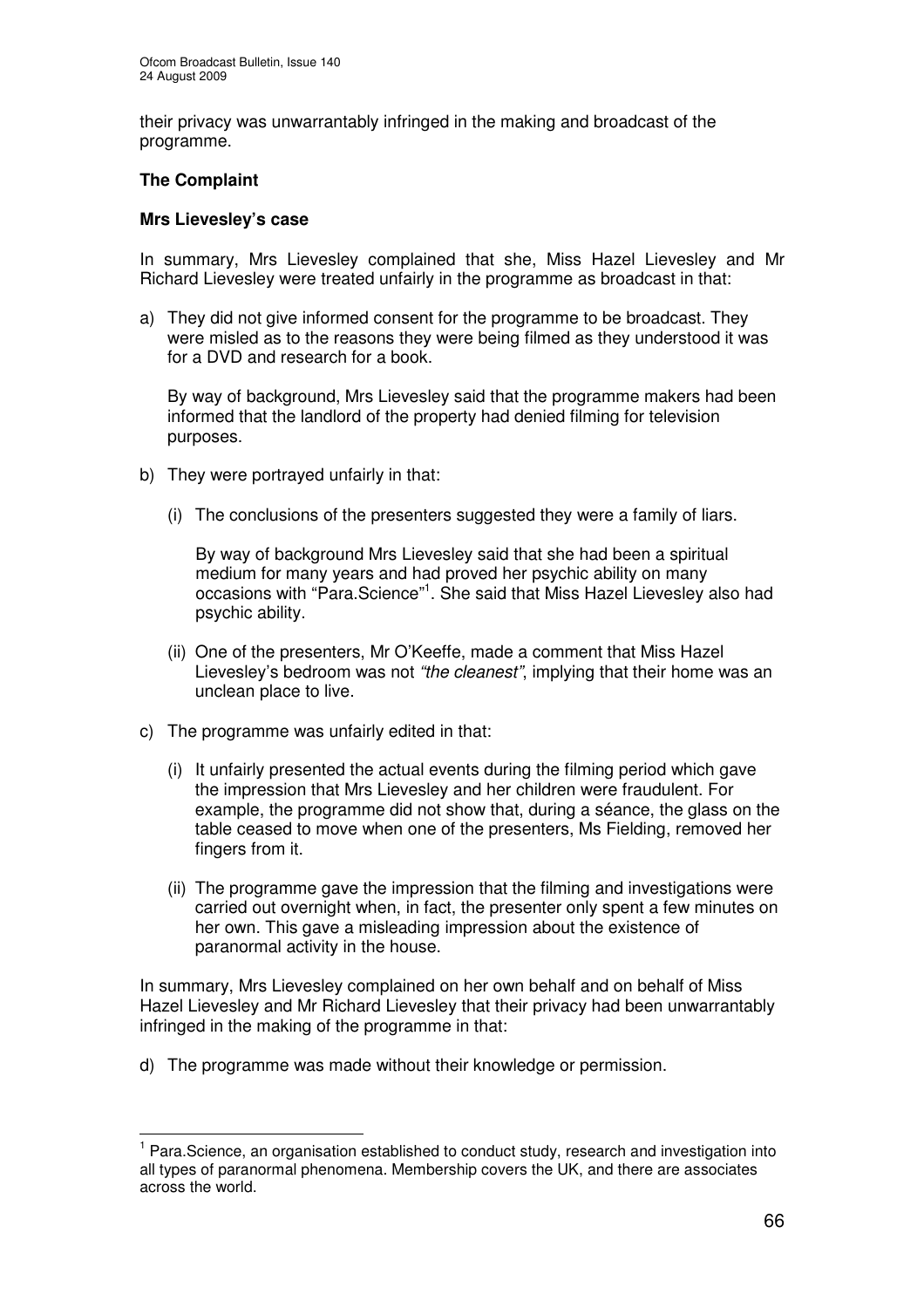In summary, Mrs Lievesley complained on her own behalf and on behalf of Miss Hazel Lievesley and Mr Richard Lievesley that their privacy had been unwarrantably infringed in the broadcast of the programme in that:

e) They had a signed contract with the programme makers that their home would not be identifiable. Furthermore, they were given verbal assurances that the programme makers would not name or identify anyone in the family. However, the programme makers did not adhere to the instructions given.

# **Paranormal Channel's case**

On 22 December 2008, the Paranormal Channel provided a response to the complaint along with supporting material including recordings and transcripts of unedited material. In summary and in order of the entertained complaint it said:

- a) Mrs Lievesley was initially approached to assist with a book and DVD entitled "Ghost Hunters" but the production team also asked Mrs Lievesley to sign a general broadcast release form to enable the further use of the footage for broadcast. The wording on these forms was easy to understand and was not restricted to a DVD release. Mrs Lievesley was aware of this at the time of signing and left with a copy of the document. The Paranormal Channel subsequently confirmed on 21 January 2009 that the reference to ITV on the release form stood for independent television, because this allowed the programme makers to sell the programme to advertiser funded channels. The programme makers were never told that the landlord had refused permission for filming; indeed they were not even aware that the Lievesley's did not own their home.
- b) The Paranormal Channel did not accept that the Lievesley family were portrayed unfairly. The programme makers denied that the family were portrayed as liars or their house as unclean. The role of the presenter, Mr O'Keeffe, as a parapsychologist, was to question and analyse alleged paranormal phenomena. The programme was fair and gave a balanced account of what happened at the house on the day of filming. The Paranormal Channel said that many people claimed their houses to be haunted and expected everyone to believe they were in the middle of a paranormal explosion or were psychic themselves. However, when faced with the truth some disagreed and used false accusation as a defence.

The part of the programme where an "orb" was allegedly caught on film and explained as a possible particle of dust by the presenter was not a description of the house as "dirty". It is a standard alternative explanation for spirit orbs and is always a possibility when an investigator enters a room and kicks up even the most minuscule dust particles. The only place where this may not be the case is in truly "clean" environments such as operating theatres and microchip preparation rooms.

c) As regards the séance, the broadcaster said within the unedited material, there was evidence that on occasion the glass was moving when only Mrs Lievesley and Miss Lievesley had their fingers on it. The investigation at the house did take place at night but there is no indication in the programme that the investigation lasted the entire night. The final edited version of the footage was a true and accurate reflection of the paranormal investigation.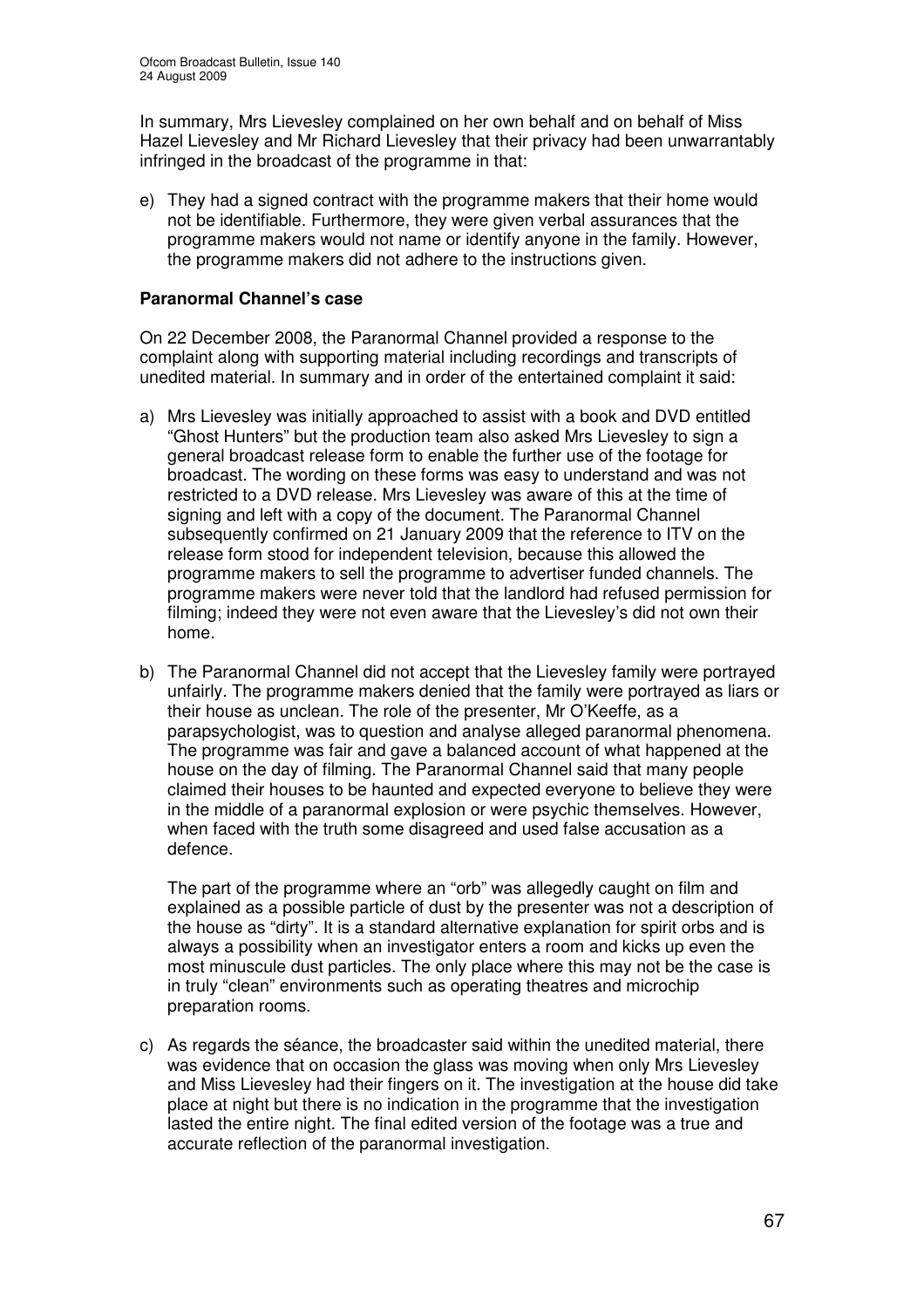- d) The Paranormal Channel said that the complainants willingly participated in filming and signed documents permitting the footage to be used in any format or media. The broadcaster said that Mrs Lievesley did not raise any concerns about the use of the footage when signing her consent form. According to the programme makers she was very happy and excited to be featured on television but that she had changed her mind post broadcast because she had received unkind comments about the programme from friends that had made her question why she agreed to participate in the first place. Paranormal Channel said that at no point did they manipulate her words or paraphrase them for their own purpose.
- e) The programme referred to the family by their first names only, no surnames were used, nor was the identity of the location or any address revealed. Only close friends and family could have identified the location or recognized family members but the general viewer was not given sufficient information to do this. The Paranormal Channel said the programme makers honoured the hand written addition to the location agreement that external shots of the property were not to be included.

#### **The complainant's comments in response**

Mrs Lievesley responded in respect of the following heads of complaint:

- a) Mrs Lievesley said the broadcasters' explanation for the reference to ITV on the consent forms was false as the programme makers had been informed prior to their visit to her that their landlord had refused all permissions to film for the purposes of television. The family would not have put their tenancy in jeopardy for the benefit of the programme makers. Mrs Lievesley insisted that she was only informed of the programme maker's intention to write a book and produce a DVD. (Mrs Lievesley also submitted evidence she had obtained from Ms Winsper (from the Para.Science paranormal investigation team that introduced Mrs Lievesley to the programme makers) which confirmed that even though the intention of the filming was to carry out research for a book with accompanying DVD, the participants had signed release forms giving rights to use the media in other forms, which would usually include broadcasting.)
- b) i) The Para.Science team had been conducting regular investigations for a period of over 12 months and had come to the conclusion that the complainants were living in a haunted house. Therefore the broadcaster's assertion that "when faced with the truth some disagree and use false accusation as a defence" was unfair.
- d) All members of her family would have refused to take part in the filming if they had known it was for the purposes of a television programme.

# **The broadcaster's second response**

Paranormal Channel said the programme makers were not informed prior to filming that the landlord had refused all permissions to film. Mrs Lievesley allowed filming to take place in her home without any objection and signed all the necessary release and consent forms which specifically referred to the right to use the footage in any and all media without restriction. The programme makers had at least seven years' experience of making television exposes on paranormal phenomena and had a very credible record for producing accurate and honest accounts of paranormal investigations. The email that Mrs Lievesley provided from correspondence she had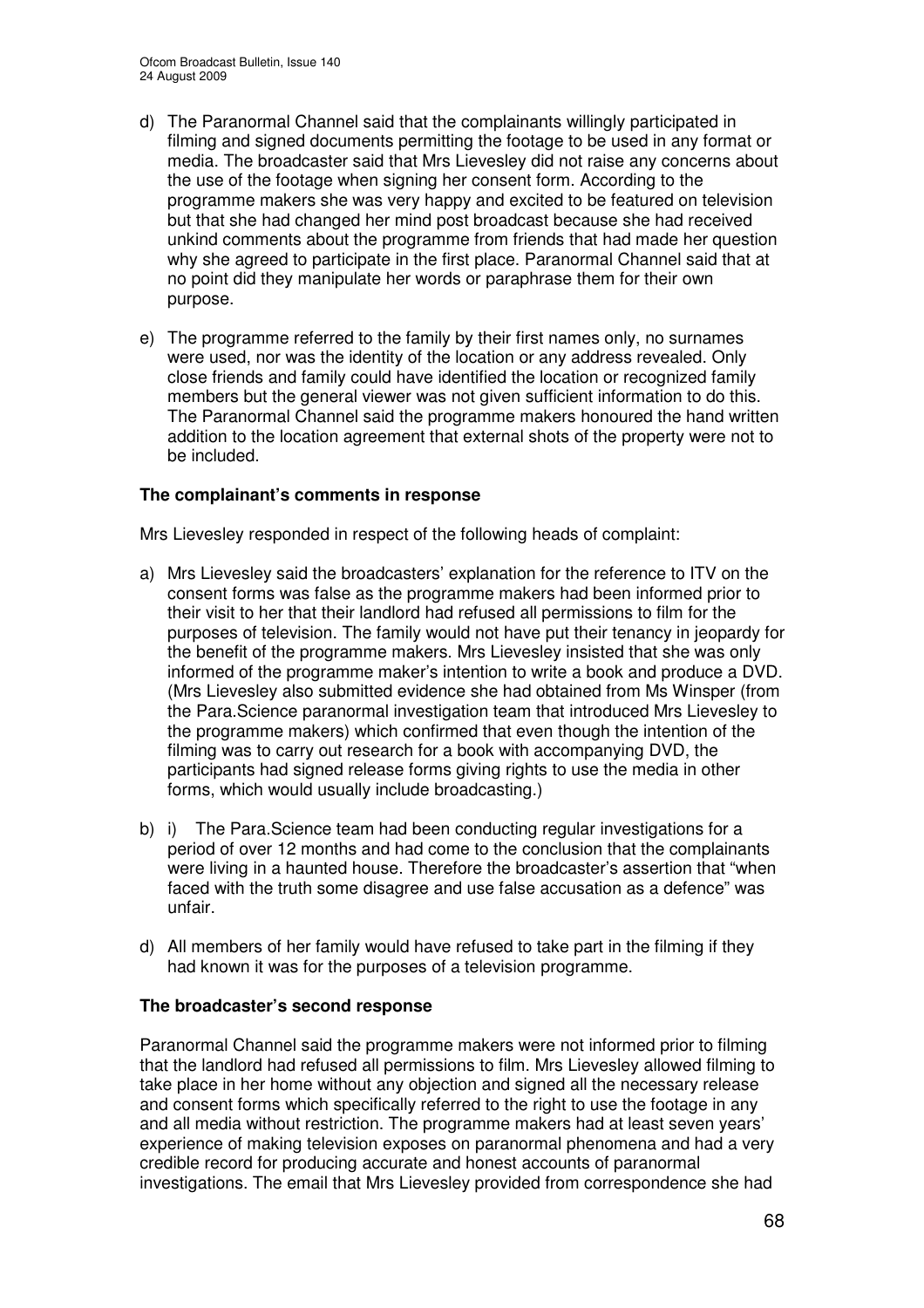had with Ms Winsper from Para.Science confirmed that all necessary consents had been given.

In its view, the complainants participated willingly in the programme, but decided retrospectively to withdraw consent as the content of the programme differed from their expectations through no fault of the Paranormal Channel.

# **Decision**

Ofcom's statutory duties include the application, in the case of all television and radio services, of standards which provide adequate protection to members of the public and all other persons from unfair treatment and unwarranted infringement of privacy in, or in the making of, programmes included in such services.

Where there appears to have been unfairness in the making of the programme, this will only result in a finding of unfairness, if Ofcom finds that it has resulted in unfairness to the complainant in the programme as broadcast.

In carrying out its duties, Ofcom has regard to the need to secure that the application of these standards is in the manner that best guarantees an appropriate level of freedom of expression. Ofcom is also obliged to have regard, in all cases, to the principles under which regulatory activities should be transparent, accountable, proportionate and consistent and targeted only at cases in which action is needed.

Mrs Lievesley's complaint was considered by Ofcom's Executive Fairness Group. In reaching our decision, Ofcom carefully considered all the relevant material provided by both parties. This included a recording and transcript of the programme as broadcast, both parties' written submissions and recordings and transcripts of the unedited programme material.

a) The Committee first considered the complaint that Mrs Lievesley and her family did not give consent for the programme to be broadcast as they understood filming was for a DVD and not a television programme.

In considering this part of the complaint Ofcom took account of Practice 7.3 of the Ofcom Broadcasting Code ("the Code") which requires that "where a person is invited to make a contribution to a programme (except when the subject matter is trivial or their participation minor) they should normally, at an appropriate stage: be told the nature and purpose of the programme, what the programme is about and be given a clear explanation of why they were asked to contribute and when (if known) and where it is likely to be first broadcast" … [and] "be made aware of any significant changes to the programme as it develops which might reasonably affect their original consent to participate, and which might cause material unfairness".

Ofcom considered the basis on which Mrs Lievesley and her family had consented to take part in the programme and whether they were made aware that the footage might be used for the purposes of a television broadcast. Potential contributors to a programme should be given sufficient information about the programme's nature and purpose, for them to be able to make an informed decision about whether or not to take part. In reaching its decision Ofcom had regard to the release forms that Mrs Lievesley and her family had signed. Within three of these forms it said: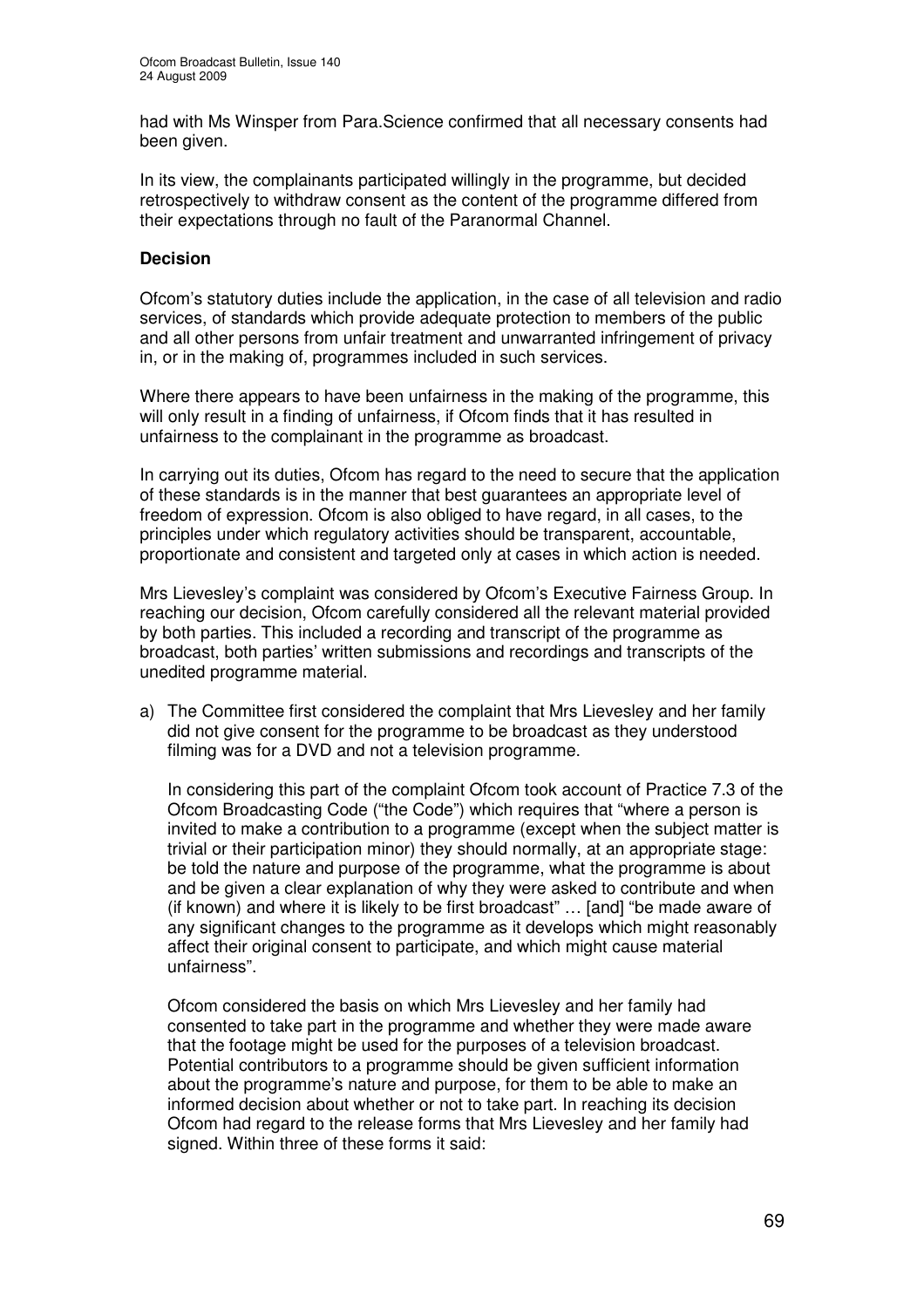"The producer (or a member of the Production team) has informed me of the nature and content of the Programme and I confirm that I am willing to participate and that I will not hold the producer and/or ITV, its associates and/or other contributors to the programme responsible for any ill-effects that may be suffered as a result of my participation in the Programme".

Ofcom also noted that Mrs Lievesley and her family were active and willing participants to filming.

It appeared to Ofcom that both parties' interpretations of the release forms differed. Mrs Lievesley said that the forms only covered filming for a DVD (and book) and that her landlord would not have agreed to filming of her home for the purposes of a television broadcast. Meanwhile, the programme makers advised that the forms included provision for use of the footage in all forms of media, that they were unaware of Mrs Lievesley's landlord's stipulations and that they did not know the house was rented.

On the information available to us, Ofcom considered that Mrs Lievesley and her family had signed consent forms which allowed the broadcaster to use the footage in a programme. Ofcom also noted that the statement from Para.Science confirmed that all participants signed release forms giving rights to use the footage in all forms including broadcasting. It appeared to Ofcom that the broadcaster took sufficient steps to satisfy itself that the consent provided by the Lievesley's was informed consent.

Given that the consent to participate was informed, taking into account all the factors as detailed above, Ofcom does not consider that Mrs Lievesley and her family were treated unfairly. We have therefore not upheld this head of complaint.

b) Ofcom then went on to consider the complaint that Mrs Lievesley and her family were portrayed as a family of liars and that their home was presented as an unclean place to live.

In considering this head of complaint Ofcom took into account whether the broadcaster's actions were consistent with its obligation to avoid unjust or unfair treatment of individuals in programmes as set out in Rule 7.1 of the Code. In particular, Ofcom considered Practice 7.6 which states that when a programme is edited, contributions should be presented fairly. It is important to note that the editing of a programme is a matter for a broadcaster. However, broadcasters must ensure that the programme as broadcast does not result in unfairness to an individual or organisation.

Ofcom first examined the presenters' roles within the programme. The programme introduction explained the two presenters' differing viewpoints as to paranormal phenomena. Ms Fielding stated she had a background of ten years conducting paranormal investigations. Dr O'Keeffe said that he shared Ms Fielding's *"passion"*, *"excitement"* and *"interest"* in the area, but that they had *"slightly different perspectives"* as he looked for the rational, objective side to things whereas Ms Fielding believed that there was *"something out there"*. Therefore, Dr O'Keeffe was playing the role of the "scientific sceptic".

Ofcom then considered the content of the presenters' comments, how they were delivered within the programme and whether this resulted in any unfairness. In relation to the séance Dr O'Keeffe used the following explanation: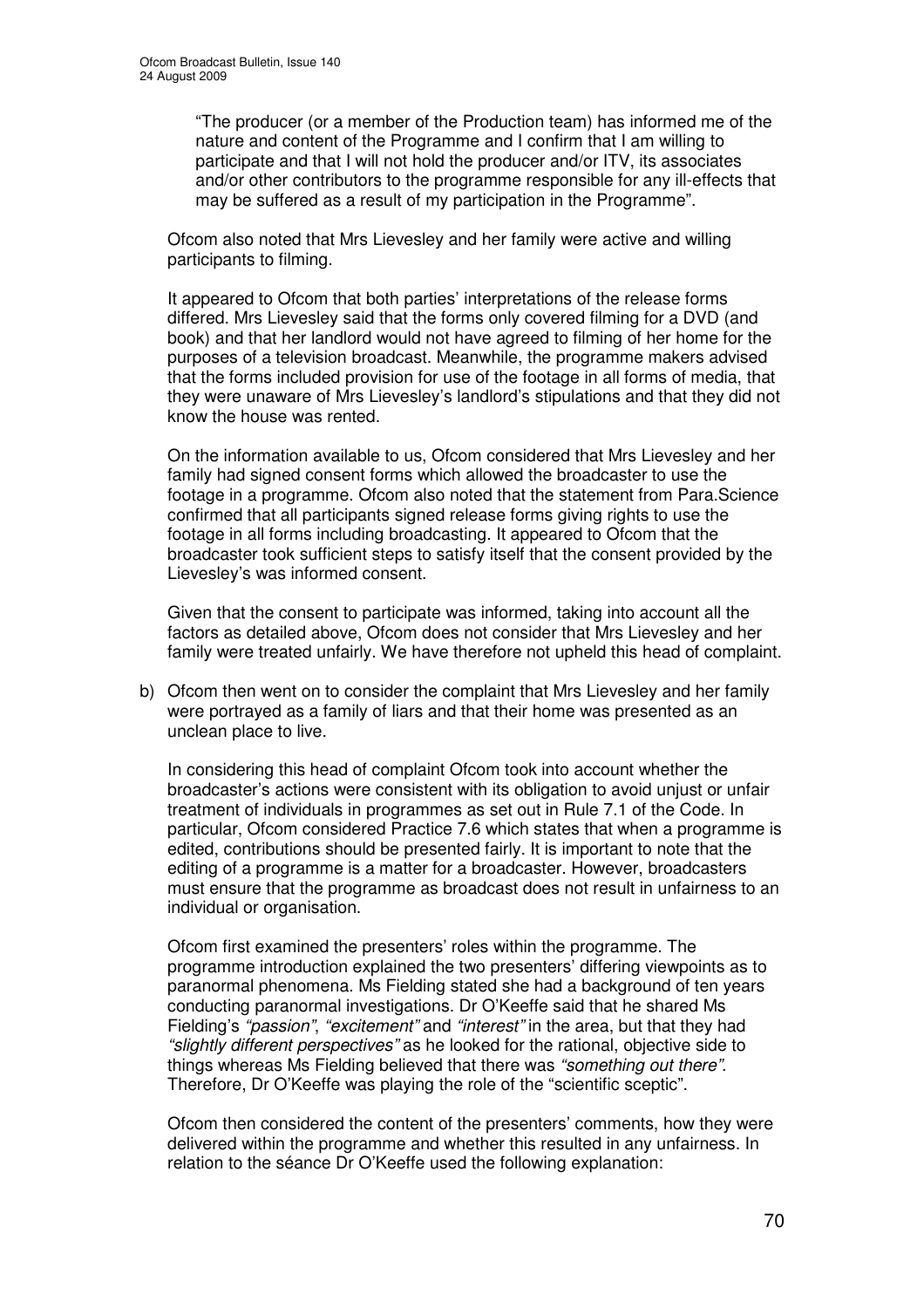*"Now it was very important that we conducted a séance within the framework of this investigation because it is tied into the beliefs of the mother and to some extent the daughter. So it was almost as though they became part of the investigation – strictly voluntary; it was something they definitely wanted to do… you've got something that for me is a simple illustration of psychology – everybody wanting and willing the glass to move and also the contact with the glass – if the glass had moved without anybody in contact with it then I'd be a lot more impressed."*

And later in relation to the time spent at Mrs Lievesley's home:

*"I think what happened in that investigation, even though there were a couple of phenomena at least as far as we're concerned, it was nowhere near what the key eye witness claimed had happened".*

However, Ofcom also noted his comments were given in response to comments made by Ms Fielding that suggested she had experienced paranormal activity. For example, these included:

*"I could have sworn I just heard a hum coming from in there…I was just slowly you know talking and I turned, it was like…I thought it was you* [Mr O'Keeffe] *or someone. You know when someone's creeping up behind you and you feel the heat or the proximity of somebody?"…*and*…"when I was standing on the landing there was something with me…you know when you know there's something there and you are not on your own…it was as if something was right there beside me and I was scared to death didn't like that at all".*

In this respect both viewpoints were expressed. The programme featured the believers' comments contrasted immediately after by the opinion of the sceptic in a fair and balanced way. Ms Fielding's conclusions were fairly summarised as were Dr O'Keeffe's. Dr O'Keeffe's responses were not intended to suggest the complainants were not being honest but to express his opinion on the phenomena under question. In this respect, Ofcom did not consider that the programme implied they "were a family of liars".

With regard to the complaint that Dr O'Keeffe's comments suggested the home was an unclean place to live, Ofcom also took account of his comments in the light of the programme as a whole, that is, a paranormal investigation by both believer and sceptic. Ms Fielding referred to *"what seemed like a mist that was falling in the room"*. Dr O'Keeffe's explanation was that *"we're dealing with a room that wasn't the cleanest, but also any room you go into is going to have some element of dust and I think that what we capture there on the night vision camera was simply dust particles moving across the bed"*.

In Ofcom's view, viewers would have understood that Mr O'Keeffe was not making a judgement about the cleanliness of the complainants' home but rather was looking for a scientific explanation of Ms Fielding's observation. In this respect and taken together as part of the programme as a whole, Ofcom does not consider that the complainants were portrayed unfairly as a result of this comment.

Accordingly, Ofcom has not upheld head b) of the complaint.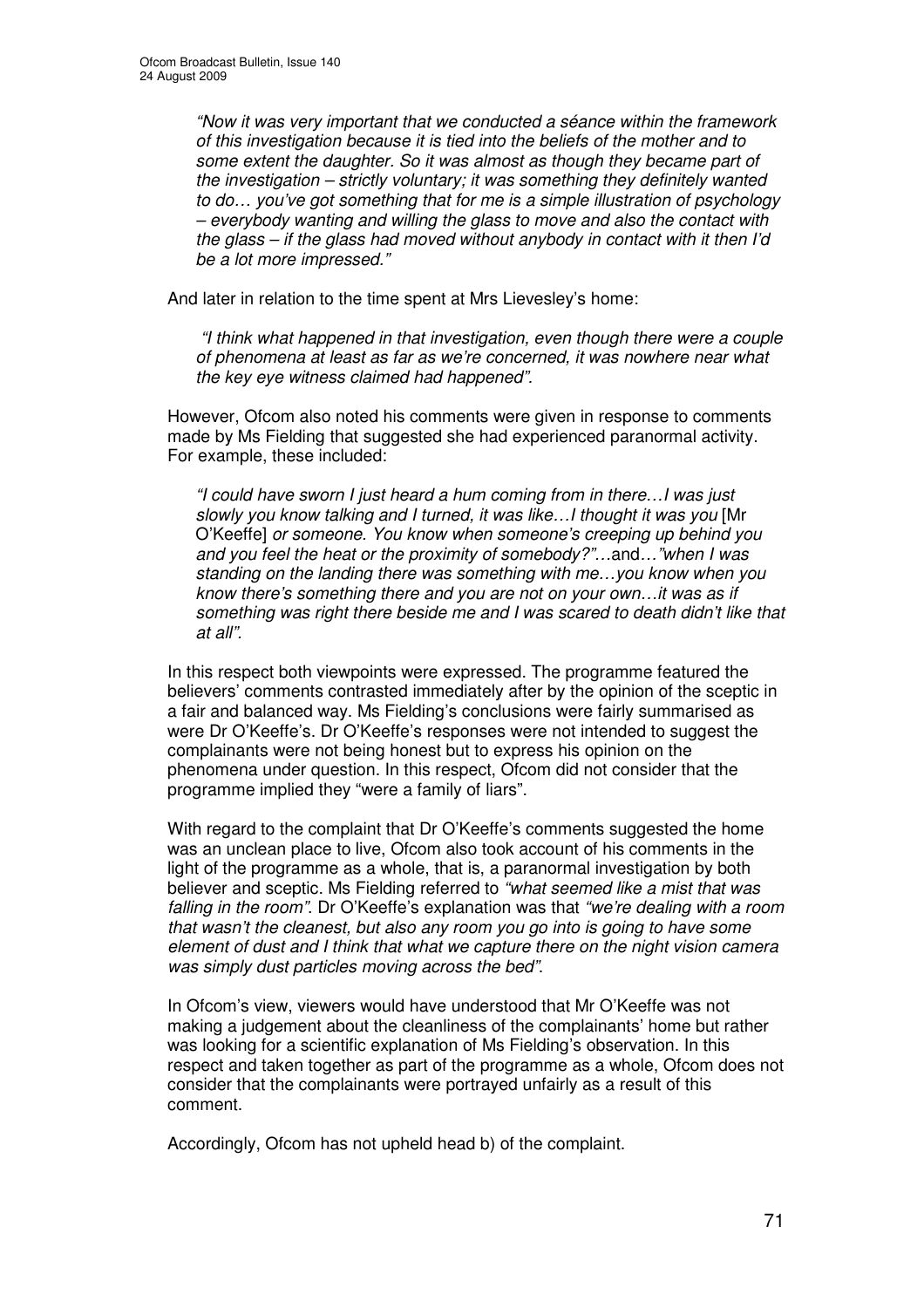c) In respect of the complaint that the programme was unfairly edited in that it gave the impression that the complainants were fraudulent and that investigations were carried out overnight when in fact they were not, Ofcom took account of Practice 7.6 as detailed above at head b).

Ofcom again examined the comments made by the presenters in the context of the programme as a whole, their different roles in the investigation and the complainants' contributions to it. Ofcom noted that the comments of Mrs Lievesley and to a lesser extent Miss Lievesley were included in some detail in the programme. In an attempt to investigate further, a séance was arranged to try and contact the spiritual beings that had been reported as present in the house. Mrs Lievesley said that, during this séance, the glass ceased to move when Ms Fielding removed her fingers from it, and the programme unfairly omitted this sequence. Ofcom noted that sequences showing the glass ceasing to move when Ms Fielding removed her fingers from it were in fact included in the programme; furthermore the programme as broadcast and unedited material provided to Ofcom also clearly showed the glass moving when only Mrs Lievesley and Miss Lievesley's fingers were upon it.

With regard to the length of time spent by the presenters investigating the phenomena, in Ofcom's view, it is not apparent from the programme what length of time had been spent in the house. However, it did note that within the programme format, there was time for all contributors to give their views and the conduct of a séance provided a further opportunity for Mrs Lievesley and her family's experiences to be investigated. The programme did not indicate how much time was involved but it did present the facts of the investigation within the timeframe of the programme in a fair and balanced way.

In this respect and taking into account the factors detailed above Ofcom has not upheld this head of complaint.

d) Ofcom then went on to consider whether the privacy of Mrs Lievesley and her family had been unwarrantably infringed in the making of the programme in that the programme was made without their knowledge or permission.

In Ofcom's view, the line to be drawn between the public's right to information and the citizen's right to privacy can sometimes be a fine one. In considering complaints about the unwarranted infringement of privacy both in relation to the making and the broadcast of the programme, Ofcom must consider two distinct questions: First, has there been an infringement of privacy? Secondly, if so, was it warranted? This is in accordance with Rule 8.1 of the Code which states:

"Any infringement of privacy in programmes or in connection with obtaining material included in programmes, must be warranted".

We also had regard to Practice 8.5 of the Code which states that any infringement of privacy in the making of a programme should be with the persons consent or be otherwise warranted.

Ofcom first considered whether the complainants had a legitimate expectation of privacy in relation to the obtaining of the footage. In determining whether there was a legitimate expectation of privacy, Ofcom took account of the events and images being filmed, whether for the purposes of a DVD or for television broadcast, and considered if they were of a particularly personal or sensitive nature, or attracted an expectation of privacy for any other reason.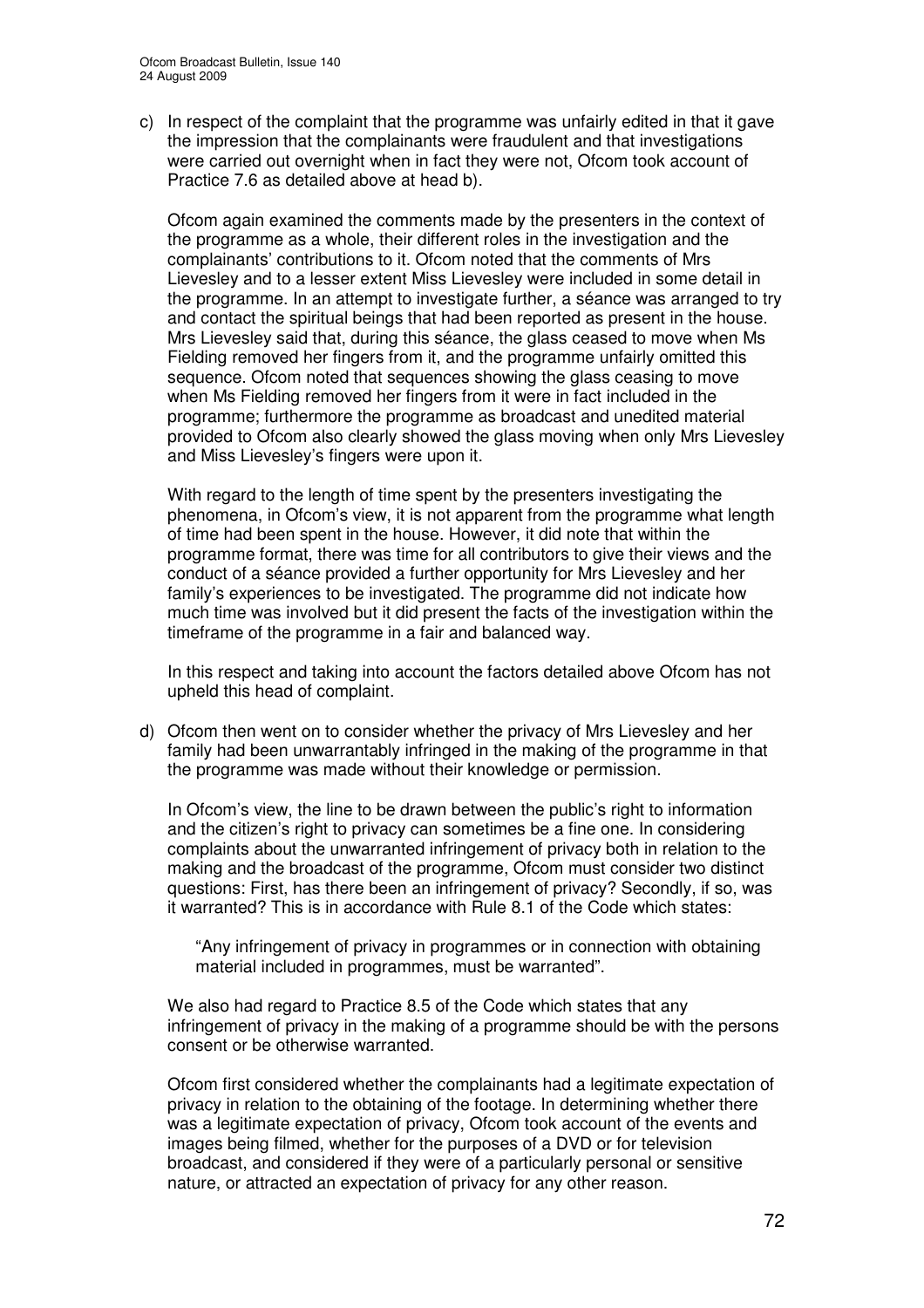In this particular case, filming took place in the interior of the Lievesley family home and concerned matters personal to the Lievesley's such as their belief about the paranormal activity they said they had experienced in their house.

In Ofcom's view, these circumstances would attract an expectation of privacy, and it would normally be incumbent upon programme makers to obtain consent to film before any footage was taken.

As noted earlier, in this case, release forms had been signed by the complainants for filming to take place in their home in connection with paranormal activity. They appeared to be willing and active participants to filming. Ofcom was therefore satisfied that the broadcaster was entitled to believe that informed consent had been obtained.

In these circumstances, Ofcom considered that the complainants did not have a legitimate expectation of privacy and that the privacy of Mrs Lievesley and her family was not infringed in the making of the programme. It was not therefore necessary for Ofcom to further consider whether any infringement was warranted. Ofcom has not upheld this head of complaint.

e) Ofcom then considered whether the privacy of Mrs Lievesley and her family was unwarrantably infringed in the broadcast of the programme in that they stipulated their home should not be identifiable, and verbal assurances that the programme makers would not name or identify anyone in the family were not adhered to. In determining whether their privacy was infringed, Ofcom had regard to Practice 8.6 of the Code which states that if the broadcast of a programme would infringe the privacy of a person consent should be obtained before the relevant material is broadcast and Practice 8.2 which states that information which discloses the location of a person's home or family should not be revealed without permission, unless it is warranted.

Ofcom first considered whether Mrs Lievesley and her family had a legitimate expectation of privacy with regard to the broadcast of the programme. We looked at the type of events and images being broadcast in the programme and considered these were of a personal nature which examined the Lievesley's beliefs concerning paranormal activity, likely to attract an expectation of privacy and involve consent. We also noted that the subject of the programme was of a potentially sensitive nature. Ofcom noted that the programme broadcast interior shots of the family home including the lounge, Miss Lievesley's bedroom and the kitchen.

In determining any expectation of privacy in the broadcast of the programme, Ofcom looked at the basis on which the complainants had agreed to participate. As detailed earlier, consent appeared to be informed and the complainants appeared content to have their contribution included in a DVD, which is available to purchase publicly. Ofcom next examined the additional stipulations made on the consent form that no identifying shots be included in the programme as broadcast and whether these were adhered to. Mrs Lievesley and her family were referred to by their first names only.

We also noted that no identifying features of the interior or exterior of the house were shown that could reveal it or its location to anyone other than those who knew the family well and knew of the paranormal activity the family had claimed to have been experiencing. In addition, the house was referred to simply as *"the*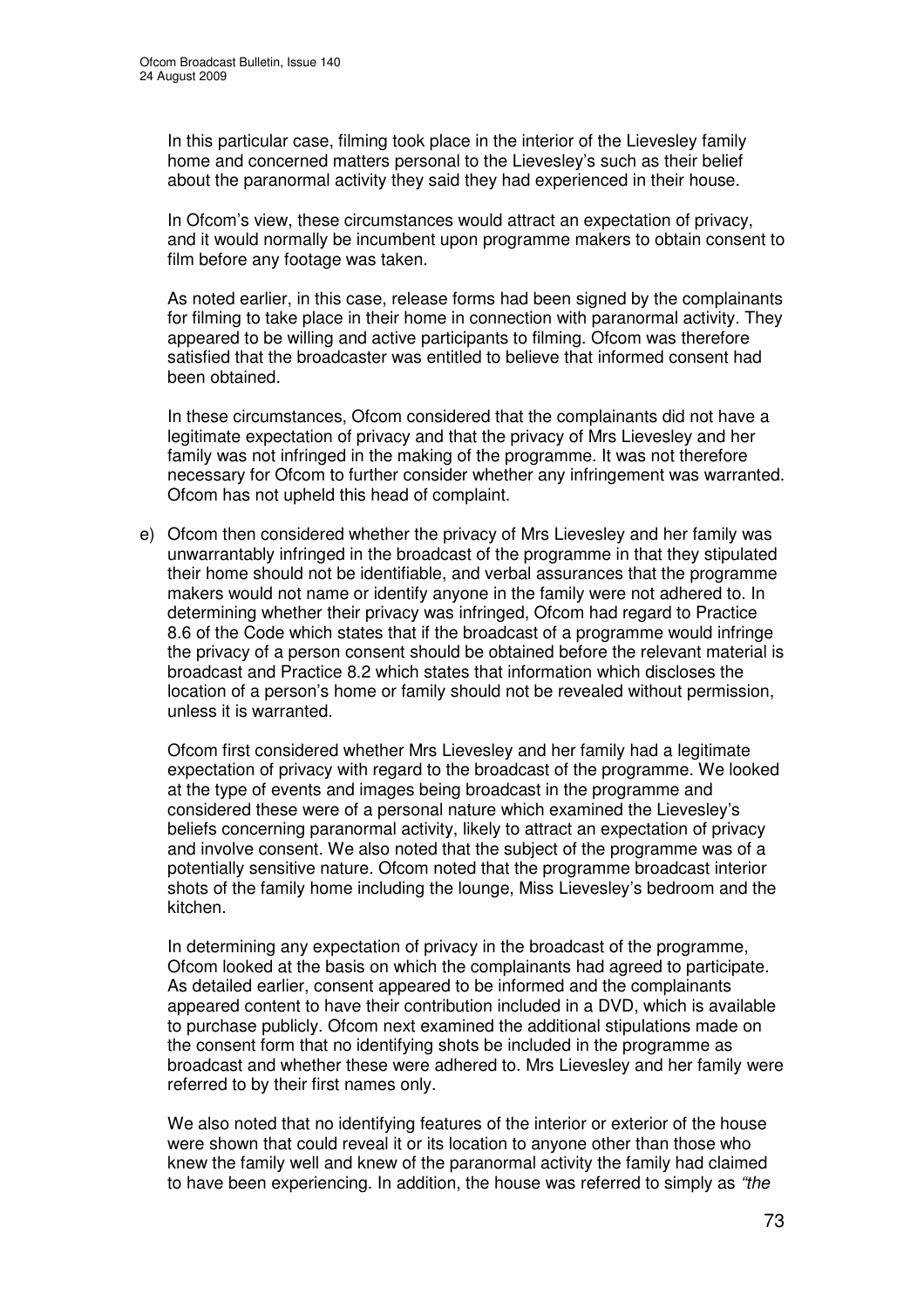*farmhouse"*. Furthermore, Ofcom considered that the verbal assurance that Mrs Lievesley said she had been given about not naming or identifying anyone in the family appeared to be at odds with the actions of the participants. On the information available to it, Ofcom found no evidence that the programme makers had given such a guarantee. In these circumstances and taking account of the factors detailed earlier, Ofcom concluded that there was no legitimate expectation of privacy in the broadcast of the programme.

Mrs Lievesley and her family's privacy was not infringed. It was not necessary to go on to further consider whether any infringement of privacy was warranted. Ofcom has therefore not upheld this head of complaint.

**Accordingly Ofcom has not upheld Mrs Lievesley's complaint on her own behalf and on behalf of Miss Hazel and Mr Richard Lievesley of unfair treatment or unwarranted infringement of privacy in either the making or the broadcast of the programme.**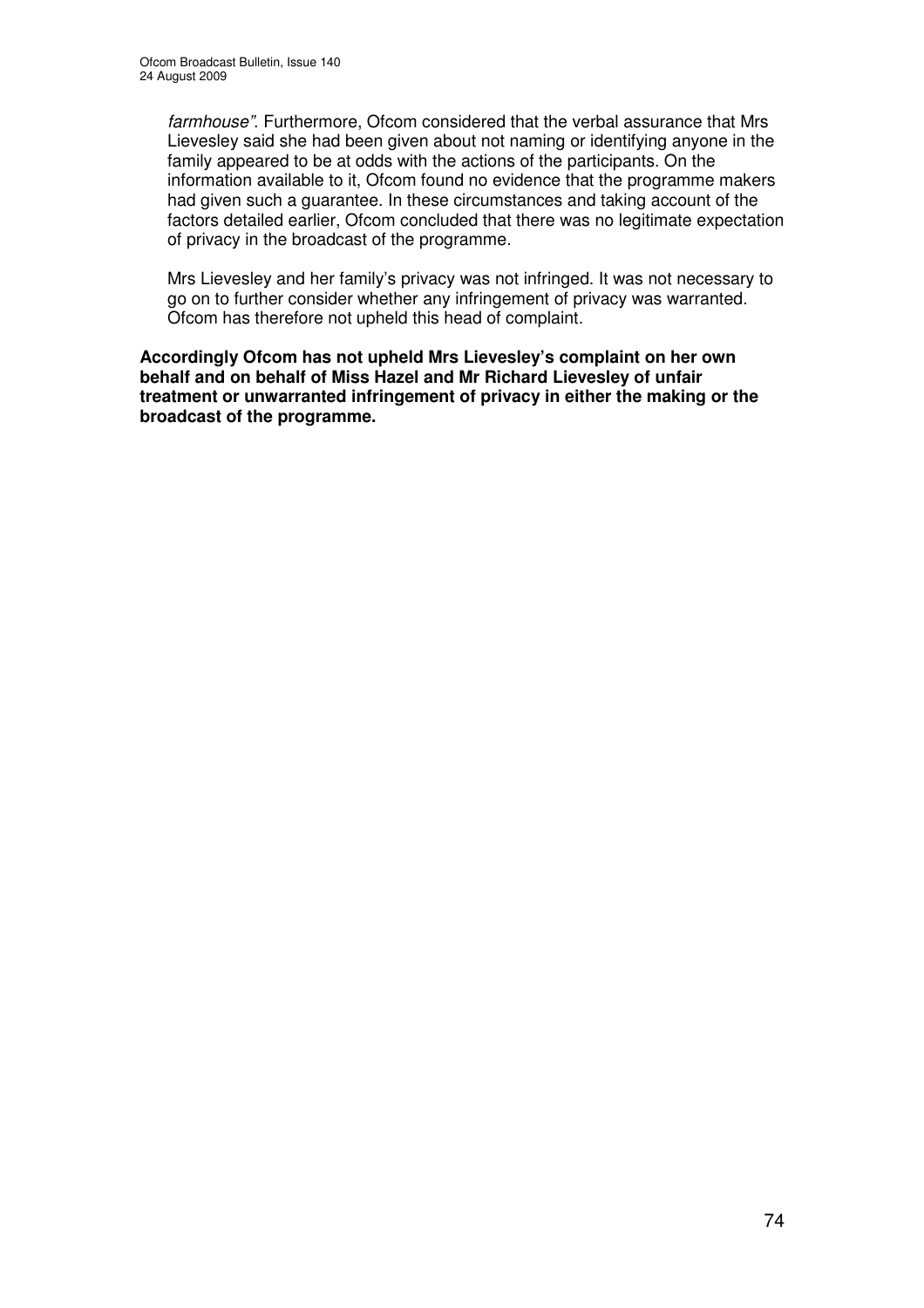## **Not Upheld**

### **Complaint by Mr Mark Wilson**

*Racing Live, At The Races, 1 July 2008*

**Summary:** Ofcom has not upheld this complaint of unfair treatment made by Mr Mark Wilson.

This edition of *Racing Live*, broadcast by At The Races, showed horse races from Brighton Racecourse. Just before the 15:00 race on 1 July 2008, footage was included showing a stall handler slapping the horse Caprio on the nose. The presenter and his guest commented on the incident, which was also referred to at 15:36. Footage of the incident was broadcast again at 16:38, once in real time and once in slow-motion.

Mr Mark Wilson, the stall handler, complained that he was treated unfairly in the broadcasts.

In summary, Ofcom found that editing the footage did not result in the incident being unfairly represented, that the commentary in each of the broadcasts was measured and fairly updated viewers on developments in the story and that subsequent broadcasts of the footage were justified.

### **Introduction**

On 1 July 2008, At The Races ("ATR") broadcast an edition of its programme *Racing Live* that included footage of the 15:00 horse race from Brighton Racecourse. One of the horses running in this race was called Caprio. The programme included footage of an incident just prior to the 15:00 race in which two stall handlers and Caprio's rider tried to adjust Caprio's saddle, which had become loose as a result of the horse's fractious behaviour. During this footage Caprio was shown swinging round and pulling away from his handlers (one of whom was Mr Mark Wilson, the complainant). Mr Wilson was shown slapping Caprio on the nose. Two race commentators then discussed the incident.

Half an hour after the race, the programme reported that it had received a number of emails from viewers about the incident, including one asking why it had shown the footage. The presenter explained that they were not showing the footage again because *"we don't want to dwell on it for reasons of taste more than anything"*. He went on to describe the incident and said that the decision to show the footage was a difficult one but that *"it did happen"* and that therefore the programme had shown it earlier. The presenter added that the programme makers understood that the incident would be looked at by the starter and the course officials and that *"if what appeared to happen happened no doubt some kind of action will be taken"*. He also said *"It's not our job to conduct that enquiry obviously but we did make the decision to show it"*.

Footage of the incident was shown again at 16:38. The presenter said that this was because there was an ongoing story. He said that the programme makers had spoken to one of Caprio's owners who had expressed his concern to the British Horseracing Authority (the "BHA"), the regulatory body for the sport of horse racing in Britain. The presenter also explained that the stewards at Brighton would be holding an enquiry and that RaceTech, which employed the stalls handlers, would be holding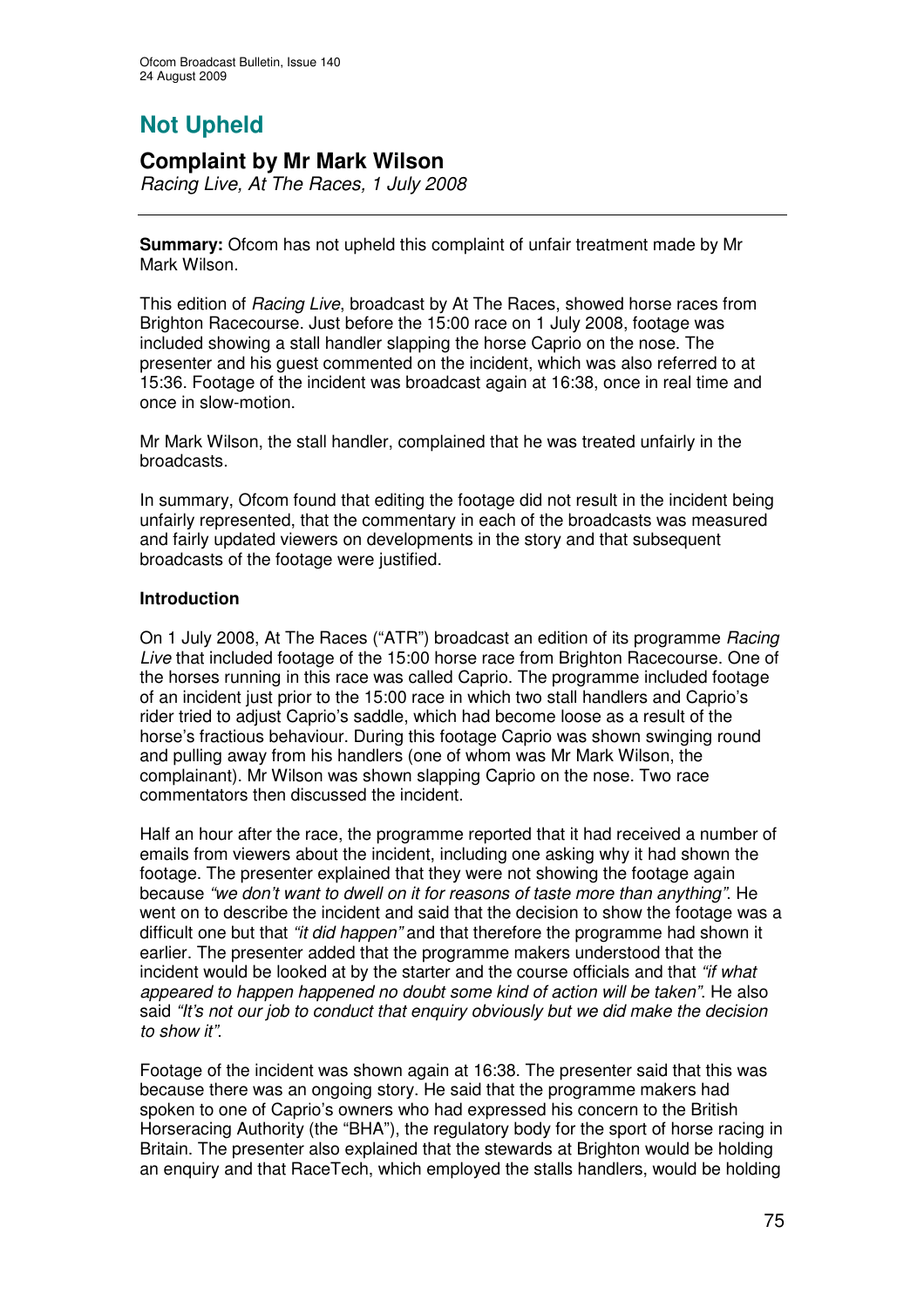its own enquiry into the incident. The programme then showed the incident in slowmotion with the presenter explaining that this was to make it clear that the horse had been given *"an open-handed slap"* rather than being punched as some viewers had suggested.

Mr Wilson was shown in the first and third sections of the broadcast noted above although his face was not clearly visible. He was not named in the programme but was identified as either *"a stall handler"* or *"the stall handler"* who had slapped Caprio on the nose in all three sections of the broadcast noted above.

Mr Wilson complained to Ofcom that he was treated unfairly in the programme as broadcast.

### **The Complaint**

### **Mr Wilson's case**

In summary, Mr Wilson complained that he had been treated unfairly in the programme as broadcast in that the footage of him slapping Caprio on the nose at the Brighton Racecourse, which was repeatedly shown on *Racing Live* on 1 July 2008, and the comments broadcast about this incident portrayed him unfairly. Mr Wilson also complained that the programme did not show the footage around this incident or explain the horse's difficult behaviour leading up to this incident. In particular, the fact that Caprio had injured the groom to the extent that she was hospitalised and that he had already bitten Mr Wilson's left hand was not mentioned.

### **ATR's case**

In summary, ATR responded to Mr Wilson's complaint of unfairness as follows:

ATR said that the footage was not shown repeatedly. The footage had been recorded during an advertising break on 1 July 2008 and was then broadcast on the programme's return at 14:59, accompanied by a voiceover by the presenter. The oncourse presenter and his guest, after viewing the footage on a monitor at the course, gave their live and immediate reactions. ATR said the guest's comments were qualified with the words *"initial reaction"* and *"first impression"*. At 15:36 the presenter referred to the incident, but the footage was not shown and at 16:38 he updated viewers on developments in the ongoing story. The footage was shown again in real time and then in slow-motion, which helped the presenter clarify that the incident involved an open-handed slap and not a punch. ATR said that the incident was also referred to on 2, 6 and 18 July 2008<sup>1</sup>.

As regards the editing of the footage, ATR said that it obtained its coverage from Dales TV and that all the footage it received of the incident from Dales TV was broadcast, except for 13 seconds immediately prior to the incident. This 13 second section was not included due to time constraints, as there was only a short period between returning from the advertising break and the scheduled start of the second race. ATR said that, had it not been for the advertising break, the whole incident would have been broadcast live. ATR said that it had no access to any other footage of the incident.

As regards the explanations of the incident in the broadcasts, ATR said that it had no knowledge of the full background at the time of the broadcasts on 1 July 2008. ATR

 $1$  These broadcasts were not included in the complaint entertained by Ofcom.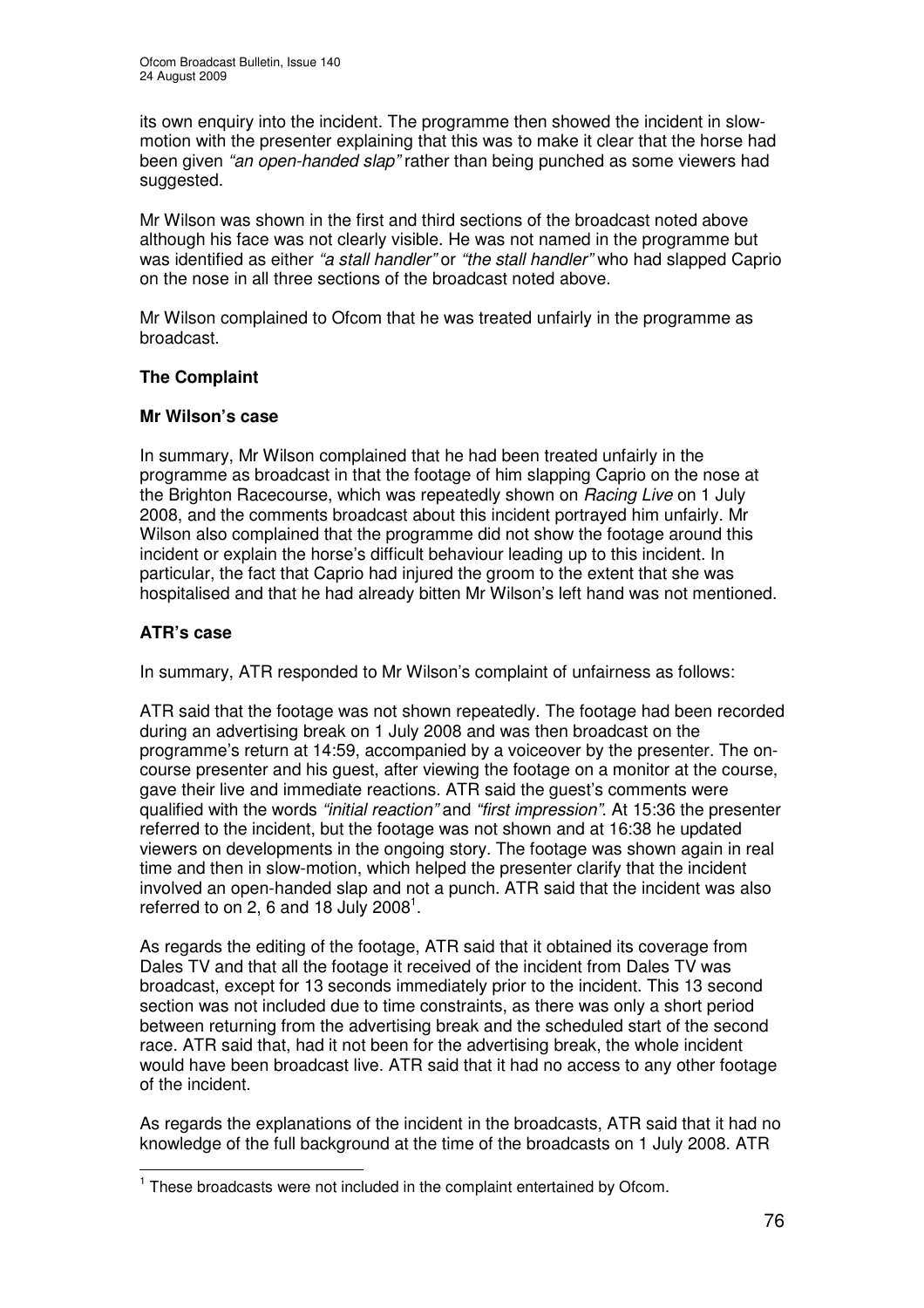said that at this time it had appeared to be an isolated incident and, in that context, it was very unusual for a stall handler to hit a horse, apparently out of the blue. ATR said that at the time of the first broadcast on 1 July 2008, it had no knowledge of the incident in the stables and that it was only later in the day, when the programme maker spoke to Caprio's stable lad, that the broadcaster found out more of the background to the incident.

ATR said that it had been careful not to draw conclusions and that many comments made were sympathetic to Mr Wilson, especially as the story became clearer.

Furthermore, ATR said it had a duty to broadcast the incident as it may have affected the betting decisions of its viewers at the time. The incident was also a matter of public interest, as racing welfare was an important issue for ATR and its viewers.

ATR said that there was no attempt to sensationalise the incident and that, after the first broadcast at 15:00, the two replays that day were accompanied by further explanation by the presenter to clarify.

ATR said that its coverage of the incident was not out of line with other sports coverage such as a football match where an incident may be replayed a number of times and analysed from a number of angles.

### **Mr Wilson's comments**

In summary Mr Wilson responded to ATR's statement as follows:

Mr Wilson said that Caprio misbehaved on four occasions at the starting stalls. The last two incidents were recorded on the Dales TV footage, but only the final incident was broadcast by ATR. As a result of only one incident of Caprio's misbehaviour being shown, combined with the accompanying remarks, the wrong impression was conveyed to viewers. Mr Wilson said that the editing of the Dales TV footage gave more impact to Caprio being struck and focused less on his prior difficult and savage behaviour.

With reference to the sports coverage point, Mr Wilson said that if a footballer was attacked and retaliated and a television programme only showed the retaliation, then he considered that would be biased coverage. Mr Wilson also considered there was a difference between an act of violence between two human beings and his situation. Mr Wilson explained that his actions were not of a violent nature, but were out of selfpreservation and to gain control of a dangerous situation. He said his rebuke to the horse was a positive and did not affect the outcome of the race. Mr Wilson said he could not see how ATR could use football coverage to justify the misleading coverage on 1 July 2008.

### **ATR's comments**

ATR said that the footage was edited for time, rather than content, and that it was not edited to maximise the impact of the incident. ATR said that there was no time in the advertising break to take detailed editorial decisions about the footage. It said that all that had been removed from the footage was a 13 second section of Caprio being resaddled.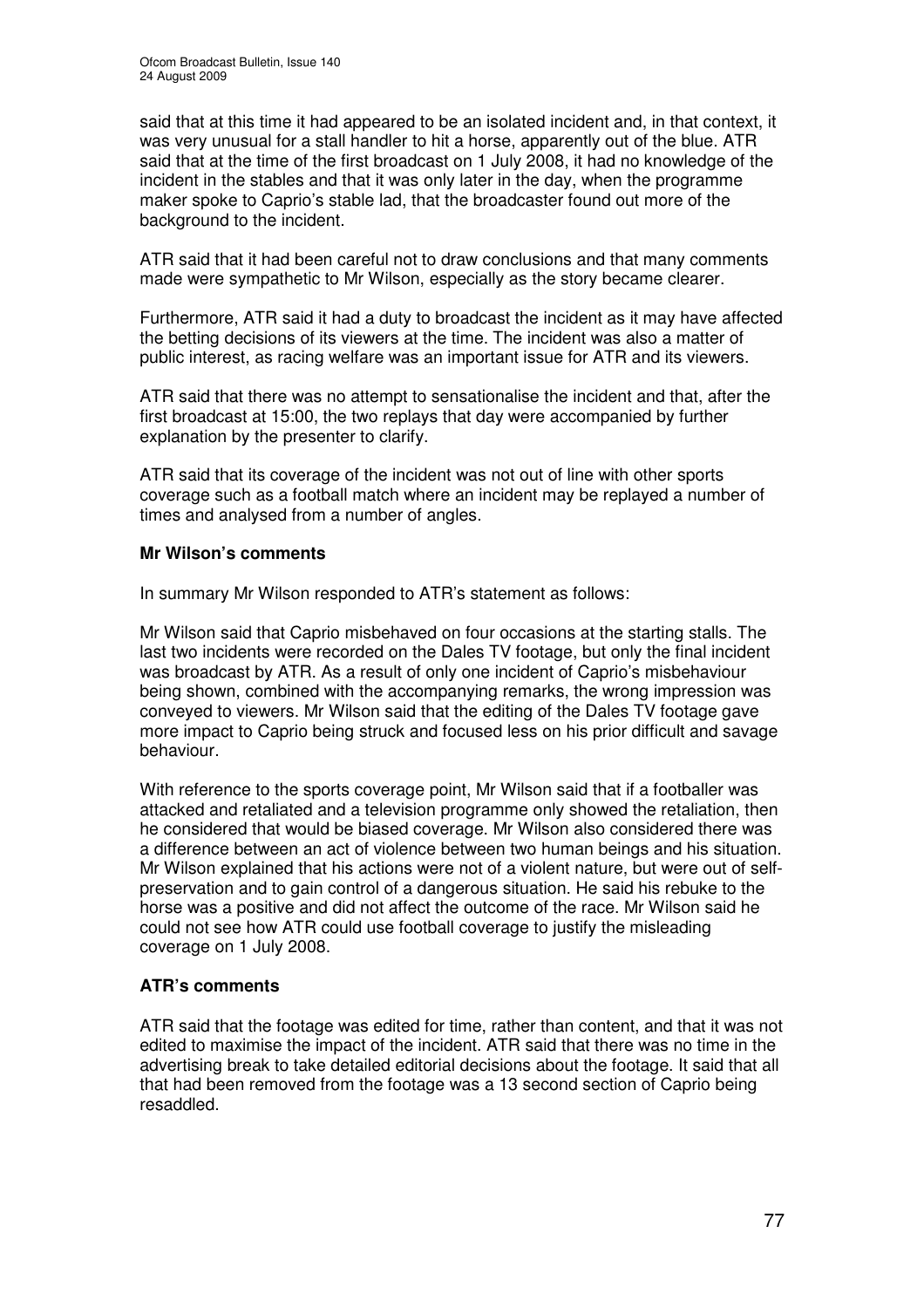### **Decision**

Ofcom's statutory duties include the application, in the case of all television and radio services, of standards which provide adequate protection to members of the public and all other persons from unfair treatment and unwarranted infringement of privacy in, or in the making of, programmes included in such services.

In carrying out its duties, Ofcom has regard to the need to secure that the application of these standards is in the manner that best guarantees an appropriate level of freedom of expression. Ofcom is also obliged to have regard, in all cases, to the principles under which regulatory activities should be transparent, accountable, proportionate and consistent and targeted only at cases in which action is needed.

Mr Wilson's complaint was considered by Ofcom's Executive Fairness Group. In reaching its decision, Ofcom carefully considered all the relevant material provided by both parties. This included recordings and transcripts of the programme as broadcast, the untransmitted material and both parties' written submissions.

By way of background, Ofcom noted from newspaper cuttings submitted by Mr Wilson in support of his complaint that the slapping of a horse at a racecourse was a noteworthy event, and that, following the incident, two inquiries were launched into Mr Wilson's conduct, one by his employer, RaceTech, and one by the BHA. Ofcom also noted that between the broadcasts on 1 July 2008 and the outcome of the inquiries, it became clear that Caprio had misbehaved at previous race meetings. It also became clear that at Brighton on 1 July 2008 Caprio had: head butted and injured his groom, who was taken to hospital for x-rays to her nose and jaw; continued to try to head butt and bite; caused his saddle to come loose; and when taken onto the track, was difficult to handle at the start and continued to try to bite and head butt Mr Wilson. Ofcom further noted that both RaceTech and the BHA decided not to take disciplinary proceedings against Mr Wilson.

In considering Mr Wilson's complaint, Ofcom had particular regard to whether the broadcaster's actions ensured that the programme as broadcast avoided unjust or unfair treatment of individuals, as set out in Rule 7.1 of the Ofcom Broadcasting Code (the "Code"). Ofcom took account of Practice 7.9 of the Code. Practice 7.9 states that broadcasters must take reasonable care to satisfy themselves that material facts have not been presented, disregarded or omitted in a way that is unfair to an individual or organisation.

Ofcom first considered Mr Wilson's complaint that ATR removed 13 seconds of footage leading up to the incident and that this created more of a focus on the fact that Caprio had been struck and less on the fact that he had been difficult and savage. It also noted ATR's response that the editing was due to time constraints and not in order to sensationalise the incident and that there was no time in the advertisement break to make detailed editorial decisions.

In considering complaints about editing of footage, Ofcom takes the view that decisions about what to include in a programme and about the editing of a programme are ultimately editorial matters for the broadcaster, provided the broadcaster complies with its obligation to ensure that the programme does not result in unfairness to an individual or organisation. In Ofcom's view, having viewed both the broadcast and the untransmitted footage, the inclusion of the 13 second section would have done little to materially alter viewers' understanding of the incident. It was only when the full extent of Caprio's misbehaviour that day (and in the past) became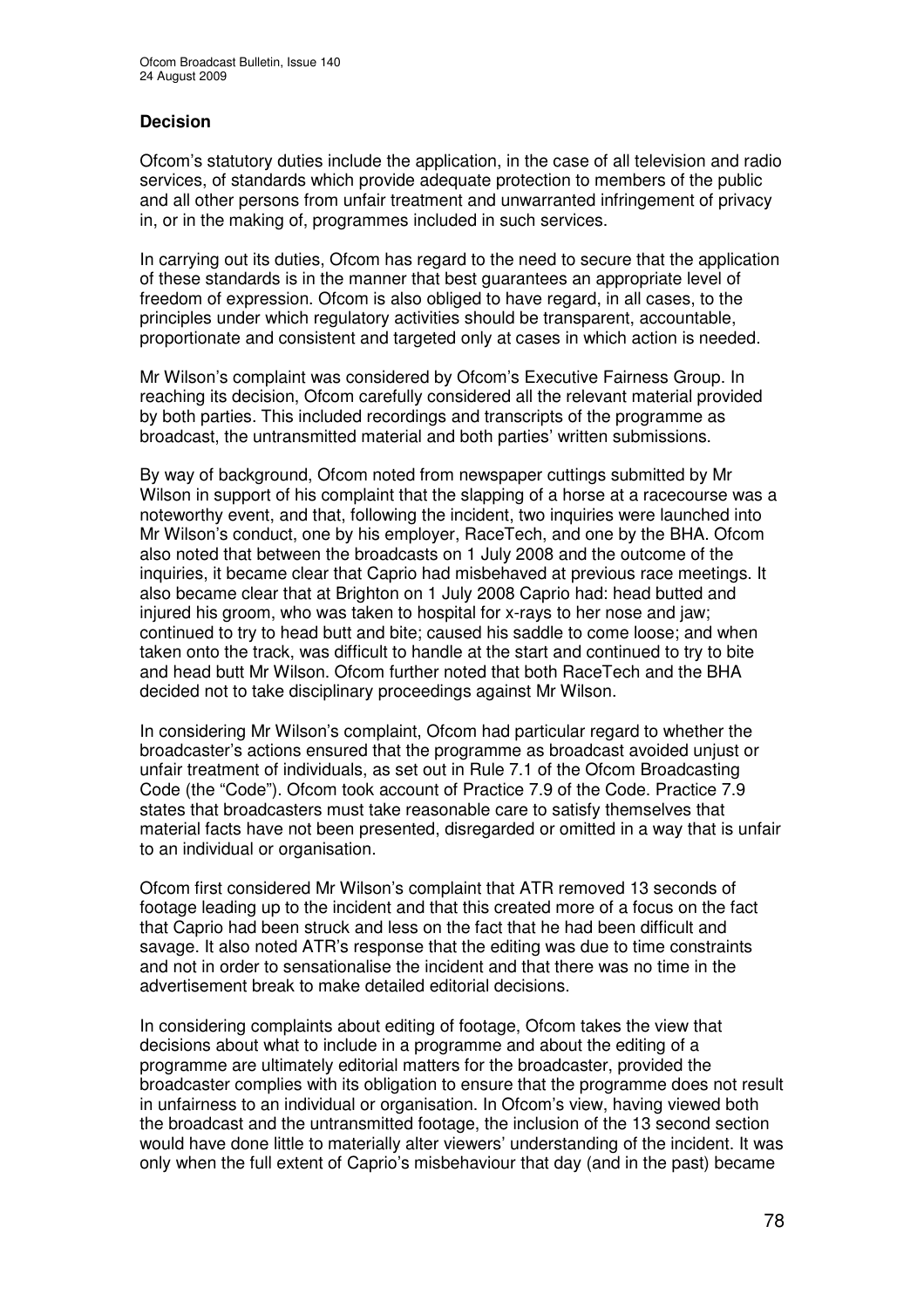apparent, that RaceTech and the BHA decided to take no disciplinary action against Mr Wilson.

Taking into account the above circumstances, Ofcom is of the view that no unfairness resulted to Mr Wilson due to the omission of the 13 second section of footage.

Ofcom then considered Mr Wilson's complaint about the commentary.

Ofcom noted that when the footage of Mr Wilson slapping Caprio was broadcast at 14:59, it was broadcast with the following commentary:

*"Now Caprio, as I say, was a handful down at the start and had been err very difficult, they're trying to make adjustments to Caprio's tack here and as you can see Richard Kingscote has got off and that was a stall handler's action in the end which err took place a few moments ago."*

There then followed an exchange between the presenter, Jason Weaver ("JW"), and his guest, Claude Duval ("CD"):

- JW: *"Thanks Boycey yeah I don't know if he happened to take a chunk out of the stall handler there, but err certainly a strange one Claude."*
- CD: *"Well my initial reaction is that he very much overreacted hasn't he? I know it was pretty dicey and that the horse was being very unfriendly at the time, but errr I wouldn't have thought from first impression that that errrr it looked like something Henry Cooper might have been proud of."*
- JW: *"Caprio's at the head of the market as well, he's been a little bit uneasy. I'm going to go with Doric Lady here for James Toller and Eddie Ahern. You're going to stick with Caprio?"*
- CD: *"Yes if he hasn't got a too bruised nose after that."*

In Ofcom's view, Mr Weaver and Mr Duval expressed their opinions on a noteworthy incident that they had just seen for the first time, at the same time as viewers. They did so in a measured way. Mr Weaver suggested a possible explanation for the incident and Mr Duval gave his immediate reaction and used the terms *"my initial reaction"* and *"from first impression"*.

In this case Ofcom was satisfied that the presenter and his guest did not make statements of fact, but were clearly expressing their opinion on what they had seen. They were entitled to do so. Since viewers saw the incident at the same time as the presenter and his guest, they were able to make up their own minds as to whether they agreed with the opinions of the presenters or not.

Ofcom next considered the reference to the incident that was broadcast at 15:36. Ofcom noted that the incident was referred to at this point but that the footage was not shown. The following commentary was broadcast:

*"We are not going to show it again, because we don't want to dwell on it for reasons of taste more than anything, but what we did see and we came back from an ad break and we told you that Caprio had been quite fractious down at the start and had been a handful down at the start, was proving difficult to errrr to control I suppose whilst some adjustments were being made to his tack. We then*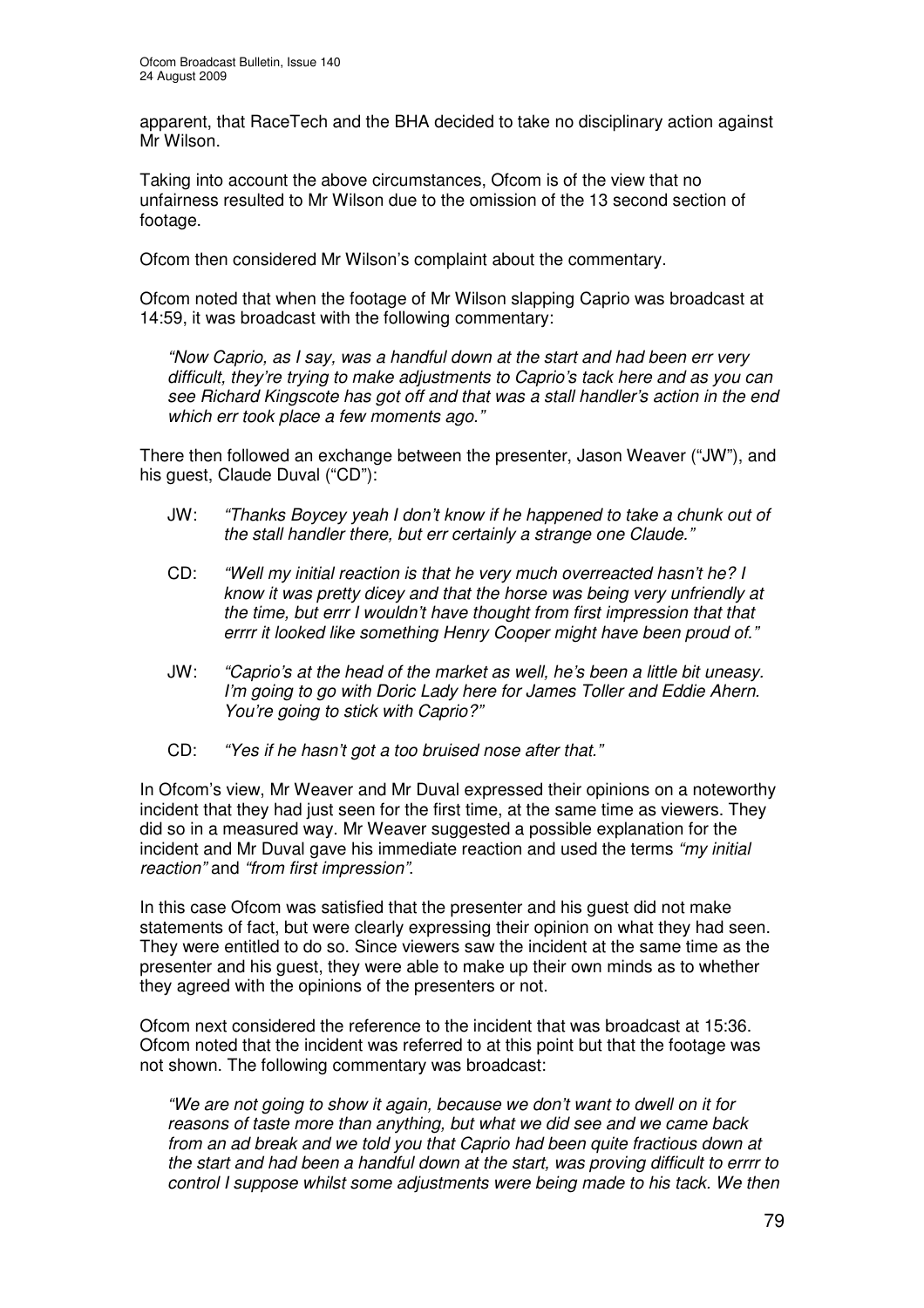*saw a stalls handler strike the horse hmmm when I first saw it I thought it was a punch, watching the replay I think it was probably a slap. Either way, by which I mean the hand was open rather than a clenched fist, we haven't shown it again err because its not something to dwell on for that reason because obviously none of us want to see horses getting hit in that way. Our understanding is that it will be looked at obviously by the starter and by his officials at the course there and if, if what appeared to happen happened then err no doubt some kind of action will be taken"*.

Ofcom took the view that there was a legitimate public interest in revealing behaviour the racing industry would generally consider to be unacceptable and the industry's response to it, and that ATR was entitled to update viewers on developments in the story. As with the earlier broadcast, Ofcom considered that the presenter referred to the incident in a measured way and did not draw conclusions. He also clarified that Mr Wilson had slapped the horse, rather than punched him, as some viewers thought.

Ofcom finally considered the footage broadcast at 16:38. The footage of the incident was shown once in real time and once in slow-motion and the programme included the following commentary:

*"Prior to the 3.00 at Brighton… there was an incident, the horse was rather fractious down at the start. We are going to show it one more time because there is clearly an ongoing story here developing. That was the stalls handler striking the horse… We're going to show it one more time… it's clearly an unfolding story, we can have a look at it now… this was going back before the incident. You can see the horse has got rather het up, nothing massively dramatic. You can see from that slow-motion the reason for showing that as many of you were emailing in feeling the horse had been punched and you can see its an open-handed slap to the face of the horse to the nose of the horse, the muzzle area of the horse which is the most sensitive part of the horse in many respects of course and subsequently the horse was very still and calm, but obviously a great deal of disquiet amongst you about what's happened."*

Ofcom considered that the incident was of considerable interest to the audience, and ATR was entitled to update viewers on developments in the story. As with the earlier broadcasts, Ofcom was satisfied that the presenter used measured language and did not draw conclusions, and again clarified that Mr Wilson had slapped the horse and not punched him.

In Ofcom's view, what occurred in all the coverage on 1 July 2008 was similar to what happens in almost every type of sporting coverage, namely footage of a noteworthy incident is broadcast, often more than once, and probably in slow-motion, and commentators express their opinions on the potential issues.

In all these circumstances, Ofcom was of the view that ATR took reasonable care in relation to the three broadcasts to satisfy itself that material facts were not presented, disregarded or omitted in a way that was unfair to Mr Wilson.

Ofcom also considered Mr Wilson's complaint that the footage was shown repeatedly.

In Ofcom's view, as set out above, the incident was of considerable interest to the public, the footage was shown briefly and, on each occasion, with an up-to-date explanation of the situation. In the circumstances, Ofcom considered that there was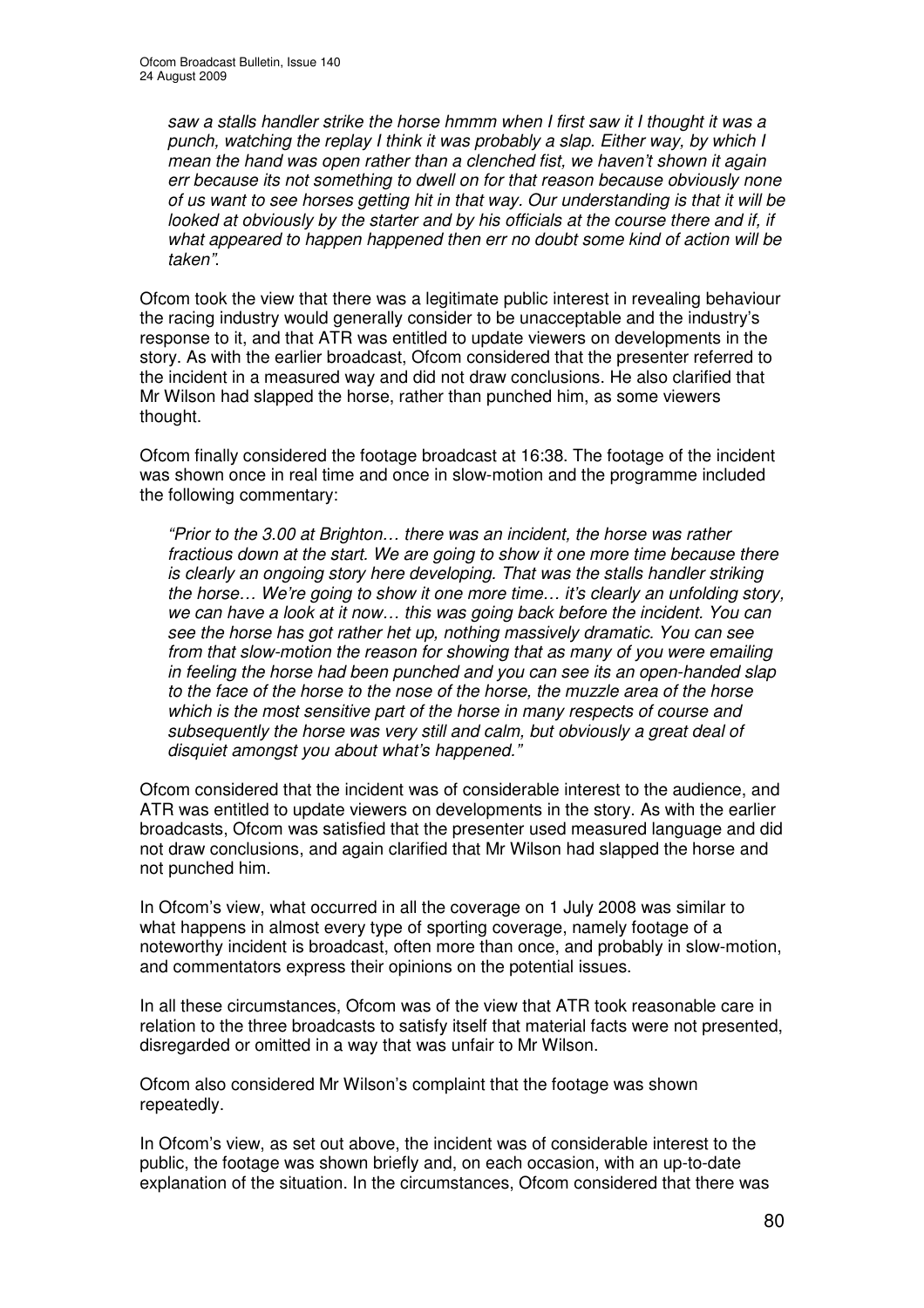not excessive or sensational repetition of the incident and that ATR took reasonable care to satisfy itself that material facts were not presented, disregarded or omitted in a way that was unfair to Mr Wilson.

### **Accordingly Ofcom has not upheld Mr Mark Wilson's complaint of unfair treatment in the programme as broadcast.**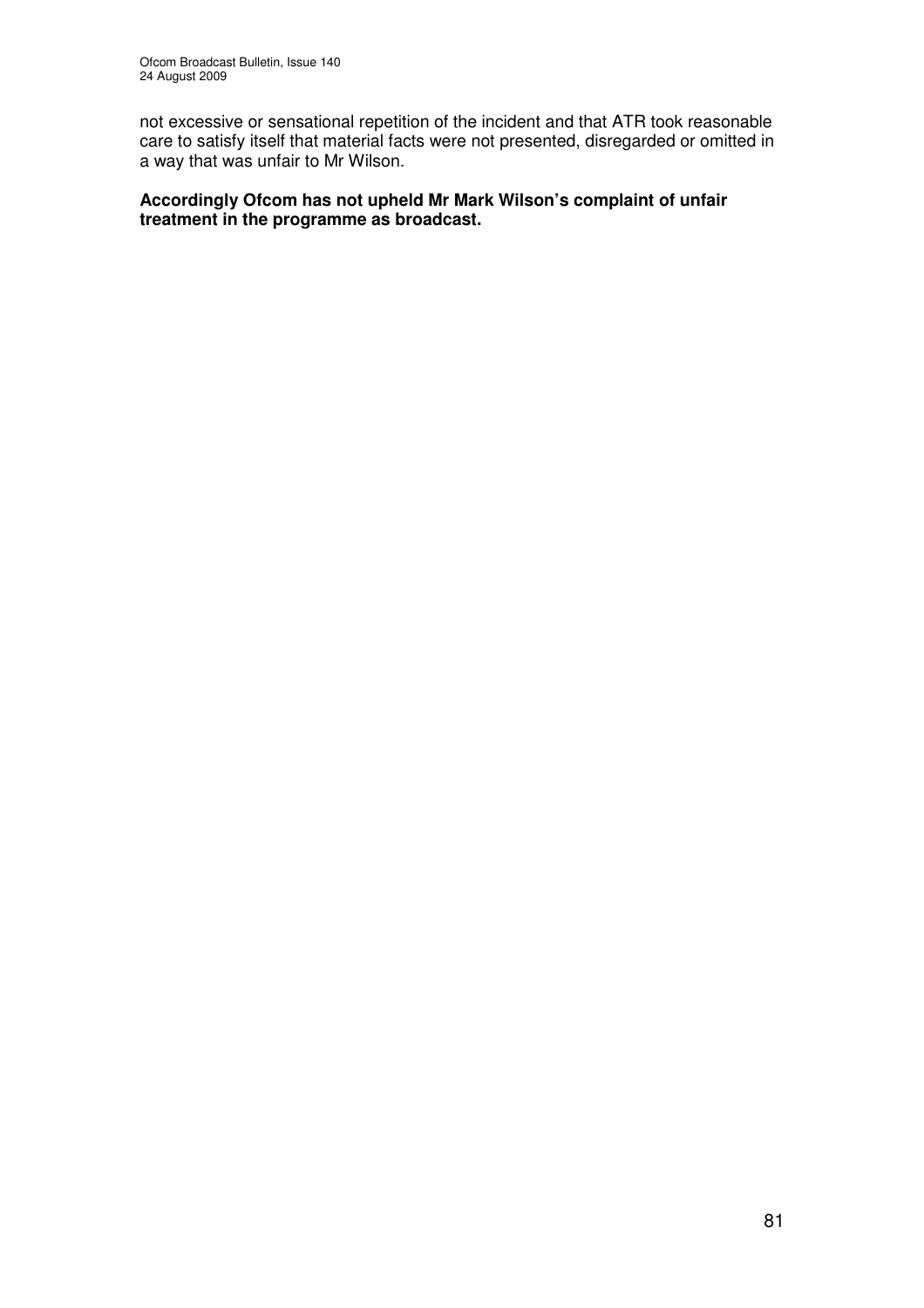## **Not Upheld**

### **Complaint by Mr Jamie Tough**

*Night Cops, Sky One, 2 March 2009*

**Summary:** Ofcom has not upheld this complaint of unfair treatment and unwarranted infringement of privacy in the programme as broadcast.

This programme featured incidents filmed during police patrols undertaken at night. One such incident involved an alleged assault and while the police were in the process of arresting the alleged assailant, Mr Jamie Tough, a friend of the assaulted man, was shown being warned and restrained by police officers after making threatening gestures towards the arrested man. Mr Tough was shown being handcuffed by a police officer until he had calmed down and then being led away from the scene under police escort. After the arrested man had been taken to the police station, the programme stated that *"the angry local [Mr Tough] eventually went on his way"*.

Mr Tough was not named in the programme, but his face was clearly shown and his voice could be heard. Mr Tough complained that he was treated unfairly and that his privacy had been unwarrantably infringed in the programme as broadcast.

Ofcom found the following:

- The programme did not portray Mr Tough or the events in which he was involved in a way that was either misleading or unfair to him.
- Mr Tough did not have a legitimate expectation of privacy in relation to the broadcast of the footage of him taken in a public place and after he had given his consent to the programme makers for the footage taken to be included in the programme. Therefore, his privacy was not unwarrantably infringed in the programme as broadcast.

### **Introduction**

On 4 March 2009, Sky One broadcast an edition of its reality series *Night Cops*, which followed police officers from a number of police forces carrying out their duties in cities throughout the country at night.

This edition included footage of a number of incidents in Edinburgh's city centre and the manner in which the police officers dealt with them. One of the incidents involved an English visitor who had assaulted, it was alleged, a local man. While the police were in the process of arresting the visitor, Mr Jamie Tough (who was a friend of the man alleged to have been assaulted) was shown being warned and restrained by police officers after making threatening gestures towards the arrested man. Mr Tough was also shown being handcuffed by a police officer until he had calmed down and was then led away from the scene under police escort. The programme stated that after the arrested visitor had been taken away, *"the angry local eventually went on his way"*. Mr Tough was not arrested by the police.

Mr Tough was not named in the programme, however his face was clearly shown and his voice could be heard.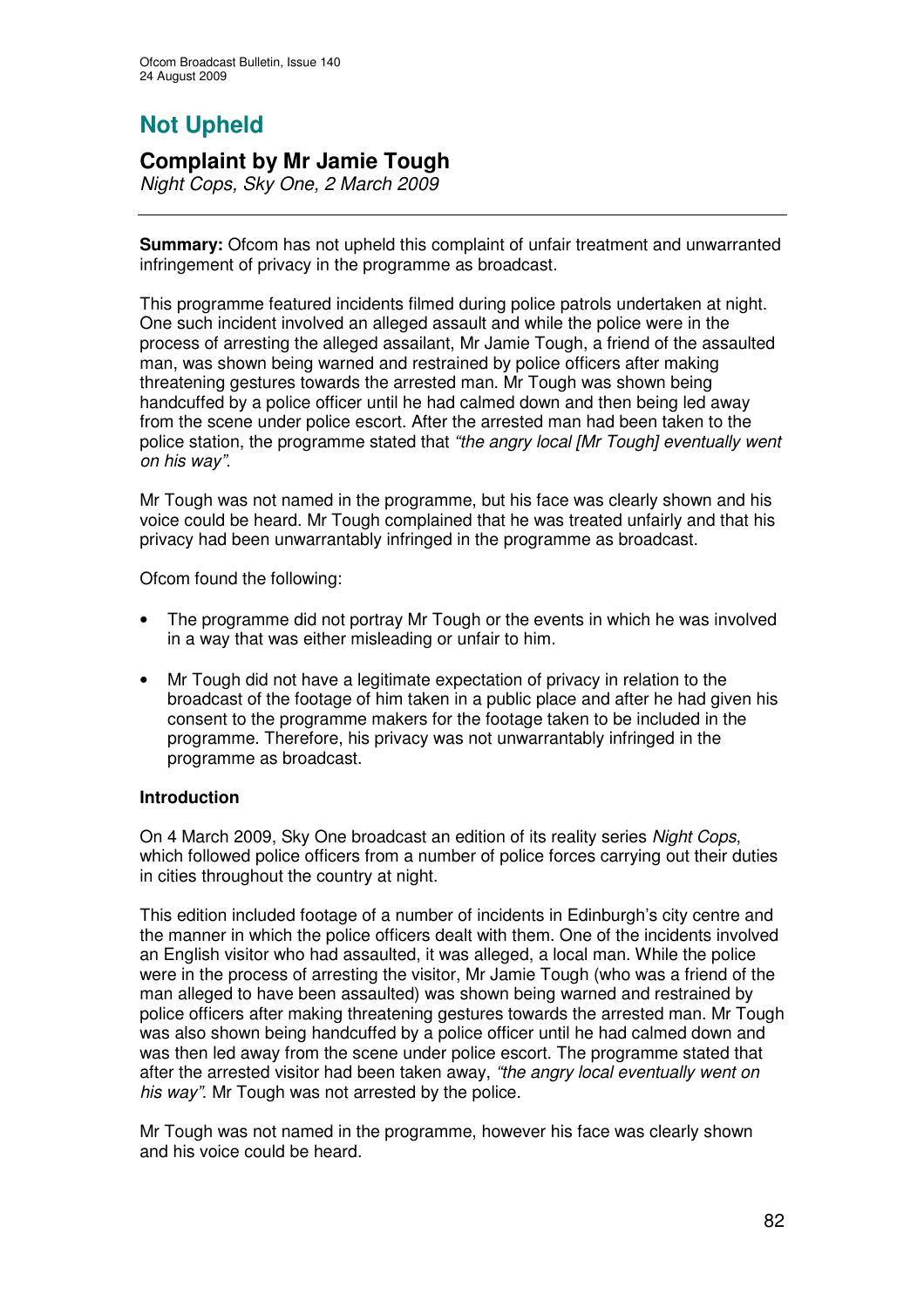Mr Tough complained to Ofcom that he was treated unfairly in the programme and that his privacy had been unwarrantably infringed in the programme as broadcast.

### **The Complaint**

### **Mr Tough's case**

In summary, Mr Tough complained that he was treated unfairly in the programme as broadcast in that:

a) The programme unfairly portrayed him as being at fault and very agitated.

In particular, Mr Tough said that his friend had been assaulted and although he had reacted, he had not done so in a criminal way. He said that the police officers at the scene had been aware of the situation and had been calming him down. The programme unfairly failed to mention that Mr Tough's friend had been assaulted and failed to show his injuries. Mr Tough said that this resulted in making him appear agitated for no reason and that the programme had painted a bad picture of him.

In summary, Mr Tough complained that his privacy was unwarrantably infringed in the programme as broadcast in that:

b) Mr Tough said that the programme makers had asked him after the incident whether or not he was happy to be shown. He declined. He said that his friend also at the scene had reiterated to the programme makers that Mr Tough was not giving his consent.

### **The Broadcaster's case**

In summary, British Sky Broadcasting Limited, ("BSkyB") responded to Mr Tough's complaint that he was treated unfairly in the programme as follows:

#### *Unfair treatment*

a) BSkyB said that it appeared from Mr Tough's complaint that he believed the programme had portrayed him as being "at fault" and that "fault" meant fault of a criminal act. BSkyB said that at no point during the programme was it stated or implied that Mr Tough had been guilty of a criminal act. The programme had clearly showed the police not taking any further action against Mr Tough. Although the programme showed him being escorted from the scene by the police and warned that his conduct may result in his arrest, he was not arrested and this point was made clear in the programme. BSkyB said therefore that the programme made no suggestion that Mr Tough was at fault of a criminal act.

BSkyB said that Mr Tough was clearly agitated at the time of the incident and that his agitation and his threatening behaviour toward the arrested man resulted in the police having to restrain him. It said that Mr Tough's behaviour and language was threatening and intended to be so. It was apparent from the footage included in the programme that the police officers at the scene became increasingly concerned with Mr Tough's behaviour and that their concern was reflected in the escalating way in which they addressed him, including removing him from the scene and handcuffing him. BSkyB said that the programme could not have treated Mr Tough unfairly in the fact of portraying his obvious agitation.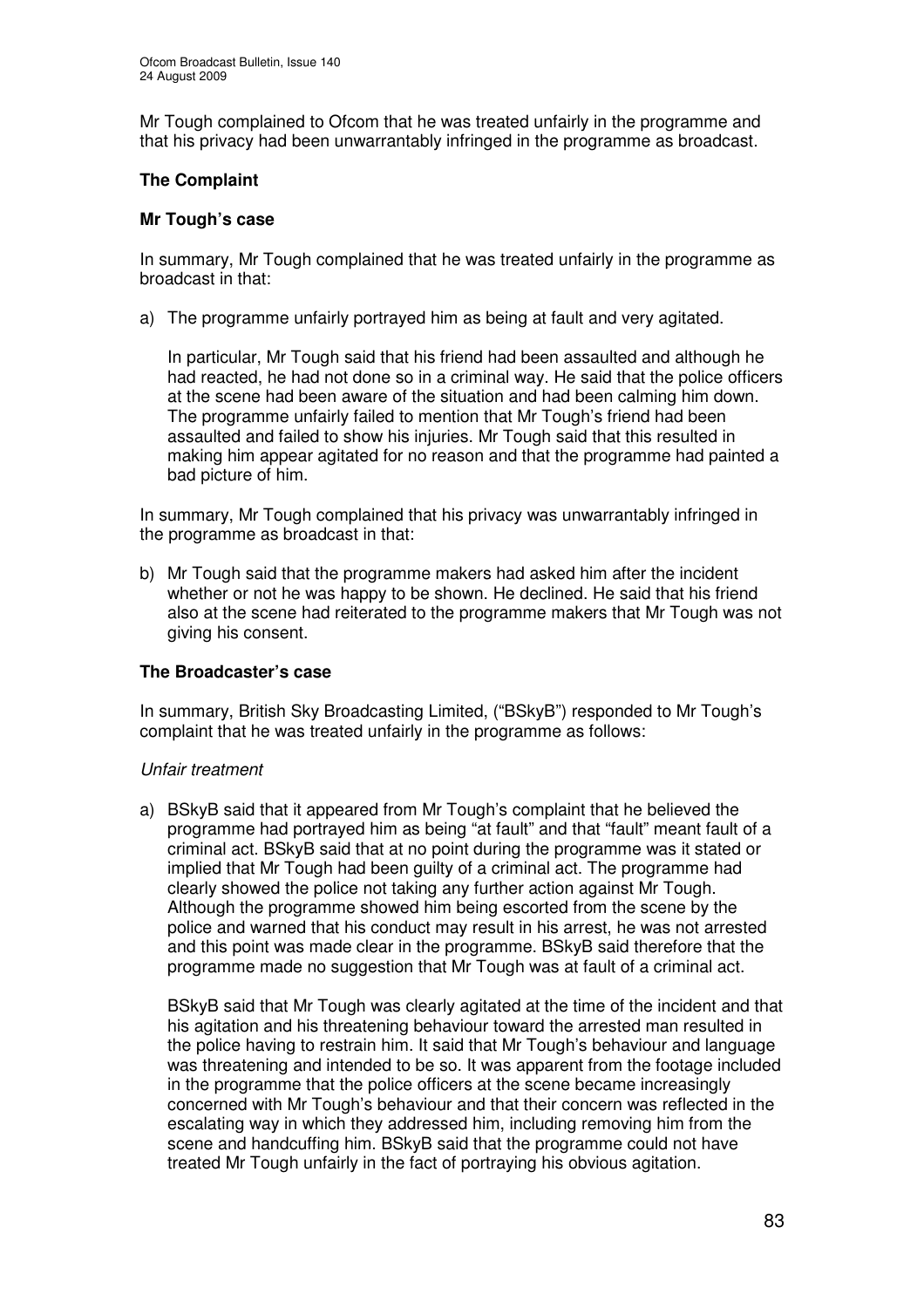BSkyB said that the programme did not unfairly edit or embellish the incident involving the complainant. Mr Tough was clearly agitated and his behaviour warranted him being warned and restrained by police officers. Also, the programme's commentary accompanying the footage accurately reflected the events that occurred and did not exaggerate or downplay the seriousness of Mr Tough's behaviour. BSkyB also said that the programme made it clear that Mr Tough was not accused of or arrested for any crime by stating that he *"went on his way"*. BSkyB said that viewers would not have been under the impression that Mr Tough had committed a criminal offence or that his behaviour was any more pernicious than a reasonable person may consider from witnessing the incident itself. The programme did not put a negative "gloss" on Mr Tough's behaviour and did not paint a bad picture of him in a way that was unfair.

BSkyB said that the programme made it clear the reasons for Mr Tough's behaviour. Mr Tough was heard to say when referring to the man arrested for allegedly assaulting his friend, that *"he's bashed my pal"* and *"He's…put my pal on his back and there was no reason for it"*. It was therefore apparent to viewers, in BSkyB's view, that Mr Tough's reasons for acting in the way he did were connected to the alleged assault on his friend. The connection between Mr Tough's behaviour and the alleged assault was further made clear by the footage of the alleged assailant being arrested at the scene.

### *Privacy*

In summary and in response to Mr Tough's complaint that his privacy was unwarranted infringement of privacy in the programme as broadcast, BSkyB said that Mr Tough's actions took place on a crowded street in Edinburgh and that the programme recorded the significant number of bystanders who witnessed Mr Tough's behaviour. It also said that it was clear from the untransmitted footage filmed at the scene by the programme makers (provided to Ofcom) that Mr Tough's consent was explicitly sought and granted.

### **Decision**

Ofcom's statutory duties include the application, in the case of all television and radio services, of standards which provide adequate protection to members of the public and all other persons from unfair treatment in programmes included in such services and unwarrantable infringement of privacy in the broadcast and in the making of programmes included in such services.

In carrying out its duties, Ofcom has regard to the need to secure that the application of these standards is in the manner that best guarantees an appropriate level of freedom of expression. Ofcom is also obliged to have regard in all cases, to the principles under which regulatory activities should be transparent, accountable, proportionate and consistent and targeted only at cases in which action is needed. This complaint was considered by Ofcom's Executive Fairness Group. Ofcom considered the complaint and the broadcaster's response, together with a recording and a transcript of the programme as broadcast. In its considerations, Ofcom took account of Ofcom's Broadcasting Code ("the Code").

### *Unfair treatment*

a) Ofcom considered Mr Tough's complaint that the programme portrayed him unfairly as being at fault and very agitated.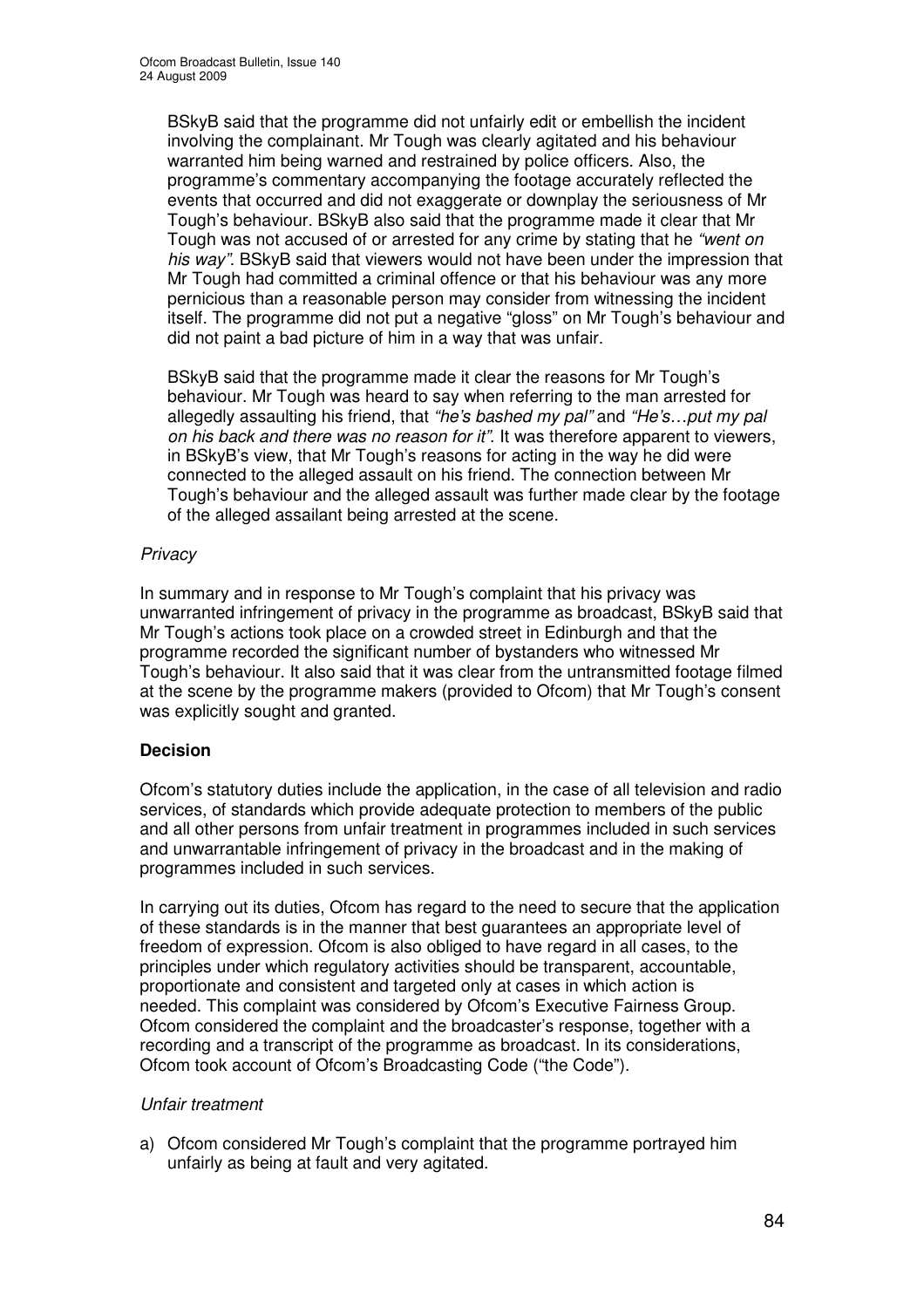Ofcom had particular regard to whether the programme makers' actions ensured that the programme as broadcast avoided unjust or unfair treatment of individuals, as set out in Rule 7.1 of the Code, and whether they had taken reasonable care to satisfy themselves that material facts had not been presented, disregarded or omitted in a way that was unfair to an individual or organisation (as outlined in Practice 7.9 of the Code).

The programme set out to demonstrate the work of police officers who patrol the UK's cities and towns at night and the type of incidents they come across.

Ofcom examined the programme as broadcast. At the beginning of the relevant section of the programme, the commentary stated:

| Commentary: | "When they [the police] arrive their colleagues up the |
|-------------|--------------------------------------------------------|
|             | road have collared an English tourist who's accused of |
|             | assaulting a local."                                   |

The programme went on to state that:

| Commentary: | "The victim of the assault has run off but one of his |
|-------------|-------------------------------------------------------|
|             | mates [Mr Tough] wants to dole out his own justice."  |

Mr Tough was then shown trying to get to the man the police had arrested for the alleged assault on Mr Tough's friend and subsequently being restrained and handcuffed by the police. The programme stated:

| Commentary: | "The local [Mr Tough] is still spoiling for a fight and he's |
|-------------|--------------------------------------------------------------|
|             | not going to let a couple of night cops and a pair of        |
|             | handcuffs stop him."                                         |

The police officers were shown keeping Mr Tough away from the arrested man and reasoning with him by telling him that he was not helping the situation and that if he continued to behave in the way he was, he too would be arrested. Mr Tough was then shown to say:

Mr Tough: *"He's put my pal on his back and there was no reason for it."*

Mr Tough appeared to the police officers to have calmed down and as they went to take the handcuffs off him, Mr Tough was shown to say:

Mr Tough: *"I'm going to banjo this boy as soon as you take them off."*

Shortly after the handcuffs were taken off Mr Tough, he was shown being led away from the scene by police officers to a place around the corner where he could wait for a statement to be taken from him. Mr Tough again was shown attempting to get to the arrested man and was stopped by a police officer. The programme stated:

Commentary: *"As he's led away the local* [Mr Tough] *finally tried one more time. Sergeant Oliver has finally had enough of the drunken man's bravado*.*"*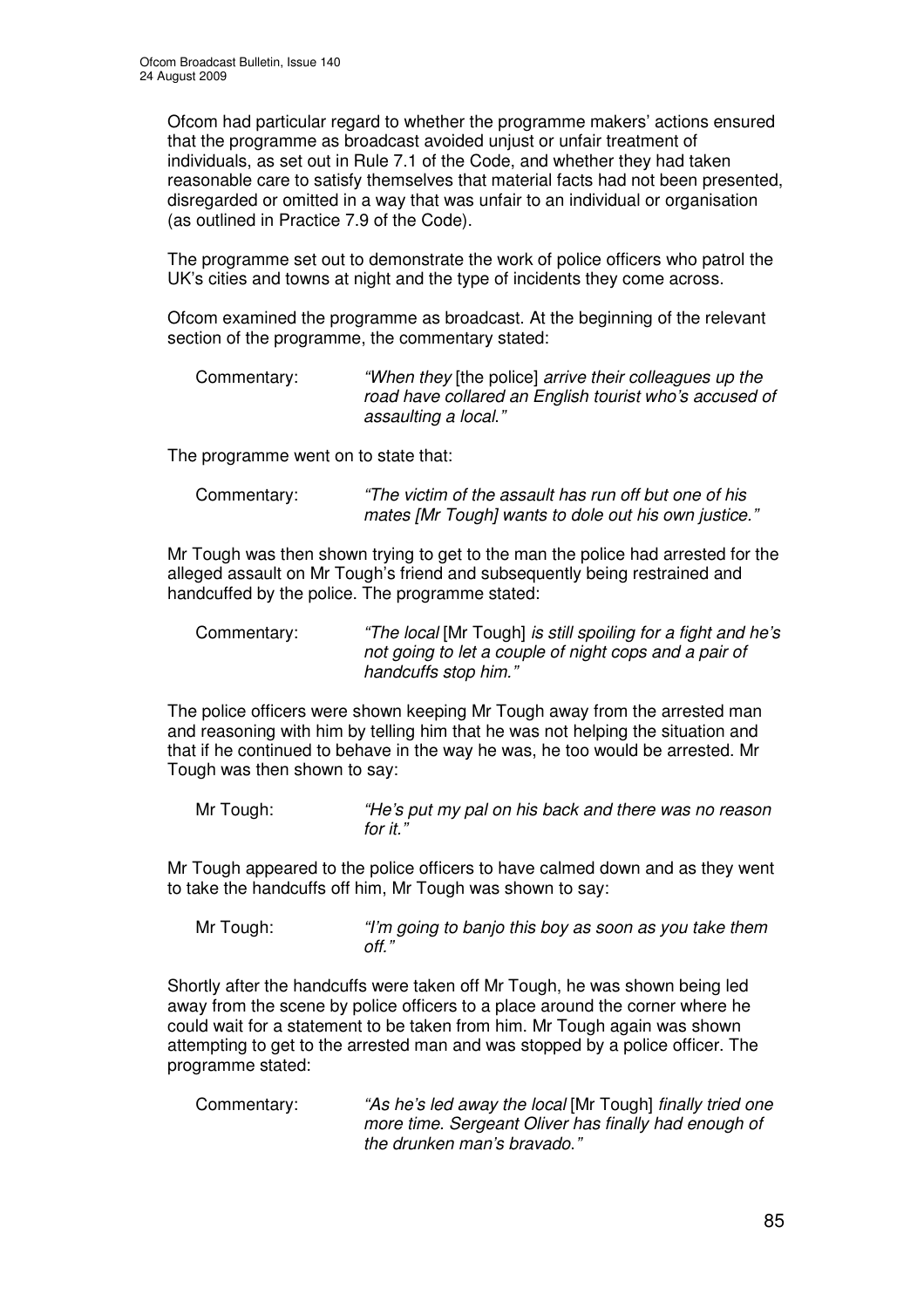Police officer: *"…If you mess us about anymore I'm going to arrest you for breach of the peace alright?"*

The programme concluded with the commentary stating that:

Commentary: *"The English tourist was ordered to pay a fine for assault and the angry local* [Mr Tough] *eventually went on his way."*

Ofcom considered that the footage of Mr Tough included in the programme along with the accompanying commentary made it clear to viewers that Mr Tough was reacting to a situation in which his friend had allegedly been assaulted by a man who the police arrested and subsequently fined for assault.

It was clear from the footage included in the programme that Mr Tough was upset about what he believed had happened to his friend and had reacted in a way that required the police to warn him repeatedly about his behaviour and, at one point, physically restrain him by handcuffing him. The programme's commentary also made it clear that despite a number of warnings given by the police, Mr Tough was not arrested or otherwise dealt with by the police in a way that would suggest any criminality on his part.

Taking all the factors referred to above into account, Ofcom was satisfied that the programme did not portray Mr Tough or the events in which he was involved in a way that was either misleading or unfair to him. Ofcom considered that the broadcaster took appropriate care to satisfy itself that the programme presented the incident in which Mr Tough was involved fairly.

Ofcom, therefore, found no unfairness to Mr Tough in this regard.

### *Privacy*

b) Ofcom considered Mr Tough's complaint that he had declined to give his consent for the footage of him to be included in the programme as broadcast.

Ofcom's recognises that the line to be drawn between the public's right to information and the citizen's right to privacy can sometimes be a fine one. In considering complaints about the unwarranted infringement of privacy, Ofcom will therefore, where necessary, address itself to two distinct questions: First, has there been an infringement of privacy? Second, if so, was it warranted? (Rule 8.1 of the Code).

In considering whether or not there had been an infringement of Mr Tough's privacy in the programme as broadcast, Ofcom first considered whether he had a legitimate expectation of privacy in the circumstances in which the footage of him was broadcast.

Mr Tough was filmed being warned and restrained by police officers while making threatening and abusive gestures towards a man they had arrested for allegedly assaulting Mr Tough's friend. Mr Tough was not named in the programme, his face was shown unobscured throughout the relevant part of the programme and was therefore identifiable. However, Ofcom noted that Mr Tough's actions took place on a public street in full view of those around him.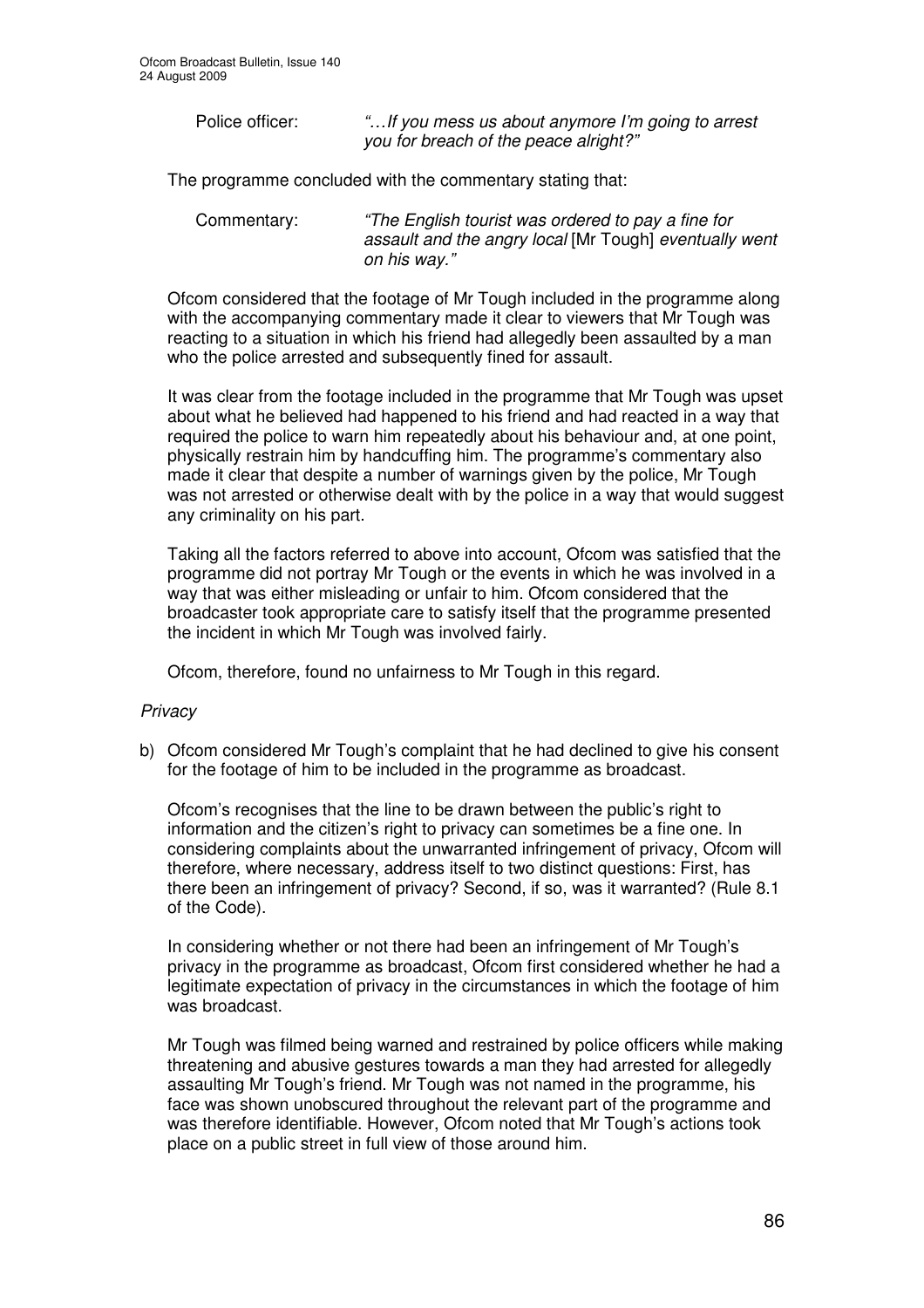Ofcom also noted from the unedited and untransmitted footage provided to Ofcom by the broadcaster that Mr Tough had given his consent for the footage of him to appear in the programme. In particular, Ofcom noted the following exchange between Mr Tough and the programme makers:

| Programme maker: | "Do you mind me filming you for a documentary on the |
|------------------|------------------------------------------------------|
|                  | police at night?                                     |
| Mr Tough:        | No. I don't mind.                                    |
| Programme maker: | So you give me permission?                           |
| Mr Tough:        | Yes, so long as my mum doesn't watch."               |

Given that Mr Tough had been filmed in a public place in full view of those around him and that he had given his explicit consent to the programme makers for the footage taken of him to be included in the programme, Ofcom was satisfied that that Mr Tough did not have a legitimate expectation of privacy in relation to the inclusion of this footage of him in the programme as broadcast.

Having concluded that Mr Tough did not have a legitimate expectation of privacy in this regard, Ofcom found that his privacy was not infringed in the programme as broadcast. It was therefore not necessary for Ofcom to further consider whether any infringement of privacy was unwarranted or not.

**Accordingly, Ofcom has not upheld Mr Tough's complaint of unfair treatment and unwarranted infringement of privacy in the programme as broadcast**.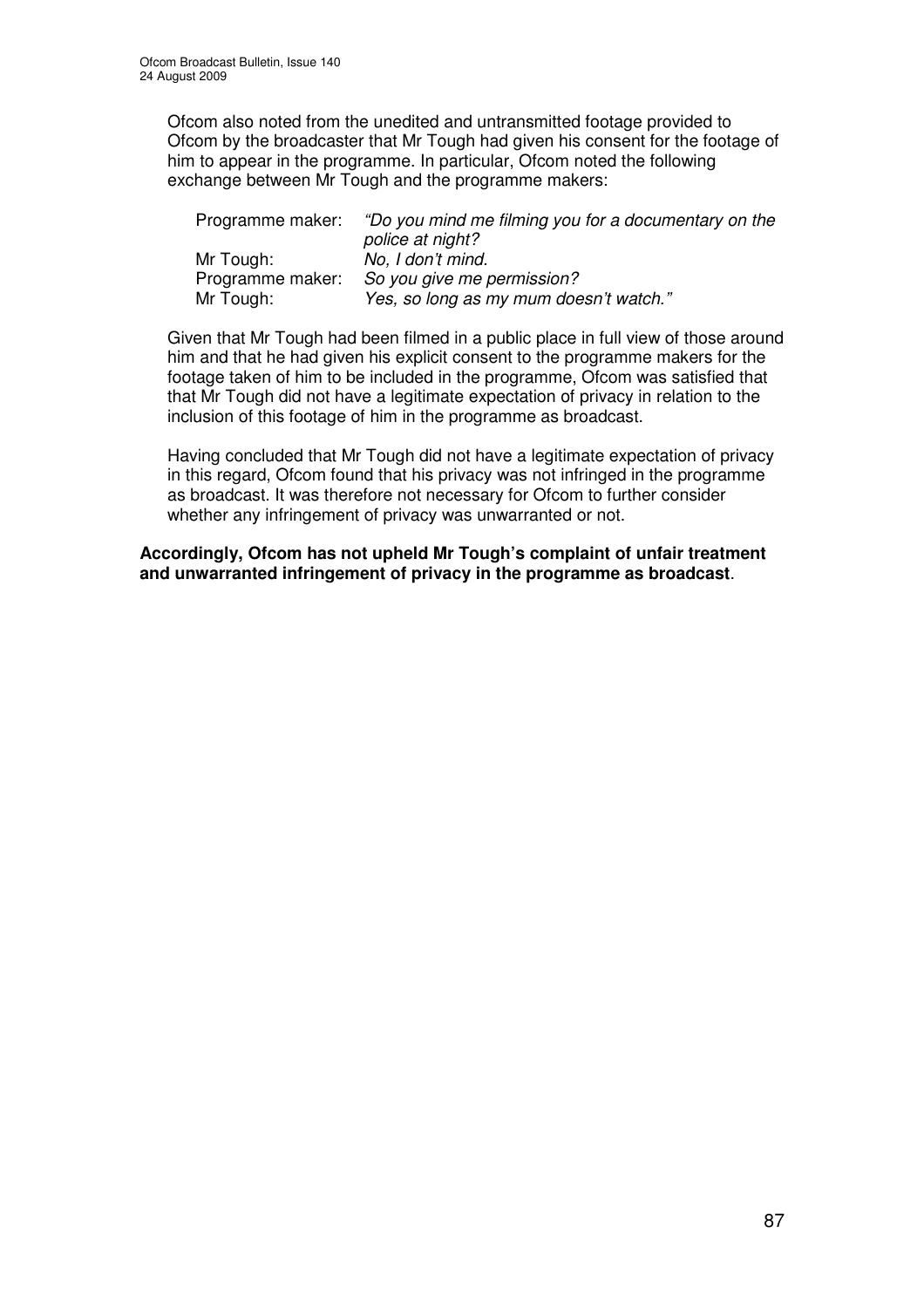# **Not Upheld**

### **Complaint by Miss P**

*Blue Peter at 50, BBC2, 11 October 2008 and BBC1, 19 October 2008*

**Summary:** Ofcom has not upheld Miss P's complaint of unfair treatment unwarranted infringement of privacy in the programme as broadcast.

This programme (broadcast on 11 October 2008 and repeated 19 October 2008) commemorated fifty years of the children's programme *Blue Peter* and included footage from past programmes and interviews with former presenters and production staff. One of the former presenters, Peter Duncan, recalled being invited to watch the making of a live broadcast of the programme in 1978. An excerpt from the 1978 programme was shown that included footage of Miss P, the complainant, playing tunes on household objects that had been fashioned into musical instruments. Peter Duncan commented on his experience by saying:

*"…they had this sort of half man, half woman, or in transition, who used to blow all these bathroom implements…for some bizarre reason, they'd only kind of realised during the live transmission that it wasn't quite who they thought it was, it was some sort of bizarre panto dame who got carried away…and it frightened me off, and then there were lots of expletives around up in the gallery…"*

Miss P complained to Ofcom that she was treated unfairly and that her privacy was unwarrantably infringed in the broadcast of the programme, and the repeat broadcast, in that she was unfairly portrayed and personal information about her revealed.

In summary, Ofcom found the following:

- Ofcom recognised the offensive, insensitive and personally hurtful (to Miss P) nature of Peter Duncan's comments, however, it considered that they were unlikely to affect viewers' understanding of Miss P and the context in which the comments were made in a way that was unfair to her.
- Ofcom considered that any expectation of privacy that Miss P had was considerably diminished, not only by the fact that Miss P was neither named or identified other than by the inclusion of thirty year old footage of her, but also by the fact that the information included was already in the public domain and a matter of public record. Ofcom was satisfied that Miss P did not have a legitimate expectation of privacy in the disclosure of this information in the programme and that her privacy was not unwarrantably infringed in the programme as broadcast.

### **Introduction**

On 11 October 2008 (and repeated on BBC1 on 19 October 2008), BBC2 broadcast *Blue Peter at 50*, which commemorated fifty years of the children's programme *Blue Peter*. The programme included footage from *Blue Peter* programmes broadcast over the past fifty years and interviews with former presenters and production staff. One former presenter interviewed was Peter Duncan who talked about his audition to become a *Blue Peter* presenter and how he had been invited to the studio to watch a *Blue Peter* programme being made live in 1978. An excerpt from the 1978 programme was shown that included footage of Miss P, the complainant, playing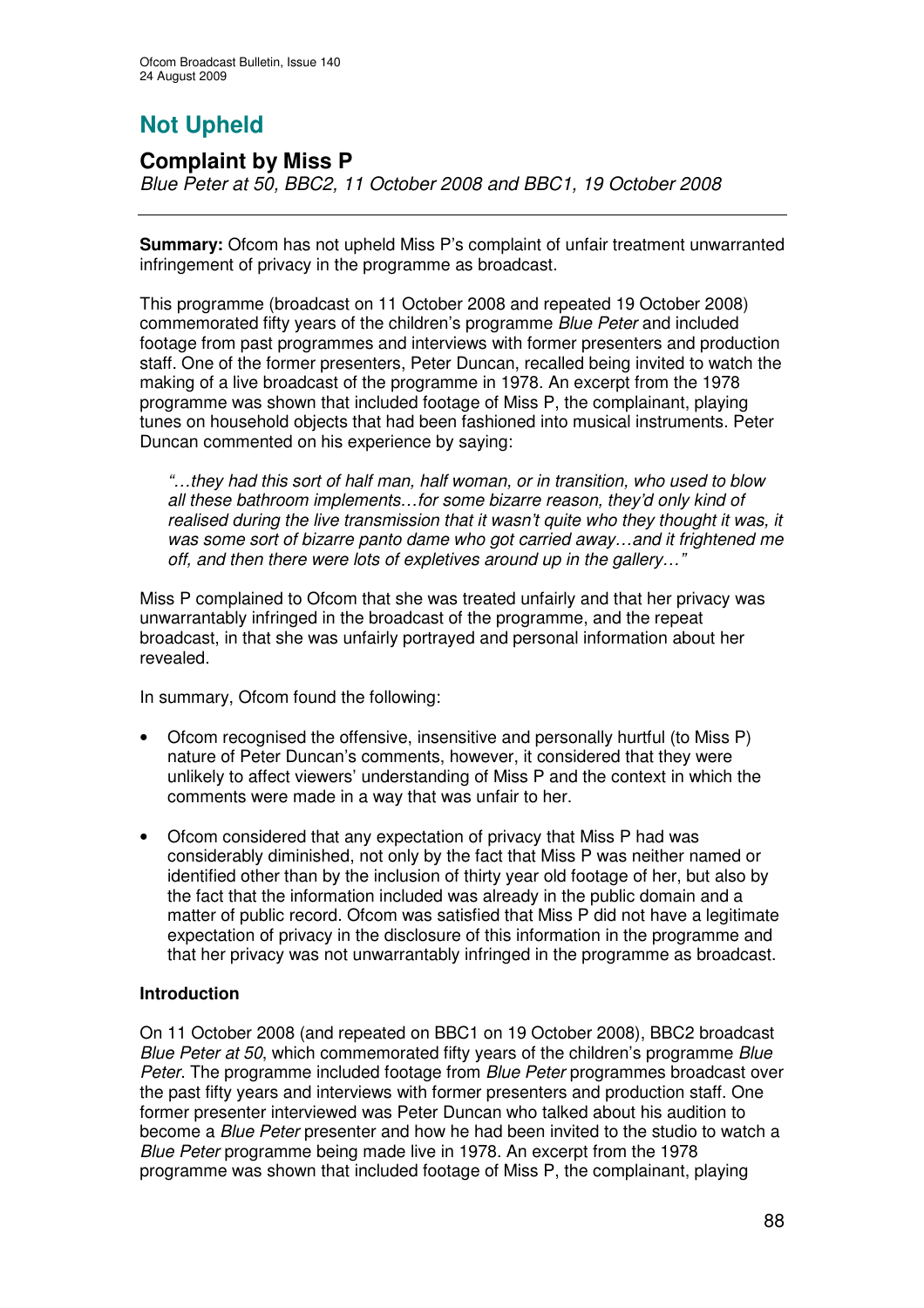tunes on household objects that had been fashioned into musical instruments. In describing his experience and the reaction of the production staff at the time, Peter Duncan said:

*"…they had this sort of half man, half woman, or in transition, who used to blow all these bathroom implements…for some bizarre reason, they'd only kind of realised during the live transmission that it wasn't quite who they thought it was, it was some sort of bizarre panto dame who got carried away…and it frightened me off, and then there were lots of expletives around up in the gallery…"*

The programme was repeated on 19 October 2008 on BBC1 and remained unchanged from the original broadcast.

Miss P complained to Ofcom that she was treated unfairly and that her privacy was unwarrantably infringed in the programme as broadcast and the repeat broadcast of it.

### **The Complaint**

### **Miss P's case**

In summary, Miss P complained that she was treated unfairly in the programme (including the repeat broadcast) in that:

a) She was unfairly portrayed in the programme.

Miss P said that although she "did transgender" in 1963, it was an irrelevant factor in her appearance in either the programme made in 1978 or *Blue Peter at 50*. She said that Peter Duncan was not at liberty to cause viewers to question her gender. Miss P said that she was not able to "defend" herself.

In summary, Miss P complained that her privacy was infringed in the programme as broadcast in that:

b) Peter Duncan's comments revealed personal information about her.

Miss P said that there was a need for privacy about transgender issues as many people did not understand it and that she had wanted to keep this part of her life "quiet and private". Since the broadcast, Miss P said that people had asked her whether or not it was true that she was a "transgendered person". Peter Duncan's comments were humiliating, insulting and unwarranted.

### **The BBC's case**

In summary, the BBC responded to Miss P's complaint that she was treated unfairly in the programme (including the repeat broadcast) as follows:

a) The BBC said that Peter Duncan was primarily describing the impression made on himself and on members of the *Blue Peter* production team by Miss P's appearance. It said that he was not giving, or purporting to give, factual information about Miss P's gender status. Indeed, construed as such information, Mr Duncan's comments would have to be regarded as inaccurate, in that Miss P was not at the time *"half man, half woman, or in transition"*, but had "transgendered" in 1963. The BBC said that footage of Miss P was included in the programme because it had a significant impact on the *Blue Peter* production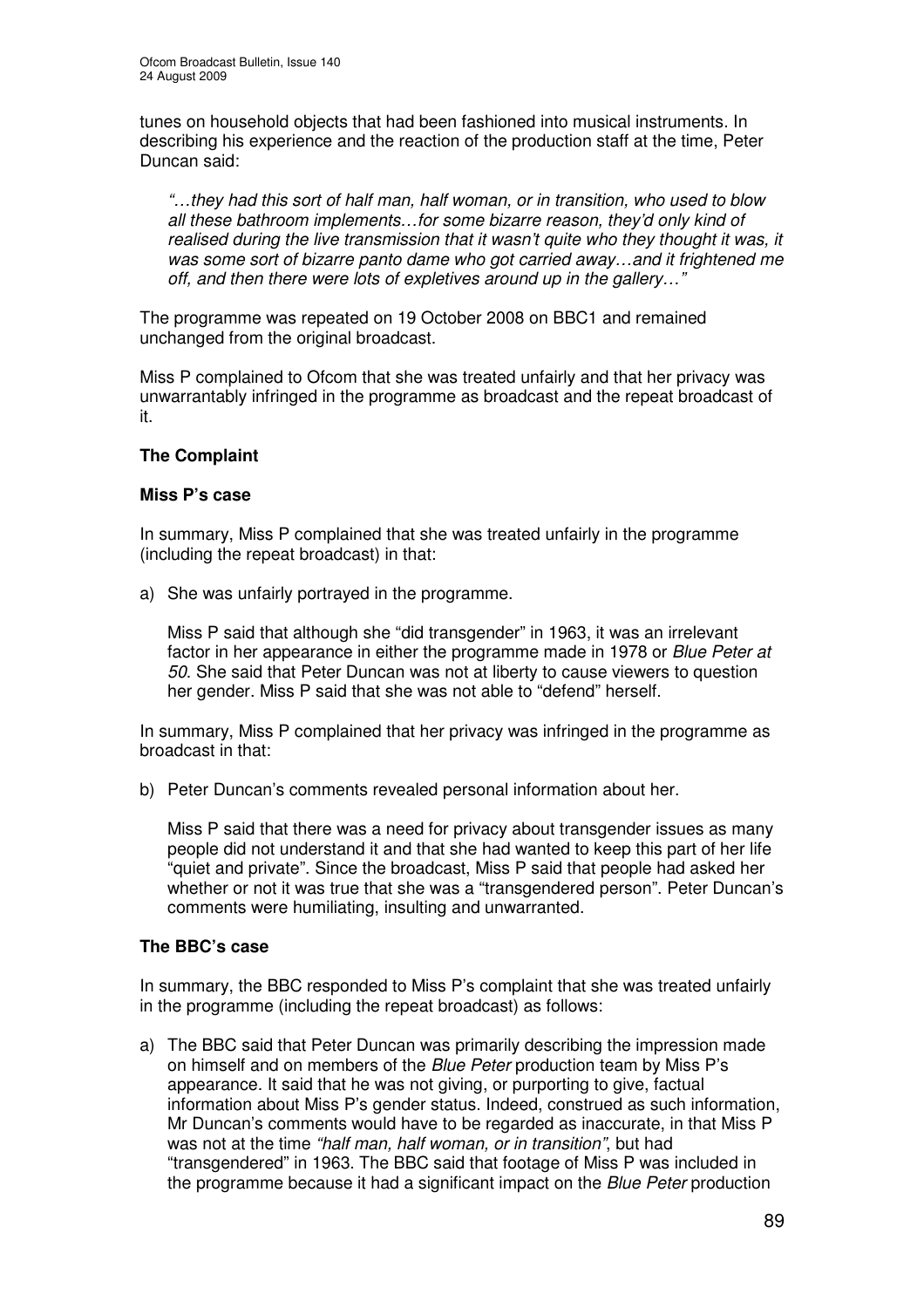team which, in turn, influenced Peter Duncan's decision not to accept the presenter's role at that particular time. The BBC said that Peter Duncan had given an honest account of his recollections of the occasion, albeit by describing Miss P's appearance in far from flattering terms.

In summary, the BBC responded to Miss P's complaint of unwarranted infringement of privacy in the broadcast of the programme (including the repeat broadcast) as follows:

b) The BBC said that the programme makers could have had no reasonable expectation that a thirty year-old clip of Miss P, in which she was neither named nor heard speaking, would enable her to be identified by viewers.

The BBC said that although it was a matter of regret that Miss P received unwelcome enquiries as a result of the programme, it did not believe that the programme could be said to have revealed personal information about her. The BBC said that Peter Duncan's comments had not given factual information about Miss P, but rather had given information of how her appearance struck him and others at the time.

Also, the BBC said that even if the comments had prompted speculation about Miss P's gender status, the fact that she had transgendered was a matter of public record, not least as a result of her own actions. The BBC said that in 2006, Miss P took a case to the European Court of Human Rights ("the ECHR") in which she claimed a violation of Article 8 of the European Convention on Human Rights after being refused eligibility by the UK courts to claim a state pension at the age of 60. Miss P won her case and details of it were published on the Council of Europe website, which states: *"The applicant,* [Miss P]*, is a 68-year-old British national who lives in St Albans (the United Kingdom). She is a postoperative male-to-female transsexual".* These details were also reported on other websites, including the BBC's News website.

In relation to both heads of complaint, the BBC said that it accepted that Peter Duncan's description of Miss P could not have been welcome to her and could have been perceived by viewers as unkind. The BBC said that when Miss P's complaint came to its attention, its Head of News, Factual and Entertainment for children's programmes decided that the programme be edited to remove the sequence referring to Miss P from the programme which was repeated in December 2008. This decision was taken in response to the fact that Miss P had expressed hurt feelings about the comments made and reflected the BBC's desire not to hurt her feelings further by re-broadcasting them. However, the BBC said that the decision to edit the programme was not taken as recognition that Miss P had been unfairly treated in the manner complained of or that her privacy had been infringed by the broadcast of the programme.

### **Decision**

Ofcom's statutory duties include the application, in the case of all television and radio services, of standards which provide adequate protection to members of the public and all other persons from unfair treatment and unwarranted infringement of privacy in programmes included in such services.

In carrying out its duties, Ofcom has regard to the need to secure that the application of these standards is in the manner that best guarantees an appropriate level of freedom of expression. Ofcom is also obliged to have regard, in all cases, to the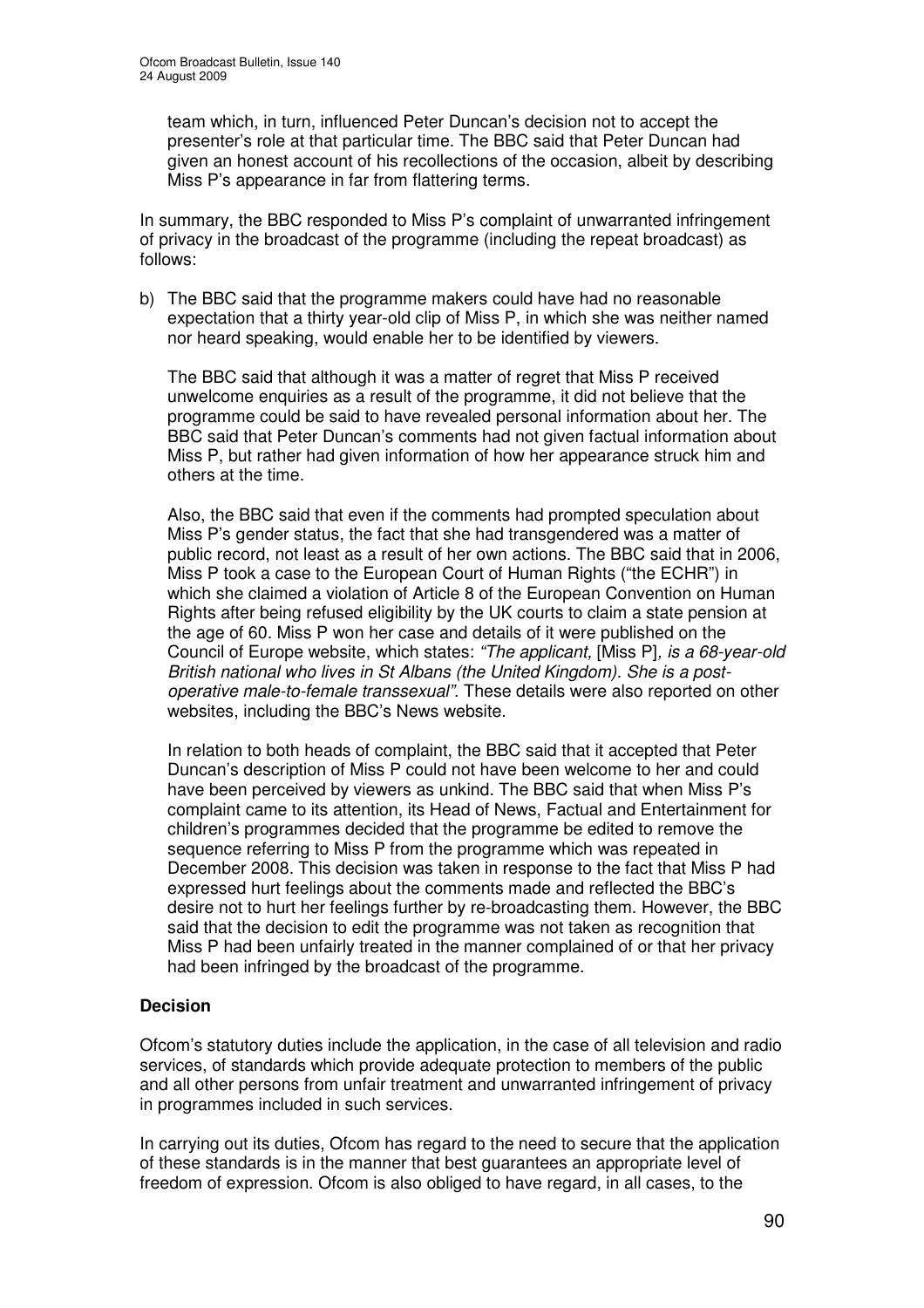principles under which regulatory activities should be transparent, accountable, proportionate and consistent and targeted only at cases in which action is needed.

Miss P's complaint was considered by Ofcom's Executive Fairness Group. In reaching its decision, Ofcom carefully considered all the relevant material provided by both parties. This included a recording and transcript of the programme as broadcast and the parties' written submissions.

a) Ofcom first considered Miss P's complaint that she was treated unfairly in the programme (including the repeat) in that the programme portrayed her unfairly.

Ofcom took particular account of whether the broadcaster's actions were consistent with the obligation to avoid unjust or unfair treatment of individuals in programmes (as set out in Rule 7.1 of Ofcom's Broadcasting Code ("the Code")). It also considered whether the portrayal of Miss P was consistent with the broadcaster's obligation to ensure that material facts had not been presented in a way which was unfair (as outlined in Practice 7.9).

Ofcom noted the comments made in the programme by Peter Duncan that related to Miss P:

*"…they had this sort of half man, half woman, or in transition, who used to blow all these bathroom implements…for some bizarre reason, they'd only kind of realised during the live transmission that it wasn't quite who they thought it was, it was some sort of bizarre panto dame who got carried away…and it frightened me off, and then there were lots of expletives around up in the gallery…"*

Ofcom noted that Peter Duncan's comments that *"…they had this sort of half man, half woman, or in transition…"* were factually inaccurate. It noted that Miss P was post-operative transsexual who had changed her gender in 1963, some fifteen years before her participation in the 1978 programme. Ofcom also noted that Peter Duncan's comments about Miss P were not part of the narrative to the programme, but formed his own personal view of the particular situation in which he had found himself at the *Blue Peter* studios in 1978. Despite the offensive, insensitive and personally hurtful (to Miss P) nature of his comments, Ofcom considered that they were unlikely to materially affect viewers' understanding of Miss P in a way that was unfair to her.

Ofcom noted Miss P's complaint that she was not able to "defend herself" from the comments made by Peter Duncan. Practice 7.11 of the Code states that if a programme alleges wrongdoing or incompetence or makes other significant allegations, those concerned should normally be given an appropriate and timely opportunity to respond.

There was little doubt in Ofcom's view that Peter Duncan's comments would be considered by the majority of viewers to be offensive, insensitive and that Miss P would have been hurt by them. However, it took the view that the comment, although offensive, did not amount to allegations of wrongdoing, incompetence or other significant allegations about Miss P. There was no obligation on the programme makers to offer her a timely and appropriate opportunity to respond to the comments made in the programme (including the repeat broadcast of it).

While Ofcom was concerned that the it was deemed acceptable by the programme makers to have included comments of such an offensive (to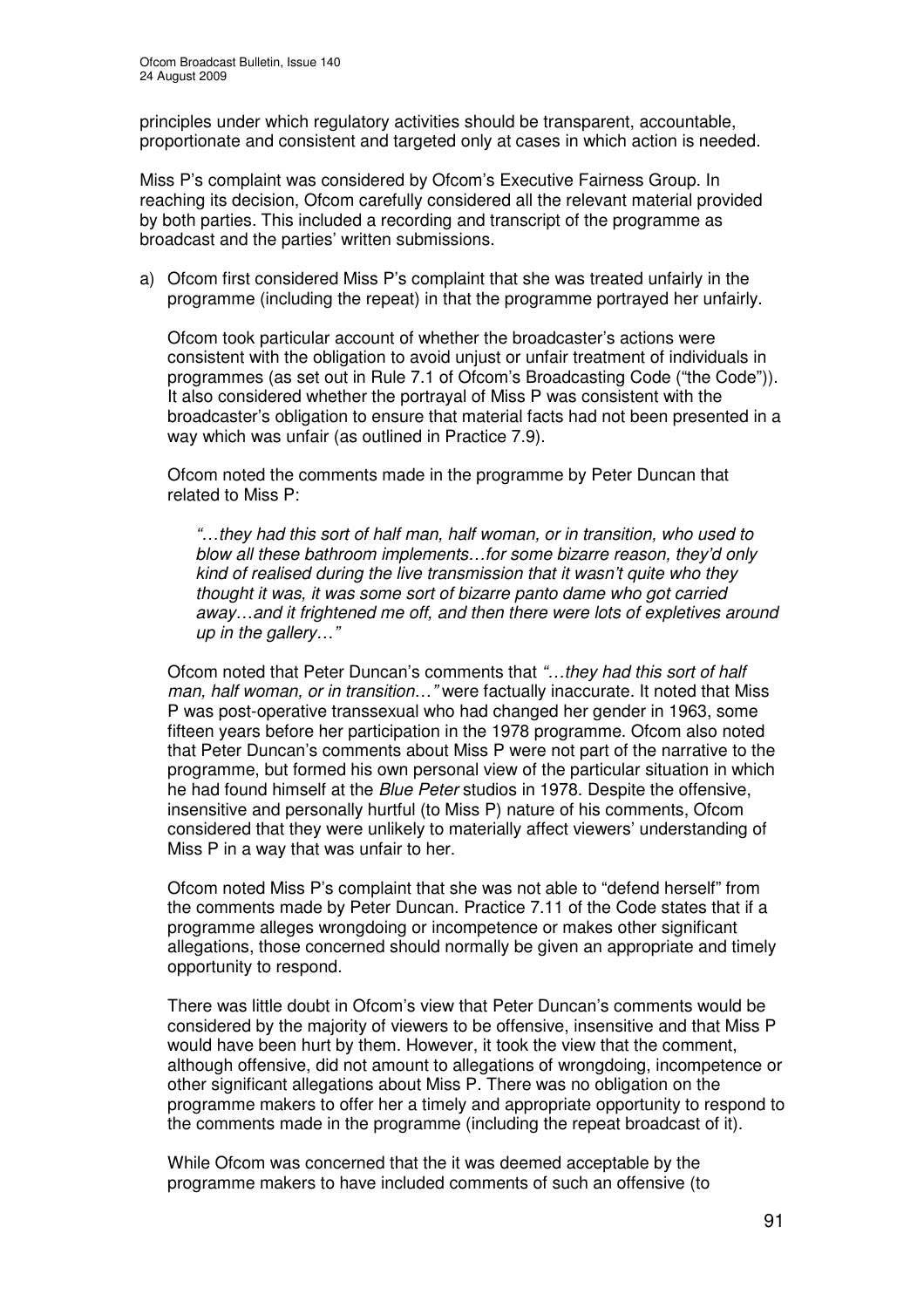transsexuals generally) and hurtful (to Miss P) nature in the programme, it concluded, having taken the above factors into account, that it was satisfied that no unfairness to Miss P had resulted by the inclusion of the comments themselves in the programme (and the repeat broadcast).

b) Ofcom considered Miss P's complaint that her privacy was unwarrantably infringed in the broadcast of the programme (including the repeat broadcast of it) in that personal information about her was revealed.

Ofcom's recognises that the line to be drawn between the public's right to information and the citizen's right to privacy can sometimes be a fine one. In considering complaints about the unwarranted infringement of privacy, Ofcom will therefore, where necessary, address itself to two distinct questions: First, has there been an infringement of privacy? Second, if so, was it warranted? (Rule 8.1 of the Code).

Ofcom first considered whether or not Miss P had a legitimate expectation of privacy in relation to the images and information included in the programme. The Code explains that "legitimate expectations of privacy will vary to the place and the nature of the information, activity or condition in question the extent to which it is in the public domain (if at all) and where the individual concerned is already in the public eye".

Ofcom noted from watching the programme and reading a transcript of it that Peter Duncan made direct reference to Miss P's physical appearance and how she had appeared to him and the production staff at the time. Ofcom took the view that although his comments were limited to his recollection of how Miss P appeared to him, the comments did, nevertheless, question her gender status. Ofcom considered that the nature of the information which referred to the gender of Miss P may be understood to be personal and sensitive and may therefore attract an expectation of privacy.

However, Ofcom noted that the footage of Miss P included in the programme was thirty years old. Also it noted that Miss P was neither named nor heard speaking in the programme. Furthermore, it considered that any expectation of privacy that Miss P might have had was considerably diminished, by the fact that the information included in the programme was already in the public domain. Ofcom noted that the gender status of Miss P had been disclosed prior to the broadcast of the programme by the media coverage Miss P's success in her ECHR case received in 2006. Ofcom noted that Miss P's full name, age and transgender status had already appeared on websites reporting the case. In Ofcom's view, therefore, Miss P's gender status was a matter of public record.

Taking all these factors into account, Ofcom was satisfied that Miss P did not have a legitimate expectation of privacy in the disclosure of this information in the programme.

Having concluded that Miss P did not have a legitimate expectation of privacy in this regard, Ofcom found that her privacy was not infringed in the programme as broadcast. It was therefore not necessary for Ofcom to further consider whether any infringement of privacy was warranted or not.

**Accordingly, Ofcom has not upheld Miss P's complaint of unfair treatment and unwarranted infringement of privacy in the broadcast of the programme (or its subsequent repeat).**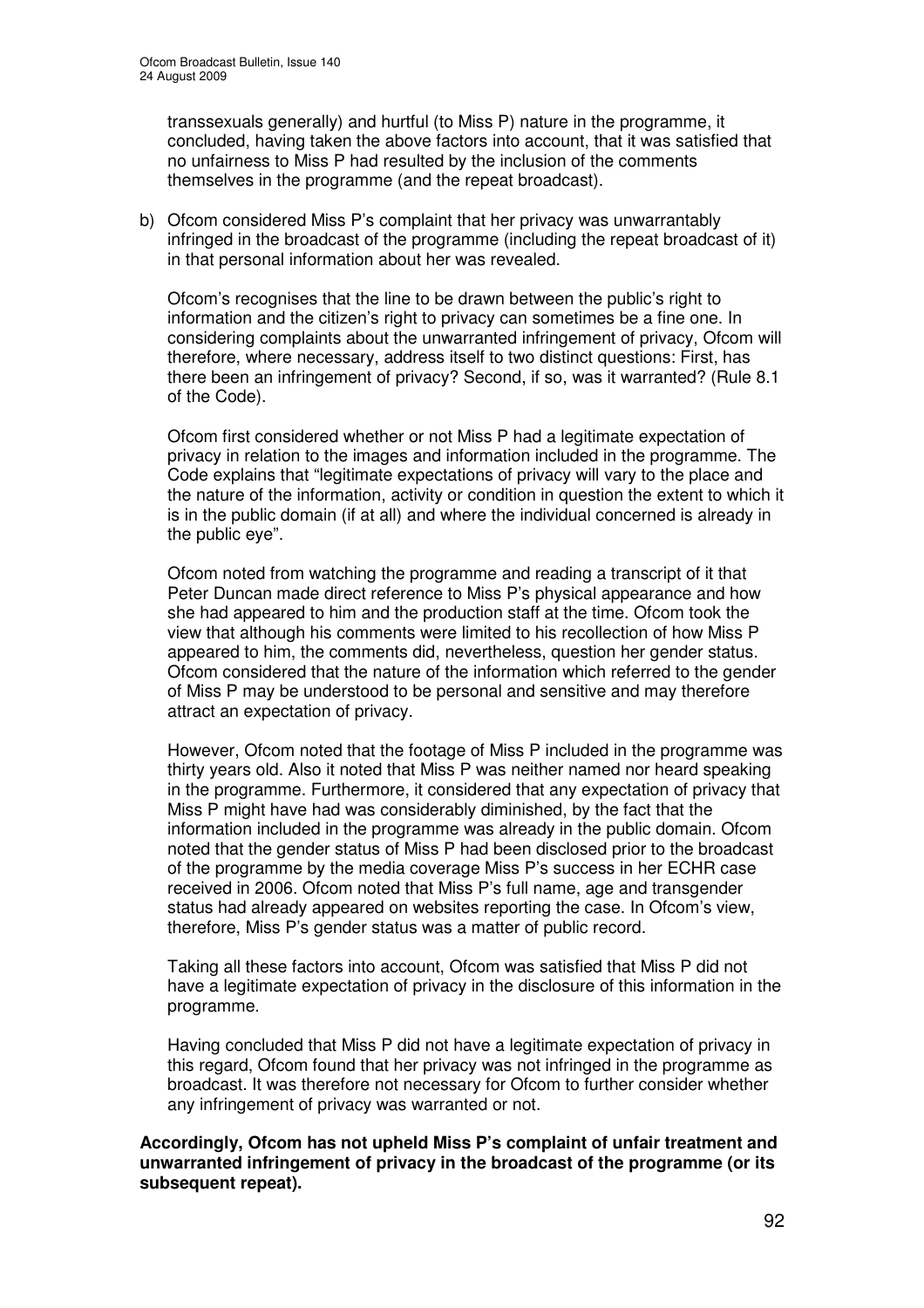# **Not Upheld**

## **Complaint by Mr Anthony Gordon**

*Motorway Cops: A Traffic Cops Special, BBC1, 26 January 2009*

**Summary:** Ofcom has not upheld this complaint of unwarranted infringement of privacy in the programme as broadcast.

This programme included footage of Mr Anthony Gordon being stopped by the police driving a car with illegal registration number plates and carrying a passenger who appeared not to be wearing a seat belt. Mr Gordon, who was identified in the programme, was shown being questioned and then arrested by the police for possessing cannabis. The programme later stated that Mr Gordon, along with a passenger in the car, subsequently received a caution for possessing cannabis.

Mr Gordon complained to Ofcom that his privacy was unwarrantably infringed in the programme as broadcast in that footage of him was included in it without his consent.

Ofcom found that Mr Gordon did not have a legitimate expectation of privacy in relation to the broadcast of footage of him being stopped and arrested by police as he was filmed in a public place and found to be in possession of cannabis for which he was subsequently cautioned. Therefore, Ofcom found that that his privacy was not unwarrantably infringed in the programme as broadcast.

### **Introduction**

On 26 January 2009, BBC1 broadcast an edition of its reality series *Motorway Cops*, entitled *A Traffic Cops Special*, which followed police officers who patrolled the UK's motorways. The programme included footage of two Birmingham-based police officers who had stopped a car because the registration number plate displayed was illegal and a passenger in the back of the car appeared not to be wearing a seat belt. The driver of the car, Mr Anthony Gordon, was shown being questioned by a police officer and admitting to being in possession of cannabis after the officer said that he could smell it on him. Mr Gordon was also filmed giving his name to the police officer when asked and this footage was included in the programme. Towards the end of the programme, the commentary stated:

*"The Cannabis carrying driver and his passenger were given official cautions at the police station. Both had their drugs confiscated from them*.*"*

Mr Gordon complained to Ofcom that his privacy had been unwarrantably infringed in the programme as broadcast.

### **The Complaint**

### **Mr Gordon's case**

In summary, Mr Gordon complained that his privacy was unwarrantably infringed in the programme in that footage of him was broadcast without his consent. Mr Gordon said that no charges were brought against him and that he had only received a caution from the police for possessing cannabis.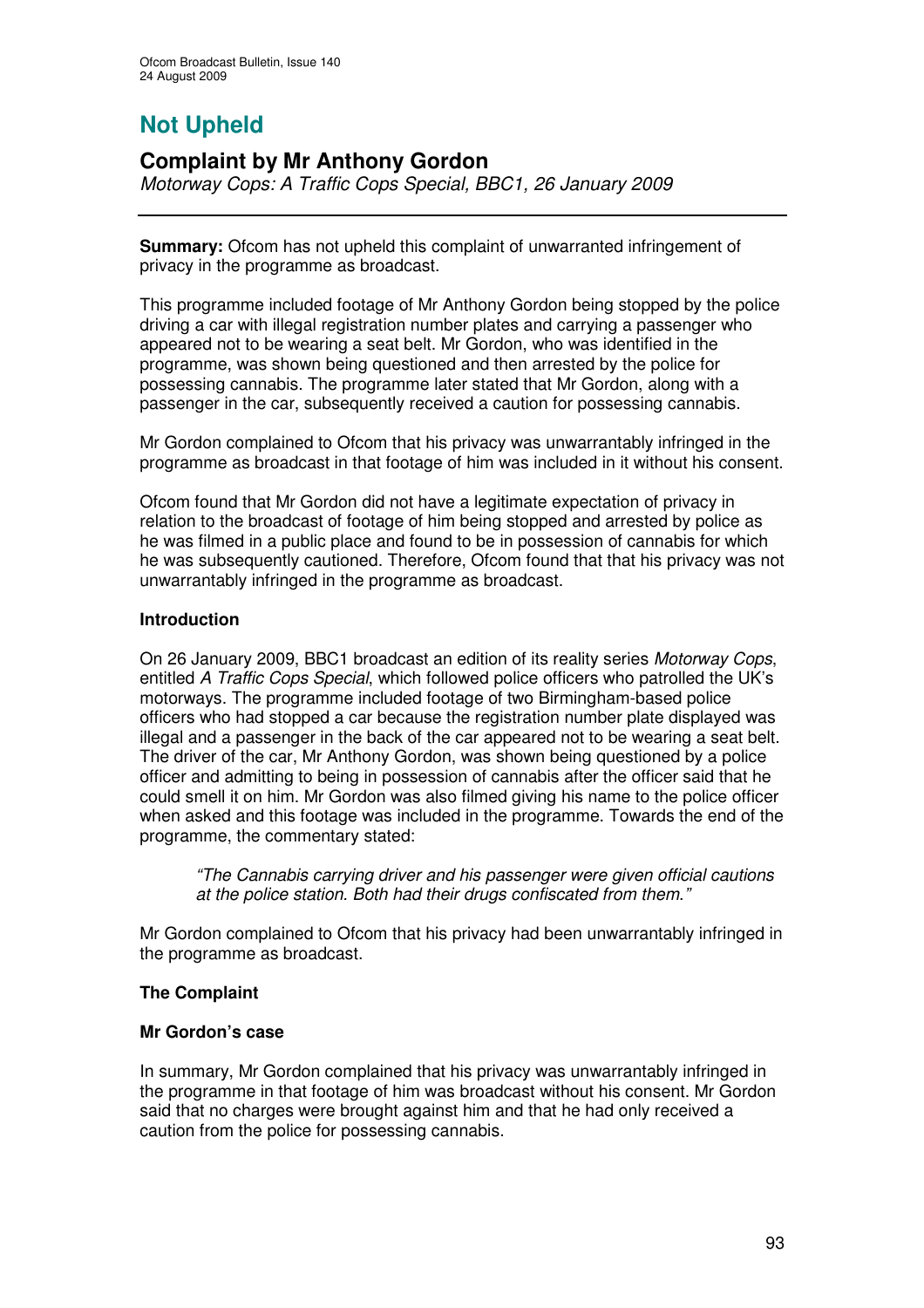### **The BBC's case**

In summary and in response to Mr Gordon's complaint, the BBC said that by committing an offence while driving on a public highway and admitting to committing an offence, Mr Gordon had no legitimate expectation of privacy in relation to the broadcast of the footage of him. In the circumstances, it said that there was no requirement for the programme makers to obtain his consent to broadcast the footage.

However, the BBC said that if Ofcom took the view that Mr Gordon did have a legitimate expectation of privacy, albeit diminished in light of his actions, then it was warranted to infringe his privacy. The BBC said that it was in the public interest to show the police officers successfully detecting a crime which had occurred in a public place and had potentially serious consequences for other road users. As one of the police officers involved in the incident involving explained in the programme *"it's a major concern to me that people do drive whilst under the influence of drugs"*. This, the BBC said, was something which Mr Gordon admitted to doing. The BBC said that the public interest outweighed any right Mr Gordon had to privacy.

The BBC said that the material was filmed by a handheld camera and conspicuous, fixed in-car cameras. It said that Mr Gordon was fully aware that he was being filmed and at no stage of the filming process did he object or ask for the cameras to be turned off.

### **Mr Gordon's comments in response**

In summary, Mr Gordon said that although he was aware of being filmed, at no time did the police or the programme makers inform him that the footage would be broadcast. He said that had he been made aware of this he would have requested that the logo of his employer on his jacket and his car registration number plate would not be shown.

Mr Gordon said that although he had been in possession of cannabis, he had not been smoking it while he was driving. He said that he had been smoking a "normal cigarette" and that he had told this to the police officer who questioned him in the police car. Mr Gordon said that he was given a caution for being in possession of cannabis and that he was not charged with the more serious offence of driving under the influence of drugs.

### **The BBC's final statement**

In summary, the BBC said that Mr Gordon's account that he had only been smoking a "normal cigarette" did not appear to be borne out by what he told the police officer who questioned him at the time. The BBC pointed to the unedited exchange between Mr Gordon and the arresting police officer included in the programme:

| Police officer: | "Now I can smell a bit of cannabis"                    |
|-----------------|--------------------------------------------------------|
| Mr Gordon:      | I've been smoking a cigarette.                         |
| Police officer: | You've just had a cigarette? You've just had a spliff? |
| Mr Gordon:      | A cigarette, yeah.                                     |
| Police officer: | Is it in the car?                                      |
| Mr Gordon:      | It's finished, finished now."                          |

The BBC also highlighted a further unedited exchange between the two police officers in front of Mr Gordon: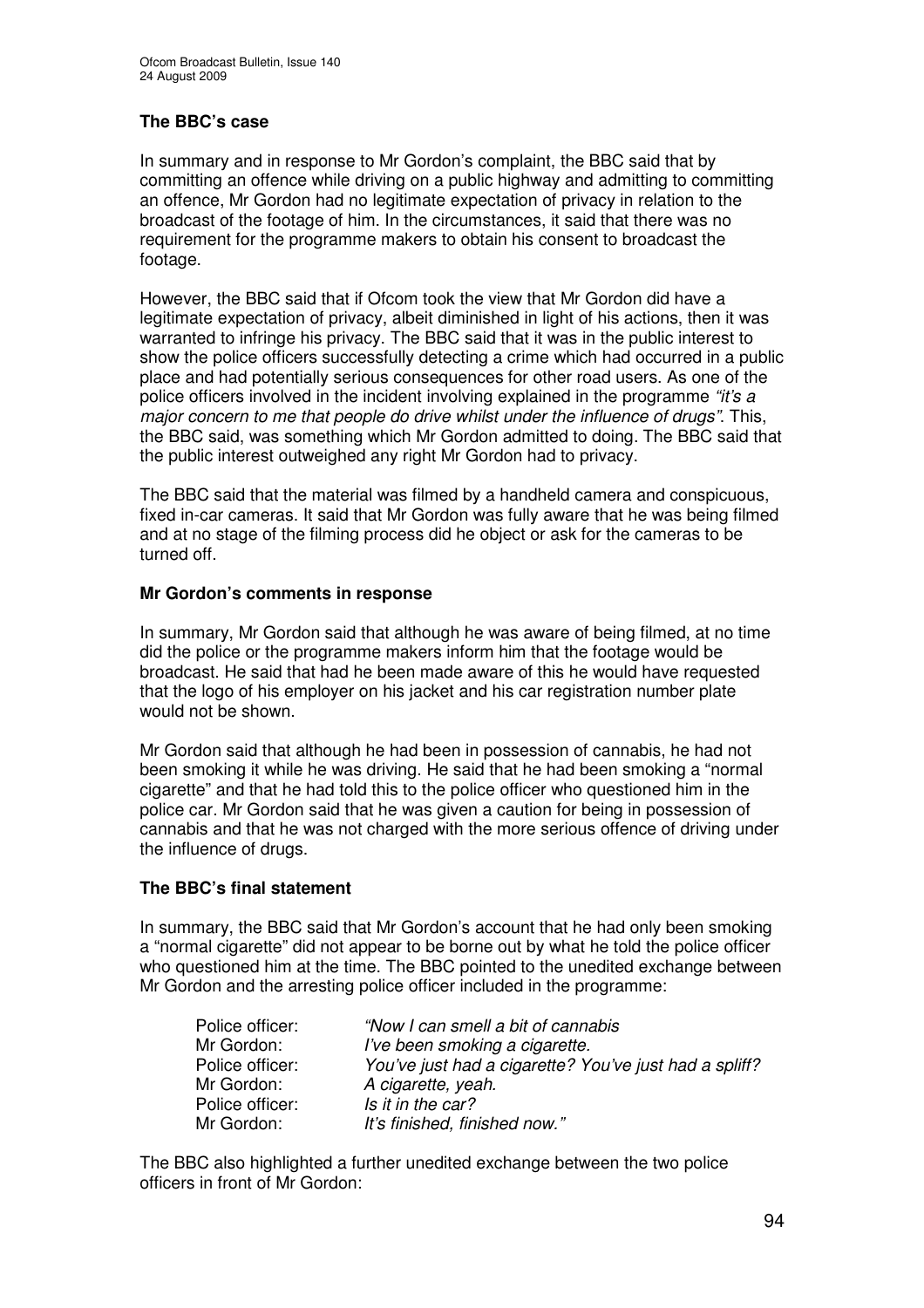| Police officer 1: | "I could smell it [cannabis] in the car.          |
|-------------------|---------------------------------------------------|
| Police officer 2: | He's just been smoking it.                        |
| Police officer 1: | Has he? Alright.                                  |
| Police officer 2: | Yeah, I've got a spliff and that's a big spliff." |

The BBC said that it was clear from these exchanges that Mr Gordon was asked specifically whether he had just smoked cannabis to which he appeared to confirm it. The BBC said that if Mr Gordon had only been smoking a "normal cigarette", it would be reasonable to assume that he would have denied smoking cannabis when asked by the police officer and that he would have corrected him when speaking to his colleague about Mr Gordon admitting to smoking cannabis.

### **Decision**

Ofcom's statutory duties include the application, in the case of all television and radio services, of standards which provide adequate protection to members of the public and all other persons from unwarrantable infringement of privacy in the broadcast of programmes included in such services.

In carrying out its duties, Ofcom has regard to the need to secure that the application of these standards is in the manner that best guarantees an appropriate level of freedom of expression. Ofcom is also obliged to have regard in all cases, to the principles under which regulatory activities should be transparent, accountable, proportionate and consistent and targeted only at cases in which action is needed. This complaint was considered by Ofcom's Executive Fairness Group. Ofcom considered written submission from both the complainant and the broadcaster, together with a recording and a transcript of the programme as broadcast. In its considerations, Ofcom took account of Ofcom's Broadcasting Code ("the Code"). Ofcom's recognises that the line to be drawn between the public's right to information and the citizen's right to privacy can sometimes be a fine one. In considering complaints about the unwarranted infringement of privacy, Ofcom will therefore, where necessary, address itself to two distinct questions: First, has there been an infringement of privacy? Second, if so, was it warranted? (Rule 8.1 of the Code).

Ofcom considered Mr Gordon's complaint that his privacy was unwarrantably infringed in that footage of him was broadcast in the programme without his consent.

In considering whether or not Mr Gordon's privacy had been infringed, Ofcom first determined whether Mr Gordon had a legitimate expectation of privacy in relation to the footage that was broadcast.

Ofcom examined the footage that was included in the programme as broadcast and assessed the nature of the information, actions and events disclosed as well as the context of the disclosure.

Ofcom acknowledged that Mr Gordon's face was not obscured and that footage of Mr Gordon disclosing his name to a police officer was included in the programme. In Ofcom's view, these images and information identified him to viewers.

Mr Gordon was filmed being stopped by the police for driving a car with illegal registration number plates and for it appearing that one of the passengers was not wearing a seat belt. Mr Gordon was shown standing next to the police car immediately before getting into the back and the logo of his employer was visible, albeit briefly, on his jacket.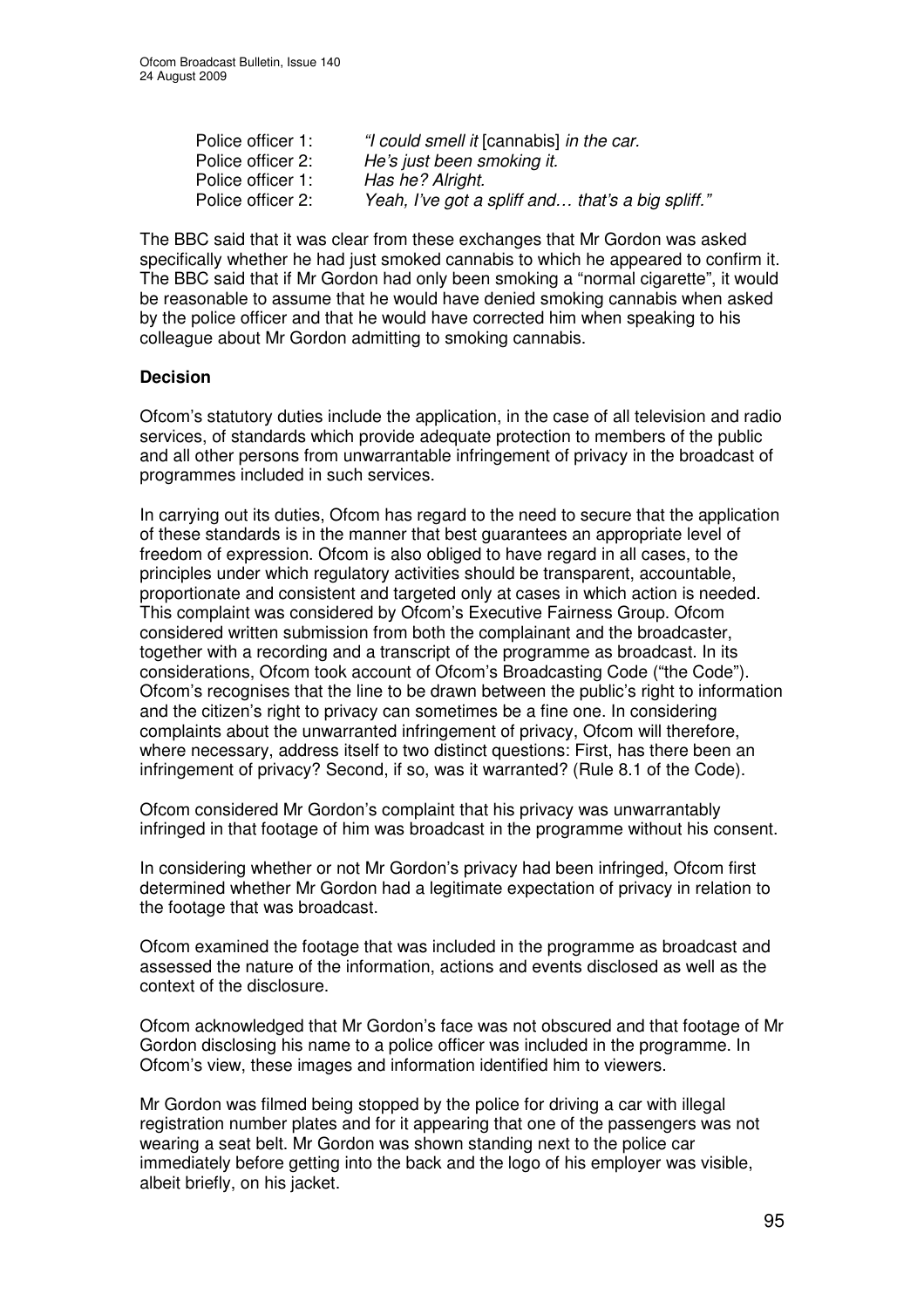Ofcom noted that the programme then included footage of Mr Gordon being questioned by a police officer about the alleged traffic offences and whether or not he had been smoking cannabis and whether he was in possession of the drug. The programme also included footage of Mr Gordon being arrested after admitting to being in the possession of cannabis. The programme made it clear that Mr Gordon was only cautioned for possession of cannabis and was not charged with any other offences.

In this case, the footage of Mr Gordon was filmed openly from outside the police car after he had been stopped while driving on a public highway and from fixed in-car cameras. His actions had taken place in a public place in full view of those around him.

In Ofcom's view, when a person is filmed either committing an offence or being arrested for an offence, that person's expectation of privacy are likely to be significantly diminished by their actions. In Mr Gordon's case, Ofcom considered that by committing an offence for which he was subsequently cautioned (namely, for the possession of cannabis), his expectation of privacy was lessened.

Ofcom noted that the purpose of the programme was to show police officers dealing with a variety of situations that arose on the motorway network and that the footage of Mr Gordon was filmed in this context.

Taking all these factors into account, it is Ofcom's view that Mr Gordon did not have a legitimate expectation of privacy in relation to the broadcast of footage of him engaged in criminal activity (for which he was arrested and subsequently cautioned).

Having concluded that Mr Gordon did not have a legitimate expectation of privacy in this regard, Ofcom found that his privacy was not infringed in the programme as broadcast. It was therefore not necessary for Ofcom to further consider whether any infringement of privacy was warranted or not.

**Accordingly, Ofcom has not upheld Mr Gordon's complaint of unwarranted infringement of privacy in the programme as broadcast.**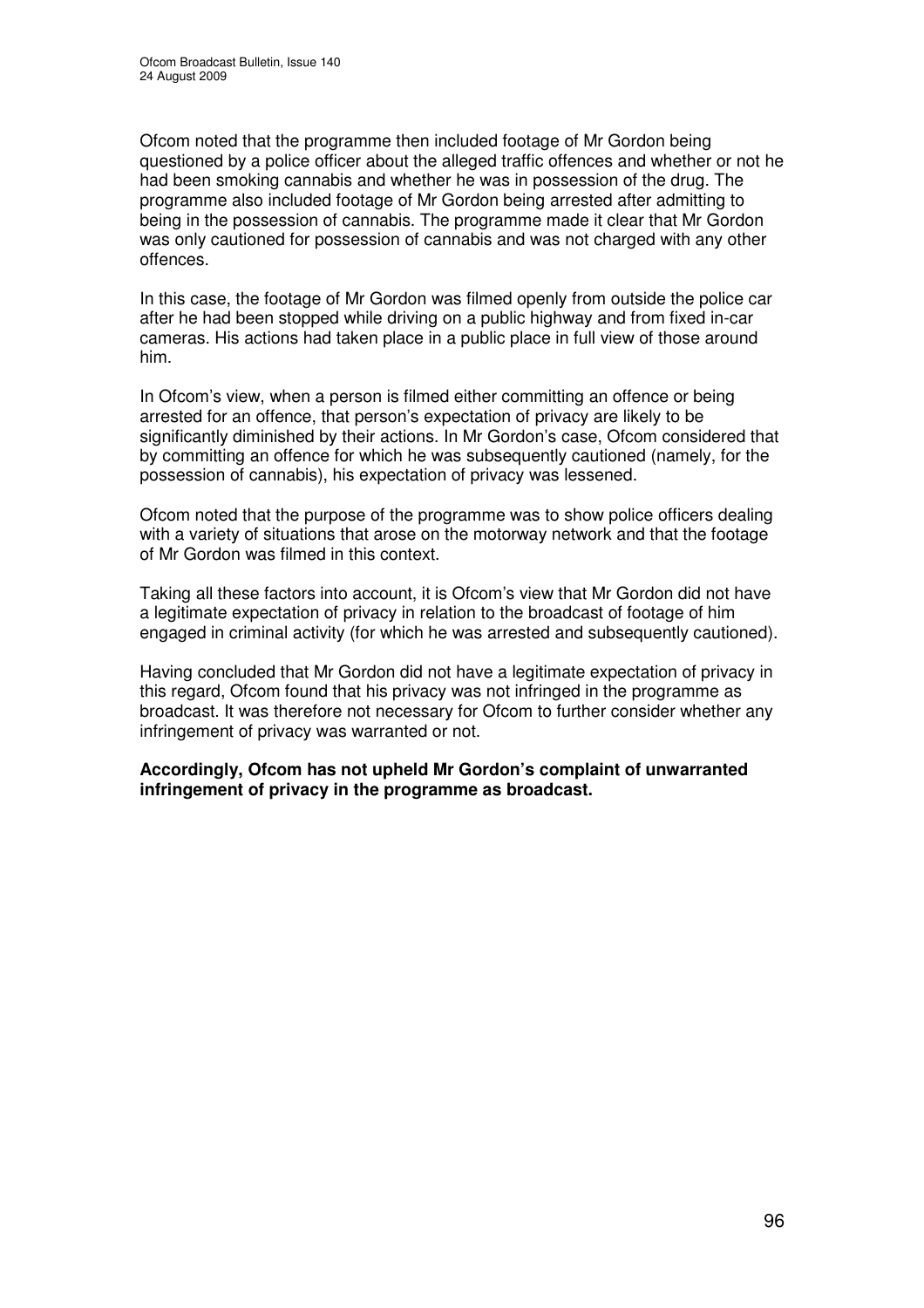## **Other Programmes Not in Breach**

### **Up to 18 August 2009**

| Programme                                      | <b>Transmission</b><br>Date | <b>Channel</b>          | Category                              | <b>Number of</b><br>complaints |
|------------------------------------------------|-----------------------------|-------------------------|---------------------------------------|--------------------------------|
| 5 Live Breakfast                               | 03/08/2009                  | <b>BBC Radio 5 Live</b> | <b>Generally Accepted Standards</b>   | 2                              |
| Alan Brazil                                    | 10/08/2009                  | talkSPORT               | <b>Generally Accepted Standards</b>   | 1                              |
| Alan Carr (trailer)                            | 07/08/2009                  | <b>BBC Radio 2</b>      | Offensive Language                    | 1                              |
| Alan Carr: Chatty Man                          | 26/07/2009                  | Channel 4               | <b>Religious Offence</b>              | 1                              |
| Alan Carr: Chatty Man                          | 01/08/2009                  | Channel 4               | <b>Generally Accepted Standards</b>   | 1                              |
| Alan Carr: Chatty Man                          | 16/08/2009                  | Channel 4               | <b>Generally Accepted Standards</b>   | 4                              |
| All New Generation Sex                         | 02/08/2009                  | Fiver                   | Sex/Nudity                            | $\mathbf{1}$                   |
| Bang Goes the Theory                           | 03/08/2009                  | BBC <sub>1</sub>        | Dangerous Behaviour                   | $\mathbf{1}$                   |
| <b>Bath FM</b>                                 | n/a                         | <b>Bath FM</b>          | Other                                 | 1                              |
| <b>Betfair World Series of Poker</b><br>Europe | 29/07/2009                  | Channel 4               | <b>Commercial References</b>          | 1                              |
| <b>Big Brother</b>                             | 23/07/2009                  | Channel 4               | Offensive Language                    | 1                              |
| <b>Big Brother</b>                             | 30/07/2009                  | Channel 4               | <b>Generally Accepted Standards</b>   | 1                              |
| <b>Big Brother</b>                             | 31/07/2009                  | Channel 4               | <b>Generally Accepted Standards</b>   | $\mathbf{1}$                   |
| <b>Big Brother</b>                             | 04/08/2009                  | Channel 4               | Substance Abuse                       | 1                              |
| <b>Big Brother</b>                             | 06/08/2009                  | Channel 4               | <b>Generally Accepted Standards</b>   | $\mathbf{1}$                   |
| <b>Big Brother 10</b>                          | 25/07/2009                  | Channel 4               | <b>Religious Offence</b>              | 1                              |
| Big Brother 10                                 | 28/07/2009                  | Channel 4               | Offensive Language                    | 1                              |
| Big Brother 10                                 | 29/07/2009                  | Channel 4               | Use of Premium Rate<br><b>Numbers</b> | $\overline{7}$                 |
| Big Brother 10                                 | 30/07/2009                  | Channel 4               | <b>Generally Accepted Standards</b>   | 5                              |
| Big Brother 10                                 | 31/07/2009                  | Channel 4               | Offensive Language                    | 1                              |
| <b>Big Brother 10</b>                          | 03/08/2009                  | Channel 4               | <b>Generally Accepted Standards</b>   | $\overline{7}$                 |
| Big Brother 10                                 | 04/08/2009                  | Channel 4               | <b>Generally Accepted Standards</b>   | 3                              |
| Big Brother 10                                 | 04/08/2009                  | Channel 4               | Use of Premium Rate<br><b>Numbers</b> | 12                             |
| Big Brother 10                                 | 05/08/2009                  | Channel 4               | <b>Generally Accepted Standards</b>   | 18                             |
| Big Brother 10                                 | 07/08/2009                  | Channel 4               | Use of Premium Rate<br>Numbers        | 10                             |
| Big Brother 10                                 | 10/08/2009                  | Channel 4               | Advertising                           | 1                              |
| Big Brother 10                                 | 10/08/2009                  | Channel 4               | <b>Generally Accepted Standards</b>   | 1                              |
| Big Brother 10                                 | 11/08/2009                  | Channel 4               | <b>Generally Accepted Standards</b>   | 324                            |
| Big Brother 10                                 | 12/08/2009                  | Channel 4               | Generally Accepted Standards          | 1                              |
| <b>Big Brother 10</b>                          | 13/08/2009                  | Channel 4               | <b>Generally Accepted Standards</b>   | 101                            |
| Big Brother 10                                 | 14/08/2009                  | Channel 4               | <b>Generally Accepted Standards</b>   | $\overline{7}$                 |
| Big Brother 10                                 | 14/08/2009                  | Channel 4               | Offensive Language                    | 1                              |
| Big Brother 10                                 | 14/08/2009                  | Channel 4               | Use of Premium Rate<br>Numbers        | 1                              |
| Big Brother 10                                 | 16/08/2009                  | Channel 4               | Crime (incite/encourage)              | 1                              |
| Big Brother 10                                 | n/a                         | Channel 4               | Inaccuracy/Misleading                 | $\mathbf{1}$                   |
| <b>Big Brother 10</b>                          | n/a                         | Channel 4               | Use of Premium Rate<br>Numbers        | $\mathbf{1}$                   |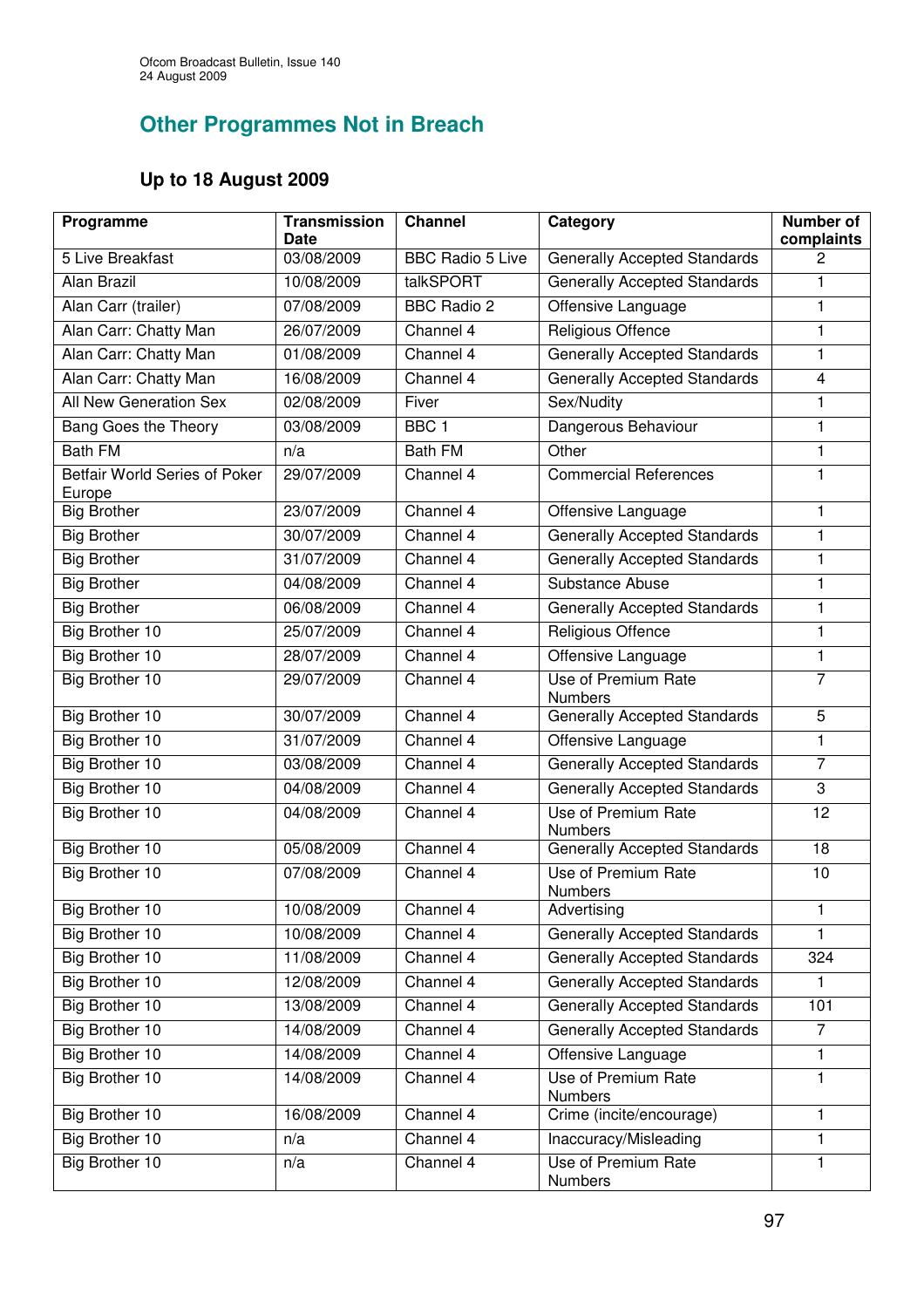| <b>Big Brother Live</b>                        | 27/07/2009 | Channel 4               | <b>Generally Accepted Standards</b>   | 1                       |
|------------------------------------------------|------------|-------------------------|---------------------------------------|-------------------------|
| <b>Big Brother Live</b>                        | 29/07/2009 | Channel 4               | <b>Generally Accepted Standards</b>   | 1                       |
| <b>Big Brother Live</b>                        | 29/07/2009 | Channel 4               | Use of Premium Rate<br><b>Numbers</b> | 1                       |
| <b>Big Brother Live</b>                        | 31/07/2009 | Channel 4               | <b>Generally Accepted Standards</b>   | $\overline{7}$          |
| <b>Big Brother Live</b>                        | 06/08/2009 | Channel 4               | <b>Generally Accepted Standards</b>   | $\mathbf{1}$            |
| <b>Big Brother's Little Brother</b>            | 31/07/2009 | E <sub>4</sub>          | Other                                 | 1                       |
| <b>Big Brother's Little Brother</b>            | 11/08/2009 | E <sub>4</sub>          | <b>Generally Accepted Standards</b>   | 3                       |
| <b>Big Brother's Little Brother</b>            | 12/08/2009 | Channel 4               | <b>Generally Accepted Standards</b>   | 1                       |
| 'Birthday Sex' Song Lyrics                     | n/a        | All                     | <b>Generally Accepted Standards</b>   | $\mathbf{1}$            |
| Breaking The Mould: The<br>Story Of Penicillin | 02/08/2009 | BBC <sub>4</sub>        | Religious Offence                     | 1                       |
| Britain's Got Talent - The<br>Final            | 30/05/2009 | ITVI                    | Use of Premium Rate<br><b>Numbers</b> | 1                       |
| <b>Calendar News</b>                           | 15/07/2009 | <b>ITV1 (Yorkshire)</b> | Due Impartiality/Bias                 | 1                       |
| <b>Channel 4 News</b>                          | 27/07/2009 | Channel 4               | Due Impartiality/Bias                 | $\mathbf{1}$            |
| Channel 4 News                                 | 05/08/2009 | Channel 4               | Sex/Nudity                            | 1                       |
| Channel 4 News                                 | 13/08/2009 | Channel 4               | Offensive Language                    | 1                       |
| Channel promotions                             | 25/07/2009 | Movies 24               | <b>Generally Accepted Standards</b>   | $\mathbf{1}$            |
| Christmas Tree Lights<br>competition           | n/a        | Lakeland Radio          | Competitions                          | 1                       |
| Chuck                                          | 21/07/2009 | Virgin 1                | Other                                 | 1                       |
| Continuity announcement                        | 27/07/2009 | Fiver                   | <b>Generally Accepted Standards</b>   | 1                       |
| <b>Coronation Street</b>                       | 05/09/2008 | ITVI                    | Offensive Language                    | 1                       |
| <b>Coronation Street</b>                       | 24/07/2009 | ITV <sub>1</sub>        | <b>Generally Accepted Standards</b>   | 15                      |
| <b>Coronation Street</b>                       | 27/07/2009 | ITV1                    | Crime (incite/encourage)              | 3                       |
| <b>Coronation Street</b>                       | 03/08/2009 | ITV1                    | Advertising                           | 1                       |
| <b>Coronation Street</b>                       | 03/08/2009 | <b>ITV1 London</b>      | Other                                 | $\mathbf{1}$            |
| <b>Coronation Street</b>                       | 10/08/2009 | ITV1                    | <b>Generally Accepted Standards</b>   | 1                       |
| Cowards                                        | 04/08/2009 | BBC <sub>4</sub>        | Violence                              | 1                       |
| Crash                                          | 10/08/2009 | Film 4                  | Offensive Language                    | $\mathbf{1}$            |
| Deal or No Deal: Noel's Hall<br>of Fame        | 05/08/2009 | Channel 4               | Sex/Nudity                            | 1                       |
| Des and Vanessa                                | 10/08/2009 | <b>Galaxy Scotland</b>  | Offensive Language                    | 1                       |
| <b>Desert Island Discs</b>                     | 31/07/2009 | <b>BBC Radio4</b>       | <b>Animal Welfare</b>                 | 1                       |
| <b>Desperate Learners Driving</b><br>School    | 29/07/2009 | Living <sub>2</sub>     | Offensive Language                    | 1                       |
| Double Jeopardy                                | 30/07/2009 | BBC <sub>1</sub>        | <b>Generally Accepted Standards</b>   | 1                       |
| E.T. The Extra-Terrestrial                     | 15/08/2009 | ITV <sub>2</sub>        | Offensive Language                    | 1                       |
| EastEnders                                     | 27/07/2009 | BBC <sub>1</sub>        | <b>Religious Offence</b>              | 1                       |
| EastEnders                                     | 28/07/2009 | BBC <sub>1</sub>        | <b>Generally Accepted Standards</b>   | 1                       |
| EastEnders                                     | 30/07/2009 | BBC <sub>1</sub>        | <b>Generally Accepted Standards</b>   | $\overline{\mathbf{4}}$ |
| Electric Ink                                   | 13/08/2009 | <b>BBC Radio 4</b>      | <b>Generally Accepted Standards</b>   | 1                       |
| <b>Embarrassing Teenage</b><br><b>Bodies</b>   | 29/07/2009 | Channel 4               | Sex/Nudity                            | 3                       |
| <b>ESPN</b>                                    | n/a        | <b>ESPN</b>             | Inaccuracy/Misleading                 | 1                       |
| <b>Extreme Makeover Home</b><br>Edition        | 29/07/2009 | Home                    | <b>Generally Accepted Standards</b>   | 1                       |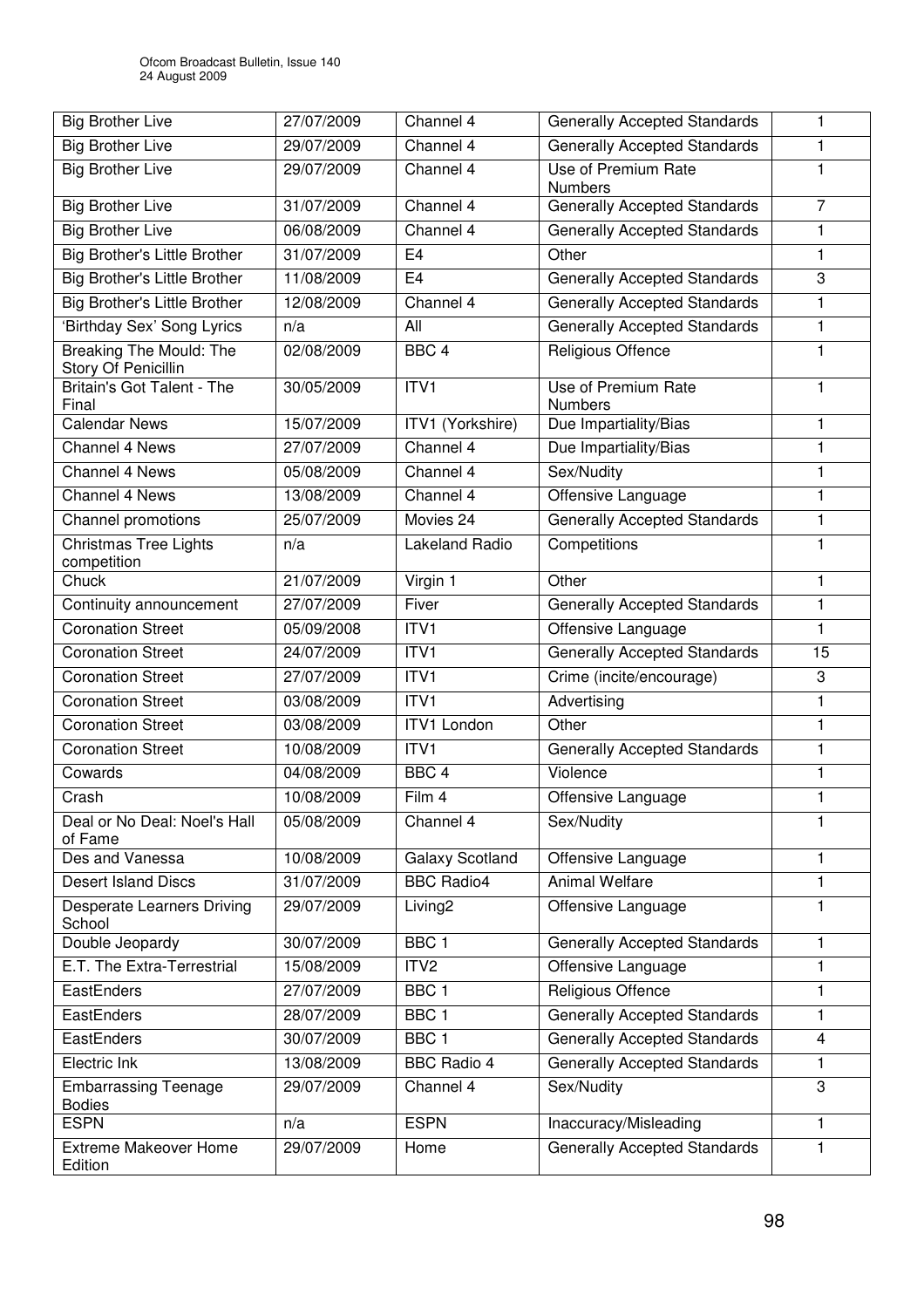| Fat Teens in Love                                | 14/08/2009 | ITV <sub>2</sub>     | Harm/Food                             | 1              |
|--------------------------------------------------|------------|----------------------|---------------------------------------|----------------|
| Ferret                                           | 19/11/2008 | <b>ITV Wales</b>     | Due Impartiality/Bias                 | 1              |
| <b>Five News</b>                                 | 02/08/2009 | Five                 | <b>Generally Accepted Standards</b>   | $\overline{2}$ |
| <b>Five News</b>                                 | 17/08/2009 | Five                 | Inaccuracy/Misleading                 | 1              |
| Four Weddings                                    | 27/07/2009 | Living               | <b>Generally Accepted Standards</b>   | 1              |
| Gay to Z                                         | 01/08/2009 | <b>Teachers TV</b>   | Sex/Nudity                            | 1              |
| George Galloway                                  | 09/08/2009 | talkSPORT            | Due Impartiality/Bias                 | 1              |
| <b>GMTV</b>                                      | 06/08/2009 | ITV1                 | Use of Premium Rate<br><b>Numbers</b> | 1              |
| <b>GMTV</b>                                      | 14/08/2009 | ITVI                 | <b>Generally Accepted Standards</b>   | 1              |
| Going Out With Alan Carr                         | 18/07/2009 | <b>BBC Radio2</b>    | <b>Generally Accepted Standards</b>   | 1              |
| <b>Golden Balls</b>                              | 04/08/2009 | <b>ITV1 London</b>   | Crime (incite/encourage)              | 1              |
| Golden Balls                                     | 11/08/2009 | ITVI                 | Crime (incite/encourage)              | 1              |
| <b>GTV Asia</b>                                  | 17/07/2009 | <b>Glory TV</b>      | Religious Issues                      | 1              |
| Halfords sponsorship of Top                      | 24/07/2009 | Dave                 | Inaccuracy/Misleading                 | 1              |
| Gear                                             |            |                      |                                       |                |
| Have I Got a Bit More News<br>for You            | 08/08/2009 | BBC <sub>2</sub>     | <b>Generally Accepted Standards</b>   | 1              |
| <b>Headshrinkers of The</b><br>Amazon - Revealed | 23/07/2009 | Five                 | <b>Generally Accepted Standards</b>   | 1              |
| Heresy                                           | 04/08/2009 | <b>BBC Radio 4</b>   | Offensive Language                    | 1              |
| Hollyoaks                                        | 16/07/2009 | E <sub>4</sub>       | Violence                              | 1              |
| Hollyoaks                                        | 27/07/2009 | Channel 4            | <b>Generally Accepted Standards</b>   | 1              |
| Hollyoaks                                        | 28/07/2009 | Channel 4            | <b>Generally Accepted Standards</b>   | 1              |
| Hollyoaks                                        | 10/08/2009 | E <sub>4</sub>       | Substance Abuse                       | 1              |
| Home and Away (trailer)                          | 03/08/2009 | Fiver                | Sex/Nudity                            | 1              |
| Home and Away (trailer)                          | 10/08/2009 | Five                 | Sex/Nudity                            | 1              |
| Home and Away (trailer)                          | 14/08/2009 | Five                 | Sex/Nudity                            | 1              |
| Horne and Corden                                 | 09/08/2009 | BBC <sub>2</sub>     | Religious Offence                     | 1              |
| How Not to Live Your Life                        | 03/08/2009 | BBC <sub>2</sub>     | Sex/Nudity                            | 1              |
| How The Other Half Live                          | 30/07/2009 | Channel 4            | <b>Generally Accepted Standards</b>   | 1              |
| <b>IPL Cricket score</b>                         | 24/05/2009 | NDTV 24x7            | <b>Commercial References</b>          | 1              |
| <b>IslamiQA</b>                                  | 06/07/2009 | <b>Islam Channel</b> | Religious Offence                     | 1              |
| It Pays to Watch                                 | 15/10/2008 | Five                 | <b>Commercial References</b>          | 1              |
| <b>ITV News</b>                                  | 28/07/2009 | ITV1                 | Offensive Language                    | 1              |
| Jez Welham                                       | 30/07/2009 | Kiss 100             | Offensive Language                    | 1              |
| Jez Welham                                       | 05/08/2009 | Kiss 100             | Offensive Language                    | 1              |
| <b>Jonathan Ross</b>                             | 26/10/2008 | <b>BBC Radio 2</b>   | <b>Generally Accepted Standards</b>   | 1              |
| Katy Brand's Big Ass Show                        | 30/07/2009 | ITV <sub>2</sub>     | Religious Offence                     | 1              |
| Krod Mandoon and the<br>Flaming Sword of Fire    | 02/07/2009 | BBC <sub>2</sub>     | Sex/Nudity                            | 1              |
| Ladbrokes sponsorship of<br>Neighbours           | 05/03/2009 | Five                 | Sponsorship                           | 1              |
| Ladbrokes sponsorship of<br>Neighbours           | 10/03/2009 | Five                 | Sponsorship                           | 1              |
| Ladbrokes sponsorship of<br>Neighbours           | n/a        | Five                 | Sponsorship                           | 3              |
| Late Night Show                                  | 24/05/2009 | <b>HUM FM Leeds</b>  | <b>Generally Accepted Standards</b>   | 1              |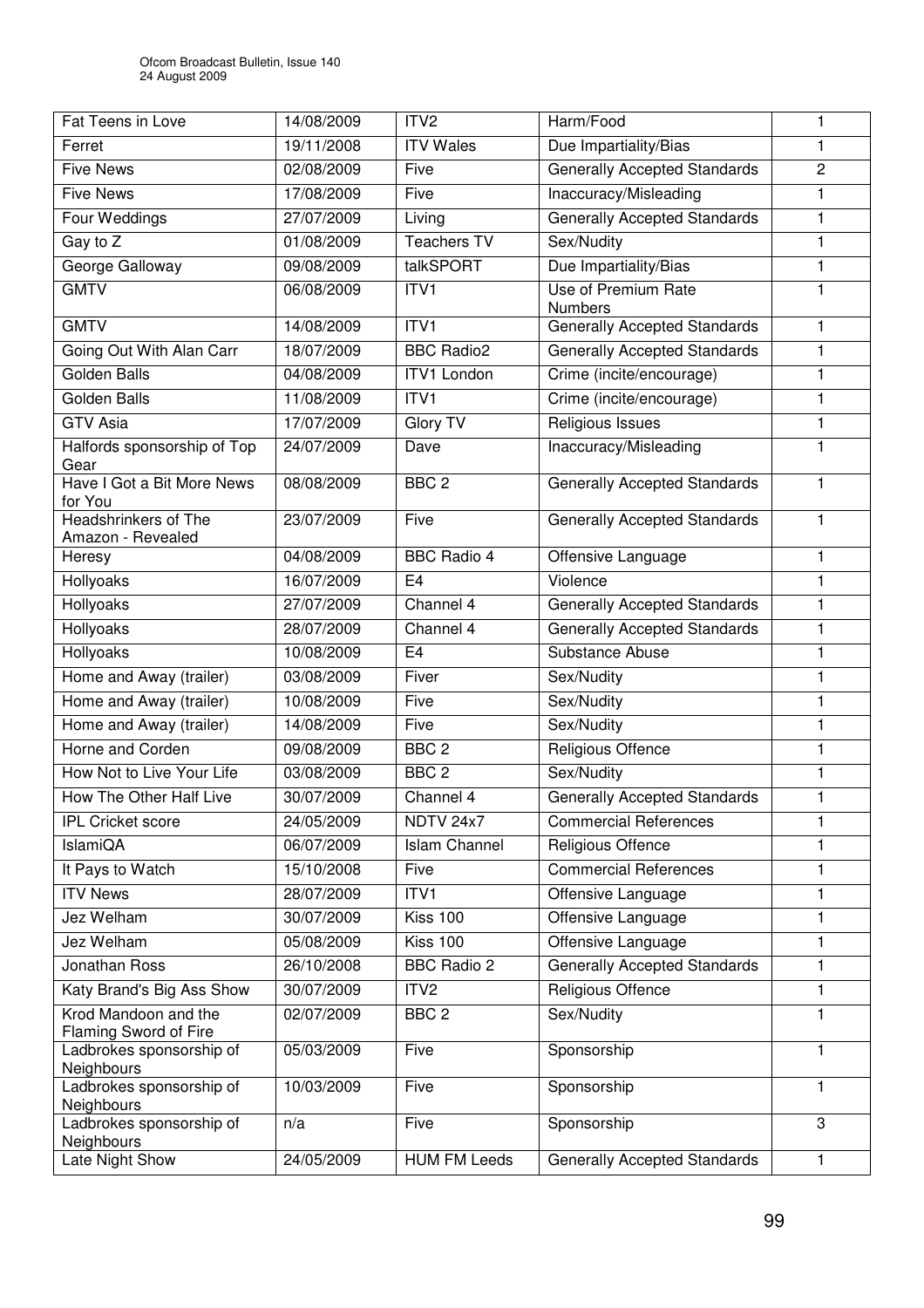| Life Class: Today's Nude              | 06/07/2009 | Channel 4                   | Sex/Nudity                                 | 1            |
|---------------------------------------|------------|-----------------------------|--------------------------------------------|--------------|
| Life Class: Today's Nude              | 06/07/2009 | Channel 4                   | Sex/Nudity                                 | 10           |
| Life Class: Today's Nude              | 07/07/2009 | Channel 4                   | Sex/Nudity                                 | 5            |
| Life Class: Today's Nude              | 08/07/2009 | Channel 4                   | Sex/Nudity                                 | 16           |
| Life Class: Today's Nude              | 09/07/2009 | Channel 4                   | Sex/Nudity                                 | 5            |
| Lionheart Radio                       | 23/07/2009 | Lionheart Radio<br>107.3 fm | Offensive Language                         | 1            |
| Little Britain                        | 21/07/2009 | <b>BBC Three</b>            | <b>Generally Accepted Standards</b>        | 1            |
| London To Brighton                    | 14/07/2009 | BBC <sub>1</sub>            | U18 - Coverage of<br>Sexual/other offences | 1            |
| London Tonight                        | 07/08/2009 | <b>ITV1</b> London          | Due Impartiality/Bias                      | 1            |
| Look North                            | 06/07/2009 | <b>BBC1 North</b>           | Violence                                   | 1            |
| Loose Women                           | 06/08/2009 | <b>ITV1 London</b>          | <b>Generally Accepted Standards</b>        | 1            |
| Maury                                 | 29/07/2009 | Living $+1$                 | <b>Generally Accepted Standards</b>        | 1            |
| Midday With Ricky                     | 29/07/2009 | Rock Radio 106.1            | Religious Offence                          | $\mathbf{1}$ |
| <b>Midsomer Murders</b>               | 05/08/2009 | ITV1                        | Religious Offence                          | 1            |
| Midsomer Murders                      | 05/08/2009 | ITV1                        | Sex/Nudity                                 | 8            |
| <b>Mike Graham</b>                    | 03/08/2009 | talkSPORT                   | <b>Generally Accepted Standards</b>        | 1            |
| Monday Monday                         | 10/08/2009 | <b>ITV1 London</b>          | <b>Generally Accepted Standards</b>        | 1            |
| <b>New Tricks</b>                     | 30/07/2009 | BBC <sub>1</sub>            | Crime (incite/encourage)                   | 1            |
| Newsbeat                              | 04/08/2009 | <b>BBC Radio 1</b>          | <b>Generally Accepted Standards</b>        | $\mathbf{1}$ |
| Newsnight                             | 06/08/2009 | BBC <sub>2</sub>            | Due Impartiality/Bias                      | $\mathbf{1}$ |
| Newsround                             | 13/07/2009 | BBC <sub>1</sub>            | Sex/Nudity                                 | 1            |
| Nick Ferrari                          | 05/08/2009 | <b>LBC 97.3FM</b>           | Due Impartiality/Bias                      | 1            |
| Outtake TV                            | 18/07/2009 | Watch                       | <b>Generally Accepted Standards</b>        | 1            |
| Panorama                              | 06/08/2009 | BBC <sub>1</sub>            | Crime (incite/encourage)                   | 1            |
| Passport Patrol                       | 11/08/2009 | $Living + 1$                | Violence                                   | 1            |
| Peppa Pig                             | 27/07/2009 | Nick Junior2                | Dangerous Behaviour                        | $\mathbf{1}$ |
| Pete Snodden Breakfast<br>Show        | 03/08/2009 | Cool FM                     | <b>Generally Accepted Standards</b>        | 1            |
| Poetry Please                         | 19/07/2009 | <b>BBC Radio 4</b>          | Religious Offence                          | $\mathbf{1}$ |
| Points West                           | 03/08/2009 | <b>BBC1 Bristol</b>         | <b>Generally Accepted Standards</b>        | 1            |
| Press TV                              | 17/07/2009 | Press TV                    | Due Impartiality/Bias                      | 1            |
| <b>Property Snakes and</b><br>Ladders | 21/07/2009 | Channel 4                   | Inaccuracy/Misleading                      | 1            |
| Quiz Call                             | 31/07/2009 | Five                        | Use of Premium Rate<br><b>Numbers</b>      | 1            |
| Quiz Call                             | 01/08/2009 | Five                        | <b>Use of Premium Rate</b><br>Numbers      | 1            |
| Quiz Call                             | n/a        | Five                        | Advertising                                | $\mathbf{1}$ |
| R Mornings                            | 04/06/2009 | Revelation TV /<br>Genesis  | Elections/Referendums                      | $\mathbf{1}$ |
| Raja Ki Ayegi Baraat                  | 05/08/2009 | <b>Star Plus</b>            | Advertising                                | $\mathbf{1}$ |
| Reaper                                | 06/08/2009 | E <sub>4</sub>              | <b>Generally Accepted Standards</b>        | $\mathbf{1}$ |
| Regional News and Weather             | 05/08/2009 | BBC <sub>1</sub>            | Inaccuracy/Misleading                      | 1            |
| Renault sponsorship                   | 01/08/2009 | Film 4                      | Crime (incite/encourage)                   | 1            |
| Renault sponsorship                   | 09/08/2009 | Film 4                      | Violence                                   | 1            |
| <b>Road Wars</b>                      | 26/07/2009 | Sky1                        | Generally Accepted Standards               | 1            |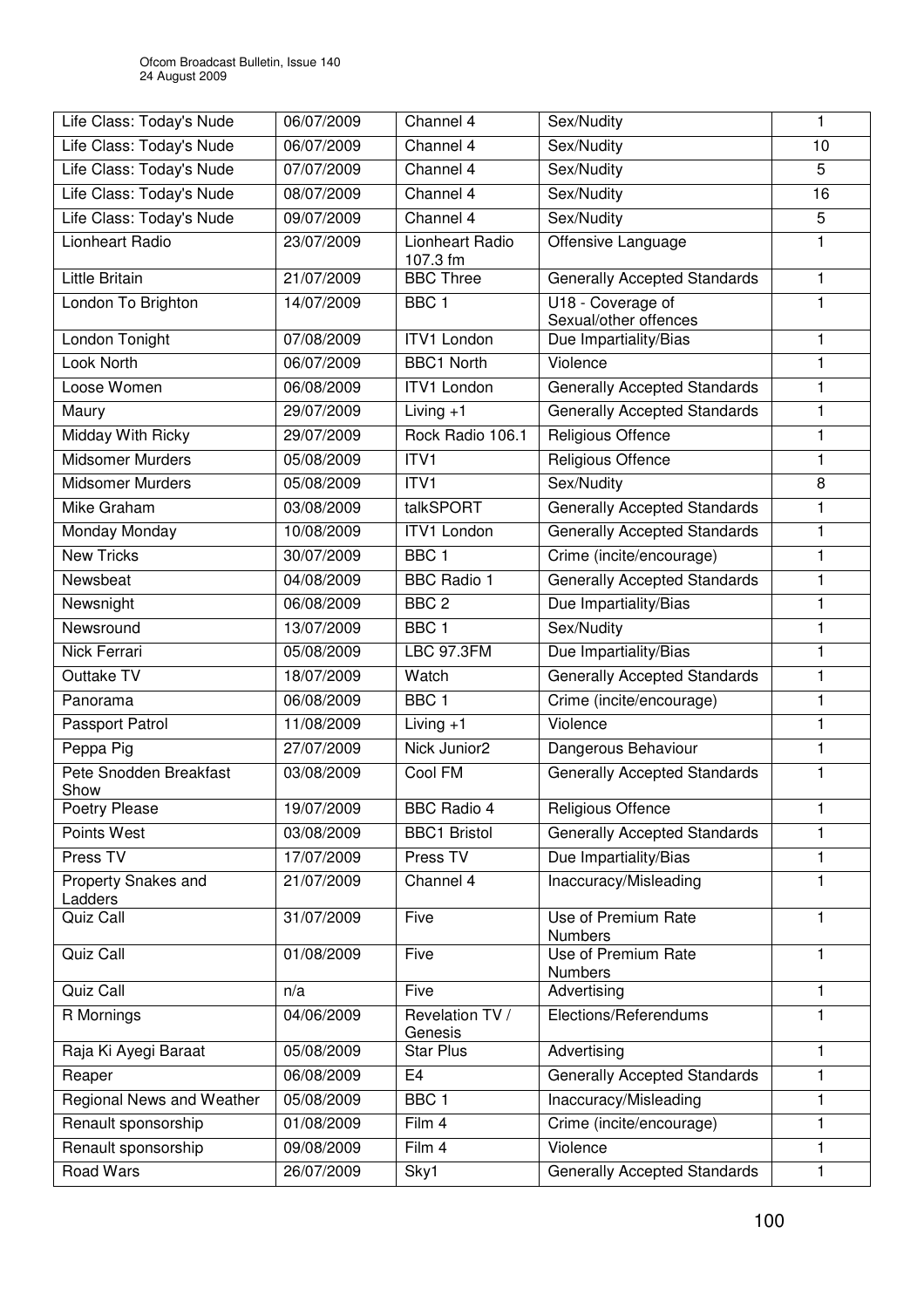| Rough Guide to Trips of a<br>Lifetime                      | 31/07/2009 | Five                  | Offensive Language                         | 1              |
|------------------------------------------------------------|------------|-----------------------|--------------------------------------------|----------------|
| Roulette Nation (trailer)                                  | 01/08/2009 | Virgin 1              | Other                                      | 1              |
| <b>Russell Brand Live</b>                                  | 01/08/2009 | E4                    | Religious Offence                          | $\overline{2}$ |
| Sarah Kennedy                                              | 15/07/2009 | <b>BBC Radio 2</b>    | <b>Generally Accepted Standards</b>        | 1              |
| <b>Scott Mills</b>                                         | 06/08/2009 | <b>BBC Radio 1</b>    | <b>Generally Accepted Standards</b>        | 3              |
| Sean Paul's Top 50                                         | 25/07/2009 | <b>TMF</b>            | Offensive Language                         | 1              |
| Send in the Dogs                                           | 28/07/2009 | ITV1                  | Inaccuracy/Misleading                      | 1              |
| Send in the Dogs                                           | 04/08/2009 | <b>ITV1 London</b>    | <b>Animal Welfare</b>                      | 1              |
| Sex and Lies in Sin City: The<br><b>Ted Binion Scandal</b> | 29/07/2009 | Five                  | Sex/Nudity                                 | 1              |
| Sex: My Big Decision                                       | 30/07/2009 | BBC <sub>3</sub>      | U18 - Coverage of<br>Sexual/other offences | 1              |
| Sex: The Revolution (trailer)                              | 04/08/2009 | Yesterday             | Sex/Nudity                                 | 1              |
| Shaan E Siddique Akbar                                     | 15/06/2009 | Noor TV               | Religious Offence                          | 1              |
| Shappi Talk                                                | 30/07/2009 | <b>BBC Radio 4</b>    | <b>Generally Accepted Standards</b>        | $\overline{c}$ |
| <b>Short Cuts - Omlette</b>                                | 26/07/2009 | <b>Comedy Central</b> | Suicide/Self Harm                          | 1              |
| Single Handed                                              | 09/08/2009 | ITV1                  | Offensive Language                         | 1              |
| Single Handed                                              | 09/08/2009 | ITV <sub>1</sub>      | Religious Offence                          | 1              |
| <b>Sky News</b>                                            | 03/07/2009 | <b>Sky News</b>       | <b>Generally Accepted Standards</b>        | 1              |
| <b>Sky News</b>                                            | 17/07/2009 | <b>Sky News</b>       | Violence                                   | 1              |
| <b>Sky News</b>                                            | 24/07/2009 | <b>Sky News</b>       | Due Impartiality/Bias                      | 1              |
| <b>Sky News</b>                                            | 25/07/2009 | <b>Sky News</b>       | Due Impartiality/Bias                      | 1              |
| <b>Sudoku Competition</b>                                  | n/a        | Teletext              | Competitions                               | 1              |
| That's What I Call Television                              | 25/07/2009 | <b>ITV1 Granada</b>   | <b>Generally Accepted Standards</b>        | 1              |
| That's What I Call Television                              | 01/08/2009 | ITV1                  | Sex/Nudity                                 | 4              |
| That's What I Call Television                              | 08/08/2009 | ITV <sub>1</sub>      | Offensive Language                         | 3              |
| The Alan Brazil Sports<br>Breakfast with Ronnie Irani      | 06/08/2009 | talkSPORT             | <b>Generally Accepted Standards</b>        | $\overline{c}$ |
| The Best of Friends                                        | 27/07/2009 | BBC <sub>1</sub>      | Harm/Food                                  | 1              |
| The Big Questions                                          | 16/08/2009 | BBC <sub>1</sub>      | Religious Offence                          | 1              |
| The Fuse                                                   | 13/07/2009 | ITV1                  | Competitions                               | 1              |
| The Gadget Show                                            | 03/08/2009 | Five                  | Competitions                               | 1              |
| The Gadget Show                                            | 03/08/2009 | Five                  | Sex/Nudity                                 | 1              |
| The Hotel Inspector                                        | 02/08/2009 | Five                  | Offensive Language                         | 1              |
| The Hotel Inspector                                        | 17/08/2009 | Five                  | Offensive Language                         | 1              |
| The Inbetweeners                                           | 28/07/2009 | Channel 4             | <b>Generally Accepted Standards</b>        | 1              |
| The Kevin Bishop Show                                      | 31/07/2009 | Channel 4             | <b>Generally Accepted Standards</b>        | $\mathbf{1}$   |
| The Kevin Bishop Show                                      | 07/08/2009 | Channel 4             | <b>Animal Welfare</b>                      | 1              |
| The Kevin Bishop Show                                      | 07/08/2009 | Channel 4             | <b>Generally Accepted Standards</b>        | 11             |
| The Kevin Bishop Show                                      | 07/08/2009 | Channel 4             | Offensive Language                         | 1              |
| The Kevin Bishop Show                                      | 14/08/2009 | Channel 4             | <b>Generally Accepted Standards</b>        | 7              |
| The Kevin Bishop Show                                      | 14/08/2009 | Channel 4             | Violence                                   | 1              |
| The Life and Times of Tim<br>(trailer)                     | n/a        | Virgin 1              | <b>Generally Accepted Standards</b>        | 1              |
| The Little Bang                                            | 10/07/2009 | <b>CITV</b>           | Dangerous Behaviour                        | 1              |
| The Match: FC Lyn v                                        | 05/08/2009 | <b>LFC TV</b>         | <b>Generally Accepted Standards</b>        | 1              |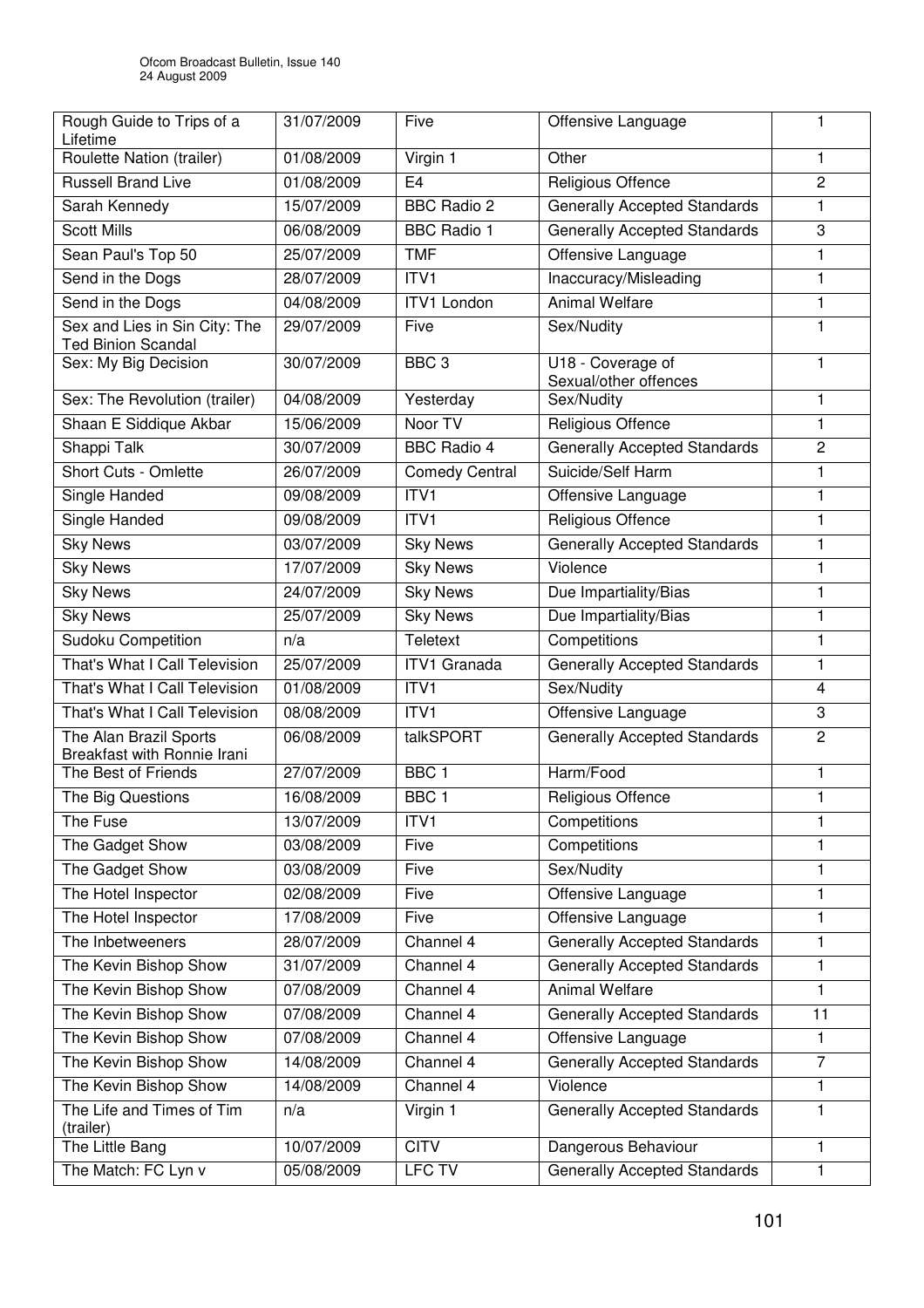| Liverpool                                           |            |                             |                                     |                         |
|-----------------------------------------------------|------------|-----------------------------|-------------------------------------|-------------------------|
| The O.C.                                            | 31/07/2009 | Channel 4                   | <b>Generally Accepted Standards</b> | 1                       |
| The One Show                                        | n/a        | BBC <sub>1</sub>            | Due Impartiality/Bias               | $\mathbf{1}$            |
| The Rat Pack                                        | 30/07/2009 | BBC <sub>1</sub>            | <b>Animal Welfare</b>               | $\mathbf{1}$            |
| The Rat Pack                                        | 06/08/2009 | BBC <sub>1</sub>            | <b>Animal Welfare</b>               | $\overline{7}$          |
| The Rat Pack                                        | 13/08/2009 | BBC <sub>1</sub>            | <b>Animal Welfare</b>               | $\mathbf{1}$            |
| The Royal                                           | 12/07/2009 | ITV <sub>1</sub>            | Suicide/Self Harm                   | $\mathbf{1}$            |
| The Royal                                           | 12/07/2009 | ITV1                        | Violence                            | 1                       |
| The Scandalous Adventures<br>of Lord Byron          | 27/07/2009 | Channel 4                   | <b>Generally Accepted Standards</b> | $\overline{7}$          |
| The Scandalous Adventures<br>of Lord Byron          | 03/08/2009 | Channel 4                   | Offensive Language                  | $\overline{2}$          |
| The Secret Caribbean with<br><b>Trevor McDonald</b> | 05/07/2009 | ITV <sub>1</sub>            | Due Impartiality/Bias               | 2                       |
| The Simpsons                                        | 06/07/2009 | Channel 4                   | Flashing images                     | 1                       |
| The Simpsons                                        | 30/07/2009 | Channel 4                   | Sex/Nudity                          | 1                       |
| The Simpsons                                        | 04/08/2009 | Sky1                        | Offensive Language                  | 1                       |
| The Simpsons                                        | 05/08/2009 | Channel 4                   | Offensive Language                  | 6                       |
| The Slammer                                         | 06/08/2009 | <b>CBBC</b>                 | Sex/Nudity                          | 1                       |
| The Supersizers Eat                                 | 27/07/2009 | BBC <sub>2</sub>            | <b>Generally Accepted Standards</b> | $\mathbf{1}$            |
| The Trouble With Girls                              | 10/08/2009 | BBC <sub>2</sub>            | <b>Generally Accepted Standards</b> | 5                       |
| The Tube                                            | 06/08/2009 | <b>Sky Three</b>            | Offensive Language                  | $\mathbf{1}$            |
| The Weakest Link                                    | 27/07/2009 | BBC <sub>1</sub>            | <b>Generally Accepted Standards</b> | $\mathbf{1}$            |
| The Weekend Party                                   | 25/07/2009 | <b>Five FM</b>              | Offensive Language                  | 1                       |
| The Wrong Door                                      | 25/07/2009 | BBC <sub>3</sub>            | <b>Generally Accepted Standards</b> | 1                       |
| <b>TNT Show</b>                                     | 23/07/2009 | Channel 4                   | <b>Generally Accepted Standards</b> | $\overline{\mathbf{4}}$ |
| <b>TNT Show</b>                                     | 06/08/2009 | Channel 4                   | <b>Generally Accepted Standards</b> | 2                       |
| Today                                               | 28/07/2009 | <b>BBC Radio 4</b>          | Due Impartiality/Bias               | $\mathbf{1}$            |
| <b>Tom Stroud</b>                                   | 03/08/2009 | Isle of Wight<br>Radio      | <b>Generally Accepted Standards</b> | 1                       |
| Top Gear                                            | 24/07/2009 | BBC <sub>2</sub>            | Crime (incite/encourage)            | 1                       |
| <b>Top Gear</b>                                     | 27/07/2009 | BBC <sub>2</sub>            | <b>Generally Accepted Standards</b> | 1                       |
| Top Gear                                            | 02/08/2009 | BBC <sub>2</sub>            | Advertising                         | $\mathbf{1}$            |
| <b>Top Gear</b>                                     | 02/08/2009 | BBC <sub>2</sub>            | Offensive Language                  | 1                       |
| Top Gear                                            | 02/08/2009 | BBC <sub>2</sub>            | Religious Offence                   | $\mathbf{1}$            |
| Torchwood                                           | 10/08/2009 | Watch                       | Violence                            | $\mathbf{1}$            |
| True Blood (trailer)                                | 24/07/2009 | National<br>Geographic $+1$ | Violence                            | 1                       |
| Two Schools in Nablus                               | 26/07/2009 | <b>Teachers TV</b>          | Due Impartiality/Bias               | $\mathbf{1}$            |
| Udderbelly (Trailer)                                | n/a        | E4                          | Inaccuracy/Misleading               | 1                       |
| <b>Ugly Betty</b>                                   | 04/08/2009 | E <sub>4</sub>              | Offensive Language                  | 1                       |
| Victoria Derbyshire                                 | 26/06/2009 | <b>BBC Radio 5 Live</b>     | Offensive Language                  | $\mathbf{1}$            |
| Wake Up                                             | 18/07/2009 | Clubland TV                 | Sex/Nudity                          | 1                       |
| We Are Klang                                        | 01/08/2009 | BBC <sub>3</sub>            | <b>Generally Accepted Standards</b> | $\mathbf{1}$            |
| We Are Klang                                        | 06/08/2009 | BBC <sub>3</sub>            | <b>Generally Accepted Standards</b> | $\mathbf{1}$            |
| <b>Whatever It Takes</b>                            | 26/07/2009 | ITV1                        | <b>Generally Accepted Standards</b> | 1                       |
| Wife Swap                                           | 02/08/2009 | Channel 4                   | Offensive Language                  | 1                       |